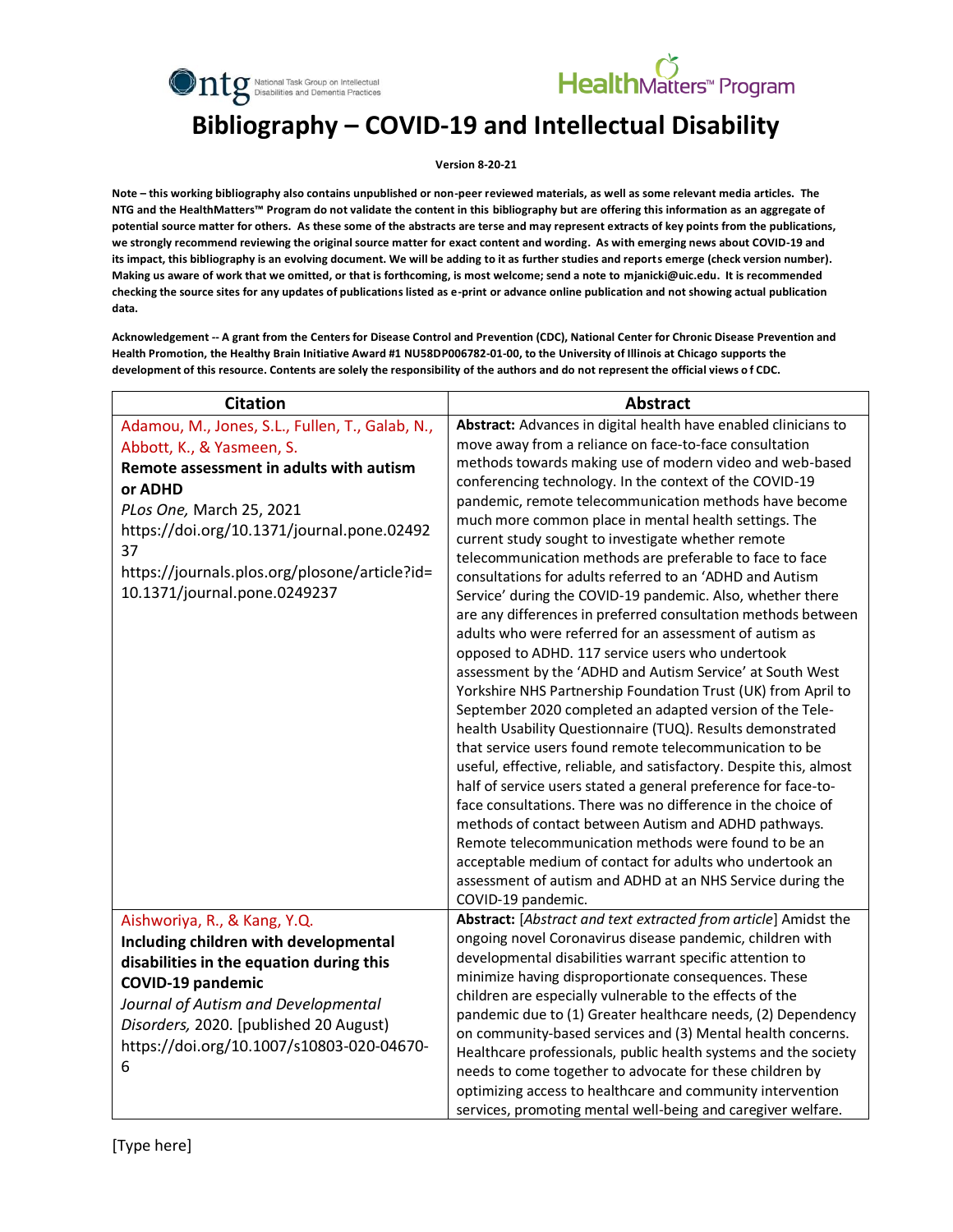

|                                                                                                                                                                                                                                                                                                                                                                                                                                             | The consequences of missed present-day opportunities might<br>only be evident in the years to come in these children. Hence,<br>despite the prolonged pandemic, with consequent limitations<br>in availability of resources, children with developmental<br>disabilities should continue to be supported. The ongoing<br>COVID-19 pandemic has highlighted social inequities and<br>disproportionately affected certain groups including nursing<br>home residents, prisoners, and migrant workers in the world<br>today. Although COVID-19 amongst children was initially<br>thought to be a mild disease with low incidence, the recent<br>emergence of a possible COVID-19 associated multisystem<br>inflammatory syndrome has re-shifted the focus back to<br>children. However, there is a need to highlight that the<br>pandemic has adverse health outcomes in children beyond the<br>consequence of a viral infection. There has been insufficient<br>attention paid to the mental, social, and emotional<br>vulnerability of children during this pandemic. Children with<br>developmental disabilities are especially vulnerable during this<br>unprecedented period of change. As the world struggles to<br>adapt to the ongoing pandemic, special consideration must be<br>accorded to this group of children due to 3 key factors: (1)<br>Greater health needs. (2) Dependency on community-based<br>services, and (3) Mental health concerns. What can be done?<br>1. Maintaining access to outpatient diagnostic and intervention<br>services; 2. Facilitating effective learning and therapy; and 3.<br>Protecting mental health of children and caregivers Parents of<br>children with disabilities have traditionally been the sole<br>advocates for their children. During this pandemic where<br>parents themselves are struggling more than ever, education,<br>health, early intervention, and social services must keep these<br>children in focus and collaborate to meet the challenges unique |
|---------------------------------------------------------------------------------------------------------------------------------------------------------------------------------------------------------------------------------------------------------------------------------------------------------------------------------------------------------------------------------------------------------------------------------------------|-------------------------------------------------------------------------------------------------------------------------------------------------------------------------------------------------------------------------------------------------------------------------------------------------------------------------------------------------------------------------------------------------------------------------------------------------------------------------------------------------------------------------------------------------------------------------------------------------------------------------------------------------------------------------------------------------------------------------------------------------------------------------------------------------------------------------------------------------------------------------------------------------------------------------------------------------------------------------------------------------------------------------------------------------------------------------------------------------------------------------------------------------------------------------------------------------------------------------------------------------------------------------------------------------------------------------------------------------------------------------------------------------------------------------------------------------------------------------------------------------------------------------------------------------------------------------------------------------------------------------------------------------------------------------------------------------------------------------------------------------------------------------------------------------------------------------------------------------------------------------------------------------------------------------------------------------------------------------------------------------------------------------|
| Alexander, R., Ravi, A., Barclay, H., Sawhney,<br>I., Chester, V., Malcolm, C., Brolly, K.,<br>Mukherji, K., Zia, A., Tharian, R., Howell, A.,<br>Lane, T., Cooper, V., & Langdon, P.E.<br><b>Guidance for the treatment and</b><br>management of COVID-19 among people<br>with intellectual disabilities.<br>Journal of Policy and Practice in Intellectual<br>Disabilities, (2020), 17(3), 256-269.<br>https://doi.org/10.1111/jppi.12352 | to this population of children.<br>Abstract: The current COVID-19 pandemic is a pressing world<br>crisis and people with intellectual disabilities (IDs) are<br>vulnerable due to disparity in healthcare provision and physical<br>and mental health multimorbidity. While most people will<br>develop mild symptoms upon contracting severe acute<br>respiratory syndrome coronavirus-2 (SARS-CoV-2), some will<br>develop serious complications. The aim of this study is to<br>present guidelines for the care and treatment of people with<br>IDs during the COVID-19 pandemic for both community teams<br>providing care to people with IDs and inpatient psychiatric<br>settings. The guidelines cover specific issues associated with<br>hospital passports, individual COVID-19 care plans, the<br>important role of families and carers, capacity to make<br>decisions, issues associated with social distancing, ceiling of<br>care/treatment escalation plans, mental health and challenging<br>behavior, and caring for someone suspected of contracting or<br>who has contracted SARS-CoV-2 within community or inpatient<br>psychiatric settings. We have proposed that the included<br>conditions recommended by Public Health England to<br>categorize someone as high risk of severe illness due to COVID-                                                                                                                                                                                                                                                                                                                                                                                                                                                                                                                                                                                                                                                                                            |
|                                                                                                                                                                                                                                                                                                                                                                                                                                             | 19 should also include mental health and challenging behavior.                                                                                                                                                                                                                                                                                                                                                                                                                                                                                                                                                                                                                                                                                                                                                                                                                                                                                                                                                                                                                                                                                                                                                                                                                                                                                                                                                                                                                                                                                                                                                                                                                                                                                                                                                                                                                                                                                                                                                          |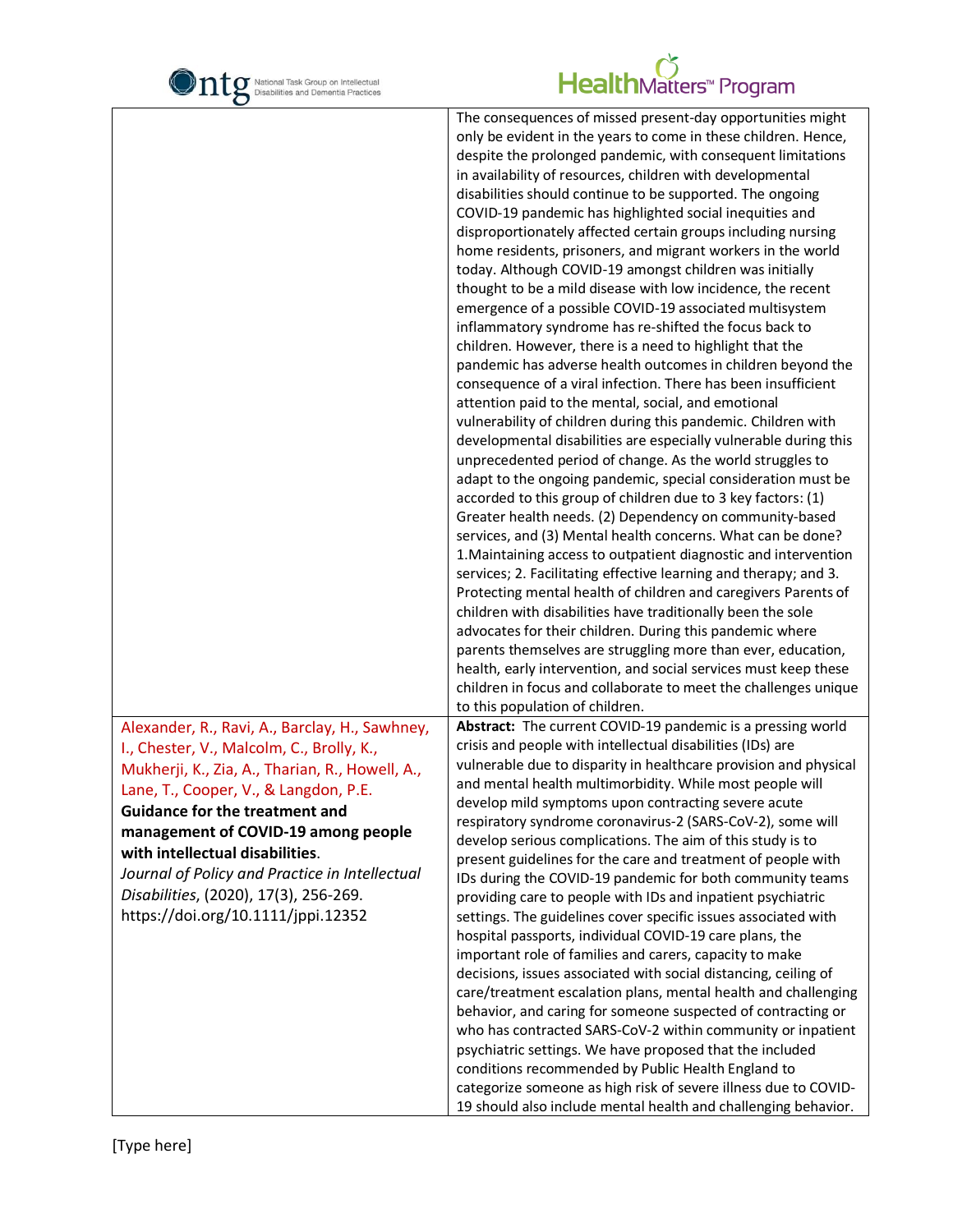

| $\mathbf C$                                                                                                                                                                                                                                                                                                                       |                                                                                                                                                                                                                                                                                                                                                                                                                                                                                                                                                                                                                                                                                                                                                                                                                                                                                                                                                                                                                                                                                                                                                                                                                                                                                                                                                                                                                                                                                     |
|-----------------------------------------------------------------------------------------------------------------------------------------------------------------------------------------------------------------------------------------------------------------------------------------------------------------------------------|-------------------------------------------------------------------------------------------------------------------------------------------------------------------------------------------------------------------------------------------------------------------------------------------------------------------------------------------------------------------------------------------------------------------------------------------------------------------------------------------------------------------------------------------------------------------------------------------------------------------------------------------------------------------------------------------------------------------------------------------------------------------------------------------------------------------------------------------------------------------------------------------------------------------------------------------------------------------------------------------------------------------------------------------------------------------------------------------------------------------------------------------------------------------------------------------------------------------------------------------------------------------------------------------------------------------------------------------------------------------------------------------------------------------------------------------------------------------------------------|
| Altable, M., & de la Serna, J.M.                                                                                                                                                                                                                                                                                                  | There are specific issues associated with providing care to<br>people with IDs and appropriate action must be taken by care<br>providers to ensure that disparity of healthcare is addressed<br>during the COVID-19 pandemic. We recognize that our<br>guidance is focused upon healthcare delivery in England and<br>invite others to augment our guidance for use in other<br>jurisdictions.<br>Abstract: Down syndrome (DS) is the most common genetic                                                                                                                                                                                                                                                                                                                                                                                                                                                                                                                                                                                                                                                                                                                                                                                                                                                                                                                                                                                                                           |
| Down's syndrome and COVID-19: risk or<br>protection factor against infection? A<br>molecular and genetic approach<br>Neurological Sciences (Official journal of the<br>Italian Neurological Society and of the Italian<br>Society of Clinical Neurophysiology), 42(2),<br>407-413. https://doi.org/10.1007/s10072-<br>020-04880-x | cause of learning difficulties and intellectual disabilities. DS<br>patients often present with several congenital defects and<br>chronic diseases, including immunity disorders. Elevated levels<br>of pro-inflammatory cytokines such as interleukin (IL)-6 and<br>tumor necrosis factor alpha (TNF- $\alpha$ ) have been seen, which<br>appear to vary with age. At birth, patients present with<br>combined immunodeficiency, with frequent infections that<br>decrease with age. Furthermore, high levels of IL-4 and IL-10<br>with anti-inflammatory properties and low levels of IL-6 and<br>TNF- $\alpha$ are described in children. The immune system is<br>believed to play an essential role in SARS-CoV-2 pathogenesis,<br>and it has been associated with elevated levels of pro-<br>inflammatory cytokines and an exaggerated cytokine release<br>syndrome (CRS) that may eventually trigger a severe situation<br>called cytokine storm. On the other hand, genetic features<br>seem to be involved in the predisposition to illness and its<br>severity. Overexpression of DSCR1 and ZAKI-4 inhibits the<br>translocation of activated T lymphocyte nuclear factor (NF-AT)<br>to the nucleus, a main step in the inflammatory<br>responsiveness. Discussed is the possible role of immunology<br>and genetic features of DS in the infection and prognosis in<br>COVID-19.                                                                                          |
| Amor, A.M., Navas, P., Verdugo, M.A., &<br>Crespo, M.<br>Perceptions of people with intellectual and<br>developmental disabilities about COVID-19<br>in Spain: A cross-sectional study.<br>Journal of Intellectual Disability Research,<br>2021 [on-line version, 8 February 2021]<br>https://doi.org/10.1111/jir.12821           | Abstract: As the world battles COVID-19, there is a need to<br>study the perceptions of people with intellectual and<br>developmental disabilities (IDD) about the effects of the<br>pandemic and associated lockdown on their lives. This work<br>explores the perceptions of Spaniards with IDD during the<br>lockdown with respect to four topics: access to information,<br>emotional experiences, effects on living conditions and access<br>to support. The topics were explored using a subset of 16<br>closed-ended questions from an online survey. In total, 582<br>participants with IDD completed the survey. The frequencies<br>and percentages of responses to the questions were calculated,<br>and chi-square tests performed to explore the relationship<br>between participants' sociodemographic characteristics and<br>responses. Given that people differed in the way in which they<br>completed the survey, the relationship between participants'<br>responses and completion method was also analyzed.<br>Participants reported that the pandemic and subsequent<br>lockdown have had a deleterious effect on their emotional<br>well-being (around 60.0% of participants) and occupations<br>(48.0% of students and 72.7% of workers). Although access to<br>information and support was reportedly good overall, being<br>under the age of 21 years and studying were associated with<br>perceptions reflecting poorer access to information ( $V = .20$ |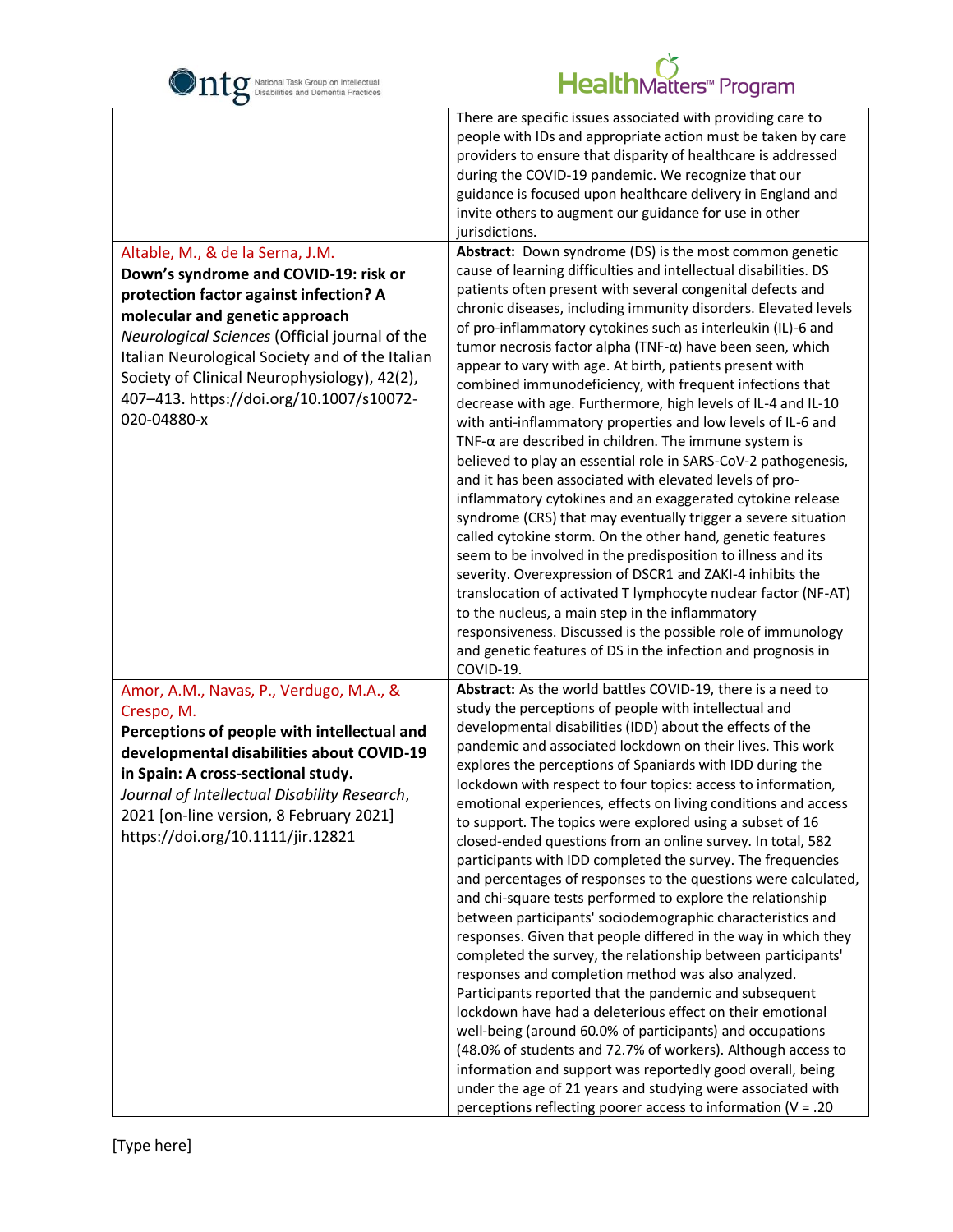

| O                                                                                                                                                                                                                                                     |                                                                                                                                                                                                                                                                                                                                                                                                                                                                                                                                                                                                                                                                                                                                                                                                                                                                                                                                                                                                                                                                                                                                                                                                                                                                                                                                                                                                                                                                                                                                                             |
|-------------------------------------------------------------------------------------------------------------------------------------------------------------------------------------------------------------------------------------------------------|-------------------------------------------------------------------------------------------------------------------------------------------------------------------------------------------------------------------------------------------------------------------------------------------------------------------------------------------------------------------------------------------------------------------------------------------------------------------------------------------------------------------------------------------------------------------------------------------------------------------------------------------------------------------------------------------------------------------------------------------------------------------------------------------------------------------------------------------------------------------------------------------------------------------------------------------------------------------------------------------------------------------------------------------------------------------------------------------------------------------------------------------------------------------------------------------------------------------------------------------------------------------------------------------------------------------------------------------------------------------------------------------------------------------------------------------------------------------------------------------------------------------------------------------------------------|
| <b>Avalere Health</b><br>Impact of COVID-19 on organizations                                                                                                                                                                                          | and $V = .13$ , respectively) and well-being support ( $V = .15$ and V<br>= .13, respectively). Being supported by a third party to<br>complete the survey was consistently related to perceptions of<br>worse outcomes. The study yielded data on the perceptions of<br>people with IDD regarding the effects that COVID-19 and the<br>subsequent lockdown have had on their lives. Authors offer<br>suggestions on how to overcome the difficulties reported and<br>future lines of research<br>Abstract: [none - extracted from text]. In April 2020, the<br>American Network of Community Options and Resources                                                                                                                                                                                                                                                                                                                                                                                                                                                                                                                                                                                                                                                                                                                                                                                                                                                                                                                                         |
| serving individuals with intellectual and<br>developmental disabilities.<br>Avalere Health, Washington, DC, April 2020.<br>https://www.ancor.org/sites/default/files/i<br>mpact_of_covid-<br>19_on_organizations_serving_individuals_wi<br>th_idd.pdf | (ANCOR) conducted a survey to quantify the extent to which<br>the COVID-19 pandemic has affected their members-over<br>1,600 community providers serving individuals with I/DD. The<br>survey received valid responses from 689 organizations across<br>all 50 states, District of Columbia, and two territories (Puerto<br>Rico and Guam). Avalere was asked by ANCOR to<br>independently analyze the survey responses and produce a<br>report presenting findings from the analysis. Some highlights<br>include:<br>• 68% of all organizations surveyed reported that they have<br>had to close one or more service lines due to the pandemic<br>resulting in an average loss of revenue of 32%.<br>• 52% of all organizations surveyed reported having increased<br>staff overtime expenses.<br>Organizations serving individuals with I/DD were also asked an<br>open-ended question about the<br>main challenges of the COVID-19 crisis. The most prevalent<br>were staffing (57%), PPEs (34%), financial concerns (25%),<br>providing services (19%), and safety (15%).                                                                                                                                                                                                                                                                                                                                                                                                                                                                               |
| Ayers, K., Fober-Pratt, A., Kushalnagar, P., &<br>Pilarski, C.<br>How COVID-19 impacts people with<br>disabilities<br>Psychology Topics/COVID-19, May 6, 2020.<br>https://www.apa.org/topics/covid-<br>19/research-disabilities                       | Abstract: [Extracted from text] Emerging research on COVID-19<br>shows that the coronavirus pandemic has increased<br>psychological distress both in the general population and<br>among high-risk groups. Behaviors such as physical distancing,<br>as well as their social and economic impacts, are worsening<br>mental health consequences. Research on the psychological<br>impact of mass trauma (e.g., natural disasters, flu outbreaks)<br>suggests that the pandemic might particularly harm the mental<br>health of marginalized populations who have less access to<br>socioeconomic resources and supportive social networks.<br>There are unique stressors and challenges that could worsen<br>mental health for people with disabilities during the COVID-19<br>crisis. Research on past pandemics shows that disabled people<br>find it harder to access critical medical supplies which can<br>become even more challenging as resources become scarce.<br>Some people with disabilities report higher levels of social<br>isolation than their nondisabled counterparts. They may<br>experience intensified feelings of loneliness in response to<br>physical distancing measures. Social isolation and loneliness<br>have been associated with increases in heart disease,<br>dementia, and other health problems according to the National<br>Academies of Science, Engineering, and Medicine. Further-<br>more, policies around rationing of medical care can intensify<br>discriminatory attitudes towards disabled individuals during |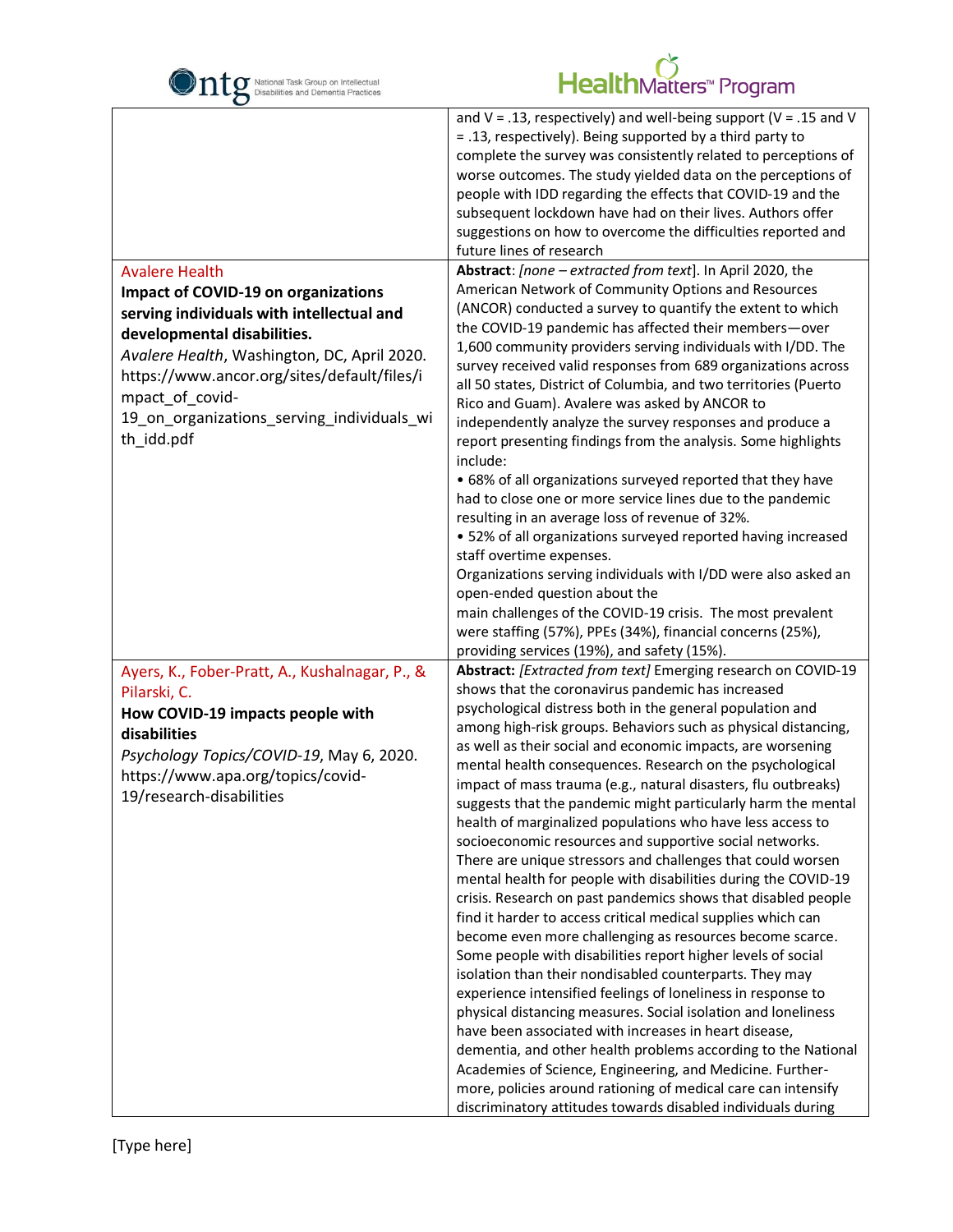

|                                                                                                                                                                                                                                                                                      | times of crisis). This can understandably worsen your anxiety<br>about getting sick and needing to seek medical care. As the<br>virus continues to spread, data is critical to informing the public<br>health response. While adequate research on the specific<br>impact of COVID-19 on the disability community is not yet<br>available, several studies are underway or in planning phase.<br>Data is needed on rates of infections, hospitalizations,<br>outcomes, and deaths disaggregated by disability, age, race,<br>and income, among other factors, so we can understand the<br>impact of COVID-19 on multiple vulnerable groups. It is<br>important not to conflate health status with disability. Many<br>people with disabilities are healthy. However, some have<br>underlying or secondary aspects of their disability, like<br>suppressed immune systems or respiratory concerns, that<br>COVID-19 could worsen. Some have underlying acute health<br>conditions, such as skin breakdown or urinary tract infection,<br>which increases risk of severe symptoms associated with<br>COVID-19. Being classified as "high risk" in the current<br>pandemic can cause additional stress and fears. The social<br>gradient of risk may influence policies and decision-making<br>related to access to care or treatments. Medical discrimination<br>is always a dangerous reality for many people with disabilities<br>in need of healthcare. Many disabled adults (60% report being<br>"very concerned" in a recent survey - National Disability<br>Institute, 2020) and disability rights organizations are anxious<br>about how these policies may prevent them from getting<br>equitable and fair treatment. |
|--------------------------------------------------------------------------------------------------------------------------------------------------------------------------------------------------------------------------------------------------------------------------------------|-----------------------------------------------------------------------------------------------------------------------------------------------------------------------------------------------------------------------------------------------------------------------------------------------------------------------------------------------------------------------------------------------------------------------------------------------------------------------------------------------------------------------------------------------------------------------------------------------------------------------------------------------------------------------------------------------------------------------------------------------------------------------------------------------------------------------------------------------------------------------------------------------------------------------------------------------------------------------------------------------------------------------------------------------------------------------------------------------------------------------------------------------------------------------------------------------------------------------------------------------------------------------------------------------------------------------------------------------------------------------------------------------------------------------------------------------------------------------------------------------------------------------------------------------------------------------------------------------------------------------------------------------------------------------------------------------------------------------------|
| Baez, D.<br>Patients with Down syndrome, COVID-19<br>have higher mortality rates than general<br>population<br>NTK Institute, 2021 (July 26). https://ntk-<br>institute.org/article/patients-with-down-<br>syndrome-covid-19-have-higher-mortality-<br>rates-than-general-population | Abstract: VIRTUAL -- July 26, 2021 -- Individuals with Down<br>syndrome and coronavirus disease 2019 (COVID-19) present<br>with significantly higher rates of medical complications and<br>have higher mortality rates compared with the general<br>population, especially from age 40 and on, according to a study<br>presented at the Virtual 2021 Alzheimer's Association<br>International Conference (AAIC). "Health conditions, including<br>high rates of Alzheimer's disease, immune dysfunction, and<br>premature aging associated with trisomy 21 may impact the<br>clinical course of COVID-19," said Asaad Baksh, MD, King's<br>College London. The T21RS COVID-19 Initiative launched an                                                                                                                                                                                                                                                                                                                                                                                                                                                                                                                                                                                                                                                                                                                                                                                                                                                                                                                                                                                                                        |
| AAIC Presentation title: COVID-19 and Older<br>Adults With Down Syndrome: Presentation,<br><b>Complications and Risk for Mortality</b>                                                                                                                                               | international survey for clinicians or caregivers on patients with<br>COVID-19 and Down syndrome, with data on 1,046 patients<br>collected between April 2020 and October 2020. Patients were<br>compared with the UK ISARIC4C survey of hospitalized patients<br>with COVID-19 without Down syndrome. Mortality rates in<br>individuals with Down syndrome diagnosed with COVID-19<br>showed a rapid increase from age 40 and were considerably<br>higher compared with patients hospitalized with COVID-19<br>without Down syndrome (risk ratio (RR) = 3.5; 95% confidence<br>interval, 2.6-4.4), even after adjusting for known risk factors for<br>COVID-19 mortality. Like the general population, the most<br>frequent signs and symptoms of COVID-19 among patients with<br>Down syndrome were fever, cough, and shortness of breath.<br>Joint/muscle pain and vomiting or nausea were less frequent (P<br>< .01), whereas altered consciousness/confusion were more                                                                                                                                                                                                                                                                                                                                                                                                                                                                                                                                                                                                                                                                                                                                                 |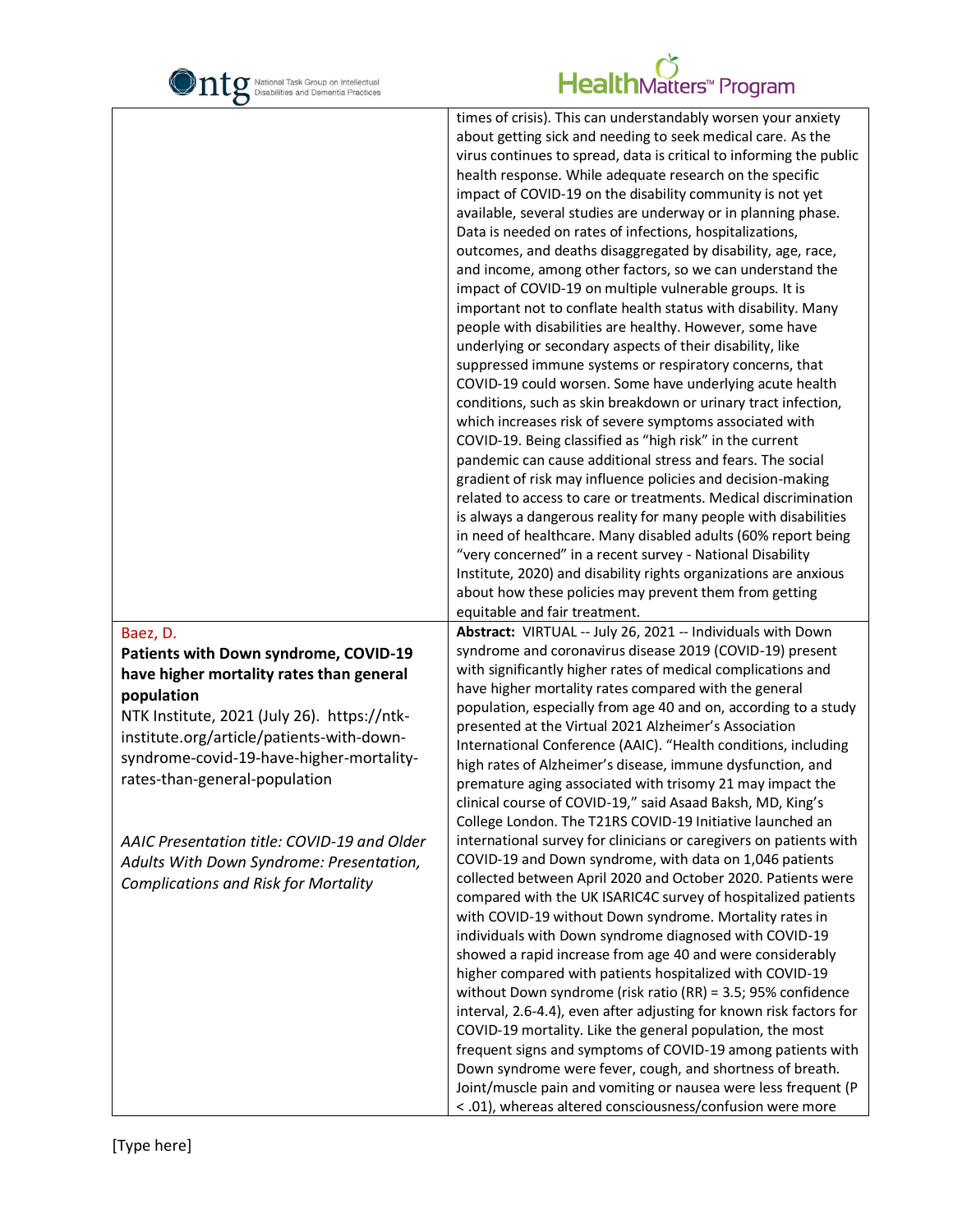| National Task Group on Intellectual<br>Disabilities and Dementia Practices                                                                                                                                                                                                                                  | HealthMatters <sup>*</sup> Program                                                                                                                                                                                                                                                                                                                                                                                                                                                                                                                                                                                                                                                                                         |
|-------------------------------------------------------------------------------------------------------------------------------------------------------------------------------------------------------------------------------------------------------------------------------------------------------------|----------------------------------------------------------------------------------------------------------------------------------------------------------------------------------------------------------------------------------------------------------------------------------------------------------------------------------------------------------------------------------------------------------------------------------------------------------------------------------------------------------------------------------------------------------------------------------------------------------------------------------------------------------------------------------------------------------------------------|
|                                                                                                                                                                                                                                                                                                             | frequent (P< .01). "The signs and symptoms of COVID-19 and<br>risk factors for severe disease are similar to the general<br>population," said Dr. Baksh. Risk factors for hospitalization and<br>mortality included age, male gender, diabetes, obesity, and<br>Alzheimer's disease, with the addition of congenital heart<br>defects as a risk factor for hospitalization. "Those with<br>dementia are at even greater risk, despite being younger than<br>typical patients with Alzheimer's disease," said Dr. Baksh.<br>"Individuals with Down syndrome should be prioritized for<br>COVID-19 vaccination at younger ages than their peers in the<br>general population."                                               |
| Bailey, T., Hastings, R.P., & Totsika, V.                                                                                                                                                                                                                                                                   | Abstract: Parents of children with intellectual disability (ID)                                                                                                                                                                                                                                                                                                                                                                                                                                                                                                                                                                                                                                                            |
| <b>COVID-19 impact on psychological</b><br>outcomes of parents, siblings, and children<br>with intellectual disability: Longitudinal<br>before and during lockdown design.<br>Journal of Intellectual Disability Research,<br>2021 [on-line version: 25 February 2021]<br>https://doi.org/10.1111/jir.12818 | report comparatively lower levels of well-being than parents of<br>children without ID. Similarly, children with ID, and to a lesser<br>extent their siblings, are reported to show comparatively<br>higher levels of behavior and emotional problems.<br>Psychological problems may be accentuated by restrictions<br>associated with the COVID-19 pandemic, due to increased<br>social, caring, and economic stressors and reduced social<br>support. However, existing studies have not been able to<br>examine the impact of COVID-19 restrictions accounting for                                                                                                                                                      |
|                                                                                                                                                                                                                                                                                                             | pre-COVID levels of well-being in these families. In a naturalistic<br>design, we examined outcomes for parents, siblings, and<br>children with ID in a two-wave longitudinal study where Wave<br>2 data were gathered for some families before and some<br>during COVID-19 restrictions. Parents of children with ID who<br>took part in a Wave 2 survey pre-lockdown (n = 294) and<br>during/post-lockdown (n = 103) completed several measures<br>about their well-being and the behavior and emotional<br>problems of both their child with ID and their nearest-in-age<br>sibling. These same measures had also been completed for all                                                                                |
|                                                                                                                                                                                                                                                                                                             | families 2-3 years previously in Wave 1 of the study. After<br>accounting for covariates including family socio-economic<br>circumstances, pre-lockdown and post-lockdown groups did<br>not differ on Waves 1 to 2 change for measures of parental<br>psychological distress, life satisfaction, the impact of caregiving<br>on their lives or perceived positive gains; nor child or sibling<br>internalizing or externalizing behavior problems. Findings of the<br>current study indicate that during and shortly after the COVID-<br>19 lockdown in the United Kingdom, well-being in families of<br>children with an ID (as reported by parents) was at similar<br>levels compared with prior to the lockdown period. |
| Belluck, P.                                                                                                                                                                                                                                                                                                 | Abstract: Excerpted from newspaper article reviewing a study                                                                                                                                                                                                                                                                                                                                                                                                                                                                                                                                                                                                                                                               |
| After Covid, many people are struck with                                                                                                                                                                                                                                                                    | on post-infection physical and behavioral effects from COVID-                                                                                                                                                                                                                                                                                                                                                                                                                                                                                                                                                                                                                                                              |
| new ailments<br>New York Times, Wednesday, June 16, 2021<br>(p. A14).<br>https://www.nytimes.com/2021/06/08/busi<br>ness/aducanumab-alzheimers-cost.html                                                                                                                                                    | 19 undertaken by FAIR Health, a nonprofit dedicated to<br>bringing transparency to healthcare costs and health insurance<br>information. The study found that the range of both those<br>affected and the symptoms that struck them was wide. The<br>health issues affected all ages, including children. The most<br>common new health problems were pain; breathing difficulties;<br>high cholesterol; malaise and fatigue; and high blood pressure.<br>But symptoms did not stop there: Some suffered intestinal<br>symptoms; migraines; skin problems; heart abnormalities;                                                                                                                                            |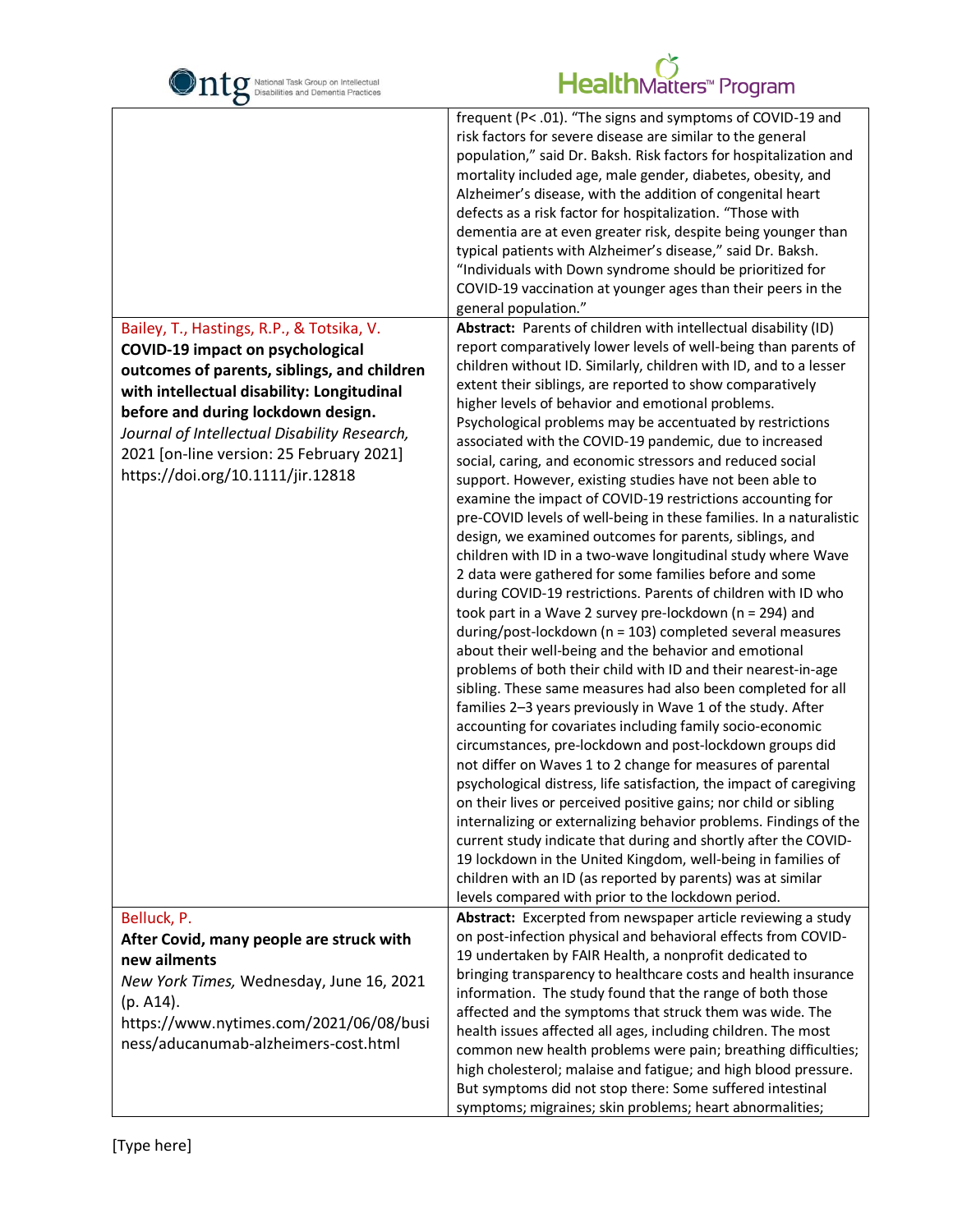

| $\bullet$                                                                                                                                                                                                                                                                                                                                                                                                                                                                                 |                                                                                                                                                                                                                                                                                                                                                                                                                                                                                                                                                                                                                                                                                                                                                                                                                                                                                                                                                                                                                                                                                                                                                                                                                                                                                                                                                                                                                                                                                                                   |
|-------------------------------------------------------------------------------------------------------------------------------------------------------------------------------------------------------------------------------------------------------------------------------------------------------------------------------------------------------------------------------------------------------------------------------------------------------------------------------------------|-------------------------------------------------------------------------------------------------------------------------------------------------------------------------------------------------------------------------------------------------------------------------------------------------------------------------------------------------------------------------------------------------------------------------------------------------------------------------------------------------------------------------------------------------------------------------------------------------------------------------------------------------------------------------------------------------------------------------------------------------------------------------------------------------------------------------------------------------------------------------------------------------------------------------------------------------------------------------------------------------------------------------------------------------------------------------------------------------------------------------------------------------------------------------------------------------------------------------------------------------------------------------------------------------------------------------------------------------------------------------------------------------------------------------------------------------------------------------------------------------------------------|
| See also: Fair Health. An Analysis of Private<br>Healthcare Claims: A Detailed Study of<br>Patients with Long-Haul COVID.<br>A FAIR Health White Paper, June 15, 2021                                                                                                                                                                                                                                                                                                                     | sleep disorders; and mental health conditions like anxiety and<br>depression. Post-COVID health problems did not spare those<br>who had not been seriously ill: While nearly half of patients<br>who were hospitalized for COVID-19 experienced subsequent<br>medical issues, so did 27 percent of people who had mild or<br>moderate symptoms and 19 percent of people who said they<br>were asymptomatic. The most common issue for which<br>patients sought medical care was pain-including nerve<br>inflammation and aches and pains associated with nerves and<br>muscles. It was reported by more than a fifth of those who<br>reported post-COVID problems. Breathing difficulties, including<br>shortness of breath, were experienced by 3.5 percent of post-<br>COVID patients. Nearly 3 percent of patients sought treatment<br>for symptoms that were labeled with diagnostic codes for<br>malaise and fatigue, a far-reaching category that could include<br>issues like brain fog and exhaustion that worsens after physical<br>or mental activity,                                                                                                                                                                                                                                                                                                                                                                                                                                                  |
| Bentenuto, A., Mazzoni, N., Giannotti, M.,<br>Venuti, P., & de Falco, S.<br>Psychological impact of Covid-19 pandemic<br>in Italian families of children with<br>neurodevelopmental disorders.<br>Research in Developmental Disabilities,<br>2021, Feb, 109, 103840. doi:<br>10.1016/j.ridd.2020.103840. Epub 2020 Dec<br>23.                                                                                                                                                             | Abstract: Research on the psychological impact of the COVID-<br>19 pandemic highlighted negative effects on the general<br>population and particularly on parents. However, little is known<br>about families of children with Neurodevelopmental Disorder<br>(NDD). The present study investigated parental stress,<br>coparenting, and child adjustment in Italian families with<br>children with NDD ( $N = 82$ ) and typical developing children (TD,<br>$N = 82$ ) during lockdown, using an online survey. Results of<br>quantitative analyses showed a significant increase in parental<br>stress and child externalizing behaviors, but not of coparenting.<br>Parental stress is predicted by externalizing behaviors, and<br>coparenting acted as a moderator in the relationship between<br>the change in the amount of time spent with the children<br>before and during lockdown and parental stress. In children<br>with NDD, the decrease in therapeutic/rehabilitation support<br>predicted higher externalizing behaviors. Qualitative analysis<br>showed that beyond the difficulties and worries arising during<br>lockdown, most of the parents appreciated the opportunity of<br>spending more time with their children and strengthening the<br>parent-child relationship. In conclusion, our results point out<br>the importance of ensuring continuity of care for children with<br>NDD (e.g., telehealth) during home confinement and of<br>providing psychological support for parents. |
| Bertelli, M.O., Scuticchio, D., Bianco, A.,<br>Buonaguro, E.F., Laghi, F., Ghelma, F., Rossi,<br>M., Vannucchi, G., Cavagnola, R., Chiodelli,<br>G., Corti, S., Leoni, M., Gusso, S., Cappa, C.,<br>Filighera, L., Simone, S., Zunino, M., Belotti,<br>R., Perrone, F., DiSarro, R., Keller, R.,<br>Arduino, M., Brondino, N., Politi, P.,<br>Boschetto, M., Lupi, M., Lo Presti, E.,<br>Scattoni, M.L.<br>Tips for dealing with the psychological<br>effects in people with intellectual | Abstract: The people most at risk of becoming seriously ill<br>from being infected with COVID-19 are the elderly, people with<br>underlying diseases such as hypertension, heart problems or<br>diabetes, and patients who taking medicines that inhibit the<br>functioning of the immune system (immunosuppressants).<br>Having an intellectual disability or autism does not in itself<br>seem to be a risk factor for it for (becoming seriously ill with)<br>COVID-19, although specific epidemiological data are not yet<br>available. People with an intellectual disability or autism have<br>about 2-3 times more often additional diseases and / or<br>physical disorders than the general population. Some of these<br>illnesses can make them more vulnerable to developing more<br>serious forms of COVID-19. For example, according to some                                                                                                                                                                                                                                                                                                                                                                                                                                                                                                                                                                                                                                                          |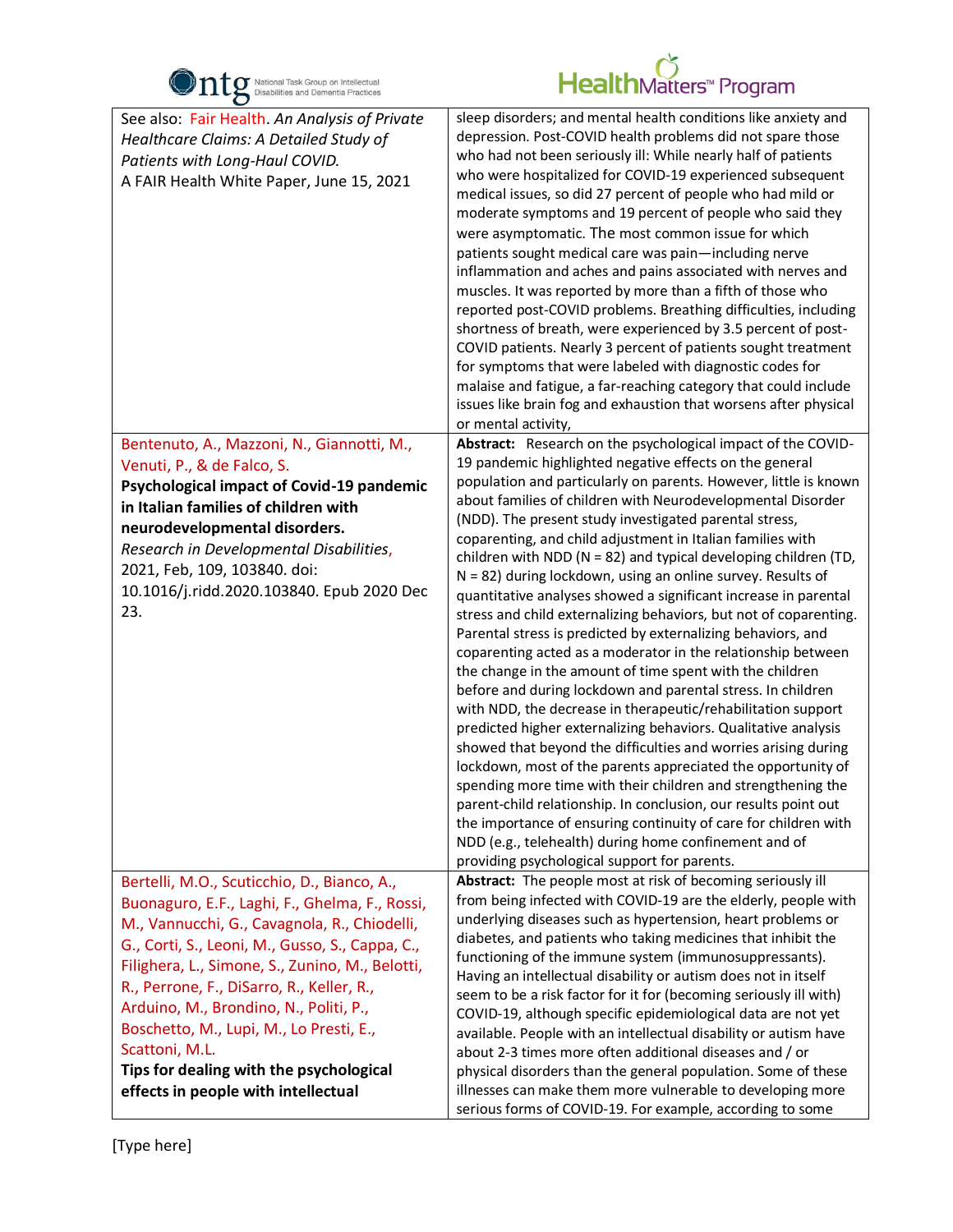

| O                                                                                                                                                                                                                                                                                                                                                                                                                                                                                                                                                                                                                                                                                                                                                                                                             |                                                                                                                                                                                                                                                                                                                                                                                                                                                                                                                                                                                                                                                                                                                                                                                                                                                                                                                                                      |
|---------------------------------------------------------------------------------------------------------------------------------------------------------------------------------------------------------------------------------------------------------------------------------------------------------------------------------------------------------------------------------------------------------------------------------------------------------------------------------------------------------------------------------------------------------------------------------------------------------------------------------------------------------------------------------------------------------------------------------------------------------------------------------------------------------------|------------------------------------------------------------------------------------------------------------------------------------------------------------------------------------------------------------------------------------------------------------------------------------------------------------------------------------------------------------------------------------------------------------------------------------------------------------------------------------------------------------------------------------------------------------------------------------------------------------------------------------------------------------------------------------------------------------------------------------------------------------------------------------------------------------------------------------------------------------------------------------------------------------------------------------------------------|
| disabilities and / or autism of the measures<br>against the spread of the coronavirus in the<br><b>Netherlands</b><br>[Tips voor het omgaan met de<br>psychologische effecten bij mensen met een<br>verstandelijke beperking en/of autisme van<br>de maatregelen tegen de verspreiding van<br>het coronavirus in Nederland]<br>https://www.kennispleingehandicaptensect<br>or.nl/gehandicaptensector/media/document<br>s/Thema's/Gezondheid/coronavirus-<br>omgaan-psychologische-effecten-mensen-<br>verstandelijke-beperking-autisme.pdf<br>Dutch translation and adaptation of report<br>originally published in Italy by the SIDIN<br>[Societa Italiana per I Disturbi del<br>Neurosviluppo]. Translated and adapted for<br>the Dutch situation by Dr. J. Wieland,<br>LVB en GGZ, Cordaan (Amsterdam, NL) | researchers of previous respiratory viral infections, people with<br>Down's syndrome may be extra vulnerable to developing<br>complications with COVID-19. In consultation with RIVM and<br>other experts, the national government has taken various<br>measures against the spread of the corona virus in the<br>Netherlands. These measures have important consequences<br>for the care of people with an intellectual disability and / or<br>autism, for example by closing daycare locations, limiting visits<br>and the cancellation of treatment and / or support contacts.<br>Original Italian title: "Consigli per la gestione dell'epidemia<br>COVID-19 e dei fattori di distress psichico associati per le<br>persone con disabilità intellettiva e autismo con necessità<br>elevata e molto elevata di support"<br>https://www.sidin.org/wp-content/uploads/2020/04/scudo-al-<br>COVID-19-per-PcDI_A_SIDiN_v-1_6_def.pdf                  |
| Bishop, K. M.<br>A perspective on Covid-19, dementia, and<br>intellectual disabilities<br>Global Journal of Intellectual & Develop-<br>mental Disabilities, 2020, Dec, 7(2).<br>DOI: 10.19080/GJIDD.2020.07.555710                                                                                                                                                                                                                                                                                                                                                                                                                                                                                                                                                                                            | Abstract: The impact of the COVID - 19 pandemics has<br>affected the lives of billions of people around the world closing<br>entire countries, isolating people from each other, and<br>changing the day-to-day routines and habits. The US has been<br>particularly hard hit economically, high loss of life, and the<br>unknown lasting effects from the virus. Older adults have been<br>particularly affected as the known risk factors such as cardiac<br>disease, diabetes, and lung disease is more common in older<br>adults. Especially vulnerable group of people negatively<br>affected by this disease has been older adults with intellectual<br>disabilities (ID) and a diagnosis of Alzheimer's disease and<br>related dementias. Their caregivers have also been challenged<br>with attempting to provide health care supports, residential<br>care, and activities of daily living during a time of so many<br>unknowns and losses. |
| Buono, S., Zingale, M., Città, S. Mongellia, V.,<br>Trubia, G., Mascalia, G., Occhipinti P.,<br>Pettinato, E., Ferri, R., Gagliano, C., & Greco,<br>D.<br>Clinical management of individuals with<br><b>Intellectual Disability: The outbreak of</b><br>Covid-19 pandemic as experienced in a<br>clinical and research center<br>Research in Developmental Disabilities,<br>2021, Mar, 110, 193856<br>https://www.sciencedirect.com/science/arti<br>cle/abs/pii/S0891422221000056                                                                                                                                                                                                                                                                                                                             | Abstract: During the COVID-19 pandemic, the Oasi Research<br>Institute of Troina (Italy) became an important hotbed for<br>infection; in fact, 109 patients with different levels of<br>intellectual disability (ID) tested positive for COVID-19. The<br>procedures and interventions put in place at the Oasi Research<br>Institute due to the COVID-19 pandemic are reported in this<br>paper. The description of the clinical procedures as well as<br>remote/in person psychological support services provided to<br>people with ID and their families are divided into three<br>different sections: Phase I (or Acute phase), Phase II (or Activity<br>planning), and Phase III (or Activity consolidation). In each<br>section are covered the main psycho-pathological<br>characteristics of patients, the reactions of family members,<br>and the multidisciplinary interventions put in place.                                             |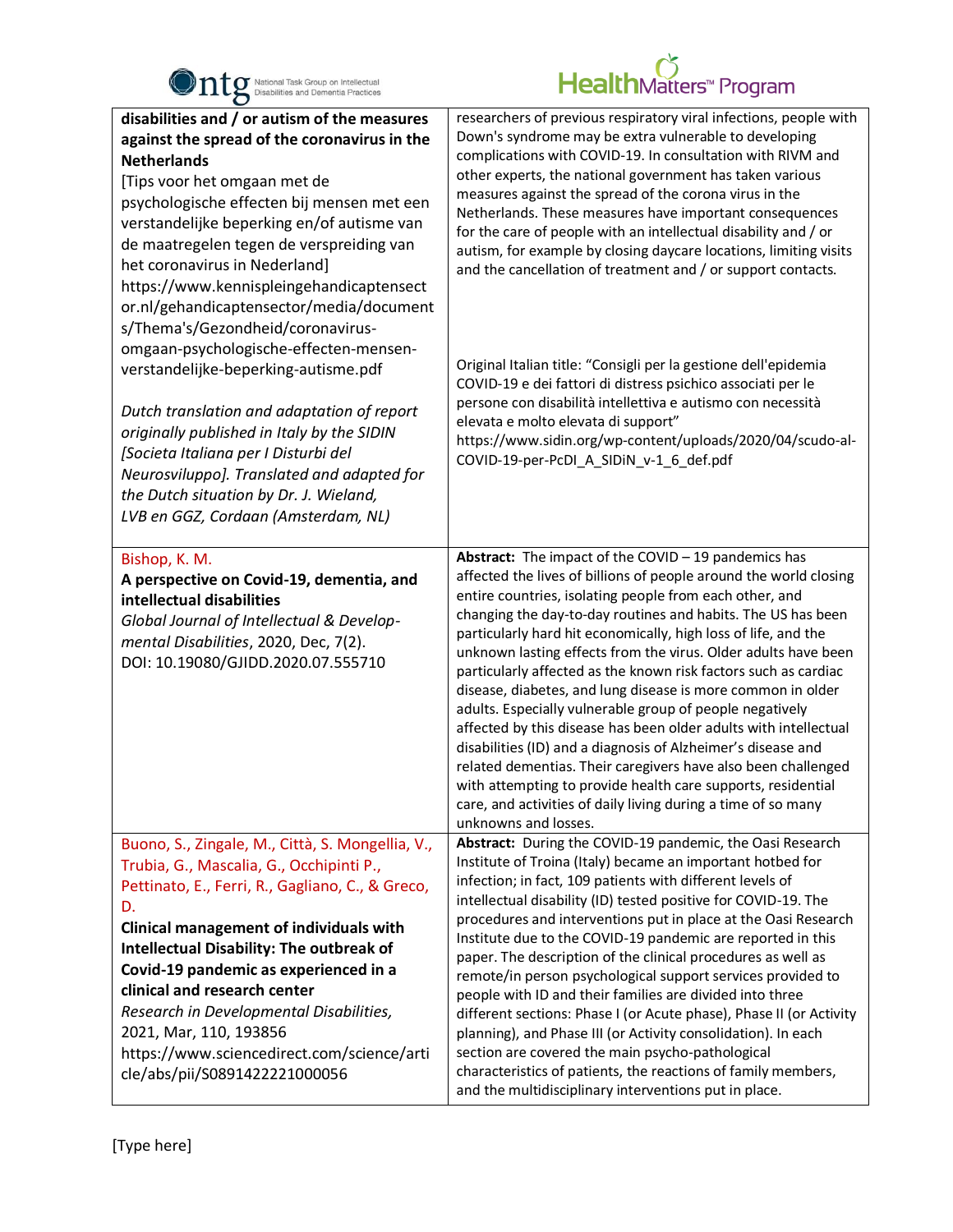

| $\bullet$                                                                                                                                                                                                                                                                                                                           |                                                                                                                                                                                                                                                                                                                                                                                                                                                                                                                                                                                                                                                                                                                                                                                                                                                                                                                                                                                                                                                                                                                                                                                                                                                                                                                                                                                                                                                                                                                                                                                                                                                                                                                                                                                                                                                                                                                                                                         |
|-------------------------------------------------------------------------------------------------------------------------------------------------------------------------------------------------------------------------------------------------------------------------------------------------------------------------------------|-------------------------------------------------------------------------------------------------------------------------------------------------------------------------------------------------------------------------------------------------------------------------------------------------------------------------------------------------------------------------------------------------------------------------------------------------------------------------------------------------------------------------------------------------------------------------------------------------------------------------------------------------------------------------------------------------------------------------------------------------------------------------------------------------------------------------------------------------------------------------------------------------------------------------------------------------------------------------------------------------------------------------------------------------------------------------------------------------------------------------------------------------------------------------------------------------------------------------------------------------------------------------------------------------------------------------------------------------------------------------------------------------------------------------------------------------------------------------------------------------------------------------------------------------------------------------------------------------------------------------------------------------------------------------------------------------------------------------------------------------------------------------------------------------------------------------------------------------------------------------------------------------------------------------------------------------------------------------|
| Buonaguro, E.F., & Bertelli, M.O.<br>COVID-19 and intellectual disability/autism<br>spectrum disorder with high and very high<br>support needs: issues of physical and<br>mental vulnerability<br>Advances in Mental Health and Intellectual<br>Disabilities, 2021, 15(1), 8-19.<br>https://doi.org/10.1108/AMHID-07-2020-<br>0016. | Abstract: The COVID-19 outbreak has profoundly plagued the<br>world, and current health efforts are focused on providing<br>prevention and ensuring access to intensive services for people<br>with the most severe symptomatology. Many reports have<br>already described substantial psychological distress in the<br>general population. Nevertheless, disasters tend to affect<br>vulnerable subjects disproportionately, and individuals with<br>intellectual disabilities/autism spectrum disorder with high and<br>very high support needs (PwID/ASD-HSN) seem to be counted<br>among the hardest hit populations. The present paper aims to<br>provide a comprehensive discussion and evaluation of COVID-<br>19 related issues specific to PwID/ASD-HSN. Commentary on<br>available literature and analysis of new preliminary data on<br>PwID/ASD-HSN's physical and psychic vulnerability factors. This<br>knowledge is fundamental to provide families and caregivers<br>special advice to counteract the risks associated with the<br>current pandemic. PwID/ASD-HSN represent one of the most<br>vulnerable population to the COVID-19 outbreak and the<br>associated factors of mental distress for several reasons,<br>including multimorbidity, low levels of health literacy,<br>difficulties to understand and communicate, reliance on other<br>people for care, low compliance with complex hygiene rules,<br>the strong need of routine/sameness and low adaptive skills.<br>In this article, the authors analyze the specific factors of<br>physical and mental vulnerability in PwID/ASD-HSN,<br>corroborating the dissertation with a discussion on the first<br>data published worldwide and with preliminary data collected<br>on the Italian territory for what concerns prevalence rates of<br>COVID-19 and complications in persons with PwID/ASD-HSN<br>and signs and symptoms of psychic distress during the mass<br>quarantine period. |
| Bove, S.M., Basso, M., Bianchi, M.F., Savaré,<br>L., Ferrara, G., Mura, E., Redaelli, M.G.,<br>Olivieri, I., & Veggiotti, P.<br>Impact of COVID-10 lockdown in children<br>with neurological disorders in Italy.<br>Disability and Health Journal, 2021, 14(2).<br>101053.<br>https://doi.org/10.1016/j.dhjo.2020.101053            | Abstract: The costs and benefits of full lockdown measures are<br>debated. Neurologically impaired children are a vulnerable<br>population with specific needs in terms of protection against<br>infection and access to health services. The authors<br>investigated the effects of lockdown on the health of children<br>with neurological disorders and on their access to care during<br>lockdown. Data from 514 children (282 males - 232 females)<br>were collected through physician-administered interviews to<br>investigate: the occurrence of viral-like physical symptoms, the<br>correlation between the risk of developing such symptoms and<br>several demographic and clinical variables, the occurrence of<br>any worsening of the children's neurological conditions during<br>lockdown, and their access to care services during this period.<br>49.1% experienced at least one symptom during the study<br>period, but no child developed severe complications. The<br>prevalence of symptoms was significantly lower during<br>lockdown than during the previous two months. The underlying<br>neurological condition worsened in 11.5% of the patients.<br>Children who regularly left the home during lockdown were<br>greater risk of exhibiting symptoms. During lockdown, 67.7%<br>had a specialist appointment cancelled, 52.6% contacted their<br>pediatrician, and 30.9% contacted their child neuropsychiatrist.                                                                                                                                                                                                                                                                                                                                                                                                                                                                                                                          |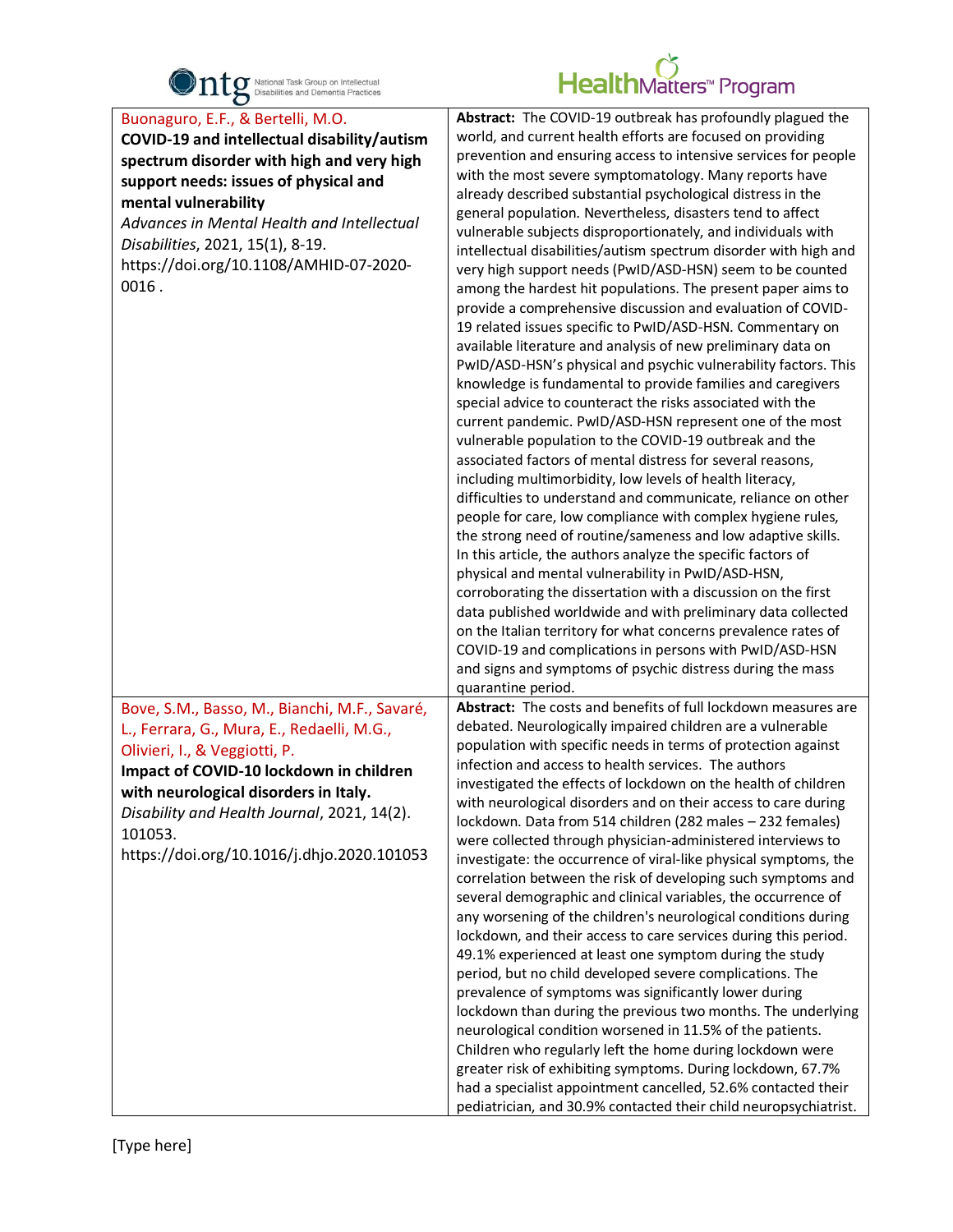

| Boyle, C.A., Fox, M.H., Havercamp, S.M., &<br>Zubler, J.<br>The public health response to the COVID-19<br>pandemic for people with disabilities<br>Disability and Health Journal, 2020 (July),<br>13(3),100943<br>https://doi.org/10.1016/j.dhjo.2020.100943                                                                                                                                                                                                                  | Among patients who usually receive rehabilitation, 49.5%<br>continued remotely. Lockdown protected children from<br>infections. Telemedicine and telerehabilitation constituted a<br>valid alternative for the care and treatment of these children,<br>but they should not become a widespread and definitive model<br>of care. COVID-19 and other emergency response plans must<br>consider the specific needs of children with disabilities.<br>Abstract: With the rapidly changing landscape of the COVID-19<br>outbreak, how to best address the needs and continue to<br>protect the health and well-being of people with disabilities<br>(PwDs) is a global public health priority. In this commentary we<br>identify three public health areas of ongoing need and offer<br>possible strategies to address each. These areas include: the<br>types of data that would help clarify risks for PwDs and help<br>assure their safety long term; the prevention, treatment, and<br>mitigation measures for PwDs that are needed through the<br>duration of the outbreak; and the issues of equity in access to<br>and quality of medical care for PwDs. Because of the rapid<br>nature of the public health response, it is critical to reassess                                                                                                                                    |
|-------------------------------------------------------------------------------------------------------------------------------------------------------------------------------------------------------------------------------------------------------------------------------------------------------------------------------------------------------------------------------------------------------------------------------------------------------------------------------|-----------------------------------------------------------------------------------------------------------------------------------------------------------------------------------------------------------------------------------------------------------------------------------------------------------------------------------------------------------------------------------------------------------------------------------------------------------------------------------------------------------------------------------------------------------------------------------------------------------------------------------------------------------------------------------------------------------------------------------------------------------------------------------------------------------------------------------------------------------------------------------------------------------------------------------------------------------------------------------------------------------------------------------------------------------------------------------------------------------------------------------------------------------------------------------------------------------------------------------------------------------------------------------------------------------------------------------------------------------------------------------------|
|                                                                                                                                                                                                                                                                                                                                                                                                                                                                               | and readjust our approach to best address the needs of PwDs<br>in the months and years to come and to incorporate these new<br>practices into future emergency preparedness responses.                                                                                                                                                                                                                                                                                                                                                                                                                                                                                                                                                                                                                                                                                                                                                                                                                                                                                                                                                                                                                                                                                                                                                                                                  |
| Bradley, V.J.<br>How COVID-19 may change the world of<br>services to people with intellectual and<br>developmental disabilities.<br>Intellectual and Developmental Disabilities,<br>2020, 58(5), 355-360.<br>https://doi.org/10.1352/1934-9556-<br>58.5.355                                                                                                                                                                                                                   | Abstract: The COVID-19 epidemic caused disruption and<br>dislocation in the lives of people with disabilities, their families,<br>and providers. What we have learned during this period<br>regarding the strengths and weaknesses of the service system<br>for people with disabilities should provide a roadmap for<br>building a more robust and agile system going forward. Based<br>on a canvas of leaders in our field, I propose a way of outlining<br>a reimagined system.                                                                                                                                                                                                                                                                                                                                                                                                                                                                                                                                                                                                                                                                                                                                                                                                                                                                                                      |
| Buono, S., Zingale, M., Città, S., Mongellia.<br>V., Trubia, G., Mascalia, G., Occhipinti, P.,<br>Pettinato, E., Ferri, R., Gagliano, C., & Greco,<br>D.<br><b>Clinical management of individuals with</b><br>Intellectual Disability: the outbreak of<br>Covid-19 pandemic as experienced in a<br>clinical and research center<br>Research in Developmental Disabilities,<br>2021, (online on 9 January, 103856). in<br>press.<br>https://doi.org/10.1016/j.ridd.2021.103856 | Abstract: During the COVID-19 pandemic, the Oasi Research<br>Institute of Troina (Italy) became an important hotbed for<br>infection; in fact, 109 patients with different levels of<br>Intellectual Disability (ID) tested positive for COVID-19. The<br>procedures and interventions put in place at the Oasi Research<br>Institute due to the COVID-19 pandemic are exhaustively<br>reported in this paper. The description of the clinical<br>procedures as well as remote/in person psychological support<br>services provided to people with ID and their families are here<br>divided into three different sections: Phase I (or Acute phase),<br>Phase II (or Activity planning), and Phase III (or Activity<br>consolidation). Highlights of what was undertaken in include<br>the following: (1) Procedures and interventions implemented<br>after the outbreak of the COVID-19 pandemic in a research and<br>clinical center dealing with patients with Intellectual Disability.<br>(2) Clinical management of COVID-19-affected patients with<br>Intellectual Disability. (3) Psychological management of<br>affected patients, their families, and caregivers., and (4)<br>Remote (via telephone and electronic devices) psychological<br>support for patients and their families. The article further<br>covers the main psycho-pathological characteristics of patients, |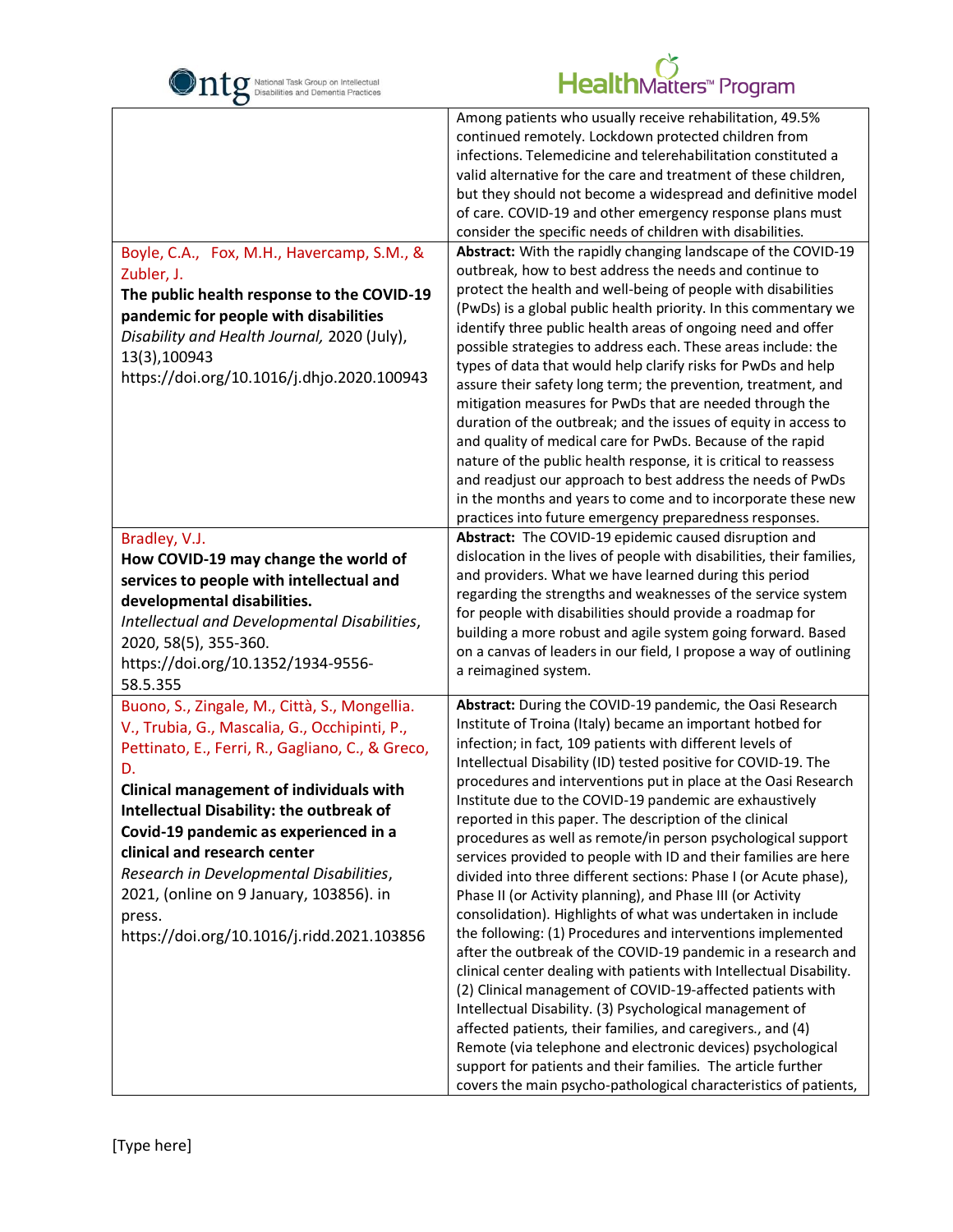

|                                              | the reactions of family members and the multidisciplinary                                                              |
|----------------------------------------------|------------------------------------------------------------------------------------------------------------------------|
|                                              | interventions put in place.                                                                                            |
| Buonaguro, E.F., & Bertelli, M.O.            | Abstract: The COVID-19 outbreak has profoundly plagued the                                                             |
| COVID-19 and intellectual disability/autism  | world, and current health efforts are focused on providing                                                             |
| spectrum disorder with high and very high    | prevention and ensuring access to intensive services for people                                                        |
| support needs: issues of physical and        | with the most severe symptomatology. Many reports have                                                                 |
| mental vulnerability                         | already described substantial psychological distress in the                                                            |
| Advances in Mental Health and Intellectual   | general population. Nevertheless, disasters tend to affect                                                             |
| Disabilities, online 4 January 2021,         | vulnerable subjects disproportionately, and individuals with                                                           |
| https://doi.org/10.1108/AMHID-07-2020-       | intellectual disabilities/autism spectrum disorder with high and                                                       |
| 0016                                         | very high support needs (PwID/ASD-HSN) seem to be counted                                                              |
|                                              | among the hardest hit populations. The present paper aims to                                                           |
|                                              | provide a comprehensive discussion and evaluation of COVID-                                                            |
|                                              | 19 related issues specific to PwID/ASD-HSN. Commentary on                                                              |
|                                              | available literature and analysis of new preliminary data on                                                           |
|                                              | PwID/ASD-HSN's physical and psychic vulnerability factors. This                                                        |
|                                              | knowledge is fundamental to provide families and caregivers                                                            |
|                                              | special advice to counteract the risks associated with the<br>current pandemic. PwID/ASD-HSN represent one of the most |
|                                              | vulnerable population to the COVID-19 outbreak and the                                                                 |
|                                              | associated factors of mental distress for several reasons,                                                             |
|                                              | including multimorbidity, low levels of health literacy,                                                               |
|                                              | difficulties to understand and communicate, reliance on other                                                          |
|                                              | people for care, low compliance with complex hygiene rules,                                                            |
|                                              | the strong need of routine/sameness and low adaptive skills                                                            |
| Callea, M., Cammarata-Scalisi, F., Galeotti, | Abstract: [none - Extracted from text] As COVID-19 presents as                                                         |
|                                              | an acute severe respiratory syndrome and DS is by far the most                                                         |
| A., Villani, A., & Valentini, D.             | frequent chromosomal disease with the highest susceptibility                                                           |
| COVID-19 and Down syndrome.                  | to develop respiratory infections and complications, 1 it seems                                                        |
| Acta Pediatrica, 2020, 109(9), 1901-1902.    | timely to focus on this syndrome during the ongoing pandemic.                                                          |
| https://doi.org/10.1111/apa.15409            | The pediatric age in general seems to be less affected by                                                              |
|                                              | COVID-19. However, children with DS are especially vulnerable                                                          |
|                                              | and susceptible to respiratory infections. In addition, they have                                                      |
|                                              | comorbidities such as immunodeficiency, cardiopathies                                                                  |
|                                              | especially those with surgical valve replacement, obesity,                                                             |
|                                              | diabetes that have been proven to worsen the outcome of                                                                |
|                                              | COVID-19 patients. At present time, DS undergoes the same                                                              |
|                                              | control and prevention measures established by the Public                                                              |
|                                              | Health Services (PHSs) worldwide. The main recommendations                                                             |
|                                              | consist in social distancing, use of protective facemasks and                                                          |
|                                              | gloves, frequent washing of hands and disinfection of both                                                             |
|                                              | hands and environments. Unnecessary exposure should be                                                                 |
|                                              | avoided, and non-authorized persons should stay at home                                                                |
|                                              | either as prophylaxis or in quarantine. In extreme conditions,                                                         |
|                                              | the lockdown can be established. The pandemic scenario raises                                                          |
|                                              | major worries for families of children with DS for several                                                             |
|                                              | reasons. In about 40% of the families, one member (mostly                                                              |
|                                              | parents) had stopped working long before, while others, unless                                                         |
|                                              | locked down, work outside, and return home, thus being at                                                              |
|                                              | potential risk of spreading contagion. On the other hand,                                                              |
|                                              | lifestyle and rhythms are disrupted by the loss of supports to                                                         |
|                                              | the families because of the educational and family network                                                             |
|                                              | isolation and because subjects with DS are usually thriving at                                                         |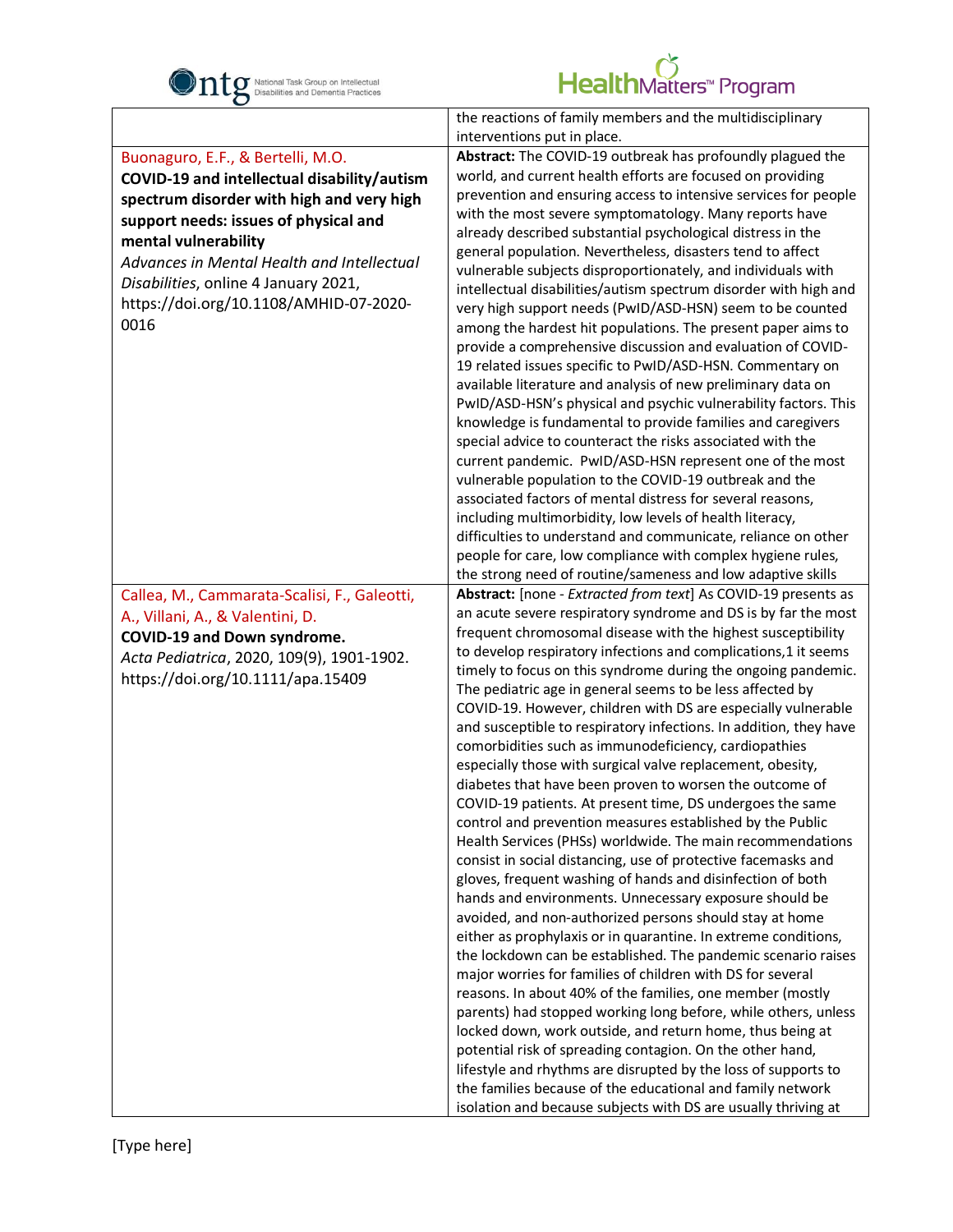| National Task Group on Intellectual<br>Disabilities and Dementia Practices | HealthMatters <sup>™</sup> Program                                                                                                                                                                                                                                                                                                                                                                                                                                                                                                                                                                                                                                                                                                                                                                                     |
|----------------------------------------------------------------------------|------------------------------------------------------------------------------------------------------------------------------------------------------------------------------------------------------------------------------------------------------------------------------------------------------------------------------------------------------------------------------------------------------------------------------------------------------------------------------------------------------------------------------------------------------------------------------------------------------------------------------------------------------------------------------------------------------------------------------------------------------------------------------------------------------------------------|
|                                                                            | school and by visiting relatives, especially grandparents. The<br>main recommendations for individuals with DS are practically<br>identical to what is recommended for others, although details<br>may differ from one country to another. The absence of<br>information about how the disease affects this group of<br>subjects is a limiting factor to further discussing about the<br>specific risk towards COVID-19. By the appearance of the<br>coronavirus infection in Italy, we have predisposed an ad hoc<br>protocol. The protocol contains instructions related to the<br>importance for children with DS of having earlier access to<br>diagnostic tests and antiviral management, especially in states<br>of immune dysfunction, recurrent pulmonary infections,<br>congenital heart disease and obesity. |
| <b>Centers for Disease Control (CDC)</b>                                   | Abstract: [none - extracted from text]. Coronavirus disease is a                                                                                                                                                                                                                                                                                                                                                                                                                                                                                                                                                                                                                                                                                                                                                       |
| Coronavirus disease 2019 (COVID-19):                                       | respiratory illness that can spread from person to person. The<br>virus is thought to spread mainly between people who are in                                                                                                                                                                                                                                                                                                                                                                                                                                                                                                                                                                                                                                                                                          |
| People with disabilities.<br>CDC (Atlanta, Georgia), updated March 16,     | close contact with one another (within about 6 feet) through                                                                                                                                                                                                                                                                                                                                                                                                                                                                                                                                                                                                                                                                                                                                                           |
| 2021                                                                       | respiratory droplets produced when an infected person coughs                                                                                                                                                                                                                                                                                                                                                                                                                                                                                                                                                                                                                                                                                                                                                           |
| https://www.cdc.gov/coronavirus/2019-                                      | or sneezes. It is also possible that a person can get COVID-19 by<br>touching a surface or object that has the virus on it and then                                                                                                                                                                                                                                                                                                                                                                                                                                                                                                                                                                                                                                                                                    |
| ncov/need-extra-precautions/people-with-                                   | touching their own mouth, nose, or eyes. For more information                                                                                                                                                                                                                                                                                                                                                                                                                                                                                                                                                                                                                                                                                                                                                          |
| disabilities.html                                                          | go to CDC's Fact Sheet- What you need to know about                                                                                                                                                                                                                                                                                                                                                                                                                                                                                                                                                                                                                                                                                                                                                                    |
|                                                                            | coronavirus disease 2019 (COVID-19). Risk of infection with<br>COVID-19 is higher for people who are in close contact with                                                                                                                                                                                                                                                                                                                                                                                                                                                                                                                                                                                                                                                                                             |
|                                                                            | someone known to have COVID-19, such as healthcare                                                                                                                                                                                                                                                                                                                                                                                                                                                                                                                                                                                                                                                                                                                                                                     |
|                                                                            | workers, direct support providers, and household members.                                                                                                                                                                                                                                                                                                                                                                                                                                                                                                                                                                                                                                                                                                                                                              |
|                                                                            | Other people at higher risk for infection are those who live or<br>have recently been in an area with ongoing spread of COVID-                                                                                                                                                                                                                                                                                                                                                                                                                                                                                                                                                                                                                                                                                         |
|                                                                            | 19. There are some things people with disabilities can do to                                                                                                                                                                                                                                                                                                                                                                                                                                                                                                                                                                                                                                                                                                                                                           |
|                                                                            | prepare during the COVID-19 outbreak:                                                                                                                                                                                                                                                                                                                                                                                                                                                                                                                                                                                                                                                                                                                                                                                  |
|                                                                            | . Plan what you will do if you or your direct support provider<br>gets sick. Create a contact list of family, friends, neighbors, and                                                                                                                                                                                                                                                                                                                                                                                                                                                                                                                                                                                                                                                                                  |
|                                                                            | local service agencies that can provide support in case you or                                                                                                                                                                                                                                                                                                                                                                                                                                                                                                                                                                                                                                                                                                                                                         |
|                                                                            | your direct support provider becomes ill or unavailable.                                                                                                                                                                                                                                                                                                                                                                                                                                                                                                                                                                                                                                                                                                                                                               |
|                                                                            | . Plan at least two ways of communicating from home and                                                                                                                                                                                                                                                                                                                                                                                                                                                                                                                                                                                                                                                                                                                                                                |
|                                                                            | work that can be used rapidly in an emergency (e.g., landline<br>phone, cell phone, text-messaging, email). Write down this                                                                                                                                                                                                                                                                                                                                                                                                                                                                                                                                                                                                                                                                                            |
|                                                                            | information and keep it with you.                                                                                                                                                                                                                                                                                                                                                                                                                                                                                                                                                                                                                                                                                                                                                                                      |
|                                                                            | • Have enough household items and groceries so that you will                                                                                                                                                                                                                                                                                                                                                                                                                                                                                                                                                                                                                                                                                                                                                           |
|                                                                            | be comfortable staying home for a few weeks, at least a 30-day<br>supply of over the counter and prescription medicines and any                                                                                                                                                                                                                                                                                                                                                                                                                                                                                                                                                                                                                                                                                        |
|                                                                            | medical equipment or supplies that you might need. Some                                                                                                                                                                                                                                                                                                                                                                                                                                                                                                                                                                                                                                                                                                                                                                |
|                                                                            | health plans allow for a 90-day refill on prescription                                                                                                                                                                                                                                                                                                                                                                                                                                                                                                                                                                                                                                                                                                                                                                 |
|                                                                            | medications. Consider discussing this option with your<br>healthcare provider.                                                                                                                                                                                                                                                                                                                                                                                                                                                                                                                                                                                                                                                                                                                                         |
|                                                                            | • Make a photocopy of prescriptions, as this may help in                                                                                                                                                                                                                                                                                                                                                                                                                                                                                                                                                                                                                                                                                                                                                               |
|                                                                            | obtaining medications in an emergency.                                                                                                                                                                                                                                                                                                                                                                                                                                                                                                                                                                                                                                                                                                                                                                                 |
| <b>Centers for Disease Control (CDC)</b>                                   | Abstract: Revisions were made on December 23, 2020 to                                                                                                                                                                                                                                                                                                                                                                                                                                                                                                                                                                                                                                                                                                                                                                  |
| <b>COVID-19: People with certain medical</b>                               | reflect recent data supporting increased risk of severe illness<br>among persons with Down syndrome from the virus that                                                                                                                                                                                                                                                                                                                                                                                                                                                                                                                                                                                                                                                                                                |
| conditions.<br>CDC, December 29, 2020                                      | causes COVID-19. Adults of any age with certain underlying                                                                                                                                                                                                                                                                                                                                                                                                                                                                                                                                                                                                                                                                                                                                                             |
|                                                                            | medical conditions are at increased risk for severe illness from                                                                                                                                                                                                                                                                                                                                                                                                                                                                                                                                                                                                                                                                                                                                                       |
|                                                                            | the virus that causes COVID-19. Severe illness from COVID-19 is                                                                                                                                                                                                                                                                                                                                                                                                                                                                                                                                                                                                                                                                                                                                                        |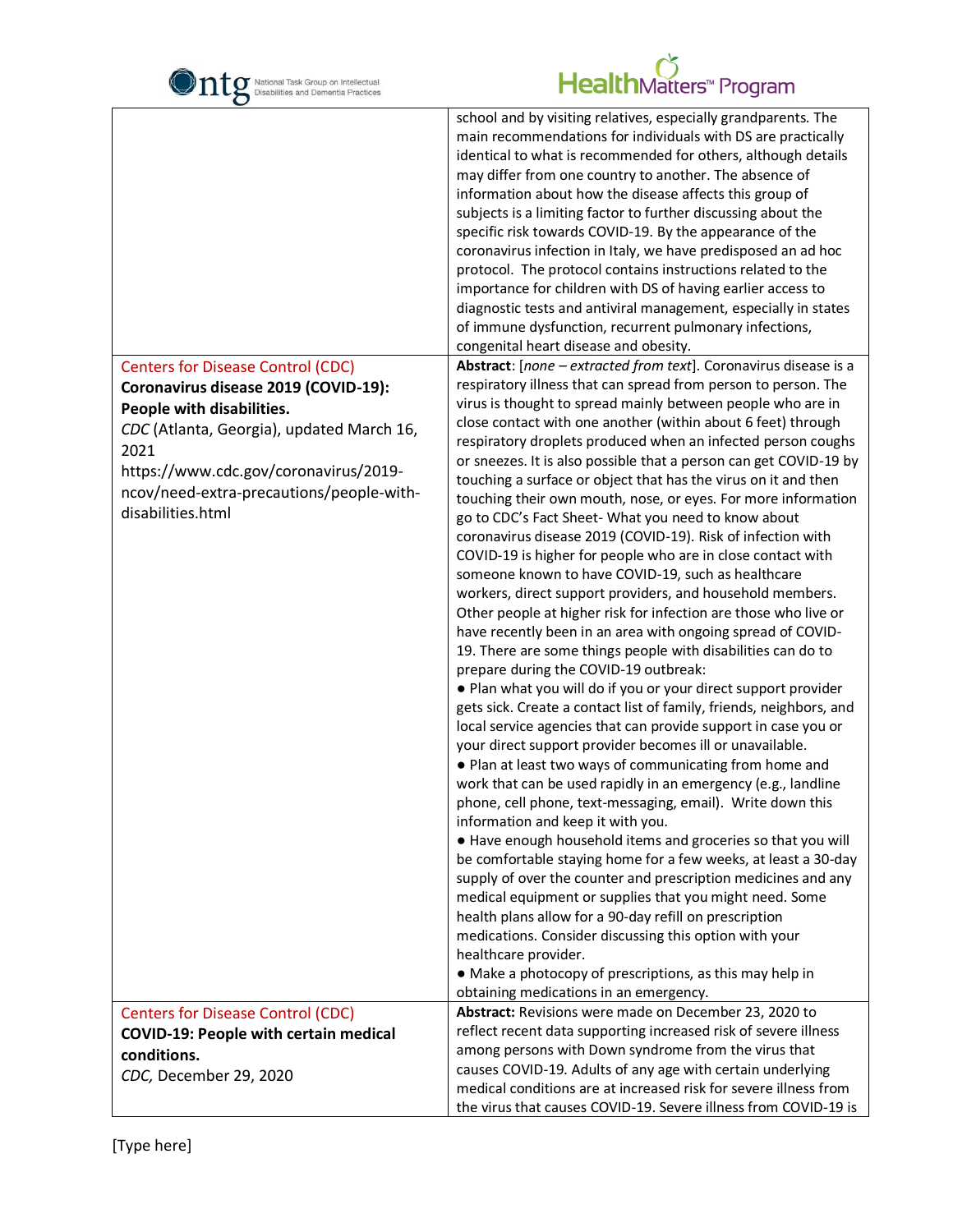

| $\bullet$                                                                                                                                                                                                                                                                                                              |                                                                                                                                                                                                                                                                                                                                                                                                                                                                                                                                                                                                                                                                                                                                                                                                                                                                                                                                                                                                                                                                                                                                                                                                                                                                                                                                                                                                                                                                                                                                                                                                                                                                                                                                                                                                                                                                      |
|------------------------------------------------------------------------------------------------------------------------------------------------------------------------------------------------------------------------------------------------------------------------------------------------------------------------|----------------------------------------------------------------------------------------------------------------------------------------------------------------------------------------------------------------------------------------------------------------------------------------------------------------------------------------------------------------------------------------------------------------------------------------------------------------------------------------------------------------------------------------------------------------------------------------------------------------------------------------------------------------------------------------------------------------------------------------------------------------------------------------------------------------------------------------------------------------------------------------------------------------------------------------------------------------------------------------------------------------------------------------------------------------------------------------------------------------------------------------------------------------------------------------------------------------------------------------------------------------------------------------------------------------------------------------------------------------------------------------------------------------------------------------------------------------------------------------------------------------------------------------------------------------------------------------------------------------------------------------------------------------------------------------------------------------------------------------------------------------------------------------------------------------------------------------------------------------------|
| https://www.cdc.gov/coronavirus/2019-<br>ncov/need-extra-precautions/people-with-<br>medical-conditions.html                                                                                                                                                                                                           | defined as hospitalization, admission to the ICU, intubation or<br>mechanical ventilation, or death. Adults of any age with the<br>following conditions are at increased risk of severe illness from<br>the virus that causes COVID-19: **** Down Syndrome ****.                                                                                                                                                                                                                                                                                                                                                                                                                                                                                                                                                                                                                                                                                                                                                                                                                                                                                                                                                                                                                                                                                                                                                                                                                                                                                                                                                                                                                                                                                                                                                                                                     |
| Van Beusekom, M.<br>Intellectual disability, obesity tied to<br>COVID-19 hospitalization, death<br>CIDRAP News, Center for Infectious Disease<br>Research and Policy, March 8, 2021<br>https://www.cidrap.umn.edu/news-<br>perspective/2021/03/intellectual-disability-<br>obesity-tied-covid-19-hospitalization-death | Abstract: (none - text abstracted from article). Intellectual<br>disability is second only to old age as a risk factor for COVID-19<br>death, and obesity is linked to coronavirus-related<br>hospitalization and death, two new studies find. Deadlier than<br>heart, kidney, lung disease. The first study, led by researchers<br>from Jefferson Health in Philadelphia and published late last<br>week as a commentary in the New England Journal of Medicine<br>Catalyst, involved analyzing the medical records of 558,672 US<br>COVID-19 patients from January 2019 to November 2020.<br>Patients with intellectual disabilities had higher rates of<br>coronavirus infection than those without those limitations<br>(3.1% vs 0.9%). In unadjusted analysis, compared with the<br>431,669 patients without intellectual disabilities, the 127,003<br>patients with intellectual disabilities were more susceptible to<br>hospitalization (63.1% vs. 29.1%), intensive care unit (ICU)<br>admission (14.5% vs. 6.3%), and death (8.2% vs. 3.8%).<br>Intellectual impairments were the strongest predictor of death<br>other than older age. "The chances of dying from COVID-19 are<br>higher for those with intellectual disability than they are for<br>people with congestive heart failure, kidney disease or lung<br>disease," lead study author Jonathan Gleason, MD, said in a<br>Thomas Jefferson University news release. COVID-19 patients<br>with intellectual disabilities were more likely to be established<br>patients of the health system where they sought care; 22%<br>were new patients, compared with 44% of those without<br>intellectual disabilities. They were also more likely to be<br>younger than those without these limitations, with only 1%<br>older than 80 years and 18% aged 60 to 80, versus 5% and 25%,<br>respectively. |
| Center for Public Representation.<br>Examining how crisis standards of care may<br>lead to intersectional medical<br>discrimination against COVID-19 patients.<br>CPR, February 11, 2021<br>https://www.centerforpublicrep.org/wp-<br>content/uploads/FINAL-Intersectional-<br>Guide-Crisis-Care-PDF.pdf               | Abstract: CPR and a coalition of civil rights groups and legal<br>scholars released this report, noting that crisis standards of<br>care are used to decide who should receive priority for<br>treatment when resources become scarce, as they have during<br>the COVID-19 pandemic. The report notes that Black,<br>Indigenous and People of Color, people with disabilities, higher<br>weight people, and older adults have historically experienced<br>and continue to experience discrimination by medical<br>professionals. In health care settings, members of these<br>communities face pervasive negative biases and inaccurate<br>assumptions about their value, quality of life, capacity to<br>communicate and make decisions, and likelihood of survival.<br>During the COVID-19 pandemic, these biases can have serious<br>and even deadly consequences. Such biases may be<br>exacerbated when hospitals are faced with scarce resources<br>and must make decisions about which critically ill patients<br>should receive treatment. The "crisis standards of care" which<br>are used by many states and hospitals to make these decisions,<br>have too often reflected these biases. It is crucial that<br>these standards be tailored to avoid unlawful discrimination                                                                                                                                                                                                                                                                                                                                                                                                                                                                                                                                                                               |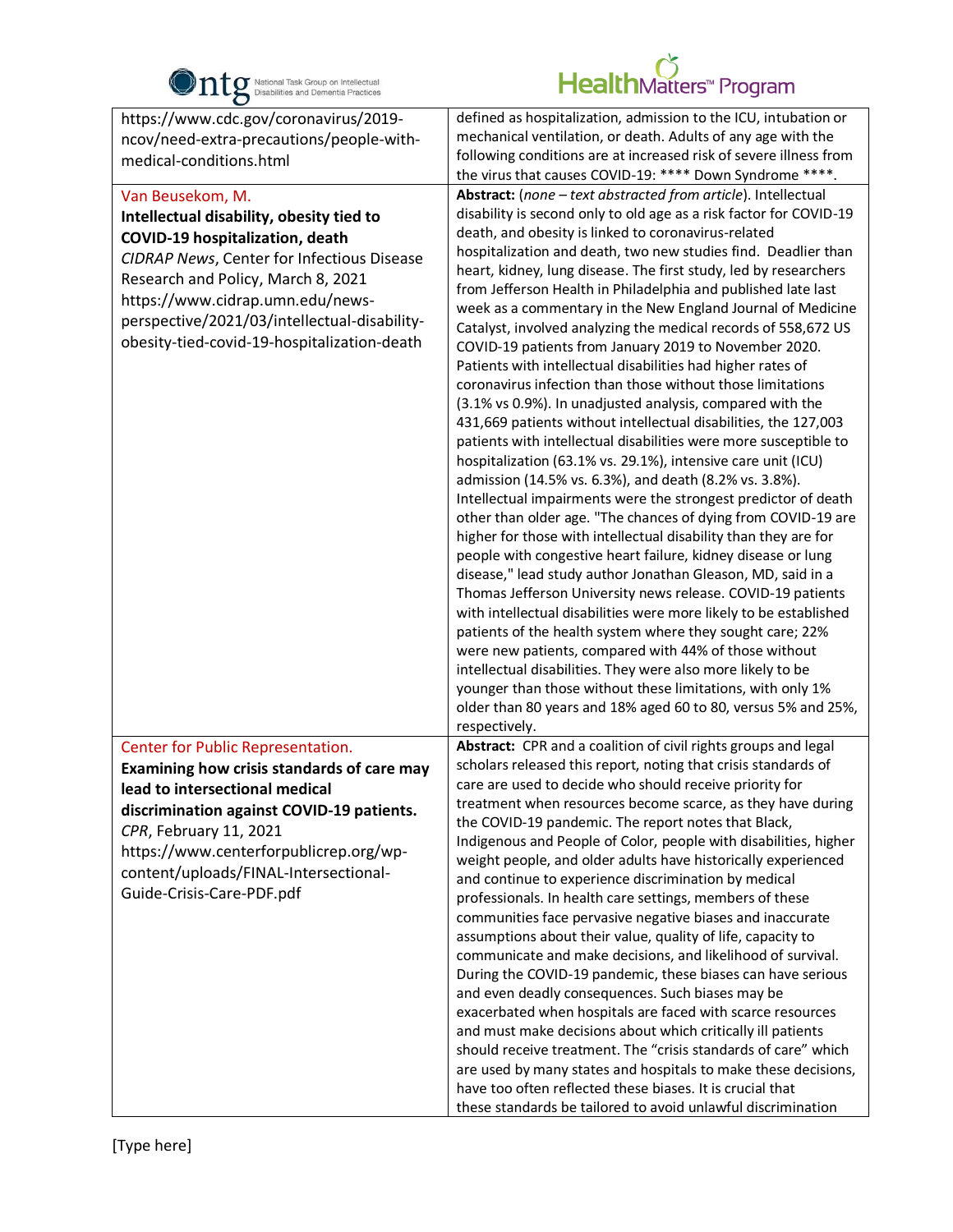| National Task Group on Intellectual<br>Disabilities and Dementia Practices                                                                                                                                                                                                                           | HealthMatters <sup>*</sup> Program                                                                                                                                                                                                                                                                                                                                                                                                                                                                                                                                                                                                                                                                                                                                                                                                                                                                                                                                                                                                                                                                                                                                                                                                                                                                                                                                                                                                                       |
|------------------------------------------------------------------------------------------------------------------------------------------------------------------------------------------------------------------------------------------------------------------------------------------------------|----------------------------------------------------------------------------------------------------------------------------------------------------------------------------------------------------------------------------------------------------------------------------------------------------------------------------------------------------------------------------------------------------------------------------------------------------------------------------------------------------------------------------------------------------------------------------------------------------------------------------------------------------------------------------------------------------------------------------------------------------------------------------------------------------------------------------------------------------------------------------------------------------------------------------------------------------------------------------------------------------------------------------------------------------------------------------------------------------------------------------------------------------------------------------------------------------------------------------------------------------------------------------------------------------------------------------------------------------------------------------------------------------------------------------------------------------------|
|                                                                                                                                                                                                                                                                                                      | The report explores and addresses how crisis standards of care<br>may perpetuate medical discrimination against people with<br>disabilities, older adults, and communities of color, in hospital<br>care. Many of these individuals face negative biases and<br>inaccurate assumptions about their value, quality of life, and<br>likelihood of survival that can have deadly consequences. The<br>report provides an explanation of crisis standards of care<br>policies implemented by states and hospital systems and how<br>they may discriminate against marginalized individuals and<br>communities, the principles that should apply to prevent<br>discrimination, the relevant civil rights legal framework, and<br>recommended strategies to ensure that crisis standards do not<br>discriminate during the pandemic or in the future.                                                                                                                                                                                                                                                                                                                                                                                                                                                                                                                                                                                                          |
| Chen, S-Q., Chen, S-D., Li, X., & Ren, J.<br>Mental health of parents of special needs<br>children in China during the COVID-19<br>pandemic<br>International Journal of Environmental<br>Research and Public Health, 2020, 17(24),<br>9519;<br>https://doi.org/10.3390/ijerph17249519                | <b>Abstract:</b> We assessed the mental health of parents ( $N = 1450$ ,<br>Mage = 40.76) of special needs children during the COVID-19<br>pandemic. We conducted an online survey comprising items on<br>demographic data; two self-designed questionnaires (children's<br>behavioral problems/psychological demand of parents during<br>COVID-19); and four standardized questionnaires, including the<br>General Health Questionnaire, Perceived Social Support,<br>Parenting Stress Index, and Neuroticism Extraversion Openness<br>Five Factor Inventory. The results showed that there were<br>significant differences among parents of children with different<br>challenges. Parents of children with autism spectrum disorder<br>were more likely to have mental health problems compared to<br>parents whose children had an intellectual disability or a visual<br>or hearing impairment. Behavioral problems of children and<br>psychological demands of parents were common factors<br>predicting the mental health of all parents. Parent-child<br>dysfunctional interactions and parenting distress were<br>associated with parents of children with autism spectrum<br>disorder. Family support, having a difficult child, and parenting<br>distress were associated with having children with an<br>intellectual disability. It is necessary to pay attention to the<br>parents' mental health, provide more social and family support, |
| Clift, A.K., Coupland, C.A.C., Keogh, R.H.,<br>Hemingway, H., & Hippisley-Cox, J.<br><b>COVID-19 mortality risk in Down syndrome:</b><br>Results from a cohort study of 8 million<br>adults.<br>Annals of Internal Medicine, 2020, 21<br>October 2020 (Letters).<br>https://doi.org/10.7326/M20-4986 | and reduce parenting pressures.<br>Abstract (none - Extracted from Discussion): We estimated a 4-<br>fold increased risk for COVID-19-related hospitalization and a<br>10-fold increased risk for COVID-19-related death in persons<br>with Down syndrome, a group that is currently not strategically<br>protected. This was after adjustment for cardiovascular and<br>pulmonary diseases and care home residence, which our<br>results suggest explained some but not all of the increased risk.<br>These estimated adjusted associations do not have a direct<br>causal interpretation because some adjusted variables may lie<br>on causal pathways, but they can inform policy and motivate<br>further investigation. Participation in day care programs or<br>immunologic deficits could be implicated, for example. Down<br>syndrome is the most common genetic cause of intellectual<br>disability, with multiorgan manifestations (3). Predisposition to<br>pneumonias and acute respiratory distress syndrome in<br>children, airway anomalies, pulmonary hypoplasia, and<br>inhibited pulmonary angiogenesis have been reported.                                                                                                                                                                                                                                                                                                             |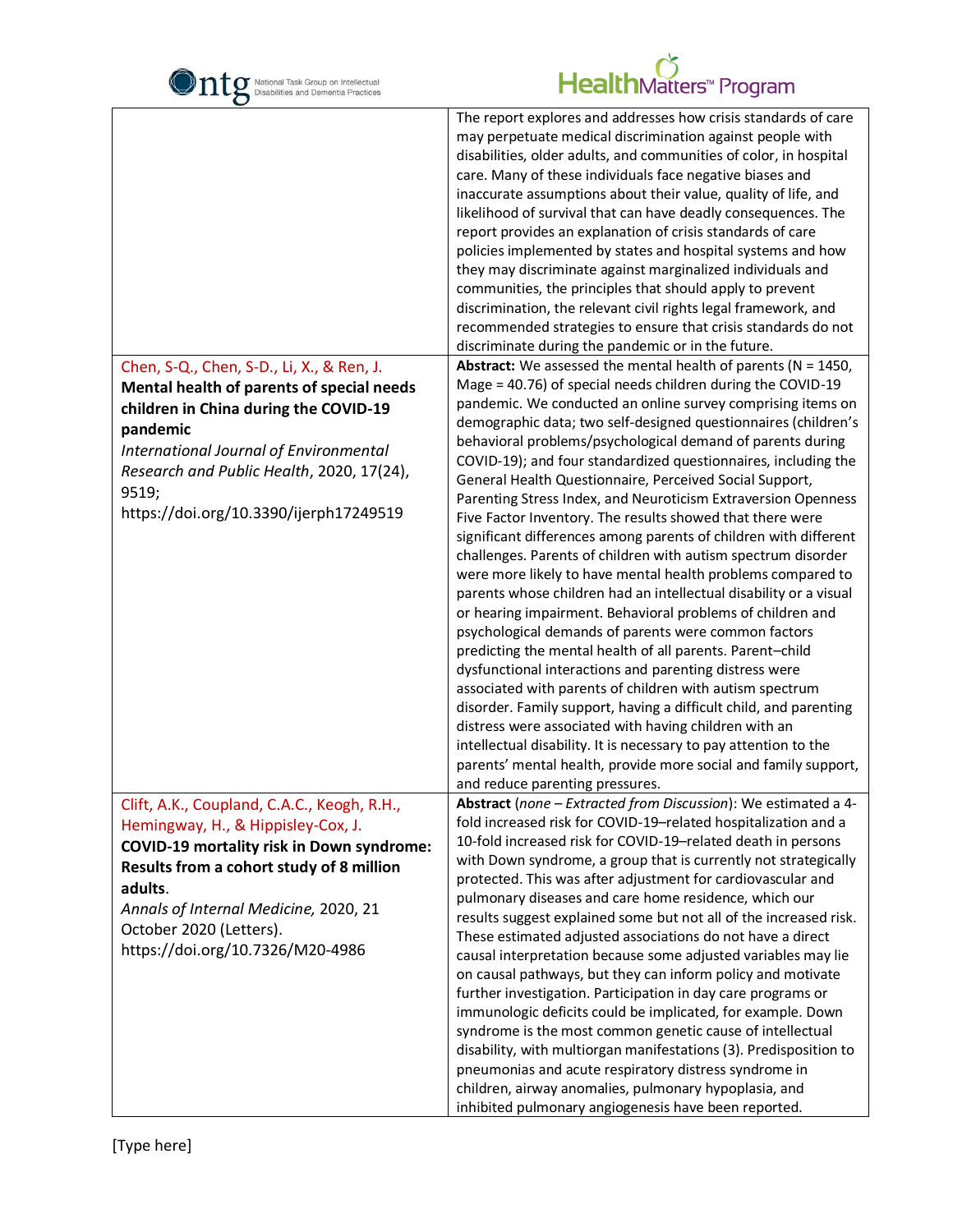

| Abstract: [Extracted from news release]. The COVID-19<br>pandemic has taken a disproportionate toll on people with<br>intellectual and developmental disabilities (IDDs). Many people<br>with IDD who require in-person care have lost the support of<br>trained caregivers and community service providers due to the<br>pandemic. The authors note that the Centers for Disease<br>Control and Prevention and others have issued guidelines for<br>group homes, schools, and others entrusted with the care of<br>people with IDD. It is vital to ensure that when they return to<br>work, care staff exercise techniques and procedures to protect<br>their clients from infection, the authors write. Moreover,<br>people with IDD depend on caregivers and loved ones to help<br>them bridge gaps in intellectual and communication abilities. In<br>the absence of this human contact, the authors call for virtual<br>care and support, where viable. Those who cannot benefit from<br>screen-based supports should be prioritized to receive in-<br>person services. Suspension of classroom time also<br>disproportionately affects children with IDD, who often require<br>special educational services, increased teacher-student ratios,<br>and specialized interventions, many of which need to be<br>administered in person, the authors note. It is difficult for<br>families to take on these tasks, and qualified in-home<br>surrogates should be mobilized whenever possible to meet this<br>need and to support parents' efforts. Also, people with IDD<br>often cannot verbalize their symptoms during telemedicine<br>appointments, and physicians need to use their best judgement<br>in providing in-person care for them when necessary, according<br>to the authors. The article emphasizes that people with IDD<br>who are infected with COVID-19 should receive equal access to |
|------------------------------------------------------------------------------------------------------------------------------------------------------------------------------------------------------------------------------------------------------------------------------------------------------------------------------------------------------------------------------------------------------------------------------------------------------------------------------------------------------------------------------------------------------------------------------------------------------------------------------------------------------------------------------------------------------------------------------------------------------------------------------------------------------------------------------------------------------------------------------------------------------------------------------------------------------------------------------------------------------------------------------------------------------------------------------------------------------------------------------------------------------------------------------------------------------------------------------------------------------------------------------------------------------------------------------------------------------------------------------------------------------------------------------------------------------------------------------------------------------------------------------------------------------------------------------------------------------------------------------------------------------------------------------------------------------------------------------------------------------------------------------------------------------------------------------------------------------------------------------------------------------------|
| testing and appropriate medical care.<br>Abstract: People with intellectual disability are vulnerable in<br>society because of their dependence on support from services<br>and other people.1 The prevalence of physical and mental<br>disorders is higher among people with intellectual disability<br>than other people across the age span. The current pandemic<br>poses specific challenges to people with intellectual disability<br>and their carers that include minimizing the risk of infection;<br>access to information on the disease; risks of home support<br>breaking down due to infection of the person or support staff;<br>risk of increased agitation and distress; and placement<br>breakdown because of behavioral challenges. The rapid<br>changes in support structures, such as daytime support<br>provided by local authorities in the UK, is affecting people with<br>intellectual disability and people with autism who find it<br>difficult to tolerate changes in their lives. Families often rely on<br>this daily support for their own wellbeing and to continue their<br>employment. Psychiatrists working with people with<br>intellectual disability are seeing a rise in requests for<br>psychotropic medication to support people and to assist<br>families and carers manage behaviors that are challenging to<br>them. Self-isolating or shielding a person with intellectual<br>disability for 12 weeks is an immense challenge for families and                                                                                                                                                                                                                                                                                                                                                                                                                |
|                                                                                                                                                                                                                                                                                                                                                                                                                                                                                                                                                                                                                                                                                                                                                                                                                                                                                                                                                                                                                                                                                                                                                                                                                                                                                                                                                                                                                                                                                                                                                                                                                                                                                                                                                                                                                                                                                                            |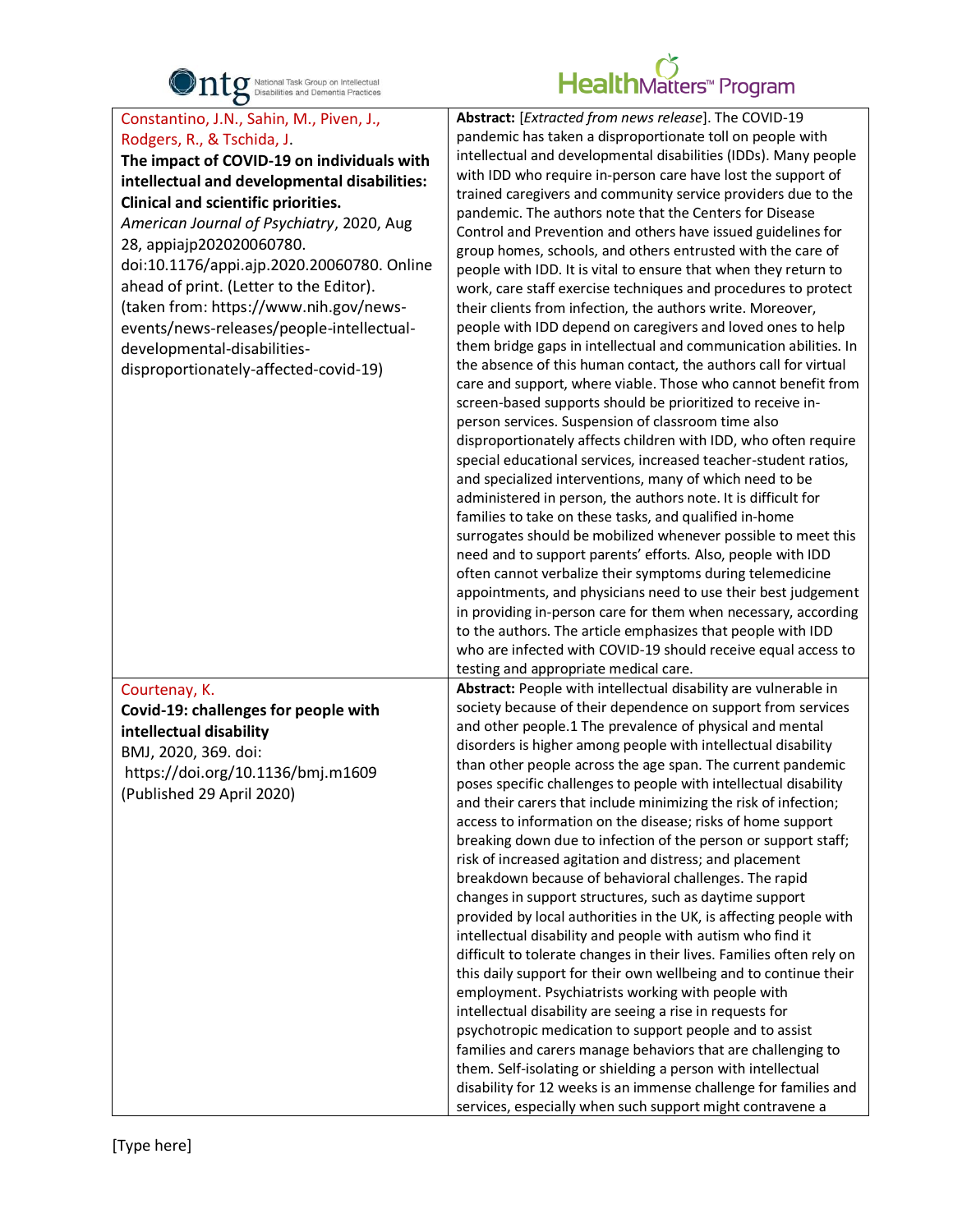

| $\mathbf C$                                                                                                                                                                                                                                                                                                                                                                                                        |                                                                                                                                                                                                                                                                                                                                                                                                                                                                                                                                                                                                                                                                                                                                                                                                                                                                                                                                                                                                                                                                                                                                                                                                                                                                                                                                                                                                                                                                                                                                                                                                                                                                                                                                                                                                                           |
|--------------------------------------------------------------------------------------------------------------------------------------------------------------------------------------------------------------------------------------------------------------------------------------------------------------------------------------------------------------------------------------------------------------------|---------------------------------------------------------------------------------------------------------------------------------------------------------------------------------------------------------------------------------------------------------------------------------------------------------------------------------------------------------------------------------------------------------------------------------------------------------------------------------------------------------------------------------------------------------------------------------------------------------------------------------------------------------------------------------------------------------------------------------------------------------------------------------------------------------------------------------------------------------------------------------------------------------------------------------------------------------------------------------------------------------------------------------------------------------------------------------------------------------------------------------------------------------------------------------------------------------------------------------------------------------------------------------------------------------------------------------------------------------------------------------------------------------------------------------------------------------------------------------------------------------------------------------------------------------------------------------------------------------------------------------------------------------------------------------------------------------------------------------------------------------------------------------------------------------------------------|
| Courtenay, K., & Perera. B.<br>COVID-19 and people with intellectual<br>disability: Impacts of a pandemic.<br>Irish Journal of Psychological Medicine,<br>2020, May 14, 1-16.<br>doi:10.1017/ipm.2020.45                                                                                                                                                                                                           | person's human rights and liberty. Adaptive measures are<br>being used by support services and clinicians to ensure<br>continuity of care and to maintain people living in the<br>community. To be successful, such efforts will require a<br>willingness by all agencies to collaborate in supporting services<br>and families to reduce the risk of infection and the impact that<br>environmental changes have on the person.<br>Abstract: The impacts of the COVID-19 pandemic affect all<br>groups in society. People with intellectual disability (ID) are<br>especially vulnerable to the physical, mental, and social effects<br>of the pandemic. Cognitive impairments can limit<br>understanding of information to protect them relying on carers<br>to be vigilant on their behalf during quarantine. Restrictions on<br>usual activities are likely to induce mental stress especially<br>among those who are autistic leading to an escalation in<br>challenging behaviors, risk of placement breakdown and<br>increased the use of psychotropic medication. People with ID<br>are vulnerable to exploitation by others where the usual<br>community supports no longer function to protect them. In<br>future pandemics, it is important that lessons are learned from<br>the impacts COVID-19 have on people with ID. Collecting the<br>evidence through a rigorous approach should help to empower<br>people with ID and their carers to face future outbreaks of                                                                                                                                                                                                                                                                                                                                         |
|                                                                                                                                                                                                                                                                                                                                                                                                                    | infectious diseases.                                                                                                                                                                                                                                                                                                                                                                                                                                                                                                                                                                                                                                                                                                                                                                                                                                                                                                                                                                                                                                                                                                                                                                                                                                                                                                                                                                                                                                                                                                                                                                                                                                                                                                                                                                                                      |
| Cuypers, M., Schalk, B.W.M.,<br>Koks-Leensen, M.C.J., Nägele, M.E., Bakker-<br>van Gijssel, E.J., Naaldenberg, J., & Leusink,<br>G.L.<br>Mortality of people with intellectual<br>disabilities during the 2017/2018 influenza<br>epidemic in the Netherlands: potential<br>implications for the COVID-19 pandemic.<br>Journal of Intellectual Disability Research,<br>2020, 64(7), 482-488. doi: 10.1111/jir.12739 | Abstract: Data on the development of Covid-19 among people<br>with intellectual disabilities (IDs) are scarce and it is uncertain<br>to what extent general population data applies to people with<br>ID. To give an indication of possible implications, this study<br>investigated excess mortality patterns during a previous<br>influenza epidemic. Using Dutch population and mortality<br>registers, a historical cohort study was designed to compare<br>mortality during the 2017-2018 influenza epidemic with<br>mortality in the same period in the three previous years.<br>People with ID were identified by entitlements to residential<br>ID-care services as retrieved from a national database. Data<br>covered the entire adult Dutch population (12.6 million;<br>GenPop), of which 91 064 individuals were identified with an<br>ID. During the influenza epidemic, mortality among people with<br>ID increased almost three times as much than in the GenPop<br>(15.2% vs. 5.4%), and more among male individuals with ID<br>(+19.5%) than among female individuals with ID (+10.6%), as<br>compared with baseline. In both cohorts, comparable increases<br>in mortality within older age groups and due to respiratory<br>causes were seen. Particularly in the ID-cohort, excess deaths<br>also occurred in younger age groups, due to endocrine diseases<br>and ID-specific causes. During the 2017-2018 influenza<br>epidemic, excess mortality among people with ID was three<br>times higher than in the general Dutch population, appeared<br>more often at young age and with a broader range of<br>underlying causes. These findings suggest that a pandemic may<br>disproportionally affect people with ID while population data<br>may not immediately raise warnings. Early detection of |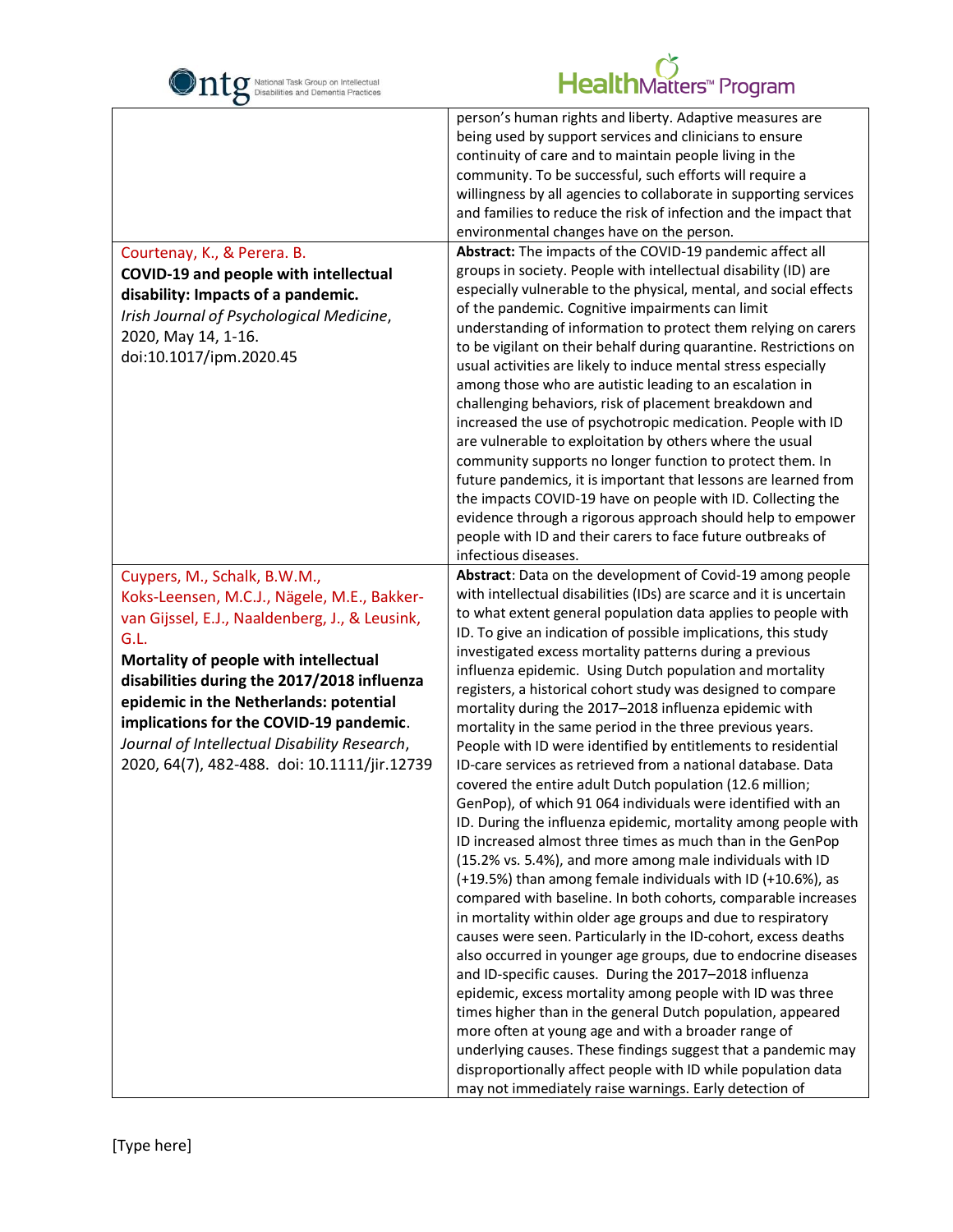

| O                                              |                                                                                                                        |
|------------------------------------------------|------------------------------------------------------------------------------------------------------------------------|
|                                                | diverging patterns and faster implementation of tailored                                                               |
|                                                | strategies therefore require collection of good quality data.                                                          |
| De Cauwer, H., & Spaepen, A.                   | Abstract: Patients with Down syndrome are at increased risk of                                                         |
| Are patients with Down syndrome                | respiratory syncytial virus- and H1N1-related death. Literature                                                        |
| vulnerable to life-threatening COVID-19?       | on COVID-19 in Down syndrome patients is unavailable thus                                                              |
| Acta Neurologica Belgica, 2020, 1-3.           | far. We describe the clinical course of 4 patients with Down                                                           |
| Advance online publication.                    | syndrome during an outbreak of COVID-19. In all four patients,                                                         |
| https://doi.org/10.1007/s13760-020-01373-      | disease course was severe, warranting hospital care in three                                                           |
| $81-6.$                                        | patients, with fatal outcome in one patient. Another patient                                                           |
|                                                | receives supportive care in our institution. Our case series is                                                        |
|                                                | the first report on probable increased risk of life-threatening                                                        |
|                                                | disease course of COVID-19 in patients with Down syndrome.                                                             |
|                                                | Proper surveillance, the adherence of social distancing, and the                                                       |
|                                                | use of personal protective equipment will be essential in                                                              |
|                                                | reducing morbidity and mortality in our patients.                                                                      |
| De Giacomo A, Pedaci C, Palmieri R, Simone     | Abstract: The SARS-CoV-2 pandemic forced parents and                                                                   |
| M, Costabile A, Craig F.                       | children to modify their habits with a radical change in the                                                           |
| Psychological impact of the SARS-CoV-2         | family routine and consequent increase in psychological stress.                                                        |
| pandemic in children with                      | Children with a neurodevelopmental disorder (NDDs) are                                                                 |
| neurodevelopmental disorders and their         | particularly vulnerable to new and unexpected situations;                                                              |
| families: evaluation before and during         | moreover, the parents of these children generally show high                                                            |
| covid-19 outbreak among an Italian sample.     | levels of psychological stress due to the greater commitment                                                           |
| Rivisita di Psichiatria, 2021, Jul-Aug, 56(4), | that this condition imposes on them. The aim of this study is to                                                       |
| 205-210. doi: 10.1708/3654.36348.              | evaluate the disease status of NDDs children before and during                                                         |
|                                                | SARS-CoV-2 pandemic and to evaluate the psychological effects                                                          |
|                                                | related to measures of social distancing on these children and                                                         |
|                                                | their families. Seventy-one children with NDDs, were enrolled                                                          |
|                                                | in this study and followed up at the Child Neuropsychiatry Unit                                                        |
|                                                | of the University Hospital Consortium Corporation Polyclinic of                                                        |
|                                                | Bari (Italy) along with their parents. Parents were evaluated                                                          |
|                                                | before national lockdown (baseline) and recontacted during                                                             |
|                                                | the SARS-CoV-2 emergency almost after a year. The changes in                                                           |
|                                                | emotional/behavioral problems of children and parenting                                                                |
|                                                | stress before and during the SARS-CoV-2 pandemic were                                                                  |
|                                                | assessed with Child Behaviour CheckList (CBCL) and Parent                                                              |
|                                                | Stress Index - short form (PSI). The analysis of the emotional                                                         |
|                                                | and behavioral problems of children with NDDs did not show                                                             |
|                                                | statistically significant differences between the before and<br>during the SARS-CoV-2 pandemic period. The evaluations |
|                                                | conducted on parents highlights an increase in parental stress                                                         |
|                                                | during the pandemic. Significant differences (p<0.05) were                                                             |
|                                                | found in three subscales: Parenting Distress (PD) scale,                                                               |
|                                                | Dysfunctional Interaction Parent-Child (P-CDI) scale and                                                               |
|                                                | Defensive responding scale (DF). This study highlights the                                                             |
|                                                | increase in parental stress and a more difficult parent-child                                                          |
|                                                | interaction with NDDs in the period of lockdown due to the                                                             |
|                                                | pandemic; identification of these risk targets can be useful for                                                       |
|                                                | interventions in similar situations. Therefore, it is necessary to                                                     |
|                                                | provide caregivers information to manage and overcome                                                                  |
|                                                | challenges experienced during a pandemic and providing                                                                 |
|                                                | psychological support for caregivers of children with NDDs.                                                            |
| De Toma, I., & Dierssen, M.                    | Abstract: SARS-CoV-2 infection has spread uncontrollably                                                               |
|                                                | worldwide while it remains unknown how vulnerable                                                                      |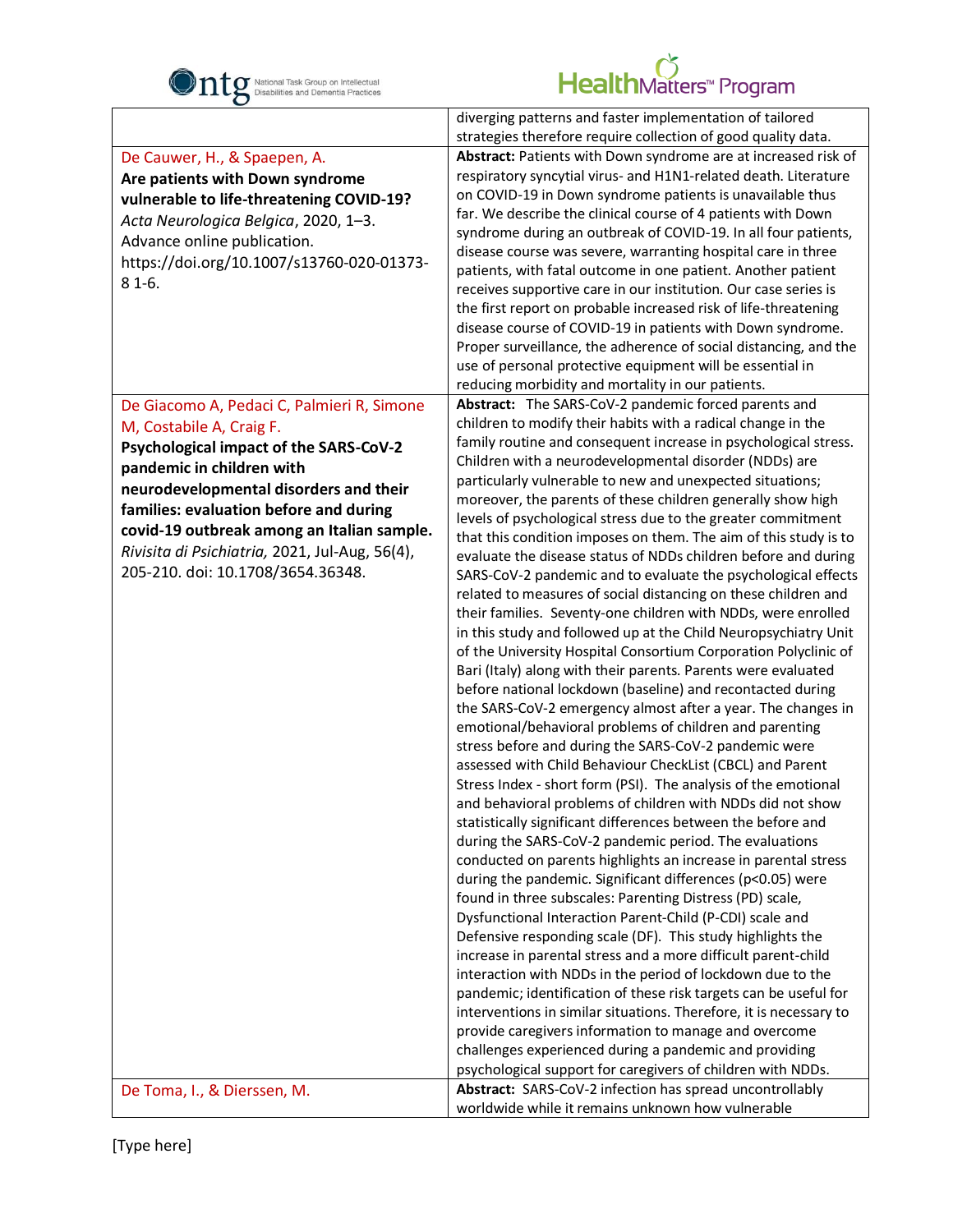

| $\bullet$                                                                             |                                                                                                                                         |
|---------------------------------------------------------------------------------------|-----------------------------------------------------------------------------------------------------------------------------------------|
| Network analysis of Down syndrome and                                                 | populations, such as Down syndrome (DS) individuals are                                                                                 |
| SARS-CoV-2 identifies risk and protective                                             | affected by the COVID-19 pandemic. Individuals with DS have                                                                             |
| factors for COVID-19                                                                  | more risk of infections with respiratory complications and                                                                              |
| Scientific Reports, 2021, 11(1930),                                                   | present signs of auto-inflammation. They also present with                                                                              |
| https://doi.org/10.1038/s41598-021-81451-                                             | multiple comorbidities that are associated with poorer COVID-<br>19 prognosis in the general population. All this might place DS        |
| W                                                                                     | individuals at higher risk of SARS-CoV-2 infection or poorer                                                                            |
|                                                                                       | clinical outcomes. To get insight into the interplay between DS                                                                         |
|                                                                                       | genes and SARS-cov2 infection and pathogenesis we identified                                                                            |
|                                                                                       | the genes associated with the molecular pathways involved in                                                                            |
|                                                                                       | COVID-19 and the host proteins interacting with viral proteins                                                                          |
|                                                                                       | from SARS-CoV-2. We then analyzed the overlaps of these                                                                                 |
|                                                                                       | genes with HSA21 genes, HSA21 interactors and other genes                                                                               |
|                                                                                       | consistently differentially expressed in DS (using public                                                                               |
|                                                                                       | transcriptomic datasets) and created a DS-SARS-CoV-2<br>network. We detected COVID-19 protective and risk factors                       |
|                                                                                       | among HSA21 genes and interactors and/or DS deregulated                                                                                 |
|                                                                                       | genes that might affect the susceptibility of individuals with DS                                                                       |
|                                                                                       | both at the infection stage and in the progression to acute                                                                             |
|                                                                                       | respiratory distress syndrome. Our analysis suggests that at the                                                                        |
|                                                                                       | infection stage DS individuals might be more susceptible to                                                                             |
|                                                                                       | infection due to triplication of TMPRSS2, that primes the viral S                                                                       |
|                                                                                       | protein for entry in the host cells. However, as the anti-viral                                                                         |
|                                                                                       | interferon 1 signaling is also upregulated in DS, this might                                                                            |
|                                                                                       | increase the initial anti-viral response, inhibiting viral genome<br>release, viral replication, and viral assembly. In the second pro- |
|                                                                                       | inflammatory immunopathogenic phase of the infection, the                                                                               |
|                                                                                       | prognosis for DS patients might worsen due to upregulation of                                                                           |
|                                                                                       | inflammatory genes that might favor the typical cytokine storm                                                                          |
|                                                                                       | of COVID-19. We also detected strong downregulation of the                                                                              |
|                                                                                       | NLRP3 gene, critical for maintenance of homeostasis against                                                                             |
|                                                                                       | pathogenic infections, possibly leading to bacterial infection                                                                          |
|                                                                                       | complications.                                                                                                                          |
| del Carmen Ortega, M., Borrel, J.M., de Jesús                                         | Abstract: The COVID-19 pandemic presents some unique<br>challenges for people with intellectual disability. Individuals                 |
| Bermejo, T., González-Lamuño, D., Manso,<br>C., de la Torre, R., Mayer, M-A., Real de | with Down syndrome, the most common form of intellectual                                                                                |
| Asúa, D., Dierssen, M. on behalf of the                                               | disability, exhibit a higher prevalence of respiratory tract                                                                            |
| Spanish Trisomy 21 Research Society COVID-                                            | infections, immune dysfunction, chronic inflammation, early                                                                             |
| 19 Taskforce                                                                          | ageing, and comorbidities associated with COVID-19 risk                                                                                 |
| Lessons from individuals with Down                                                    | leading to poorer clinical outcomes, but it is currently unknown                                                                        |
| syndrome during COVID-19                                                              | to what extent they are more vulnerable to severe acute                                                                                 |
| (Correspondence)                                                                      | respiratory syndrome coronavirus 2 (SARS-CoV-2) infection.<br>According to a survey, done by the Trisomy 21 Research                    |
| The Lancet Neurology, 19(12), P974-975,                                               | Society, the number of SARS-CoV-2 infections in people with                                                                             |
| December 01, 2020.                                                                    | trisomy 21 substantially dropped after the first wave of                                                                                |
| https://www.thelancet.com/journals/laneur                                             | infection between March and May 2020, and even after the                                                                                |
| /article/PIIS1474-4422(20)30401-4/fulltext                                            | resurgence of coronavirus infections in September 2020.                                                                                 |
|                                                                                       | We suspect that the lower infection rates detected since Sept                                                                           |
|                                                                                       | 1, 2020, in individuals with Down syndrome might be partly                                                                              |
|                                                                                       | explained by certain behavioral and cognitive traits. These                                                                             |
|                                                                                       | traits include constancy, tenacity, and commitment to tasks<br>that individuals have interiorized, which are not commonly               |
|                                                                                       | reported in patients with other genetic syndromes associated                                                                            |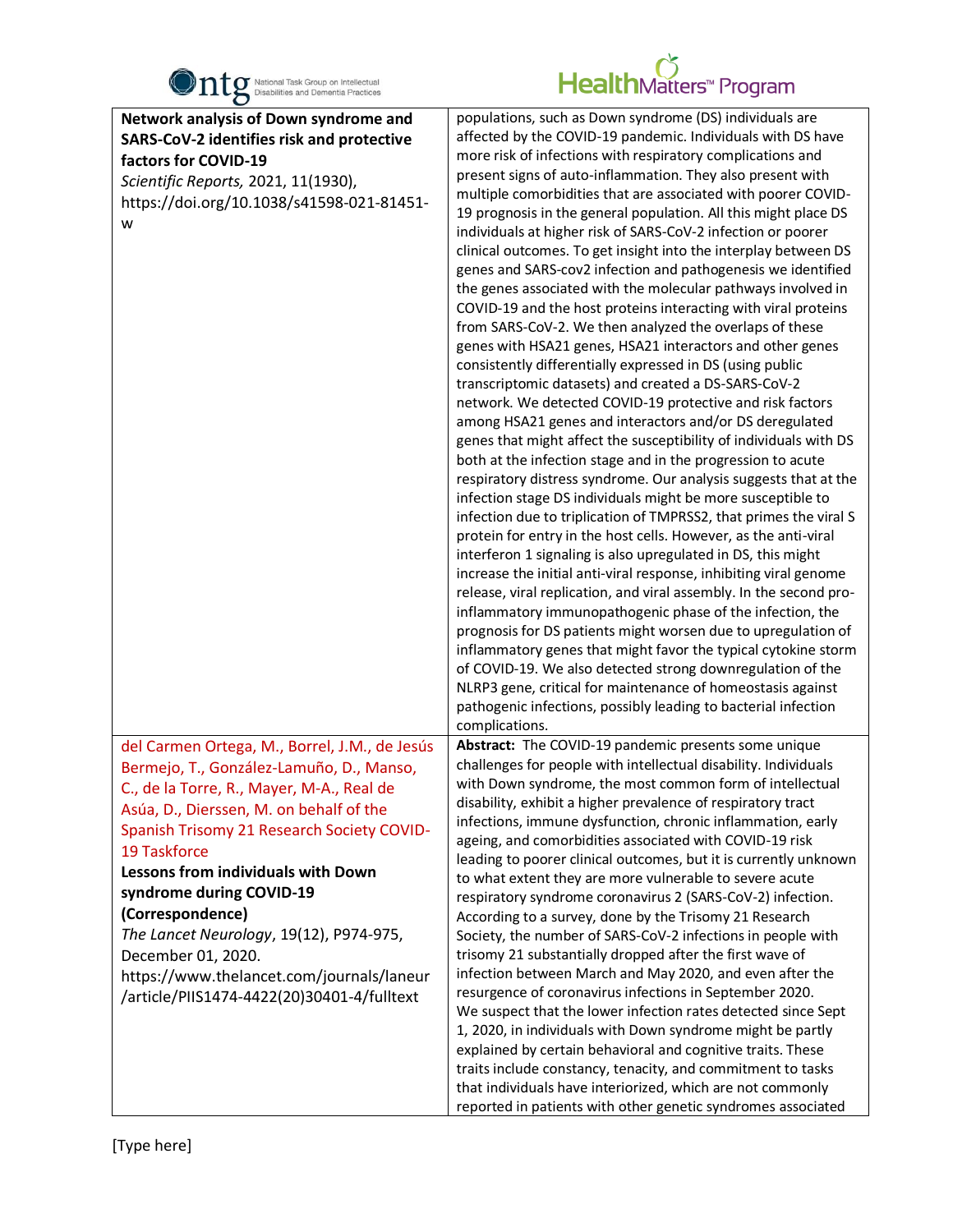

| $\mathbf C$                                                                                                                                                                                                                                                                                                                                                                                                                                               |                                                                                                                                                                                                                                                                                                                                                                                                                                                                                                                                                                                                                                                                                                                                                                                                                                                                                                                                                                                                                                                                                                                                                                                                                                                                                                                                                                                                                                                                                                                                                                                                                                                                                                                                                                                                                               |
|-----------------------------------------------------------------------------------------------------------------------------------------------------------------------------------------------------------------------------------------------------------------------------------------------------------------------------------------------------------------------------------------------------------------------------------------------------------|-------------------------------------------------------------------------------------------------------------------------------------------------------------------------------------------------------------------------------------------------------------------------------------------------------------------------------------------------------------------------------------------------------------------------------------------------------------------------------------------------------------------------------------------------------------------------------------------------------------------------------------------------------------------------------------------------------------------------------------------------------------------------------------------------------------------------------------------------------------------------------------------------------------------------------------------------------------------------------------------------------------------------------------------------------------------------------------------------------------------------------------------------------------------------------------------------------------------------------------------------------------------------------------------------------------------------------------------------------------------------------------------------------------------------------------------------------------------------------------------------------------------------------------------------------------------------------------------------------------------------------------------------------------------------------------------------------------------------------------------------------------------------------------------------------------------------------|
|                                                                                                                                                                                                                                                                                                                                                                                                                                                           | with intellectual disabilities. People with Down syndrome also<br>share a tendency to imitate and repeat behavior that might<br>lead to ritualization and perfectionism. Therefore, the cognitive<br>function pattern associated with this behavioral phenotype<br>could promote compliance with recommended preventative<br>measures against the spread of SARS-CoV-2. Finally, in our<br>experience, individuals with Down syndrome show a high<br>degree of commitment when they integrate habits relayed to<br>them as important or beneficial. Of course, these notions<br>cannot be extrapolated to people with Down syndrome with<br>severe or profound intellectual deficit or dementia, or when<br>the information related to the SARS-CoV-2 pandemic has not<br>been adequately communicated. The success of individuals<br>with Down syndrome in complying with the recommended<br>measures depends on adequate intervention from both family<br>members and health-care practitioners. Individuals with Down<br>syndrome might be teaching a quiet lesson to the rest of the<br>population. The persistency, specifically in grooming and<br>hygiene, shown by people with Down syndrome helps them to<br>learn (through an appropriate channel) and adopt<br>recommended protective measures against this infection. If our<br>observation holds, the behavioral pattern presented by these<br>individuals should serve as a useful reminder to the general<br>population to avoid the spread of SARS-CoV-2.                                                                                                                                                                                                                                                                                                     |
| Department of Health & Social Care (UK)<br>Coronavirus (COVID-19): guidance for care<br>staff supporting adults with learning<br>disabilities and autistic adults<br>UK DH&SC, November 5, 2020<br>https://www.gov.uk/government/publicatio<br>ns/covid-19-supporting-adults-with-<br>learning-disabilities-and-autistic-<br>adults/coronavirus-covid-19-guidance-for-<br>care-staff-supporting-adults-with-learning-<br>disabilities-and-autistic-adults | Abstract: [none - Extracted from text] Guidance provided for<br>care workers and personal assistants who provide support to<br>adults with learning disabilities and autistic adults. This<br>guidance aims to help care staff keep people with learning<br>disabilities and autistic people safe, to support them to<br>understand the changes they need to make during the COVID-<br>19 outbreak, and to protect their own wellbeing. Built upon<br>the COVID-19 adult social care action plan and more detailed<br>guidance published by the Social Care Institute for Excellence it<br>continues to be updated with resources to support those who<br>care for people with learning disabilities and autistic people.<br>The advice and resources are designed to be helpful for those<br>supporting people with other needs relating to a cognitive<br>impairment, such as dementia or mental health conditions.<br>The UK DHSC notes that when following this guidance, it is<br>important to understand that people with learning<br>[intellectual] disabilities and autistic people will have unique<br>needs and preferences. They are more likely to need support to<br>understand the current measures, such as the stay-at-home<br>guidance, and any changes to their care and support provision.<br>All care and support should continue to be given in the least<br>restrictive way possible and continue to maximize<br>independence wherever possible. The guidance includes<br>sections on (a) Protecting yourself and the person you care for;<br>(b) Maintaining good hygiene practices; (c) Contingency<br>planning; (d) If you have symptoms of COVID-19; (e) If the<br>person being cared for has symptoms of COVID-19; (f) Caring<br>for someone who is clinically 'extremely vulnerable' (shielding); |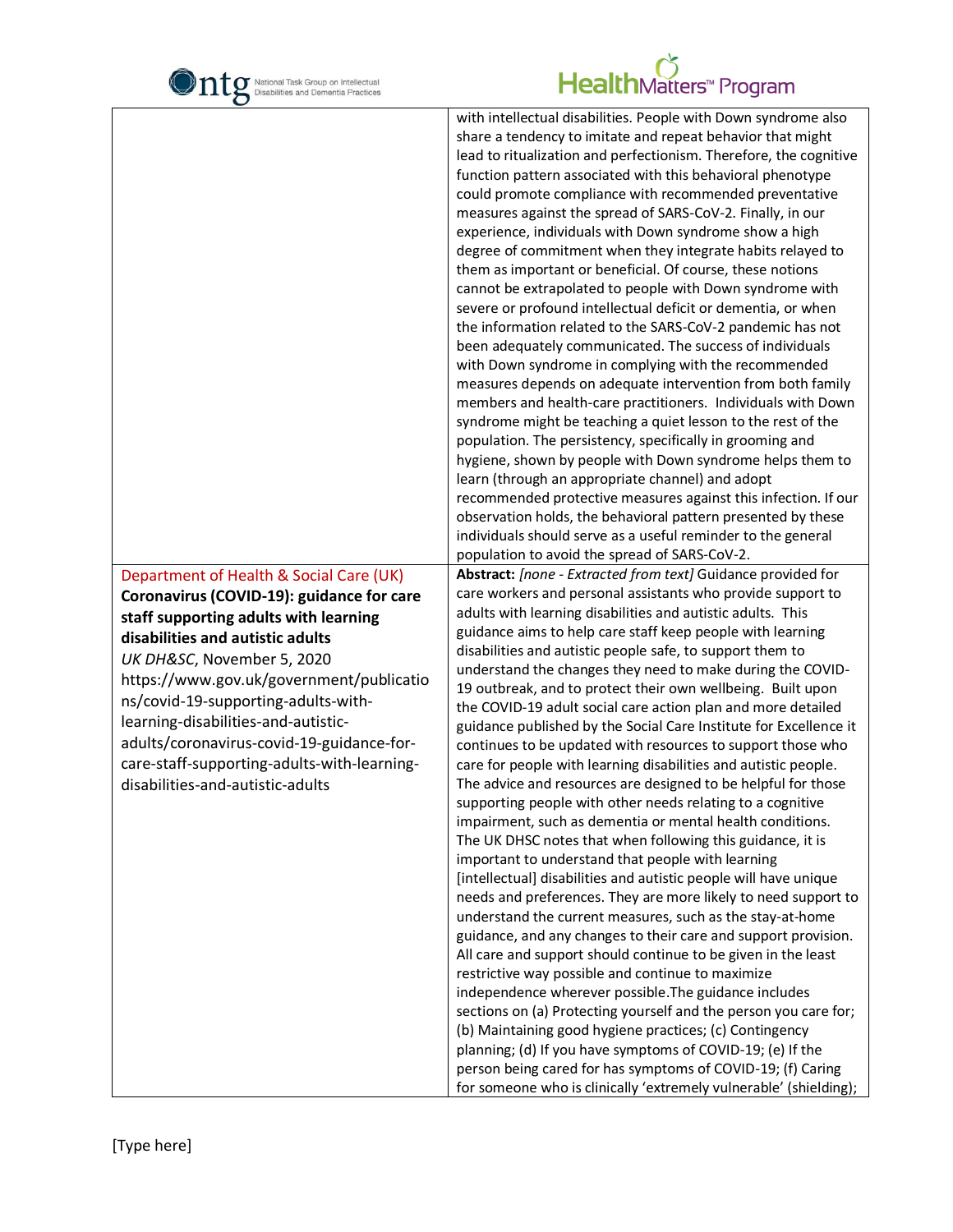

|                                                  | (g) Supporting the person through change; and (h) Maintaining                                                    |
|--------------------------------------------------|------------------------------------------------------------------------------------------------------------------|
|                                                  | your own health and wellbeing.                                                                                   |
| Desroches, M.L., Ailey, S., Fisher, K., & Stych, | Abstract: People with developmental disabilities (DD) are a                                                      |
| J.                                               | population at high-risk for poor out-comes related to COVID-                                                     |
| Impact of COVID-19: Nursing challenges to        | 19. COVID-19-specific risks, including greater comorbidities and                                                 |
| meeting the care needs of people with            | congregate living situations in persons with DD compound                                                         |
| developmental disabilities                       | existing health disparities. With their expertise in care of                                                     |
|                                                  | persons with DD and understanding of basic principles of                                                         |
| Disability and Health Journal, 2021, Jan,        | infection control, DD nurses are well-prepared to advocate for                                                   |
| 14(1), 101015                                    | the needs of people with DD during the COVID-19 pandemic.                                                        |
| https://doi.org/10.1016/j.dhjo.2020.101015       | To assess the challenges faced by nurses caring for persons                                                      |
|                                                  | with DD during the COVID-19 pandemic and how the                                                                 |
|                                                  | challenges impact people with DD. We surveyed 556 DD-                                                            |
|                                                  | specialty nurses, from April 6-20, 2020. The 35-item mixed-                                                      |
|                                                  | method survey asked nurses to rate the degree of challenges                                                      |
|                                                  | faced in meeting the care needs of people with DD. We                                                            |
|                                                  | analyzed responses based on presence of COVID-19 in the care                                                     |
|                                                  | setting and geographically. One open-ended question elicited                                                     |
|                                                  | challenges not included in the survey, which we analyzed using                                                   |
|                                                  | manifest content analysis. Startlingly, nurses reported being                                                    |
|                                                  | excluded from COVID-19 planning, and an absence of public                                                        |
|                                                  | health guidelines specific to persons with DD, despite their                                                     |
|                                                  | high-risk status. Obtaining PPE and sanitizers and meeting                                                       |
|                                                  | social-behavioral care needs were the most highly ranked                                                         |
|                                                  | challenges. COVID-19 impacted nurses' ability to maintain                                                        |
|                                                  | adequate staffing and perform essential aspects of care. No                                                      |
|                                                  | significant geographic differences were noted. DD nurses must                                                    |
|                                                  | be involved in public health planning and policy development                                                     |
|                                                  | to ensure that basic care needs of persons with DD are met,                                                      |
|                                                  | and the disproportionate burden of COVID-19 in this vulnerable                                                   |
|                                                  | population is reduced.                                                                                           |
| Dhiman, S., Sahu, P.K., Reed, W.R., Ganesh,      | Abstract: While COVID-19 outbreak has had adverse                                                                |
| G.S., Goyal, R.K., & Jain, S.                    | psychological effects in children with special needs, the mental                                                 |
| Impact of COVID-19 outbreak on mental            | state and burden on their caregivers during this pandemic has                                                    |
| health and perceived strain among                | yet to be reported. The objectives of this study were to                                                         |
| caregivers tending children with special         | describe the mental health status and the change in perceived                                                    |
| needs.                                           | strain among caregivers during the COVID-19 outbreak. Two                                                        |
| Research in Developmental Disabilities,          | hundred sixty-four caregivers completed an online survey that                                                    |
| 2020, 107, 103790. DOI:                          | assessed demographics, use and perspective on tele-<br>rehabilitation, homecare therapy, caregiver's strain, and |
| 10.1016/j.ridd.2020.103790                       | mental health. The prevalence of depression, anxiety and stress                                                  |
|                                                  | symptoms were found to be 62.5 %, 20.5 % and 36.4 %                                                              |
|                                                  | respectively. A significant difference in caregiver strain (p <                                                  |
|                                                  | 0.001, effect size = 0.93) was observed during the outbreak                                                      |
|                                                  | compared to levels pre-outbreak (pre-outbreak strain was                                                         |
|                                                  | measured retrospectively). Caregivers not using tele-                                                            |
|                                                  | rehabilitation along with a perception of it being a poor                                                        |
|                                                  | medium for rehabilitation were at greater risks for poor mental                                                  |
|                                                  | health whereas a negative perception on homecare therapy                                                         |
|                                                  | were strongly associated with higher psychological symptoms                                                      |
|                                                  | and strain. This study identified a high prevalence of                                                           |
|                                                  | depression and significant change in strain displayed by                                                         |
|                                                  | caregivers during the COVID-19 outbreak. We identified several                                                   |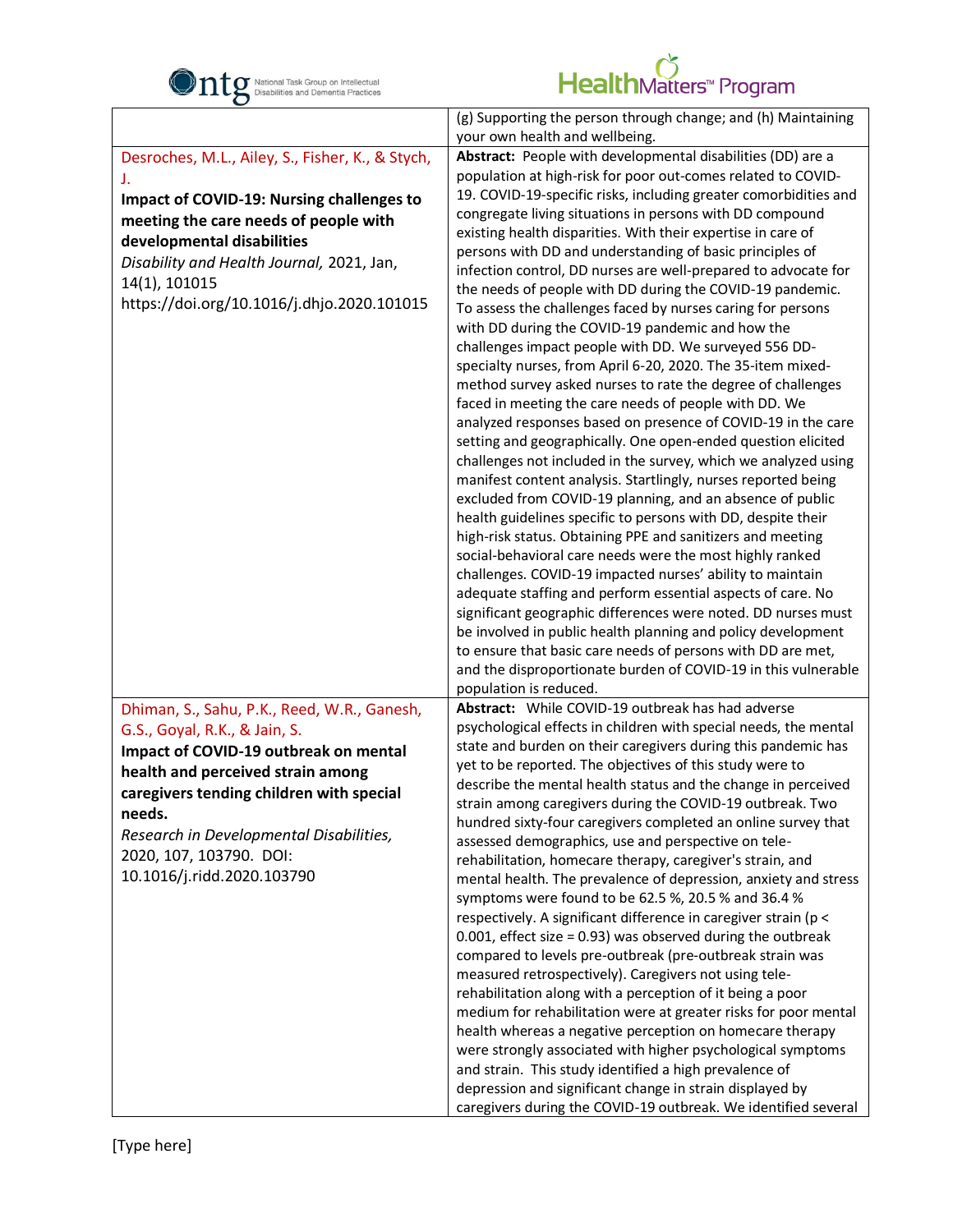

| $\mathbf C$                                            |                                                                                                                                     |
|--------------------------------------------------------|-------------------------------------------------------------------------------------------------------------------------------------|
|                                                        | factors associated with poor mental health and perceived                                                                            |
|                                                        | strain that can be used to help safeguard caregivers.                                                                               |
| Doody, O., & Keenan, P.M.                              | Abstract: People with an intellectual disability are a vulnerable                                                                   |
| The reported effects of the COVID-19                   | group during COVID-19 due to multi-morbidity, frailty,                                                                              |
| pandemic on people with intellectual                   | underlying conditions/health problems, social circumstances                                                                         |
| disability and their carers: a scoping review          | and limitations in understanding. This places them at greater                                                                       |
| Annals of Medicine, 2021, 53(1), 786-804.              | risk of more severe outcomes from COVID-19. To chart the                                                                            |
| https://doi.org/10.1080/07853890.2021.192              | evidence of the effects of the COVID-19 pandemic on people                                                                          |
| 2743                                                   | with intellectual disability and their carers reported in the                                                                       |
|                                                        | research. A scoping review method was used to review                                                                                |
|                                                        | literature published across eight databases in 2020 and                                                                             |
|                                                        | included manual searches of reference lists of included articles.                                                                   |
|                                                        | Sixteen studies were selected for inclusion. The findings                                                                           |
|                                                        | highlight that professionals, people with intellectual disability,                                                                  |
|                                                        | and their carers were keen to comply with pandemic related<br>public health guidance. However, implementing infection               |
|                                                        | prevention and control measures in certain contexts for people                                                                      |
|                                                        | with intellectual disability was challenging. Thereby a rights-                                                                     |
|                                                        | based, person-centered approach to care is essential and                                                                            |
|                                                        | professionals need to extend their understanding and practice                                                                       |
|                                                        | of collaborative working to include people with intellectual                                                                        |
|                                                        | disability and their family/carers. The findings highlight that                                                                     |
|                                                        | compliance with public health guidance and infection control                                                                        |
|                                                        | measures can be difficult for people with intellectual disability                                                                   |
|                                                        | to implement. There is limited good quality robust research on                                                                      |
|                                                        | COVID-19 and people with intellectual disability and/or their                                                                       |
|                                                        | carers experiences.                                                                                                                 |
| Drum, C. E., Oberg, A., Ditsch, J., Cooper, K.,        | Abstract: The purpose of the COVID-19 & Disability (C-19 & D)                                                                       |
| & Carlin, R.                                           | Survey was to conduct a rapid, real-time online assessment of                                                                       |
| <b>COVID-19 &amp; adults with serious difficulties</b> | the coronavirus pandemic's impact on access to health care                                                                          |
| concentrating, remembering, or making                  | and on adults with a range of disabilities, including people with                                                                   |
| decisions due to an intellectual disability,           | serious difficulties concentrating, remembering, or making                                                                          |
| autism, epilepsy, or brain injuries: Online            | decisions due to an intellectual disability, autism, epilepsy, or<br>brain injury. Some 2,469 adults with disabilities responded to |
| survey report.                                         | the survey of which 930 experienced serious difficulties                                                                            |
| Rockville, MD: American Association on                 | concentrating, remembering, or making decisions due to                                                                              |
| Health and Disability, 2020, pp1-15                    | an intellectual disability, autism, epilepsy, or brain injury. A                                                                    |
| https://aahd.us/wp-                                    | high proportion of the sample used Direct Care Worker services                                                                      |
| content/uploads/2020/06/COVID-                         | (72%), particularly considering that 80% of the adult sample                                                                        |
| 19 DCRM Intellectual-                                  | were 18-44 and 18% of the adult sample were 45-64. While                                                                            |
| Disability_Autism_Epilepsy_or_Brain_Injury             | most respondents (76%) continued to receive these services                                                                          |
| BMSF 508.pdf                                           | during the pandemic, nearly one-quarter of the sample (24%)                                                                         |
|                                                        | had lost critical care services. For the fortunate respondents                                                                      |
|                                                        | maintaining their Direct Care Worker services, maintaining safe                                                                     |
|                                                        | distances was impossible for half of the sample (50%). A high                                                                       |
|                                                        | proportion of the sample used Direct Care Worker services                                                                           |
|                                                        | (72%). While most respondents (76%) continued to receive                                                                            |
|                                                        | these services during the pandemic, the loss of these services                                                                      |
|                                                        | among 24% of the sample could contribute to major care                                                                              |
|                                                        | issues. Moreover, the lack of safe distancing among 50% of                                                                          |
|                                                        | respondents receiving Direct Care Work services could increase                                                                      |
|                                                        | pandemic infection rates. Strategies for developing safe-                                                                           |
|                                                        | guarding information for both the sample and their care                                                                             |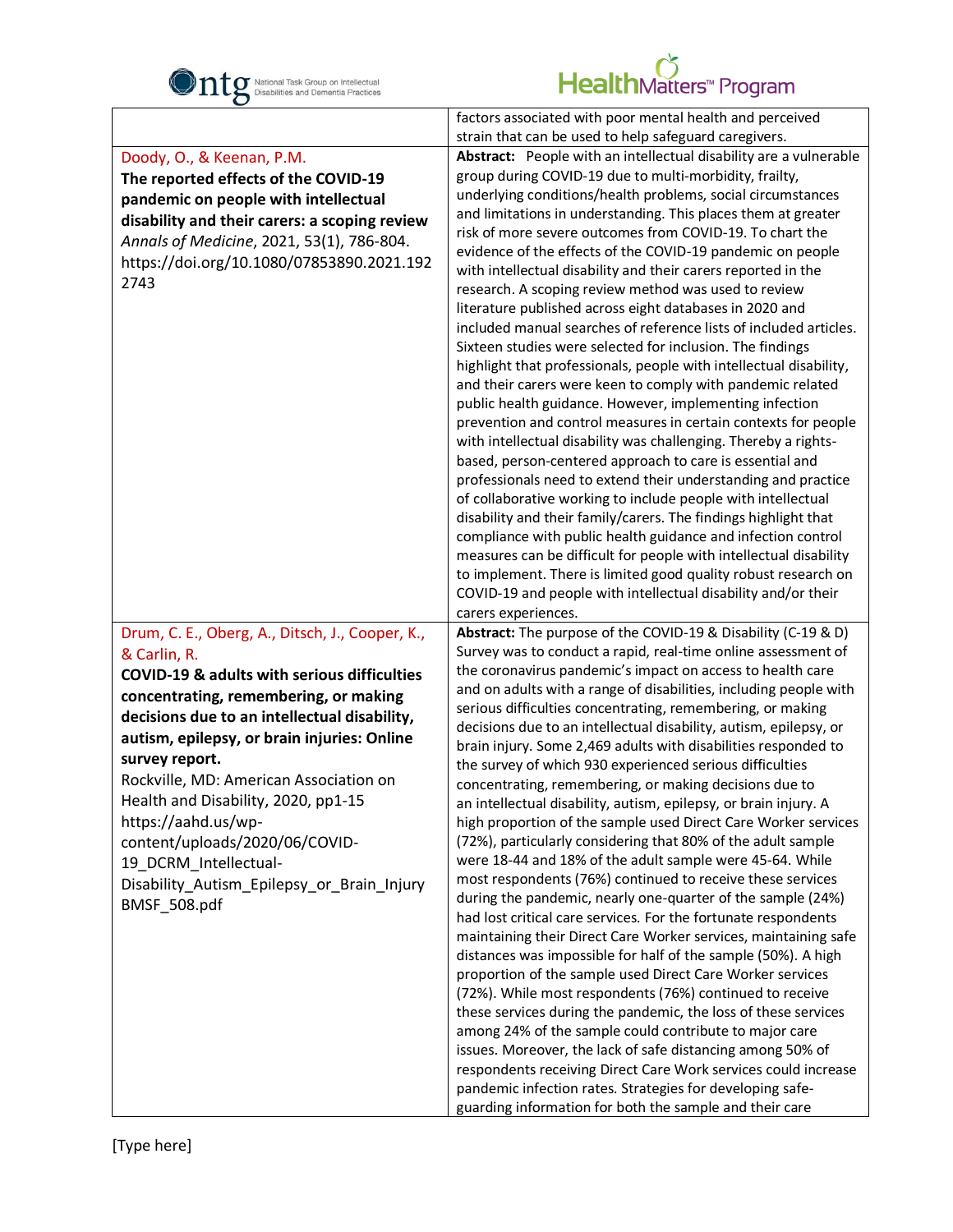

| $\mathbf C$                                                                                                                                                                                                                                                                                                                                                                    |                                                                                                                                                                                                                                                                                                                                                                                                                                                                                                                                                                                                                                                                                                                                                                                                                                                                                                                                                                                                                                                                                                                                                                                                                                                                                                                                                                                                                                                                                                                                                                                                                                                                                                                                               |
|--------------------------------------------------------------------------------------------------------------------------------------------------------------------------------------------------------------------------------------------------------------------------------------------------------------------------------------------------------------------------------|-----------------------------------------------------------------------------------------------------------------------------------------------------------------------------------------------------------------------------------------------------------------------------------------------------------------------------------------------------------------------------------------------------------------------------------------------------------------------------------------------------------------------------------------------------------------------------------------------------------------------------------------------------------------------------------------------------------------------------------------------------------------------------------------------------------------------------------------------------------------------------------------------------------------------------------------------------------------------------------------------------------------------------------------------------------------------------------------------------------------------------------------------------------------------------------------------------------------------------------------------------------------------------------------------------------------------------------------------------------------------------------------------------------------------------------------------------------------------------------------------------------------------------------------------------------------------------------------------------------------------------------------------------------------------------------------------------------------------------------------------|
| Embregts, P. J.C.M., Tournier, T., & Frielink,<br>N.<br><b>Experiences and needs of direct support</b><br>staff working with people with intellectual<br>disabilities during the COVID-19 pandemic:<br>A thematic analysis.<br>Journal of Applied Research in Intellectual<br>Disabilities. (2020). First published: 21<br>September 2020<br>https://doi.org/10.1111/jar.12812 | providers is needed. Of concern is that 55% of respondents<br>who were scheduled to receive regular health care treatment<br>services had those services disrupted during the coronavirus<br>pandemic. In contrast, 98% of respondents taking medications<br>reported that they could access their prescriptions. Yet, for the<br>2% of the sample who had prescription medication access<br>disrupted, this representants a potentially life-threatening<br>situation.<br>Abstract: This study explored the experiences and needs of<br>direct support staff during the initial stage of the COVID-19<br>lockdown in the Netherlands. Overall, eleven direct support<br>staff were recruited from five intellectual disability services to<br>participate in this descriptive qualitative study. They recorded<br>34 audio messages during the considered period. Thematic<br>analysis was used to analyze these audio recordings. Four<br>themes emerged: (1) Emotional impact, which pertained to<br>various emotions they experienced in their work; (2) Cognitive<br>impact, which referred to challenges and changes they had<br>undergone in their work; (3) Practical impact, which centered<br>on the practical impact of the pandemic on their work; and (4)<br>Professional impact, which concerned their experiences with<br>other professionals. This study provides valuable insights into<br>the experiences and needs of direct support staff during the<br>COVID-19 pandemic, which, in turn, can help inform practice in<br>preparation for a second wave of COVID-19 or another future<br>pandemic.                                                                                                                        |
| Emmerton, D., & Abdelhafiz, A.H.<br>Care for older people with dementia during<br><b>COVID-19 pandemic</b><br>SN Comprehensive Clinical Medicine, 2021<br>Jan 27, 1-7.<br>doi: 10.1007/s42399-020-00715-0 [Epub<br>ahead of print]<br>https://www.ncbi.nlm.nih.gov/pmc/articles/<br>PMC7837877/                                                                                | Abstract: Older people living with dementia, who are likely frail<br>with multiple comorbidities, appear particularly vulnerable to<br>COVID-19. Care for older people with comorbid dementia and<br>COVID-19 is a challenge to health care professionals due to<br>their complex needs. COVID-19 is a respiratory disease which<br>typically presents with respiratory symptoms; however, in<br>older people with dementia, it may present atypically with<br>delirium. Delirium may precede respiratory symptoms, and in<br>some cases, it may be the only symptom, leading to a delay in<br>the diagnosis. Therefore, screening for delirium should be part<br>of the routine clinical practice for older people with dementia<br>and suspected COVID-19 infection. Due to the complexity of<br>care required for older people with dementia affected by<br>COVID-19, a holistic and individualized approach that includes<br>acute, transitional, and long-term care is required. Advanced<br>decision-making, for example, ceiling of care and resuscitation<br>decisions, should be made early on admission to hospital.<br>Screening for frailty with clinical frailty scale may help to aid<br>decision-making. Palliative care and relief of suffering should be<br>considered from the outset. Early and regular involvement of<br>patients and their families in care plans and periodic updates<br>regarding any changes in the clinical condition are good clinical<br>practice. The introduction of telehealth programs that are<br>suitable for older people with poor cognitive function and also<br>cover diverse cultural backgrounds are urgently required for<br>the future support of this vulnerable group of patients. |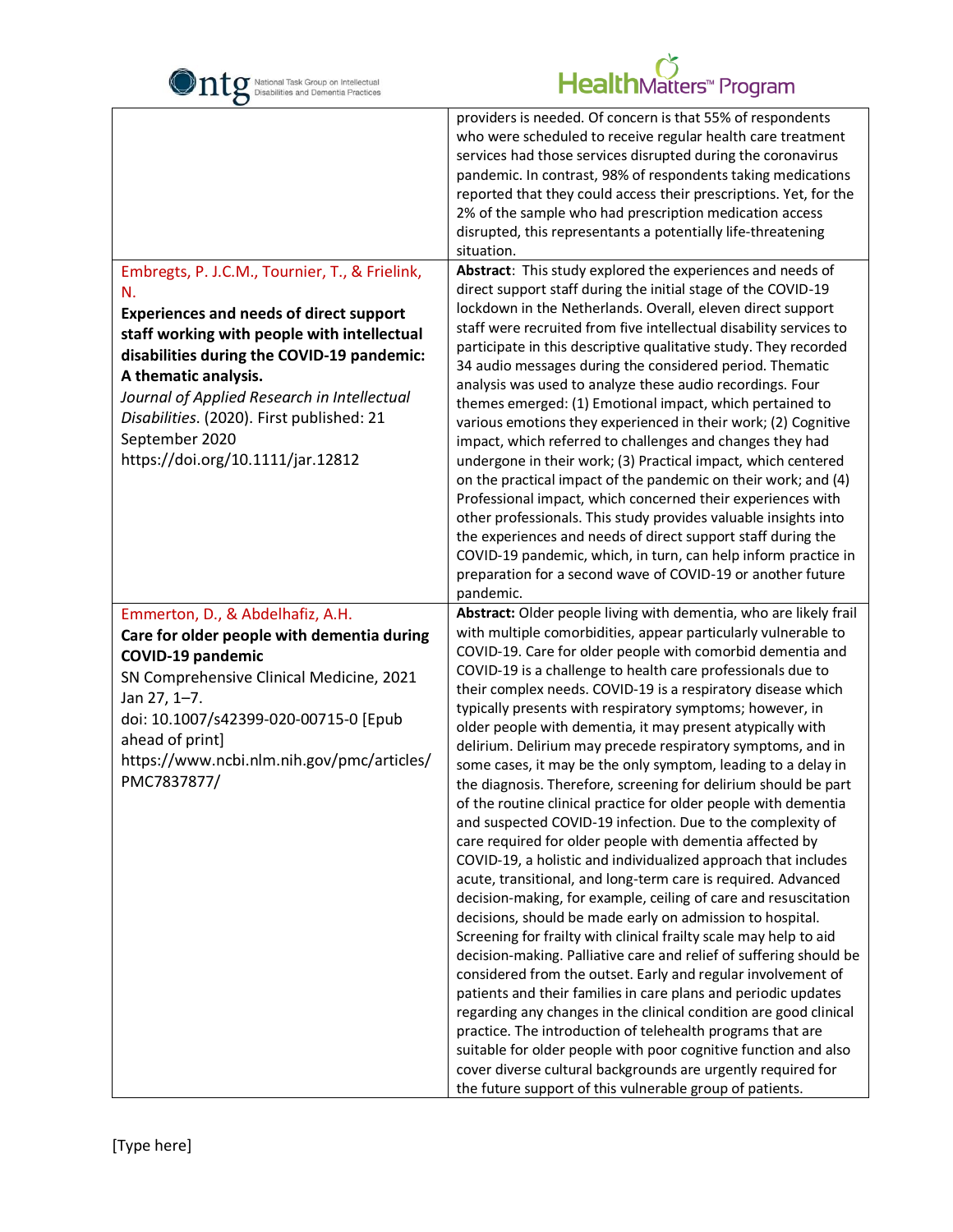

| $\mathbf C$                                                                                                                                                                                                                                                                                          |                                                                                                                                                                                                                                                                                                                                                                                                                                                                                                                                                                                                                                                                                                                                                                                                                                                                                                                                                                                                                                                                                                                                                                                                                                                                                                                                                                                                                                                                                                                                                                                                                                                                                                                                                                                                                                                                                                                                                                                                                                                                                                                                                                  |
|------------------------------------------------------------------------------------------------------------------------------------------------------------------------------------------------------------------------------------------------------------------------------------------------------|------------------------------------------------------------------------------------------------------------------------------------------------------------------------------------------------------------------------------------------------------------------------------------------------------------------------------------------------------------------------------------------------------------------------------------------------------------------------------------------------------------------------------------------------------------------------------------------------------------------------------------------------------------------------------------------------------------------------------------------------------------------------------------------------------------------------------------------------------------------------------------------------------------------------------------------------------------------------------------------------------------------------------------------------------------------------------------------------------------------------------------------------------------------------------------------------------------------------------------------------------------------------------------------------------------------------------------------------------------------------------------------------------------------------------------------------------------------------------------------------------------------------------------------------------------------------------------------------------------------------------------------------------------------------------------------------------------------------------------------------------------------------------------------------------------------------------------------------------------------------------------------------------------------------------------------------------------------------------------------------------------------------------------------------------------------------------------------------------------------------------------------------------------------|
| Espinosa, J.M.<br>Down syndrome and COVID-19: a perfect<br>storm?<br>Cell Reports Medicine, 2020, May 19,<br>1(2):100019.<br>doi:10.1016/j.xcrm.2020.100019. Epub 2020<br>May 1.                                                                                                                     | Abstract: People with Down syndrome show signs of chronic<br>immune dysregulation, including a higher prevalence of<br>autoimmune disorders, increased rates of hospitalization<br>during respiratory viral infections, and higher mortality rates<br>from pneumonia and sepsis. At the molecular and cellular<br>levels, they show markers of chronic autoinflammation,<br>including interferon hyperactivity, elevated levels of many<br>inflammatory cytokines and chemokines, and changes in<br>diverse immune cell types reminiscent of inflammatory<br>conditions observed in the general population. However, the<br>impact of this immune dysregulation in severe acute<br>respiratory syndrome coronavirus 2 (SARS-CoV-2) infection and<br>CoV disease of 2019 (COVID-19) remains unknown. This<br>Perspective outlines why individuals with Down syndrome<br>should be considered an at-risk population for severe COVID-<br>19. Specifically, the immune dysregulation caused by trisomy<br>21 may result in an exacerbated cytokine release syndrome<br>relative to that observed in the euploid population, thus<br>justifying additional monitoring and specialized care for this<br>vulnerable population.                                                                                                                                                                                                                                                                                                                                                                                                                                                                                                                                                                                                                                                                                                                                                                                                                                                                                                                                        |
| Eusebio, K.<br>'I hope he doesn't feel too lonely' - COVID-<br>19 hit people with intellectual disabilities<br>hard<br>The World Economic Forum COVID Action<br>Platform, 24 April 2020.<br>https://www.weforum.org/agenda/2020/04<br>/covid19-coronavirus-intellectual-<br>disabilities-loneliness/ | Abstract: [none - Extracted from article]: The loneliness<br>reported by many people with intellectual disabilities has been<br>exacerbated by quarantine: (1) The lockdown meant sudden<br>deprivation of specialized services and work opportunities; and<br>(2) Issues over rationing of care further increased the current<br>worry and fear. While many people are experiencing isolation,<br>anxiety, and loneliness during this challenging time, we know<br>that prior to COVID-19, 45% of people with intellectual<br>disabilities reported feeling lonely (that is compared to only<br>10.5% of the general population). The increased pressures<br>living in quarantine can result in challenges to mental health,<br>sleep disruptions and mood swings. We know that loneliness is<br>correlated with serious health risks such as heart disease,<br>weakened immune systems and stroke. For people with<br>intellectual disabilities who had already long experienced<br>loneliness and social ostracization, what significant impacts<br>might this have on their mental and physical health? Many<br>COVID-19 patients die alone. For people with intellectual<br>disabilities already experiencing severe loneliness, this fact<br>seems particularly cruel. People with intellectual disabilities<br>often utilize resources such as home health aides, day<br>programs, drop-in centers, family respite services and group<br>homes. For health and safety reasons, many of these services<br>are now unavailable or closed, increasing the responsibility of<br>family members, affecting the routine of people with<br>intellectual disability, and significantly impacting their<br>independence. My brother is not able to go to his state-funded<br>part-time job, removing his interaction with others outside of<br>our immediate family and taking away the sense of purpose he<br>felt by doing work. These COVID-19-related service changes<br>also reveal the complex interdependencies with families,<br>caregivers, and staff that most people with intellectual<br>disabilities depend on in their day-to-day lives. In China, a |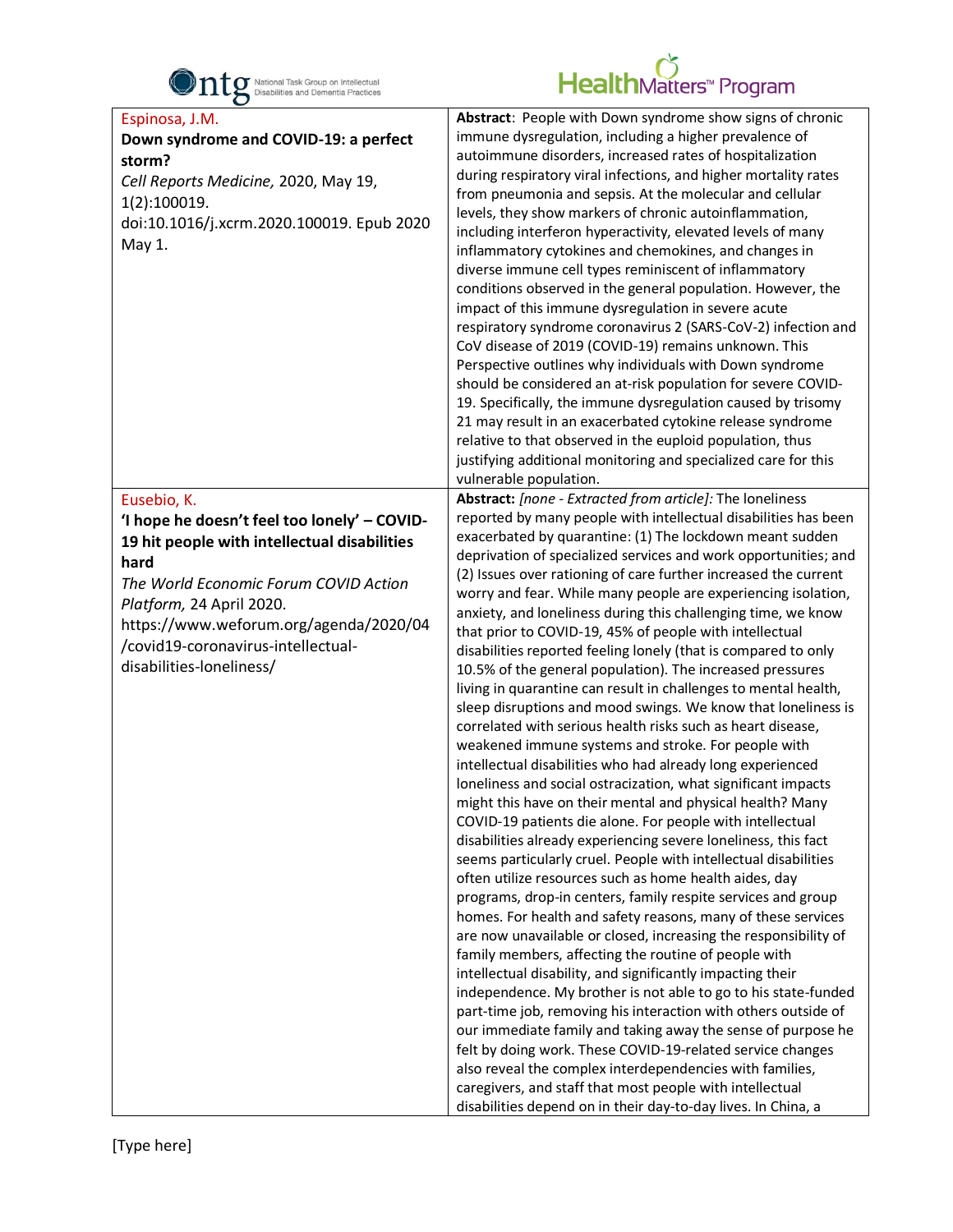

|                                                                                                                                                                                                                                                                                                                                                                                                                               | family made headlines when a teenager with cerebral palsy<br>died in Wuhan after his father and brother, diagnosed with<br>coronavirus, were quarantined in a treatment facility and<br>unable to care for him. Some people with intellectual<br>disabilities are not able to quarantine alone or stay with their<br>families due to their enhanced medical or behavioral needs.<br>Remaining in group homes or similar long-term care facilities<br>can allow people with intellectual disabilities access to the care<br>they need but may put them at a much greater risk of infection.<br>For people with intellectual disabilities who live independently<br>or semi-independently but rely on home health aides, they and<br>their families weigh the risk of exposing themselves to infection<br>or not receiving the daily life supports they need.                                                                                                                                                                                                                                                                                                                                                                                                                                                                                                                                                                                                                                                                                                                                                                                                                                                                                                                                                                                                                                                                                                                                                                                                                                                                                                                                                                                                               |
|-------------------------------------------------------------------------------------------------------------------------------------------------------------------------------------------------------------------------------------------------------------------------------------------------------------------------------------------------------------------------------------------------------------------------------|---------------------------------------------------------------------------------------------------------------------------------------------------------------------------------------------------------------------------------------------------------------------------------------------------------------------------------------------------------------------------------------------------------------------------------------------------------------------------------------------------------------------------------------------------------------------------------------------------------------------------------------------------------------------------------------------------------------------------------------------------------------------------------------------------------------------------------------------------------------------------------------------------------------------------------------------------------------------------------------------------------------------------------------------------------------------------------------------------------------------------------------------------------------------------------------------------------------------------------------------------------------------------------------------------------------------------------------------------------------------------------------------------------------------------------------------------------------------------------------------------------------------------------------------------------------------------------------------------------------------------------------------------------------------------------------------------------------------------------------------------------------------------------------------------------------------------------------------------------------------------------------------------------------------------------------------------------------------------------------------------------------------------------------------------------------------------------------------------------------------------------------------------------------------------------------------------------------------------------------------------------------------------|
| <b>Fair Health</b>                                                                                                                                                                                                                                                                                                                                                                                                            | Abstract: Many patients recover from COVID-19 within a few                                                                                                                                                                                                                                                                                                                                                                                                                                                                                                                                                                                                                                                                                                                                                                                                                                                                                                                                                                                                                                                                                                                                                                                                                                                                                                                                                                                                                                                                                                                                                                                                                                                                                                                                                                                                                                                                                                                                                                                                                                                                                                                                                                                                                |
| An Analysis of Private Healthcare Claims: A<br><b>Detailed Study of Patients with Long-Haul</b><br>COVID.<br>A FAIR Health White Paper, June 15, 2021<br>https://s3.us-east-<br>1.amazonaws.com/media2.fairhealth.org/w<br>hitepaper/asset/A%20Detailed%20Study%2<br>0of%20Patients%20with%20Long-<br>Haul%20COVID--<br>An%20Analysis%20of%20Private%20Healthc<br>are%20Claims--<br>A%20FAIR%20Health%20White%20Paper.pd<br>f | weeks, but some exhibit persistent or new symptoms more<br>than four weeks after first being diagnosed. Patients with such<br>post-COVID conditions are variously referred to as having long-<br>haul COVID, long COVID or post-acute sequelae of COVID-19<br>(PASC). Using longitudinal data from a database of over 34<br>billion private healthcare claim records, FAIR Health studied a<br>total of 1,959,982COVID-19 patients for the prevalence of post-<br>COVID conditions 30 days or more after their initial diagnosis<br>with COVID-19. To FAIR Health's knowledge, this is the largest<br>population of COVID-19 patients so far studied for post-COVID<br>conditions. The patients' post-COVID conditions were analyzed,<br>with the most common conditions identified. Particular<br>attention was given to age and gender, mental health<br>conditions and death. Among the key findings: Of patients who<br>had COVID-19, 23.2 percent had at least one post-COVID<br>condition. Post-COVID conditions were found to a greater<br>extent in patients who had more severe cases of COVID-19, but<br>also in a substantial share of patients whose cases lacked<br>symptoms. Of patients who were hospitalized with COVID-19,<br>the percentage that had a post-COVID condition was 50<br>percent; of patients who were symptomatic but not<br>hospitalized, 27.5 percent; and of patients who were<br>asymptomatic, 19 percent. The five most common post-COVID<br>conditions across all ages, in order from most to least common,<br>were pain, breathing difficulties, hyperlipidemia, malaise and<br>fatigue, and hypertension. The ranking of the most common<br>post-COVID conditions varied by age group. For example, in the<br>pediatric population (0-18), pain and breathing difficulties were<br>the top two conditions, as in the all-ages cohort, but intestinal<br>issues, rather than hyperlipidemia, were the third most<br>common. Most of the post-COVID conditions that were<br>evaluated were associated more with females than males. In<br>the case of 12 conditions, however, males more commonly had<br>the condition diagnosed than females. For example, of patients<br>who had post-COVID cardiac inflammation, 52 percent were |
|                                                                                                                                                                                                                                                                                                                                                                                                                               | male and 48 percent female. By age, the largest share (25.4<br>percent) with this condition was found in a young cohort-<br>individuals aged 19-29. Of the four mental health conditions<br>evaluated as post-COVID conditions, anxiety was associated                                                                                                                                                                                                                                                                                                                                                                                                                                                                                                                                                                                                                                                                                                                                                                                                                                                                                                                                                                                                                                                                                                                                                                                                                                                                                                                                                                                                                                                                                                                                                                                                                                                                                                                                                                                                                                                                                                                                                                                                                    |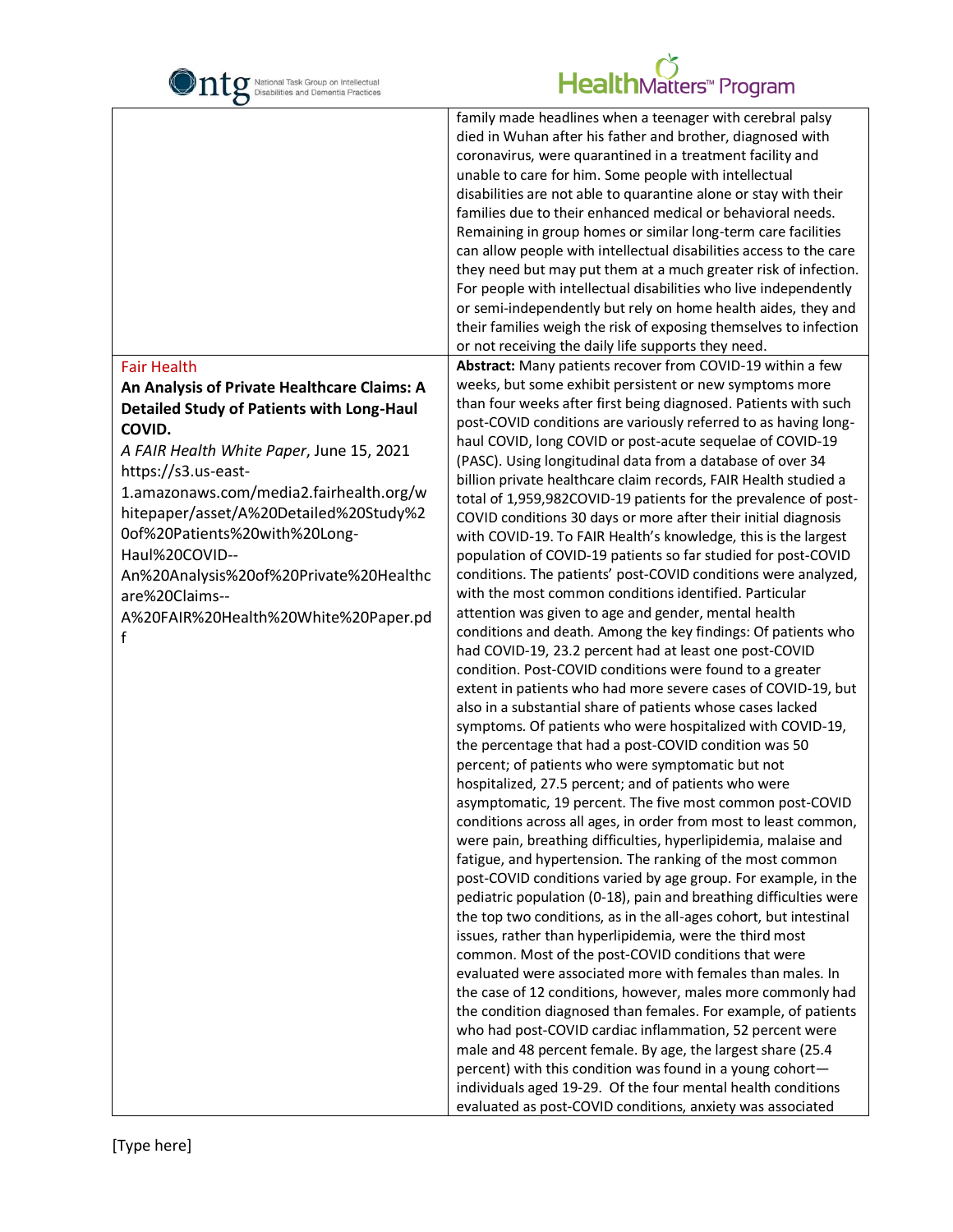

|                                     | with the highest percentage of patients after COVID-19 in all     |
|-------------------------------------|-------------------------------------------------------------------|
|                                     | age groups. Depression was second, adjustment disorders third     |
|                                     | and tic disorders fourth. The odds of death 30 days or more       |
|                                     | after initial diagnosis with COVID-19 were 46 times higher for    |
|                                     | patients who were hospitalized with COVID-19 and discharged       |
|                                     | than patients who had not been hospitalized (odds ratio           |
|                                     | [OR]=46.020,95percentconfidence interval [Cl], 34.778-60.897,     |
|                                     | P<0.001). Of COVID-19 patients who were hospitalized and          |
|                                     | discharged, 0.5 percent died 30 days or more after their initial  |
|                                     | diagnosis. Among COVID-19 patients with preexisting               |
|                                     | conditions, intellectual disabilities were associated with the    |
|                                     | highest odds of death 30 days or more after initial COVID-        |
|                                     | 19diagnosis (OR=3.082,95percentCl, 1.183-8.029, P=0.0212).        |
|                                     | This is consistent with a finding in a previous FAIR Health study |
|                                     | that COVID-19 patients with intellectual disabilities and related |
|                                     | conditions had the third highest risk of death from COVID-19      |
|                                     | across all age groups. Individuals with Alzheimer's disease       |
|                                     | and/or senile dementia also had higher odds of dying              |
|                                     |                                                                   |
|                                     | (OR=3.007, 95 percent CI, 2.136-4.232, P<0.001). The reference    |
|                                     | group for each preexisting condition was patients without that    |
|                                     | preexisting condition.                                            |
|                                     | This analysis of the largest population of COVID-19 patients so   |
|                                     | far studied for post-COVID conditions makes several notable       |
|                                     | findings. Of patients who had COVID-19, 23.2 percent had at       |
|                                     | least one post-COVID condition 30 days or more after their        |
|                                     | initial diagnosis with COVID-19. Post-COVID conditions were       |
|                                     | found to a greater extent in patients who had more severe         |
|                                     | cases of COVID-19, but also in a substantial share (19 percent)   |
|                                     | of patients whose cases were asymptomatic. The five most          |
|                                     | common post-COVID conditions across all ages, in order from       |
|                                     | most to least common, were pain, breathing difficulties,          |
|                                     | hyperlipidemia, malaise and fatigue, and hypertension. The        |
|                                     | ranking of the most common post-COVID conditions varied by        |
|                                     | age group.                                                        |
|                                     | Most of the post-COVID conditions that were evaluated were        |
|                                     | associated more with females than males. In the case of 12        |
|                                     | conditions, however, males more commonly had the condition        |
|                                     | diagnosed than females. For example, of patients who had          |
|                                     | post-COVID cardiac inflammation, 52 percent were male and 48      |
|                                     | percent female. By age, the largest share (25.4 percent) with     |
|                                     | this condition was found in individuals aged 19-29.               |
|                                     | Of the four mental health conditions evaluated as post-COVID      |
|                                     | conditions, anxiety was associated with the highest percentage    |
|                                     | of patients after COVID-19 in all age groups. Depression was      |
|                                     | second, adjustment disorders third and tic disorders fourth.      |
|                                     | The odds of death 30 days or more after initial diagnosis with    |
|                                     | COVID-19 were 46 times higher for patients who were               |
|                                     | hospitalized with COVID-19 and discharged than patients who       |
|                                     | had not been hospitalized. Of COVID-19 patients who were          |
|                                     | hospitalized and discharged, 0.5 percent died 30 days or more     |
|                                     | after their initial diagnosis.                                    |
| Farajzadeh A, Dehghanizadeh M,      | Abstract: Caring for children with cerebral palsy (CP) for many   |
| Maroufizadeh S, Amini M, Shamili A. | aspects of their lives may affect caregiver's psychological       |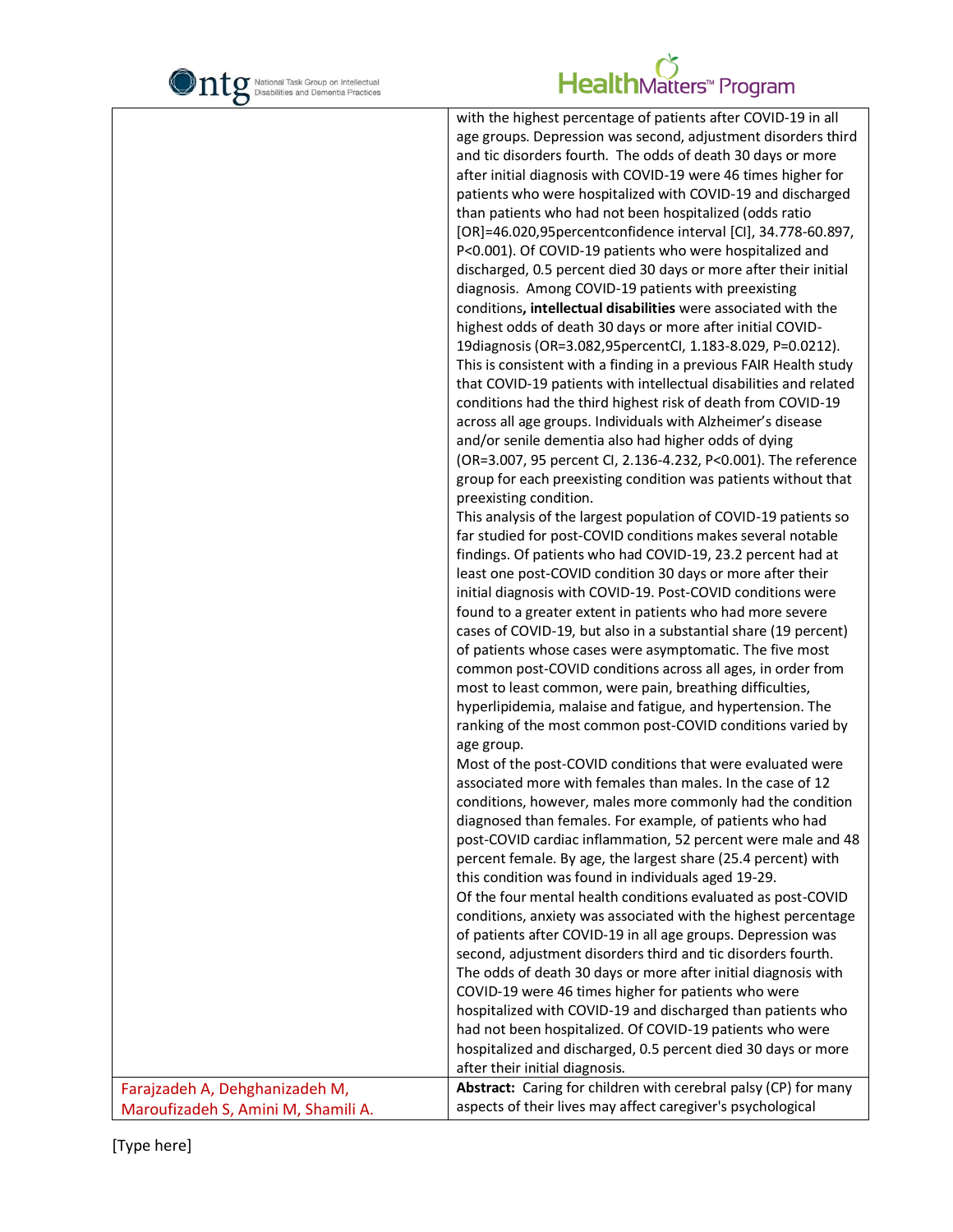

| $\bullet$                                                                                                                                                                                                                                                                                    |                                                                                                                                                                                                                                                                                                                                                                                                                                                                                                                                                                                                                                                                                                                                                                                                                                                                                                                                                                                                                                                                                                                                                                                                                                                                                                                                                                                                                                                                                                                                                                                                                                                                                                                                                                                                                                                                                                                                                                                                      |
|----------------------------------------------------------------------------------------------------------------------------------------------------------------------------------------------------------------------------------------------------------------------------------------------|------------------------------------------------------------------------------------------------------------------------------------------------------------------------------------------------------------------------------------------------------------------------------------------------------------------------------------------------------------------------------------------------------------------------------------------------------------------------------------------------------------------------------------------------------------------------------------------------------------------------------------------------------------------------------------------------------------------------------------------------------------------------------------------------------------------------------------------------------------------------------------------------------------------------------------------------------------------------------------------------------------------------------------------------------------------------------------------------------------------------------------------------------------------------------------------------------------------------------------------------------------------------------------------------------------------------------------------------------------------------------------------------------------------------------------------------------------------------------------------------------------------------------------------------------------------------------------------------------------------------------------------------------------------------------------------------------------------------------------------------------------------------------------------------------------------------------------------------------------------------------------------------------------------------------------------------------------------------------------------------------|
| Predictors of mental health among parents<br>of children with cerebral palsy during the<br>COVID-19 pandemic in Iran: A web-based<br>cross-sectional study.<br>Research in Developmental Disabilities,<br>2021, May, 112:103890. doi:<br>10.1016/j.ridd.2021.103890. Epub 2021 Feb<br>16.    | health. Emergence of COVID-19 put added pressure on<br>caregivers. The aim of this study was to investigate the<br>psychological health of Iranian caregivers of children with CP<br>and associated risks during a lockdown period. Using online<br>snowball sampling, 160 caregivers of children with CP<br>participated in this web-based cross-sectional study. The<br>Hospital Anxiety and Depression Scale (HADS), Perceived Stress<br>Scale (PSS-4), Caregiver Difficulties Scale (CDS), and a<br>demographic questionnaire were administered. Hierarchical<br>multiple linear regression analysis was applied to identify risk<br>factors related to caregiver psychological health. Mental<br>health problems were prevalent; (depression = 45.0% and<br>anxiety = 40.6%). Significant correlations were found between<br>CDS and HADS-Anxiety (r = 0.472, P < 0.001), HADS-depression<br>$(r = 0.513, P < 0.001)$ , and perceived stress (PSS) related to<br>COVID-19 ( $r = 0.425$ , $P < 0.001$ ). After controlling for<br>demographic and clinical variables, burden (CDS) was found to<br>significantly predict caregiver anxiety, depression, and stress.<br>Furthermore, several demographic characteristics (being<br>married, low educational level and low income) were<br>significantly related to high HADS Anxiety scores. For<br>depression, only having a physical problem was significantly<br>related to HADS among demographic variables. No significant<br>correlations were found between PSS-4 and demographic<br>variables. During COVID-19 outbreak, the mental health of<br>caregivers of children with CP is affected by multiple factors<br>such as burden of care and demographic characteristics. Due to<br>the importance of well-being among caregivers of disabled<br>children, a comprehensive plan including psychological<br>consultation, remote education, or in-person handouts for the<br>self-care or handling of the children and adequate distance |
|                                                                                                                                                                                                                                                                                              | support may enable better mental health for these caregivers.                                                                                                                                                                                                                                                                                                                                                                                                                                                                                                                                                                                                                                                                                                                                                                                                                                                                                                                                                                                                                                                                                                                                                                                                                                                                                                                                                                                                                                                                                                                                                                                                                                                                                                                                                                                                                                                                                                                                        |
| Garcia, J.M., Lawrence, S., Brazendale, K.,<br>Leahy, N., & Fukuda, D.<br>The impact of the COVID-19 pandemic on<br>health behaviors with Autism Spectrum<br>Disorder.<br>Disability and Health Journal, 2021, 14(2),<br>101021<br>https://doi.org/10.1016/j.dhjo.2020.101021<br>Gelburd, R. | Abstract: There is concern that the COVID-19 pandemic may<br>negatively affect health behaviors in youth, especially youth<br>diagnosed with Autism Spectrum Disorder (ASD). The purpose<br>of this paper was to examine changes in physical activity,<br>screen-time, and sleep in adolescents with ASD due to the<br>COVID-19 pandemic. Nine adolescents with ASD completed<br>surveys measuring physical activity, screen-time, and sleep<br>duration prior to and during the pandemic. A significant<br>decrease in days of physical activity (4.17 vs 2.27; $p=0.0006$ ),<br>and a significant increase in hours of both weekday (3.69 vs<br>6.25; $p=0.007$ ) and weekend screen-time (5.94 vs. 7.39;<br>$p=0.004$ ) was observed during the pandemic. No changes<br>regarding sleep duration were observed. Although preliminary,<br>results suggest that physical activity and screen-time may be<br>negatively affected by the COVID-19 outbreak in youth with<br>ASD. The development of interventions to promote health<br>behaviors in ASD populations during long periods of less-<br>structured time (quarantine)should be considered.<br>Abstract: To explore the connections between underlying                                                                                                                                                                                                                                                                                                                                                                                                                                                                                                                                                                                                                                                                                                                                                                                      |
|                                                                                                                                                                                                                                                                                              | conditions and Covid-19 FAIR Health collaborated with the<br>West Health Institute and the Johns Hopkins University School                                                                                                                                                                                                                                                                                                                                                                                                                                                                                                                                                                                                                                                                                                                                                                                                                                                                                                                                                                                                                                                                                                                                                                                                                                                                                                                                                                                                                                                                                                                                                                                                                                                                                                                                                                                                                                                                           |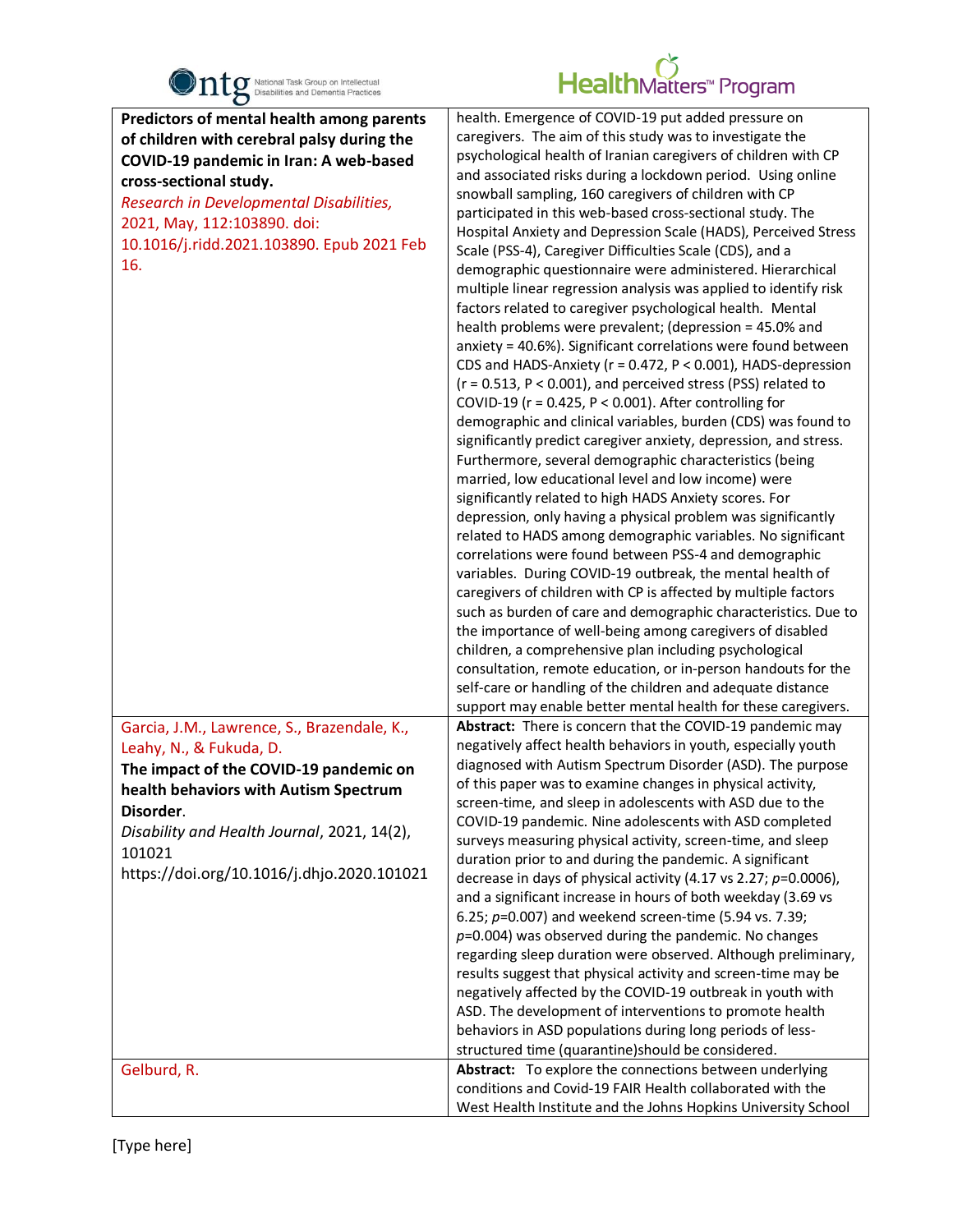

| $\bullet$                                                                                                                                                                                                                                                                                                                                                                                                                                                              |                                                                                                                                                                                                                                                                                                                                                                                                                                                                                                                                                                                                                                                                                                                                                                                                                                                                                                                                                                                                                                                                                                                                                                                                                                                                                                                                                                                                                                                                                                                                                                                                                                                                                                                                                                                                                                                     |
|------------------------------------------------------------------------------------------------------------------------------------------------------------------------------------------------------------------------------------------------------------------------------------------------------------------------------------------------------------------------------------------------------------------------------------------------------------------------|-----------------------------------------------------------------------------------------------------------------------------------------------------------------------------------------------------------------------------------------------------------------------------------------------------------------------------------------------------------------------------------------------------------------------------------------------------------------------------------------------------------------------------------------------------------------------------------------------------------------------------------------------------------------------------------------------------------------------------------------------------------------------------------------------------------------------------------------------------------------------------------------------------------------------------------------------------------------------------------------------------------------------------------------------------------------------------------------------------------------------------------------------------------------------------------------------------------------------------------------------------------------------------------------------------------------------------------------------------------------------------------------------------------------------------------------------------------------------------------------------------------------------------------------------------------------------------------------------------------------------------------------------------------------------------------------------------------------------------------------------------------------------------------------------------------------------------------------------------|
| Developmental disorders top the medical<br>conditions that heighten the risk of dying<br>from Covid-19<br>STAT (Reporting from the frontiers of health<br>and medicine), November 11, 2020<br>https://www.statnews.com/2020/11/11/de<br>velopmental-disorders-among-top-<br>conditions-heighten-risk-dying-covid-19/<br>The above is based upon:<br>Risk factors for COVID-19 mortality among<br>privately insured patients (White Paper) - A<br>claims data analysis. | of Medicine. Using FAIR Health's vast database of private<br>health care claims, researchers studied 467,773 patients<br>diagnosed with Covid-19 from April 1 through Aug. 31, looking<br>for the risk factors that increased their odds of dying from<br>Covid-19. The STAT article extracts information on intellectual<br>disability from the study report. The author notes that across<br>all age groups, COVID-19 patients with intellectual disability<br>and related conditions (e.g., Down syndrome and other<br>chromosomal anomalies); mild, moderate, severe, and<br>profound intellectual disabilities; congenital malformation<br>(such as certain disorders that cause microcephaly) had the<br>third highest risk of COVID-19 death (OR=2.75, 95 percent CI,<br>1.657-4.558, P=0.0005). Among COVID-19 patients under age<br>70, intellectual disabilities and related conditions still had the<br>third highest risk (OR=3.61, 95 percent CI, 1.878-6.930,<br>P=0.0007).                                                                                                                                                                                                                                                                                                                                                                                                                                                                                                                                                                                                                                                                                                                                                                                                                                                           |
| November 11, 2020<br>https://s3.amazonaws.com/media2.fairhealt<br>h.org/whitepaper/asset/Risk%20Factors%20<br>for%20COVID-<br>19%20Mortality%20among%20Privately%20<br>Insured%20Patients%20-<br>%20A%20Claims%20Data%20Analysis%20-<br>%20A%20FAIR%20Health%20White%20Pape<br>r.pdf                                                                                                                                                                                   | [Abstracted from: Risk Factors for COVID-19 Mortality among<br>Privately Insured Patients - the original source for the STAT<br>article] - "Our study highlights the high risk of COVID-19<br>mortality among those with developmental disorders (e.g.,<br>developmental disorders of speech and language,<br>developmental disorders of scholastic skills, central auditory<br>processing disorders), as well as intellectual disabilities and<br>related conditions (e.g., Down syndrome and other<br>chromosomal anomalies; mild, moderate, severe and profound<br>intellectual disabilities; congenital malformations, such as<br>certain disorders that cause microcephaly). (Autism is not<br>included in either category; it is treated as a separate category<br>in the CCW list.) These findings are consistent with the<br>research literature, which indicate that COVID-19 infections<br>and mortality are higher among those with intellectual and<br>developmental disabilities (IDD). The nature of group settings,<br>with higher transmissibility of the virus, is purported to be a<br>factor in these results. IDD, like some other comorbidity risk<br>factors (e.g., spina bifida, Alzheimer's disease, and spinal cord<br>injury) is associated with group homes and other forms of<br>residential housing. Such housing has been identified as a risk<br>factor not only for infection with SARS-CoV-2 (the virus that<br>causes COVID-19) but for severity of COVID-19. Rates of<br>comorbid respiratory disorders and comorbid endocrine,<br>nutritional and metabolic disorders have been shown to be<br>higher in the IDD patient population than among those without<br>IDD across all age groups. People with IDD often have multiple<br>chronic health conditions, which increase the odds of dying<br>from COVID-19. |
| Gil-Llario, M.D., Díaz-Rodríguez, I., Morell-<br>Mengual, V., Gil-Juliá, B., & Ballester-Arnal,<br>R.<br>Sexual health in Spanish people with<br>intellectual disability: the impact of the<br>lockdown due to COVID-19                                                                                                                                                                                                                                                | Abstract: The lockdown due to COVID-19 affected the sexual<br>health of the people with intellectual disabilities by<br>differentially modifying the frequency and characteristics of<br>people's sexual activity depending on whether they lived with a<br>partner during this period. The aim of this study was to analyze<br>the extent to which the sexual behavior of people with<br>intellectual disabilities (with and without a partner) was                                                                                                                                                                                                                                                                                                                                                                                                                                                                                                                                                                                                                                                                                                                                                                                                                                                                                                                                                                                                                                                                                                                                                                                                                                                                                                                                                                                                |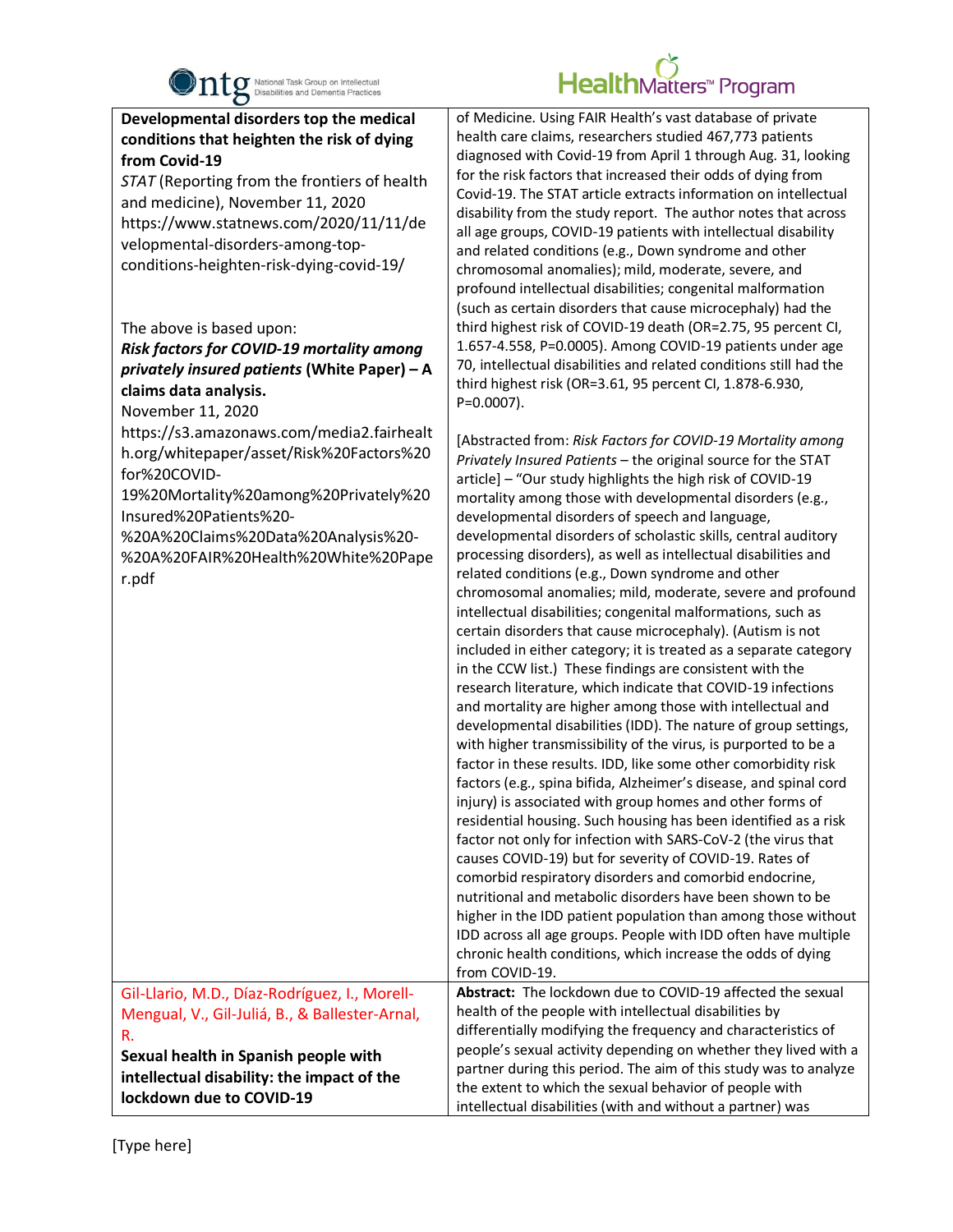

| O                                                                                                                                         |                                                                                                                                                                                                                                                                                                                                                                                                                                                                                                                                                                                                                                                                                                                                                                                                                                                                                                                                                                                                                                                                                                                                                                                                                                                                                                                                                                                                                                                                                                                                                                                                                                                                                                                                                                                                                                                                                                          |
|-------------------------------------------------------------------------------------------------------------------------------------------|----------------------------------------------------------------------------------------------------------------------------------------------------------------------------------------------------------------------------------------------------------------------------------------------------------------------------------------------------------------------------------------------------------------------------------------------------------------------------------------------------------------------------------------------------------------------------------------------------------------------------------------------------------------------------------------------------------------------------------------------------------------------------------------------------------------------------------------------------------------------------------------------------------------------------------------------------------------------------------------------------------------------------------------------------------------------------------------------------------------------------------------------------------------------------------------------------------------------------------------------------------------------------------------------------------------------------------------------------------------------------------------------------------------------------------------------------------------------------------------------------------------------------------------------------------------------------------------------------------------------------------------------------------------------------------------------------------------------------------------------------------------------------------------------------------------------------------------------------------------------------------------------------------|
| Sexuality Research and Social Policy, 2021,<br>https://doi.org/10.1007/s13178-021-00621-<br>7                                             | affected during the lockdown. The sample consisted of 73<br>people with intellectual disabilities between 21 and 63 years<br>old (M = 39.63; SD = 10.11). The variables analyzed were the<br>physical, social, and technological environment during the<br>lockdown, sexual appetite, sexual behavior, online sexual<br>activity, and sexual abuse. The data were collected between<br>the months of May and June of 2020. The lockdown increased<br>the sexual appetite of a third of the sample (38%), especially<br>the youngest participants. Sexual activity focused on<br>autoeroticism and online behavior, particularly sending nude<br>images of oneself (88%) and viewing pornography (83.6%).<br>Rates of sexual abuse during this period were relatively high<br>(6.8%). The sexual activity of people with ID was important<br>during the lockdown, and they had to adapt to the<br>circumstances of isolation in a similar way to the general<br>population. Technological improvements in terms of devices<br>and connection quality at home allowed their sexual behavior<br>to be reoriented, opening the door to new risks for the sexual<br>health of people with ID. Cybersex and the increase in sexual<br>abuse due to confinement are aspects that should be included<br>in programs to improve the sexual health of this group.                                                                                                                                                                                                                                                                                                                                                                                                                                                                                                                                                  |
| Gleason, J, Ross, W., Fossi, A., Blonsky, H,                                                                                              | Abstract: A cross-sectional study of 64,858,460 patients across<br>547 health care organizations revealed that having an                                                                                                                                                                                                                                                                                                                                                                                                                                                                                                                                                                                                                                                                                                                                                                                                                                                                                                                                                                                                                                                                                                                                                                                                                                                                                                                                                                                                                                                                                                                                                                                                                                                                                                                                                                                 |
| Tobias, J. & Stephens, M.                                                                                                                 | intellectual disability was the strongest independent risk factor                                                                                                                                                                                                                                                                                                                                                                                                                                                                                                                                                                                                                                                                                                                                                                                                                                                                                                                                                                                                                                                                                                                                                                                                                                                                                                                                                                                                                                                                                                                                                                                                                                                                                                                                                                                                                                        |
| The devastating impact of Covid-19 on<br>individuals with intellectual disabilities in                                                    | for presenting with a Covid-19 diagnosis and the strongest                                                                                                                                                                                                                                                                                                                                                                                                                                                                                                                                                                                                                                                                                                                                                                                                                                                                                                                                                                                                                                                                                                                                                                                                                                                                                                                                                                                                                                                                                                                                                                                                                                                                                                                                                                                                                                               |
| the United States.<br>NEJM Catalyst, March 5, 2021<br>https://catalyst.nejm.org/doi/full/10.1056/C<br>AT.21.0051 DOI: 10.1056/CAT.21.0051 | independent risk factor other than age for Covid-19 mortality.<br>Screening for Covid-19, care coordination, and vaccination<br>efforts should be intense within this population that is less able<br>to consistently use masks and socially distance. Some 558,672<br>(0.87%) persons presented with a diagnosis of Covid-19.<br>Established patients with intellectual disabilities had higher<br>rates of Covid-19 incidence than those without intellectual<br>disabilities and with Covid-19 (3.1% vs 0.9%, p<.001), and were<br>more likely to be admitted to the hospital if diagnosed (63.1%<br>vs. 29.1%, p<.001). Those with intellectual disabilities and a<br>diagnosis of Covid-19 had higher rates of ICU stay (14.5% vs.<br>6.3%, p<.001), and patients with intellectual disabilities were<br>more likely to die following diagnosis of Covid-19 (8.2% vs.<br>3.8%, p<.001). Those with intellectual disabilities were more<br>likely to be existing patients of the institution where they<br>presented with Covid-19 (22% new patients compared with<br>44% of those without intellectual disabilities), less likely to be in<br>a higher age group (1% over 80 and 18% from 60-80 compared<br>with 5% and 25% in the general population, respectively), and<br>more likely to have a health care payer status associated with<br>low socioeconomic status (44% vs. 28%, p<.001). Patients with<br>intellectual disabilities also had higher rates of all comorbidities<br>other than cancer prior to Covid-19. The risks to patients with<br>intellectual disabilities incorporate not only risks associated<br>with intellectual disability itself, but also the risks associated<br>with these comorbidities that were overrepresented among<br>those with intellectual disabilities. If diagnosed with Covid-19,<br>patients with intellectual disabilities were more likely to be |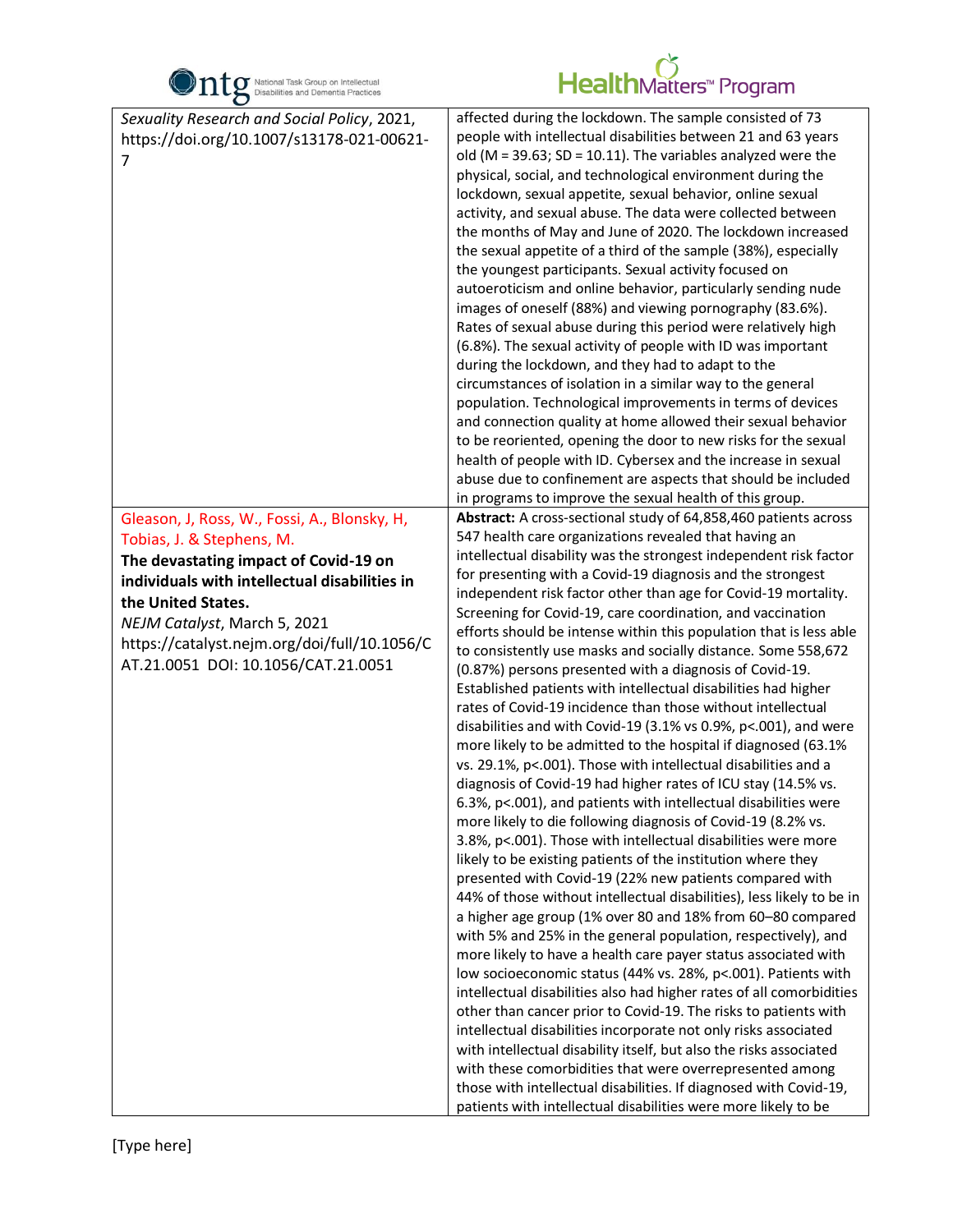| National Task Group on Intellectual<br>Disabilities and Dementia Practices                                                                                                                                                                                                                                     | HealthMatters <sup>*</sup> Program                                                                                                                                                                                                                                                                                                                                                                                                                                                                                                                                                                                                                                                                                                                                                                                                                                                                                                                                                                                                                                                                                                                                                                                                                                                                                                                                                                                                                                                                                                                                                                                                                                                                                                                     |
|----------------------------------------------------------------------------------------------------------------------------------------------------------------------------------------------------------------------------------------------------------------------------------------------------------------|--------------------------------------------------------------------------------------------------------------------------------------------------------------------------------------------------------------------------------------------------------------------------------------------------------------------------------------------------------------------------------------------------------------------------------------------------------------------------------------------------------------------------------------------------------------------------------------------------------------------------------------------------------------------------------------------------------------------------------------------------------------------------------------------------------------------------------------------------------------------------------------------------------------------------------------------------------------------------------------------------------------------------------------------------------------------------------------------------------------------------------------------------------------------------------------------------------------------------------------------------------------------------------------------------------------------------------------------------------------------------------------------------------------------------------------------------------------------------------------------------------------------------------------------------------------------------------------------------------------------------------------------------------------------------------------------------------------------------------------------------------|
|                                                                                                                                                                                                                                                                                                                | admitted to the hospital, and while they were not more likely<br>to be admitted to the ICU following an admission, they were<br>more likely to experience mortality due to Covid-19 following<br>an admission. These odds of mortality in this population is<br>significantly higher than other conditions such as congestive<br>heart failure, kidney disease, and lung disease. The risk of<br>exposure in this population can be explained by a number of<br>factors, including the need for daily care that many with<br>intellectual disabilities have, which requires regular contact<br>with home-care support personnel and others, use of shared<br>transportation, and in many cases residence in high-contact<br>housing such as long-term care facilities. Some individuals with<br>intellectual disabilities have sensory issues that make tolerating<br>mask-wearing for long periods of time difficult. Cognitive<br>impairments and communication difficulties also raise the<br>question of need for family or caregiver support when<br>hospitalized                                                                                                                                                                                                                                                                                                                                                                                                                                                                                                                                                                                                                                                                                 |
| <b>Global Council on Brain Health</b><br><b>COVID-19 and brain health: The Global</b><br><b>Council on Brain Health's recommendations</b><br>on what to do now.<br>Global Council on Brain Health (AARP), 2021,<br>17pp.<br>www.GlobalCouncilOnBrainHealth.org;<br>DOI: ttps://doi.org/10.26419/pia.00104.001. | Abstract: [none - taken from the introduction] The staggering<br>impact of the COVID-19 pandemic continues to spread. As of<br>February 24, 2021, there have been more than 112 million<br>confirmed cases of COVID-19 across the globe, resulting in<br>about 2.5 million deaths. Older adults and members of<br>underserved communities have been disproportionately<br>harmed. Sadly, we know those numbers will continue to<br>increase before the virus is contained. While we still do not<br>know the full extent of damage the pandemic will cause,<br>scientific evidence has emerged that, in addition to severe<br>illness and deaths, the virus is also causing damage to people's<br>brain health. The Global Council on Brain Health's mission is to<br>offer the best possible advice about what adults age 50 and<br>older can do to maintain and improve their brain health. With<br>growing evidence that COVID-19 harms brain health, the GCBH<br>determined it was important to inform people about this<br>impact and what if anything might be done about it. First and<br>foremost, a COVID-19 infection itself can directly harm brain<br>health. Second, although social distancing is one of the best<br>ways to reduce the risk of infection, isolation can negatively<br>impact mental well-being of adults, thereby indirectly harming<br>brain health. This report explores both the direct and indirect<br>ways the virus may undermine brain health and offers 10<br>recommendations to people based upon the current state of<br>the science on how to try to avoid the harms the pandemic<br>poses. [Contains referencing to intellectual disability but no<br>specific allusion in the text - of general interest.] |
| Grier, E., Lunsky, Y., Sullivan, W.F. & Casson,<br>I.<br>Health care of adults with intellectual and<br>developmental disabilities in a time of<br>COVID-19.<br>Canadian Family Physician, April 9, 2020,<br>Blog Post.                                                                                        | Abstract: [none - Extracted from text] Adults with intellectual<br>and developmental disabilities (IDD), such as Down Syndrome<br>and autism, are a population at risk of contracting COVID-19<br>and of serious illness associated with COVID-19. Members of<br>this community are experiencing significant distress due to<br>confusion and disruption in their daily lives. Their voice is<br>notably absent from current discussions. Clear resources and<br>supports explaining how to manage, along with in-person<br>support would be helpful. In addition, the high rates of                                                                                                                                                                                                                                                                                                                                                                                                                                                                                                                                                                                                                                                                                                                                                                                                                                                                                                                                                                                                                                                                                                                                                                   |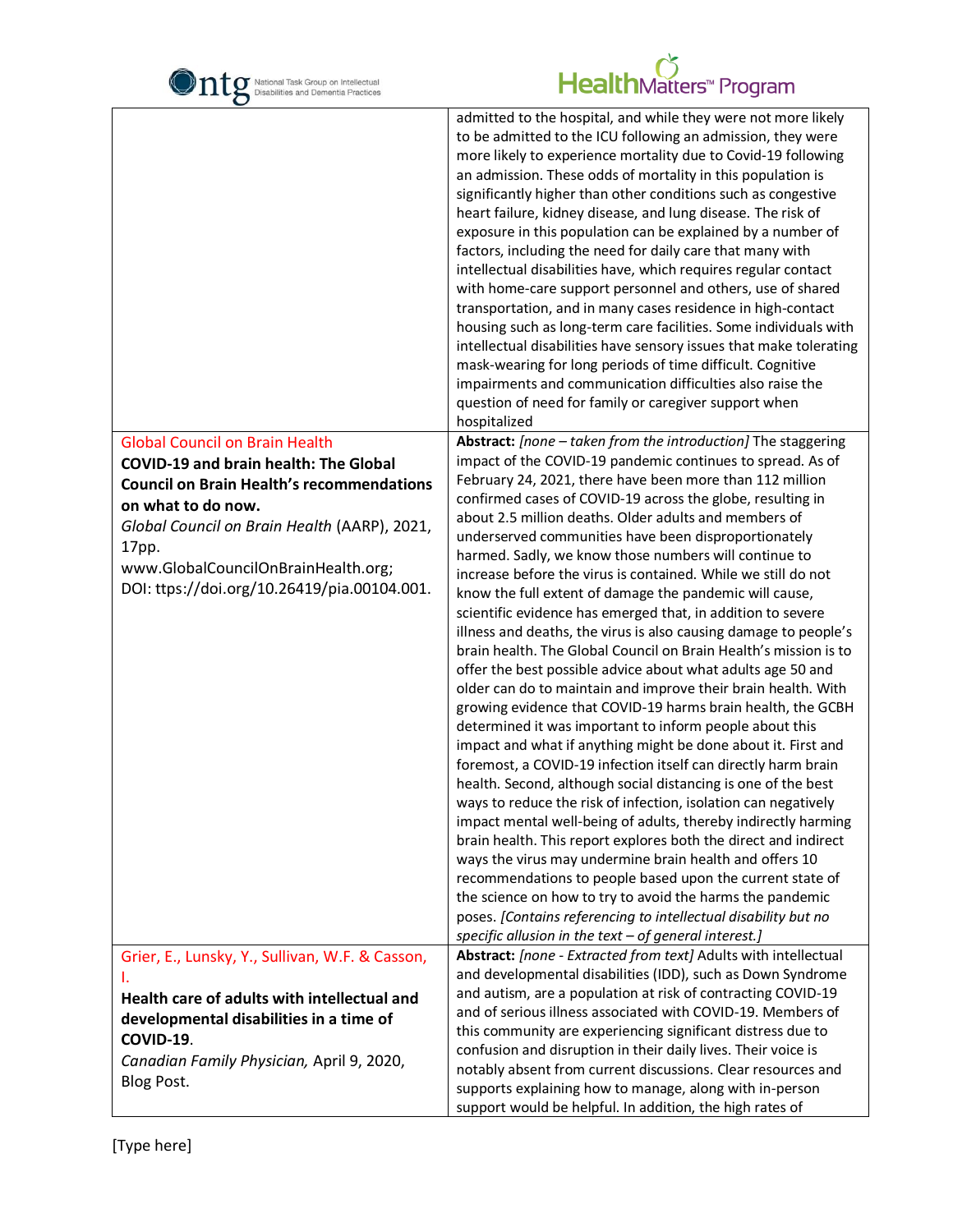

| $\bullet$                                                                                   |                                                                                                                                                                                                                                                                                                                                                                                                                                                                                                                                                                                                                                                                                                                                                                                                                                                                                                                                                                                                                                                                                                                                                                                                                                                                                                                                                                                                                                                                                                                                                                                                                                                                                                                                                                                                                                                                                                                                                                                                                                                                                                                |
|---------------------------------------------------------------------------------------------|----------------------------------------------------------------------------------------------------------------------------------------------------------------------------------------------------------------------------------------------------------------------------------------------------------------------------------------------------------------------------------------------------------------------------------------------------------------------------------------------------------------------------------------------------------------------------------------------------------------------------------------------------------------------------------------------------------------------------------------------------------------------------------------------------------------------------------------------------------------------------------------------------------------------------------------------------------------------------------------------------------------------------------------------------------------------------------------------------------------------------------------------------------------------------------------------------------------------------------------------------------------------------------------------------------------------------------------------------------------------------------------------------------------------------------------------------------------------------------------------------------------------------------------------------------------------------------------------------------------------------------------------------------------------------------------------------------------------------------------------------------------------------------------------------------------------------------------------------------------------------------------------------------------------------------------------------------------------------------------------------------------------------------------------------------------------------------------------------------------|
| (https://www.cfp.ca/news/cfpnews/2020/0<br>4/09/04-09-02.full.pdf)                          | emergency department visits and hospitalizations for this<br>group even before COVID-19 may now be exacerbated.<br>Proactive primary care in the community to address physical<br>and mental health needs may be useful. Communication,<br>symptom monitoring, management and caregiving strategies<br>need to consider comorbidities, special needs, and the variety<br>of settings in which adults with IDD live:<br>• Some adults with IDD living in congregate care (group homes)<br>have similar medical and behavior concerns to many long-term<br>care residents despite their younger age. Public health<br>guidelines should provide for expedited assessment and<br>enhanced follow-up for this group.<br>• The direct care workers in group homes for adults with IDD<br>are essential to their health care. Protocols and protections,<br>like those for essential health care workers, should be<br>implemented.<br>• Some adults with mild IDD living independently in the<br>community are at risk of not understanding or adhering to<br>public health guidelines. Proactive communication and support<br>(e.g., by phone) from knowledgeable social and health care<br>providers is necessary to help them adhere to guidelines and<br>manage during this difficult time.<br>• Family caregivers, especially older parents, who live with and<br>provide care for an adult with IDD, are at risk of severe COVID-<br>related illness themselves. A crisis plan needs to be in place to<br>continue the care of their family member in that situation.<br>• If an adult with IDD needs emergency department or other<br>hospital services, especially during the coming surge in COVID-<br>19 cases, a partnership between family and other community-<br>based caregivers and hospital staff will be necessary to support<br>the communication and other special needs of the adults with<br>IDD. Decision making supports and advanced care plans are<br>crucial currently. If a substitute decision maker is required for a<br>health care decision, it is important they are accessible to |
|                                                                                             | hospital staff.                                                                                                                                                                                                                                                                                                                                                                                                                                                                                                                                                                                                                                                                                                                                                                                                                                                                                                                                                                                                                                                                                                                                                                                                                                                                                                                                                                                                                                                                                                                                                                                                                                                                                                                                                                                                                                                                                                                                                                                                                                                                                                |
| Grumi S, Provenzi L, Gardani A, Aramini V,<br>Dargenio E, Naboni C, Vacchini V, Borgatti R. | Abstract: The present study investigated the impact of the<br>COVID-19-related rehabilitation services lockdown on the                                                                                                                                                                                                                                                                                                                                                                                                                                                                                                                                                                                                                                                                                                                                                                                                                                                                                                                                                                                                                                                                                                                                                                                                                                                                                                                                                                                                                                                                                                                                                                                                                                                                                                                                                                                                                                                                                                                                                                                         |
| Rehabilitation services lockdown during the                                                 | mental health of caregivers of children with neurodevelop-                                                                                                                                                                                                                                                                                                                                                                                                                                                                                                                                                                                                                                                                                                                                                                                                                                                                                                                                                                                                                                                                                                                                                                                                                                                                                                                                                                                                                                                                                                                                                                                                                                                                                                                                                                                                                                                                                                                                                                                                                                                     |
| COVID-19 emergency: the mental health                                                       | mental disabilities. Between 26 March and 11 May 2020, 84                                                                                                                                                                                                                                                                                                                                                                                                                                                                                                                                                                                                                                                                                                                                                                                                                                                                                                                                                                                                                                                                                                                                                                                                                                                                                                                                                                                                                                                                                                                                                                                                                                                                                                                                                                                                                                                                                                                                                                                                                                                      |
| response of caregivers of children with                                                     | caregivers filled out ad-hoc and standardized questionnaires                                                                                                                                                                                                                                                                                                                                                                                                                                                                                                                                                                                                                                                                                                                                                                                                                                                                                                                                                                                                                                                                                                                                                                                                                                                                                                                                                                                                                                                                                                                                                                                                                                                                                                                                                                                                                                                                                                                                                                                                                                                   |
| neurodevelopmental disabilities.                                                            | through an online survey to measure their psychological                                                                                                                                                                                                                                                                                                                                                                                                                                                                                                                                                                                                                                                                                                                                                                                                                                                                                                                                                                                                                                                                                                                                                                                                                                                                                                                                                                                                                                                                                                                                                                                                                                                                                                                                                                                                                                                                                                                                                                                                                                                        |
| <b>Engaging with Families through On-line</b>                                               | response to the emergency and lockdown as well as their levels                                                                                                                                                                                                                                                                                                                                                                                                                                                                                                                                                                                                                                                                                                                                                                                                                                                                                                                                                                                                                                                                                                                                                                                                                                                                                                                                                                                                                                                                                                                                                                                                                                                                                                                                                                                                                                                                                                                                                                                                                                                 |
| <b>Rehabilitation for Children during the</b>                                               | of parenting stress, anxiety and depression. Worries about                                                                                                                                                                                                                                                                                                                                                                                                                                                                                                                                                                                                                                                                                                                                                                                                                                                                                                                                                                                                                                                                                                                                                                                                                                                                                                                                                                                                                                                                                                                                                                                                                                                                                                                                                                                                                                                                                                                                                                                                                                                     |
| <b>Emergency (EnFORCE) Group.</b>                                                           | COVID-19 contagion and concerns for the child left without                                                                                                                                                                                                                                                                                                                                                                                                                                                                                                                                                                                                                                                                                                                                                                                                                                                                                                                                                                                                                                                                                                                                                                                                                                                                                                                                                                                                                                                                                                                                                                                                                                                                                                                                                                                                                                                                                                                                                                                                                                                     |
| Disability and Rehabilitation, 2021, Jan,                                                   | rehabilitation programs were the greatest sources of mental                                                                                                                                                                                                                                                                                                                                                                                                                                                                                                                                                                                                                                                                                                                                                                                                                                                                                                                                                                                                                                                                                                                                                                                                                                                                                                                                                                                                                                                                                                                                                                                                                                                                                                                                                                                                                                                                                                                                                                                                                                                    |
| 43(1), 27-32.                                                                               | health burden for caregivers. Nonetheless, only the concerns<br>for the child were significantly associated with caregivers'                                                                                                                                                                                                                                                                                                                                                                                                                                                                                                                                                                                                                                                                                                                                                                                                                                                                                                                                                                                                                                                                                                                                                                                                                                                                                                                                                                                                                                                                                                                                                                                                                                                                                                                                                                                                                                                                                                                                                                                   |
| doi: 10.1080/09638288.2020.1842520. Epub                                                    | reports of stress, depressive and anxious symptoms. These                                                                                                                                                                                                                                                                                                                                                                                                                                                                                                                                                                                                                                                                                                                                                                                                                                                                                                                                                                                                                                                                                                                                                                                                                                                                                                                                                                                                                                                                                                                                                                                                                                                                                                                                                                                                                                                                                                                                                                                                                                                      |
| 2020 Nov 10.                                                                                | findings highlight the burden faced by caregivers of children                                                                                                                                                                                                                                                                                                                                                                                                                                                                                                                                                                                                                                                                                                                                                                                                                                                                                                                                                                                                                                                                                                                                                                                                                                                                                                                                                                                                                                                                                                                                                                                                                                                                                                                                                                                                                                                                                                                                                                                                                                                  |
|                                                                                             | with neurodevelopmental disabilities during the COVID-19                                                                                                                                                                                                                                                                                                                                                                                                                                                                                                                                                                                                                                                                                                                                                                                                                                                                                                                                                                                                                                                                                                                                                                                                                                                                                                                                                                                                                                                                                                                                                                                                                                                                                                                                                                                                                                                                                                                                                                                                                                                       |
|                                                                                             | emergency in Italy. These families should be considered as a                                                                                                                                                                                                                                                                                                                                                                                                                                                                                                                                                                                                                                                                                                                                                                                                                                                                                                                                                                                                                                                                                                                                                                                                                                                                                                                                                                                                                                                                                                                                                                                                                                                                                                                                                                                                                                                                                                                                                                                                                                                   |
|                                                                                             | high-risk population that requires dedicated healthcare                                                                                                                                                                                                                                                                                                                                                                                                                                                                                                                                                                                                                                                                                                                                                                                                                                                                                                                                                                                                                                                                                                                                                                                                                                                                                                                                                                                                                                                                                                                                                                                                                                                                                                                                                                                                                                                                                                                                                                                                                                                        |
|                                                                                             | attention, such as promoting continuity of care by investing in                                                                                                                                                                                                                                                                                                                                                                                                                                                                                                                                                                                                                                                                                                                                                                                                                                                                                                                                                                                                                                                                                                                                                                                                                                                                                                                                                                                                                                                                                                                                                                                                                                                                                                                                                                                                                                                                                                                                                                                                                                                |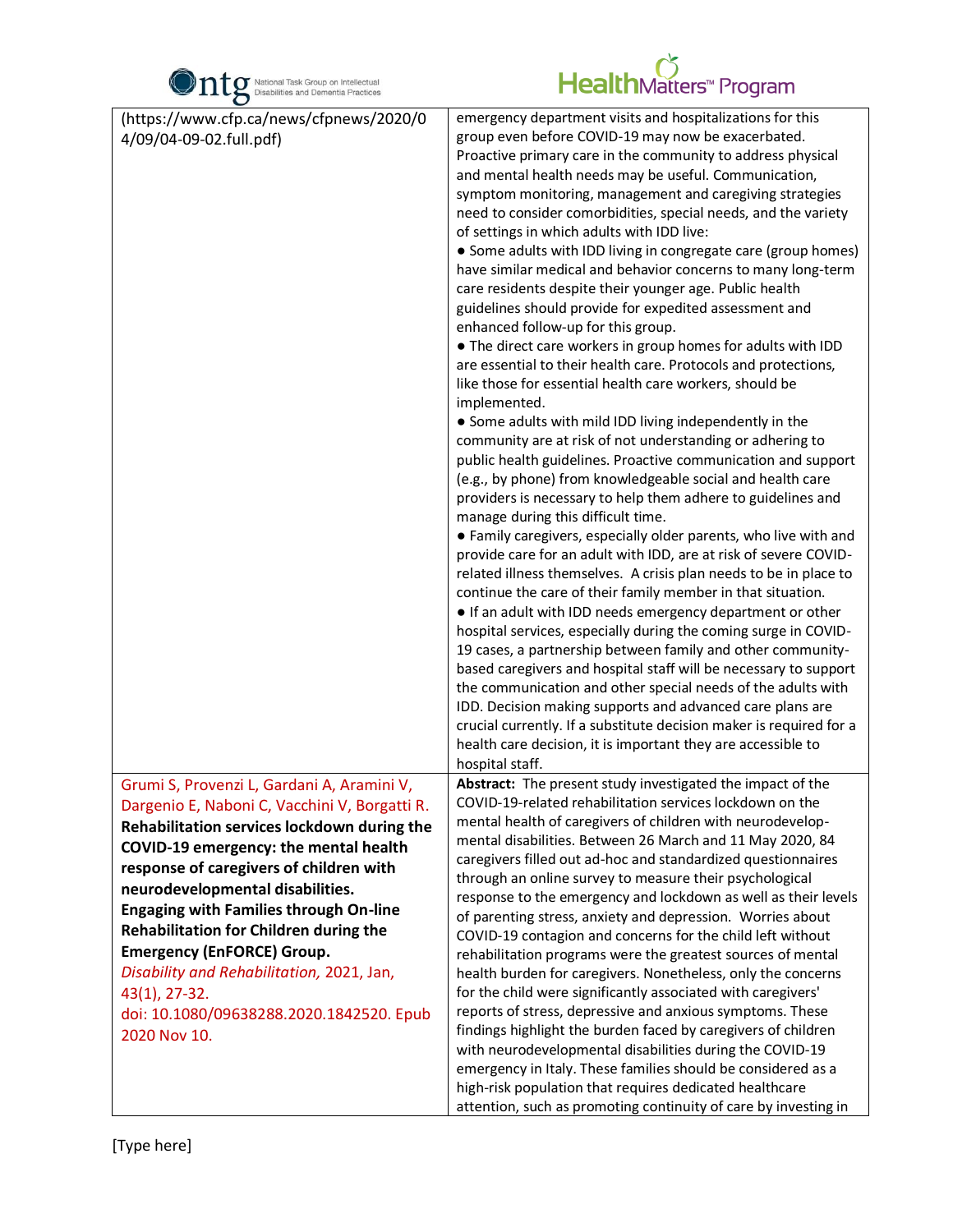

| $\mathbf C$                                        |                                                                                                                               |
|----------------------------------------------------|-------------------------------------------------------------------------------------------------------------------------------|
|                                                    | tele-rehabilitation programs. Implications for rehabilitation                                                                 |
|                                                    | Caregivers of children with disability reported symptoms of                                                                   |
|                                                    | anxiety and depression during COVID-19 emergency. Major                                                                       |
|                                                    | concerns regarded COVID-19 contagion risk and child                                                                           |
|                                                    | development during rehabilitation lockdown. Caregivers'                                                                       |
|                                                    | psychological symptoms were associated with concerns for                                                                      |
|                                                    | child development during the lockdown. Parents of children                                                                    |
|                                                    | with disability may face relevant stress during and after COVID-                                                              |
|                                                    | 19 psychological burden. During COVID-19 recovery,                                                                            |
|                                                    | policymakers and clinicians should dedicate specific care<br>actions for families of children with disability.                |
|                                                    | Abstract: (none provided - extract from text] In the case of                                                                  |
| Gulati, G., Dunne, C.P., & Kelly, B.D.             | people with disabilities, the pandemic poses a threat to rights                                                               |
| Do COVID-19 responses imperil the human            | to equal treatment and autonomy. COVID-19 created a risk that                                                                 |
| rights of people with disabilities?                | available healthcare resources would be overwhelmed, and                                                                      |
| Health and Human Rights Journal, June 3,           | some form of triage would become necessary for critical life-                                                                 |
| 2020.                                              | saving interventions, such as mechanical ventilation. Many                                                                    |
| https://www.hhrjournal.org/2020/06/do-             | countries developed policies and guidance for frontline                                                                       |
| covid-19-responses-imperil-the-human-              | clinicians to guide decision-making. Some of this guidance,                                                                   |
| rights-of-people-with-disabilities/                | even if unintentionally, disadvantaged people with disabilities.                                                              |
|                                                    | One example from the UK was the recommendation to use the                                                                     |
|                                                    | "clinical frailty scale" in advance care-planning for making end-                                                             |
|                                                    | of-life decisions. After human rights concerns were raised,                                                                   |
|                                                    | further guidance was produced clarifying this was unsuitable                                                                  |
|                                                    | for use in people with intellectual disabilities. Separately,                                                                 |
|                                                    | media reports cited cases where groups of individuals with                                                                    |
|                                                    | disabilities were targeted in respect of making advance                                                                       |
|                                                    | directives around end-of-life decisions or where such directives                                                              |
|                                                    | were made without involving the individual themselves or their                                                                |
|                                                    | families-an unacceptable breach of the right to equality and                                                                  |
|                                                    | autonomy. COVID-19 related changes in legislation and policy                                                                  |
|                                                    | have the potential to impact rights to liberty, equality, and                                                                 |
|                                                    | autonomy in people with disabilities. Death rates from COVID-                                                                 |
|                                                    | 19 in vulnerable populations, such as those in care, now exceed                                                               |
|                                                    | those of the general population. For these populations, the<br>pandemic arguably poses a greater threat to the right to life. |
|                                                    | Where decisions taken for the good of society dispropor-                                                                      |
|                                                    | tionately impact a minority group, there is a duty on states to                                                               |
|                                                    | act responsibly to safeguard rights. A healthy debate must be                                                                 |
|                                                    | encouraged whenever the powers of the state are increased in                                                                  |
|                                                    | a way that threatens to eradicate or weaken individual rights,                                                                |
|                                                    | so as to prevent unjustified erosion of those rights. People with                                                             |
|                                                    | disabilities must have a voice in this debate.                                                                                |
| Gulati, G., Fistein, E., Dunne, C.P., Kelly, B.D., | Abstract: [none - extracted from text] Comment on two areas                                                                   |
| & Murphy, V.E.                                     | of health delivery that merit attention related to ensuring                                                                   |
| People with intellectual disabilities and the      | equitable access to life-saving treatments and ensuring health                                                                |
| <b>COVID-19 pandemic</b>                           | care resources are not diverted inappropriately at a time of                                                                  |
| Irish Journal of Psychological Medicine,           | enhanced need. One issue is the stating of DNR (Do Not                                                                        |
| 2020, 1-5, published online on May 27, 2020        | Resuscitate) orders for adults with intellectual disability when                                                              |
| doi:10.1017/ipm.2020.66                            | the persons or their family have not been consulted. Another                                                                  |
|                                                    | issue is the 'potential inappropriate diversion of resources.'                                                                |
| [Letter to Editor]                                 | These include the psychological distress arising in response to                                                               |
|                                                    | fears about personal familial infection as well as the sequelae                                                               |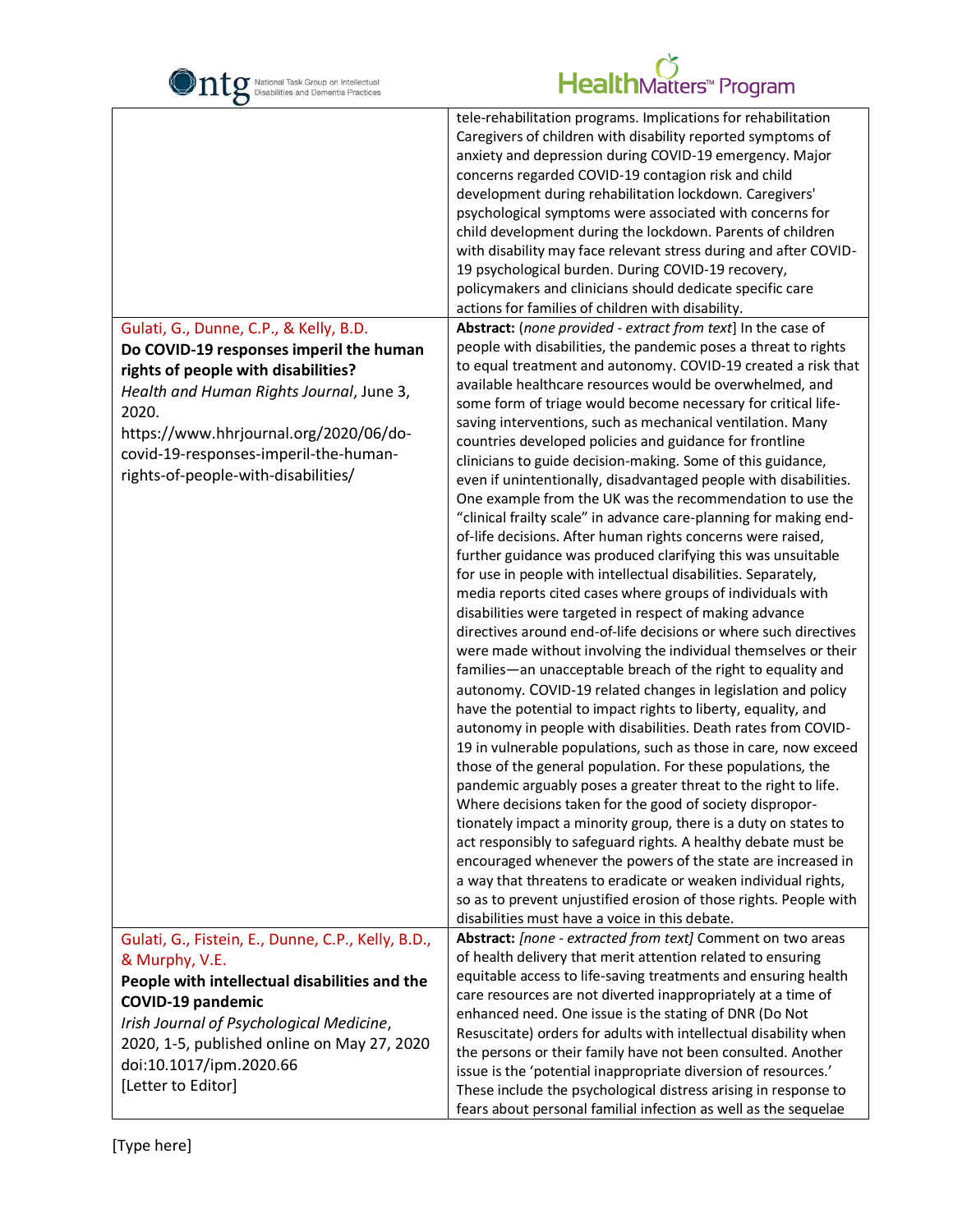| National Task Group on Intellectual<br>Disabilities and Dementia Practices                                                                                                                                                                                                                        | HealthMatters <sup>M</sup> Program                                                                                                                                                                                                                                                                                                                                                                                                                                                                                                                                                                                                                                                                                                                                                                                                                                                                                                                                                                                                                                                                                                                                                                                                                                                                                                                                                                                                                                                                                                                                                                                                                                                                                                                                                                                |
|---------------------------------------------------------------------------------------------------------------------------------------------------------------------------------------------------------------------------------------------------------------------------------------------------|-------------------------------------------------------------------------------------------------------------------------------------------------------------------------------------------------------------------------------------------------------------------------------------------------------------------------------------------------------------------------------------------------------------------------------------------------------------------------------------------------------------------------------------------------------------------------------------------------------------------------------------------------------------------------------------------------------------------------------------------------------------------------------------------------------------------------------------------------------------------------------------------------------------------------------------------------------------------------------------------------------------------------------------------------------------------------------------------------------------------------------------------------------------------------------------------------------------------------------------------------------------------------------------------------------------------------------------------------------------------------------------------------------------------------------------------------------------------------------------------------------------------------------------------------------------------------------------------------------------------------------------------------------------------------------------------------------------------------------------------------------------------------------------------------------------------|
|                                                                                                                                                                                                                                                                                                   | of social distancing and quarantine measures. Authors note<br>that in this context, persons with intellectual disability may be<br>particularly vulnerable to isolation and psychological distress.<br>Further, adults with intellectual disability already experience<br>substantial barriers to accessing medical care and are often<br>more likely to be at increased risk of both the infection and the<br>challenges associated with accessing information, testing, and<br>treatment. Article 25 of the UN Convention on the Rights of<br>Persons with Disabilities (CRPD) requires that member States<br>do not discriminate against people with disabilities in the<br>provision of healthcare. This is particularly important when<br>considering resources during a pandemic. Evolving experience<br>from the UK and Ireland suggests that people in care homes<br>and other residential facilities are particularly vulnerable to<br>outbreaks of COVID-19                                                                                                                                                                                                                                                                                                                                                                                                                                                                                                                                                                                                                                                                                                                                                                                                                                             |
| Hotez, E., Hotez, P.J., Rosenau, K.A., & Kuo,<br>A.A.<br><b>Prioritizing COVID-19 vaccinations for</b><br>individuals with intellectual and<br>developmental disabilities<br>EClinical Medicine, in Press, online 5<br>February 2021, 100749.<br>https://doi.org/10.1016/j.eclinm.2021.1007<br>49 | Abstract: [none - extracted from text] In December 2020, the<br>Advisory Committee on Immunization Practices (ACIP)<br>Coronavirus Disease 2019 (COVID-19) Vaccine Working Group<br>issued recommendations for prioritizing and allocating<br>vaccinations for the first available mRNA vaccines. Notably<br>absent from the Phase 1 tiered guidelines are almost all<br>individuals with intellectual and/or developmental disabilities<br>(I/DD). The exclusion of most I/DD diagnoses from the<br>guidelines represents yet another barrier to health and well-<br>being for this population that will have significant<br>consequences. The omission of most individuals with I/DD from<br>the guidelines presents a significant public-health concern.<br>There is growing consensus that individuals with I/DDs are<br>particularly susceptible to COVID-19, demonstrating more<br>severe illness, greater risk of hospitalization, and almost twice<br>the case fatality rates for individuals aged 18-74. The exclusion<br>of individuals with I/DD from the priority guidelines stems, in<br>part, from a continued inattention to this population in<br>research studies. We propose that all individuals with I/DD<br>should be prioritized for vaccinations - which requires a<br>broadening of current Phase 1 prioritizations. Further, I/DD<br>populations should expressly be integrated into state<br>vaccination guidelines and such guidelines should consistently<br>include those in group homes or other settings, as well as their<br>direct support professionals, and make procedures<br>understandable and easy to navigate. Lastly, researchers and<br>funders should prioritize studies that will promote the health<br>and well-being of individuals with I/DDs during the pandemic. |
| Houghton, K.                                                                                                                                                                                                                                                                                      | Abstract: [news article - extract from text] No one knows how                                                                                                                                                                                                                                                                                                                                                                                                                                                                                                                                                                                                                                                                                                                                                                                                                                                                                                                                                                                                                                                                                                                                                                                                                                                                                                                                                                                                                                                                                                                                                                                                                                                                                                                                                     |
| People with intellectual disabilities are                                                                                                                                                                                                                                                         | many of the estimated 300,000 people who live in such<br>facilities nationwide have caught COVID-19 or died as a result.                                                                                                                                                                                                                                                                                                                                                                                                                                                                                                                                                                                                                                                                                                                                                                                                                                                                                                                                                                                                                                                                                                                                                                                                                                                                                                                                                                                                                                                                                                                                                                                                                                                                                          |
| often overlooked in pandemic response                                                                                                                                                                                                                                                             | That creates a blind spot in understanding the impact of the                                                                                                                                                                                                                                                                                                                                                                                                                                                                                                                                                                                                                                                                                                                                                                                                                                                                                                                                                                                                                                                                                                                                                                                                                                                                                                                                                                                                                                                                                                                                                                                                                                                                                                                                                      |
| NPR - Shots - Health News from NPR.                                                                                                                                                                                                                                                               | virus. And because data drives access to scarce COVID-19                                                                                                                                                                                                                                                                                                                                                                                                                                                                                                                                                                                                                                                                                                                                                                                                                                                                                                                                                                                                                                                                                                                                                                                                                                                                                                                                                                                                                                                                                                                                                                                                                                                                                                                                                          |
| February 12, 2021.                                                                                                                                                                                                                                                                                | vaccines, those with disabilities could be at a disadvantage for                                                                                                                                                                                                                                                                                                                                                                                                                                                                                                                                                                                                                                                                                                                                                                                                                                                                                                                                                                                                                                                                                                                                                                                                                                                                                                                                                                                                                                                                                                                                                                                                                                                                                                                                                  |
| https://www.npr.org/sections/health-                                                                                                                                                                                                                                                              | getting prioritized for the shots to keep them safe. While                                                                                                                                                                                                                                                                                                                                                                                                                                                                                                                                                                                                                                                                                                                                                                                                                                                                                                                                                                                                                                                                                                                                                                                                                                                                                                                                                                                                                                                                                                                                                                                                                                                                                                                                                        |
| shots/2021/02/12/967190126/people-with-                                                                                                                                                                                                                                                           | facilities ranging from state institutions that serve hundreds to                                                                                                                                                                                                                                                                                                                                                                                                                                                                                                                                                                                                                                                                                                                                                                                                                                                                                                                                                                                                                                                                                                                                                                                                                                                                                                                                                                                                                                                                                                                                                                                                                                                                                                                                                 |
| intellectual-disabilities-are-often-                                                                                                                                                                                                                                                              | small group homes with a few people have been locked down                                                                                                                                                                                                                                                                                                                                                                                                                                                                                                                                                                                                                                                                                                                                                                                                                                                                                                                                                                                                                                                                                                                                                                                                                                                                                                                                                                                                                                                                                                                                                                                                                                                                                                                                                         |
| overlooked-in-pandemic-response                                                                                                                                                                                                                                                                   | throughout the pandemic, workers still rotate through every                                                                                                                                                                                                                                                                                                                                                                                                                                                                                                                                                                                                                                                                                                                                                                                                                                                                                                                                                                                                                                                                                                                                                                                                                                                                                                                                                                                                                                                                                                                                                                                                                                                                                                                                                       |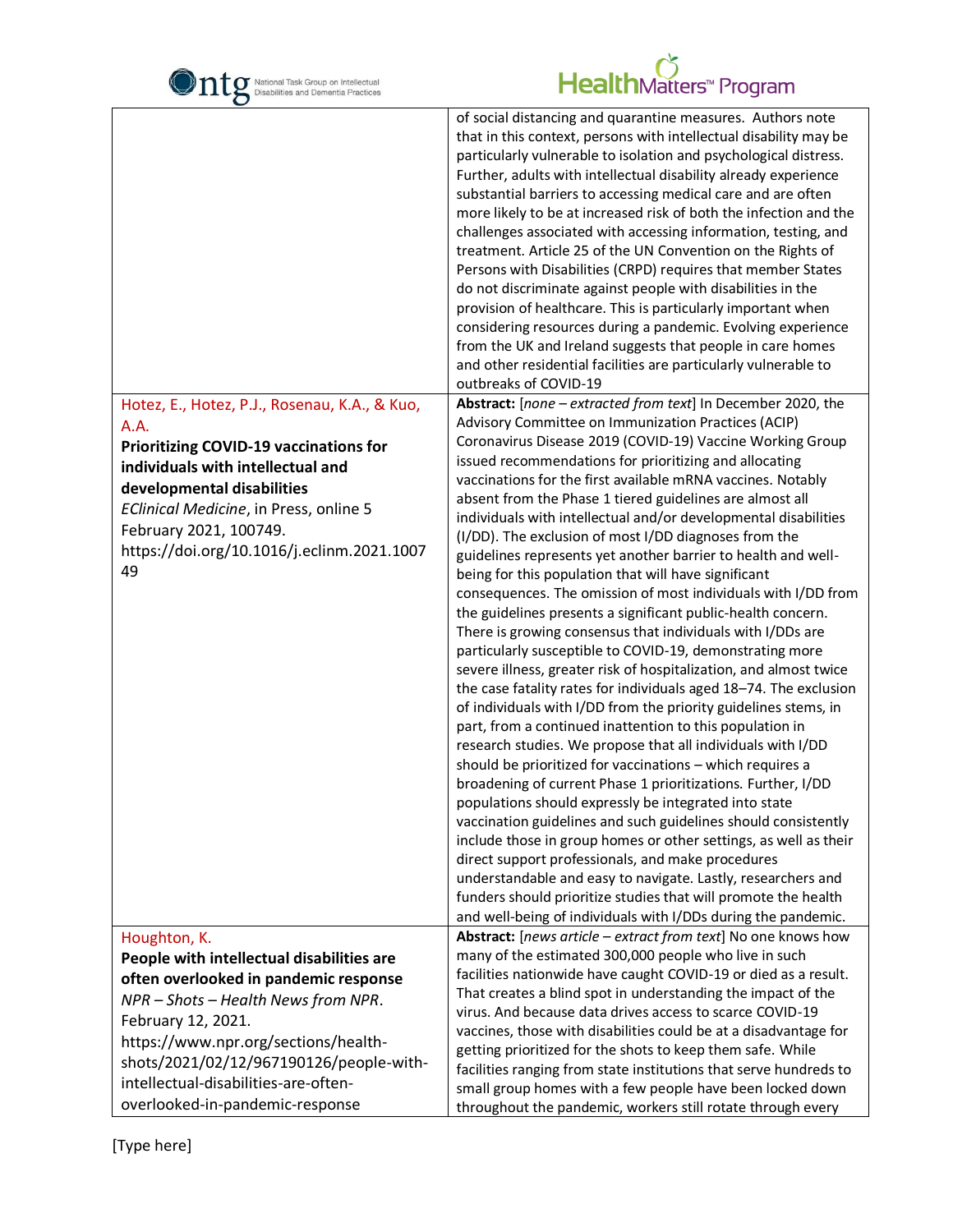

|                                                                                                                                                                                                                                                                                                                                               | day. Residents live in close quarters. Some don't understand<br>the dangers of the virus. Those who need help eating or<br>changing can't keep their distance from others. Many facilities<br>also have struggled to keep enough masks and staffers on<br>hand.' A Centers for Medicare & Medicaid Services press<br>officer, said in an email that 'states, not federal officials,<br>manage Medicaid-funded intermediate care facilities and group<br>homes for people with developmental disabilities.' He said<br>many of those facilities serve fewer than eight residents and<br>don't "pose the same concerns as larger congregate settings."<br>Centers for Disease Control and Prevention guidelines<br>recommend that states prioritize long-term care facilities early<br>in the vaccine rollout, but few states specified that people with<br>disabilities who live in group homes should be candidates for<br>that initial vaccine distribution. Some states are tracking the<br>caseloads, but the type of information they collect varies. New<br>York state data revealed disability group home residents there<br>are dying at higher rates than the general population. New York<br>is one of the few that specifically included certified-group<br>facilities, and in February opened access to all people with<br>intellectual or developmental disabilities. In Illinois - which<br>called on the National Guard to respond to outbreaks in two of<br>the state's largest developmental centers in April - more than<br>half of the 1,648 residents in state-run developmental facilities<br>have had the virus. In Montana, people in group living settings<br>including disability housing were in the phase initially right<br>behind health care workers and nursing home residents on the<br>list for vaccines. But the new governor instead prioritized<br>anyone 70 and older and those with underlying health<br>conditions, with the goal of protecting the most vulnerable.<br>The change nearly tripled how many people qualify for that<br>phase of the vaccine rollout. Group home administrators have<br>said many of their clients may still qualify for a vaccine under<br>the governor's new rule because of their medical risks. The new<br>plan also allows health providers to include people with<br>medical conditions on a case-by-case basis. In Florida, the<br>state's COVID-19 vaccine plan included group living settings for<br>those with disabilities in its early vaccine rollout to long-term |  |
|-----------------------------------------------------------------------------------------------------------------------------------------------------------------------------------------------------------------------------------------------------------------------------------------------------------------------------------------------|-----------------------------------------------------------------------------------------------------------------------------------------------------------------------------------------------------------------------------------------------------------------------------------------------------------------------------------------------------------------------------------------------------------------------------------------------------------------------------------------------------------------------------------------------------------------------------------------------------------------------------------------------------------------------------------------------------------------------------------------------------------------------------------------------------------------------------------------------------------------------------------------------------------------------------------------------------------------------------------------------------------------------------------------------------------------------------------------------------------------------------------------------------------------------------------------------------------------------------------------------------------------------------------------------------------------------------------------------------------------------------------------------------------------------------------------------------------------------------------------------------------------------------------------------------------------------------------------------------------------------------------------------------------------------------------------------------------------------------------------------------------------------------------------------------------------------------------------------------------------------------------------------------------------------------------------------------------------------------------------------------------------------------------------------------------------------------------------------------------------------------------------------------------------------------------------------------------------------------------------------------------------------------------------------------------------------------------------------------------------------------------------------------------------------------------------------------------------------------------------------------------------------------------------------------|--|
|                                                                                                                                                                                                                                                                                                                                               | care facilities, but there have been instances where local                                                                                                                                                                                                                                                                                                                                                                                                                                                                                                                                                                                                                                                                                                                                                                                                                                                                                                                                                                                                                                                                                                                                                                                                                                                                                                                                                                                                                                                                                                                                                                                                                                                                                                                                                                                                                                                                                                                                                                                                                                                                                                                                                                                                                                                                                                                                                                                                                                                                                          |  |
| Hughes, N., & Anderson, G. (2020).<br>The experience of the COVID-19 pandemic<br>in a UK learning disability service: Lost in a<br>sea of ever-changing variables $-$ A<br>perspective.<br>International Journal of Developmental<br>Disabilities, 1-4. Published online: 01 Jun<br>2020<br>https://doi.org/10.1080/20473869.2020.177<br>3711 | authorities are not aware of this policy.<br>Abstract: [none - extracted from text] The COVID-19 pandemic<br>has had significant ramifications across the world. In turn this<br>has had an enormous impact on Learning [Intellectual]<br>Disability Services (LDS). The restrictions made by governments<br>will likely have a variety of consequences on people with<br>Intellectual disabilities, which will include the pandemic's effect<br>on care and support, welfare benefits and finance, social and<br>emotional supports, and physical and mental health. In March<br>2020, government sources and national and social media put<br>the UK on a 'war footing', with the virus as the identified<br>enemy. Daily briefings provided advice and guidance to all<br>medical specialties, directorates, and disciplines. 'Business as<br>usual' was effectively suspended and it was clear that there                                                                                                                                                                                                                                                                                                                                                                                                                                                                                                                                                                                                                                                                                                                                                                                                                                                                                                                                                                                                                                                                                                                                                                                                                                                                                                                                                                                                                                                                                                                                                                                                                                       |  |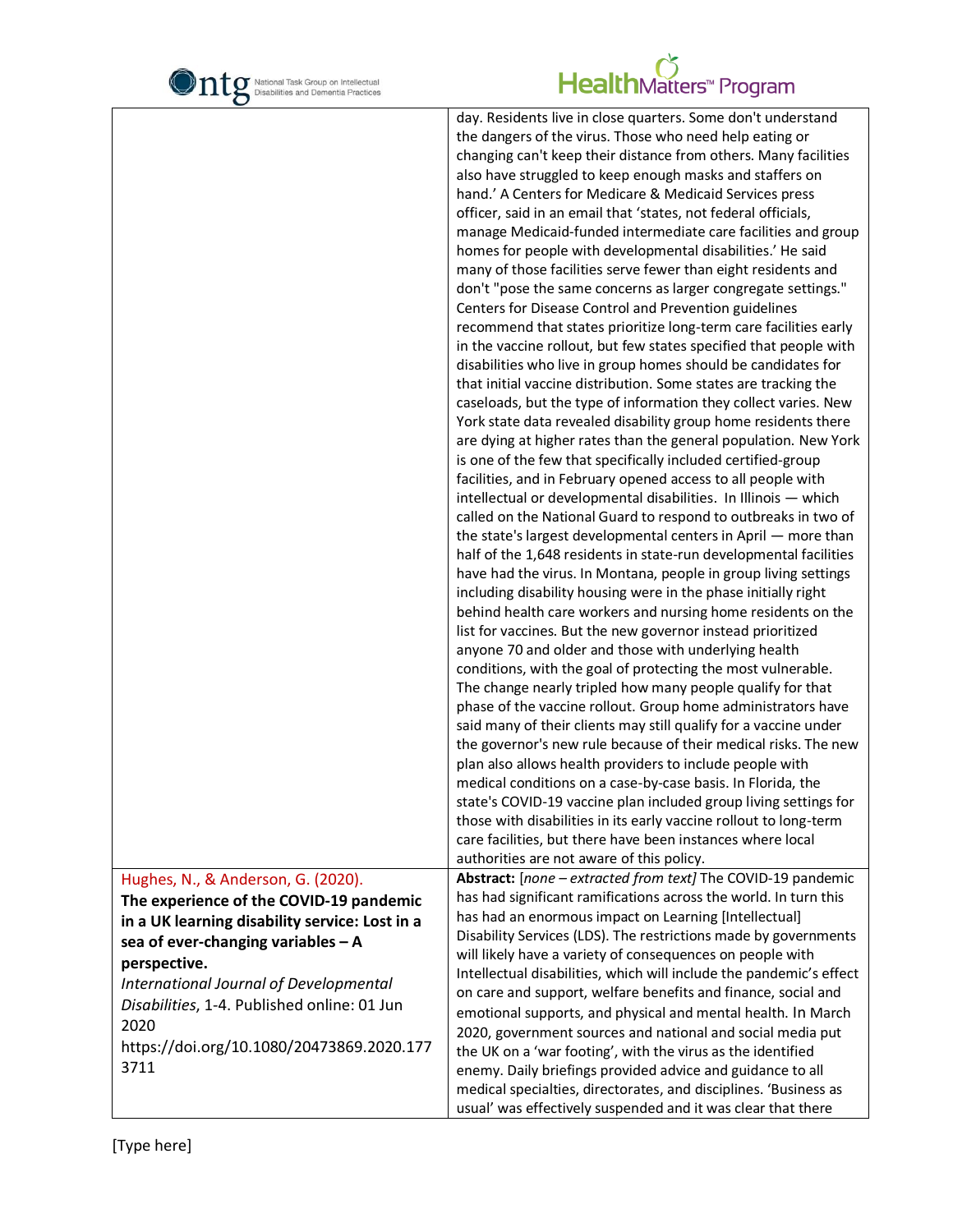

#### HealthMatters<sup>\*</sup> Program

|                                                | would likely be some deployment of staff to different areas of    |
|------------------------------------------------|-------------------------------------------------------------------|
|                                                | the nation. From the 16th of March onwards clinical practice      |
|                                                | started to change and on the 23rd of March the UK went into       |
|                                                | lockdown. In the ensuing weeks five themes emerged with           |
|                                                | both clinical and social implications: (1) Working in a Learning  |
|                                                | Disability Service reinforces the importance of routine,          |
|                                                |                                                                   |
|                                                | structure, and boundaries; however, as daily briefing brought     |
|                                                | daily change (which may be uncomfortable for many persons         |
|                                                | working in a LDS, particularly when workers were unable to        |
|                                                | give direct, clear and consistent advice to patients and their    |
|                                                | families. Such stressors had a significant impact on staff morale |
|                                                | and raised anxiety among service users. (2) An increasing         |
|                                                | vulnerability was noted due to comorbid conditions (such as       |
|                                                | cerebral palsy, epilepsy, diabetes, obesity, and respiratory      |
|                                                | conditions). Adults with ID began 'shielding' with families       |
|                                                | sending away carer supports and enacting greater levels of care   |
|                                                | themselves in the hope of preventing exposure to the virus;       |
|                                                |                                                                   |
|                                                | consults and support via telephonic means were introduced,        |
|                                                | but these provided difficult for some adults with ID - social     |
|                                                | activity was curtailed further contributing to isolation. (3)     |
|                                                | Among clinicians interservice contact was confounded by use       |
|                                                | of various, often not integrated, communication platforms;        |
|                                                | increased edits to wear protective equipment (PPEs) produced      |
|                                                | confusion early on as conflicting advice on value and integrity   |
|                                                | of the PPEs circulated. (4). Service users were keen to know      |
|                                                | when they would be able to enjoy visits from family, go           |
|                                                | swimming, go to the cinema and such, but the exact dates and      |
|                                                | schedules were not determined, and these uncertainties were       |
|                                                |                                                                   |
|                                                | having a detrimental effect on mental health. (5) In retrospect,  |
|                                                | some adaptation to a new normal has been noted; some              |
|                                                | service users have expressed a preference for remote clinical     |
|                                                | contacts and in future there may be a long-term role for the      |
|                                                | use of technology. For the staff there was a fine balance         |
|                                                | between the anxiety created by coming to work each day with       |
|                                                | the increased exposure risk it bought to staff and their          |
|                                                | households and the benefits to mental health of getting out of    |
|                                                | the house and having a bit of routine.                            |
| Hüls, A., Costa, A.C.S., Dierssen, M., Asaad   | Abstract: Health conditions and immune dysfunction                |
| Baksh, R., Bargagna, S., Baumer, N.T.,         | associated with trisomy 21 (Down syndrome, DS) may impact         |
|                                                | the clinical course of COVID-19 once infected by SARS-CoV-2.      |
| Brandão, A.C., Carfi, A., Carmona-Iragui, M.,  | The T21RS COVID-19 Initiative launched an international survey    |
| Chicoine, B.A., Ghosh, S., Lakhanpaul, M.,     | for clinicians or caregivers/family members on patients with      |
| Manso, C., Mayer, M-A., del Carmen Ortega,     |                                                                   |
| M., Real de Asua, D., Rebillat, A-S., Russell, | COVID-19 and DS (N=1046). De-identified survey data collected     |
| L.A., Sgandurra, G., Valentini, D., Sherman,   | between April and October 2020 were analyzed and compared         |
| S.L., & Strydom, A.                            | with the UK ISARIC4C survey of hospitalized COVID-19 patients     |
|                                                | with and without DS. COVID-19 patients with DS from the           |
| An international survey on the impact of       | ISARIC4C survey (ISARIC4C DS cases=100) were matched to a         |
| <b>COVID-19 in individuals with Down</b>       | random set of patients without DS (ISARIC4C controls=400) and     |
| syndrome                                       | hospitalized DS cases in the T21RS survey (T21RS DS cases=100)    |
| medRXiv, November 5, 2020.                     | based on age, gender, and ethnicity. Findings note that the       |
| https://doi.org/10.1101/2020.11.03.202253      | mean age in the T21RS survey was 29 years (SD=18), 73% lived      |
|                                                | with their family. Like the general population, the most          |
| 59                                             | frequent signs and symptoms of COVID-19 were fever, cough,        |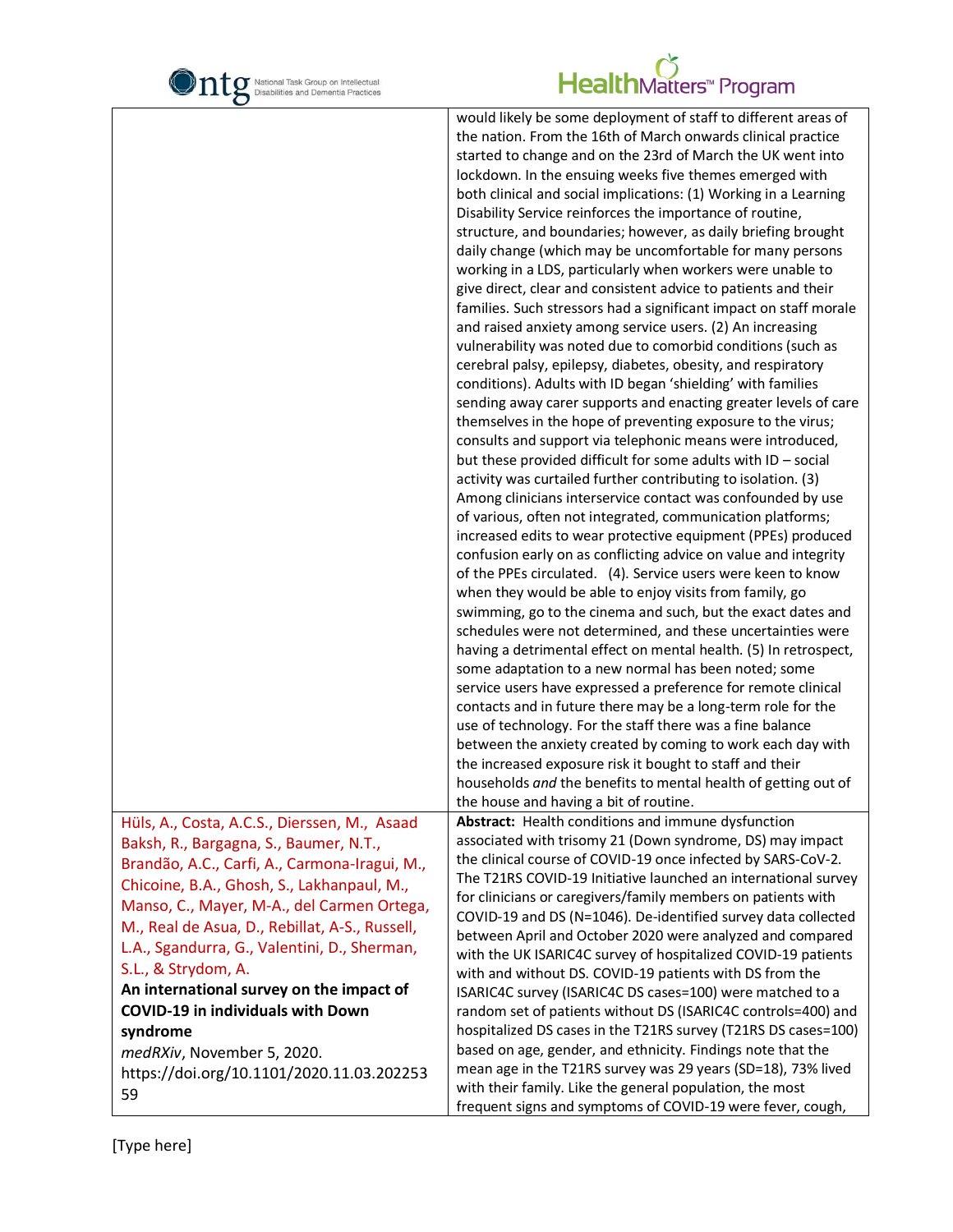

| O                                                                                                                                                                                                                                                                                                                                                                                                                                                                                                                                                                                                                                    |                                                                                                                                                                                                                                                                                                                                                                                                                                                                                                                                                                                                                                                                                                                                                                                                                                                                                                                                                                                                                                                                                                                                                                                                                                                                                                                                                                                                                                                                                                                                                                                                                                                   |
|--------------------------------------------------------------------------------------------------------------------------------------------------------------------------------------------------------------------------------------------------------------------------------------------------------------------------------------------------------------------------------------------------------------------------------------------------------------------------------------------------------------------------------------------------------------------------------------------------------------------------------------|---------------------------------------------------------------------------------------------------------------------------------------------------------------------------------------------------------------------------------------------------------------------------------------------------------------------------------------------------------------------------------------------------------------------------------------------------------------------------------------------------------------------------------------------------------------------------------------------------------------------------------------------------------------------------------------------------------------------------------------------------------------------------------------------------------------------------------------------------------------------------------------------------------------------------------------------------------------------------------------------------------------------------------------------------------------------------------------------------------------------------------------------------------------------------------------------------------------------------------------------------------------------------------------------------------------------------------------------------------------------------------------------------------------------------------------------------------------------------------------------------------------------------------------------------------------------------------------------------------------------------------------------------|
|                                                                                                                                                                                                                                                                                                                                                                                                                                                                                                                                                                                                                                      | and shortness of breath. Pain and nausea were reported less<br>frequently (p<0.01), whereas altered consciousness/confusion<br>were reported more frequently (p<0.01). Risk factors for<br>hospitalization and mortality were like the general population<br>(age, male sex, diabetes, obesity, dementia) with the addition<br>of congenital heart defects as a risk factor for hospitalization.<br>Mortality rates showed a rapid increase from age 40 and were<br>higher than for controls (T21RS DS versus controls: risk ratio<br>(RR)=3.5 (95%-Cl=2.6;4.4), ISARIC4C DS versus controls: RR=2.9<br>(95%-CI=2.1;3.8)) even after adjusting for known risk factors for<br>COVID-19 mortality. Leading signs/symptoms of COVID-19 and<br>risk factors for severe disease course are like the general<br>population. However, individuals with DS present significantly<br>higher rates of mortality, especially from age 40.                                                                                                                                                                                                                                                                                                                                                                                                                                                                                                                                                                                                                                                                                                                    |
| Hüls, A., Costa, A.C.S., Dierssen, M., Baksh,<br>R.A., Bargagna, S., Baumer, N.T., Brandão,<br>A.C., Carfi, A., Carmona-Iragui, M., Chicoine,<br>B.A., Ghosh, S., Lakhanpaul, M., Manso, C.,<br>Mayer, M-A., del Carmen Ortega, M., Real<br>de Asua, D., Rebillat, A-S., Russell, L.A.,<br>Sgandurra, G., Valentini, D., Sherman, S.L. &<br>Strydom, A.<br>Medical vulnerability of individuals with<br>down syndrome to severe COVID-19 - data<br>from the trisomy 21 research society and<br>the UK ISARIC4C survey<br>EClinicalMedicine, Published: February 22,<br>2021.<br>DOI:https://doi.org/10.1016/j.eclinm.2021.1<br>00769 | Abstract: Health conditions, immune dysfunction, and<br>premature aging associated with trisomy 21 (Down syndrome,<br>DS) may impact the clinical course of COVID-19. The T21RS<br>COVID-19 Initiative launched an international survey for<br>clinicians or caregivers on patients with COVID-19 and DS. Data<br>collected between April and October 2020 (N=1046) were<br>analyzed and compared with the UK ISARIC4C survey of<br>hospitalized COVID-19 patients with and without DS. The mean<br>age of COVID-19 patients with DS in the T21RS survey was 29<br>years (SD = $18$ ). Like the general population, the most frequent<br>signs and symptoms of COVID-19 were fever, cough, and<br>shortness of breath. Joint/muscle pain and vomiting or nausea<br>were less frequent ( $p < 0.01$ ), whereas altered<br>consciousness/confusion were more frequent (p < 0.01). Risk<br>factors for hospitalization and mortality were similar to the<br>general population with the addition of congenital heart<br>defects as a risk factor for hospitalization. Mortality rates<br>showed a rapid increase from age 40 and were higher in<br>patients with DS (T21RS DS versus non-DS patients: risk ratio<br>(RR) = 3.5 (95%-CI=2.6;4.4), ISARIC4C DS versus non-DS<br>patients: RR = 2.9 (95%-CI=2.1;3.8)) even after adjusting for<br>known risk factors for COVID-19 mortality. Leading<br>signs/symptoms of COVID-19 and risk factors for severe disease<br>course are like the general population. However, individuals<br>with DS present significantly higher rates of medical<br>complications and mortality, especially from age 40. |
| <b>Inclusion Europe</b><br>Neglect and discrimination. Multiplied.<br>How COVID-19 affected the rights of people<br>with intellectual disabilities and their<br>families.<br>Inclusion Europe (Brussels), November 2020.<br>55pp. https://www.inclusion-<br>europe.eu/covidreport-2020/#more                                                                                                                                                                                                                                                                                                                                         | Abstract: [none - extracted from text] The Covid-19 sanitary<br>crisis did not in fact bring new issues concerning the situation<br>of people with intellectual disabilities: it intensified, magnified<br>the segregation and discrimination of people with intellectual<br>disabilities. Many human rights of people with intellectual<br>disabilities were violated during this period. People with<br>intellectual disabilities were not properly considered before the<br>crisis (e.g., the consultation of people with intellectual<br>disabilities was not a priority and, in some countries, people<br>with intellectual disabilities still do not have legal capacity,<br>which means they are denied their right to participate in civil<br>and political life). The coronavirus crisis sheds light on their<br>exclusion. Conclusions noted:                                                                                                                                                                                                                                                                                                                                                                                                                                                                                                                                                                                                                                                                                                                                                                                           |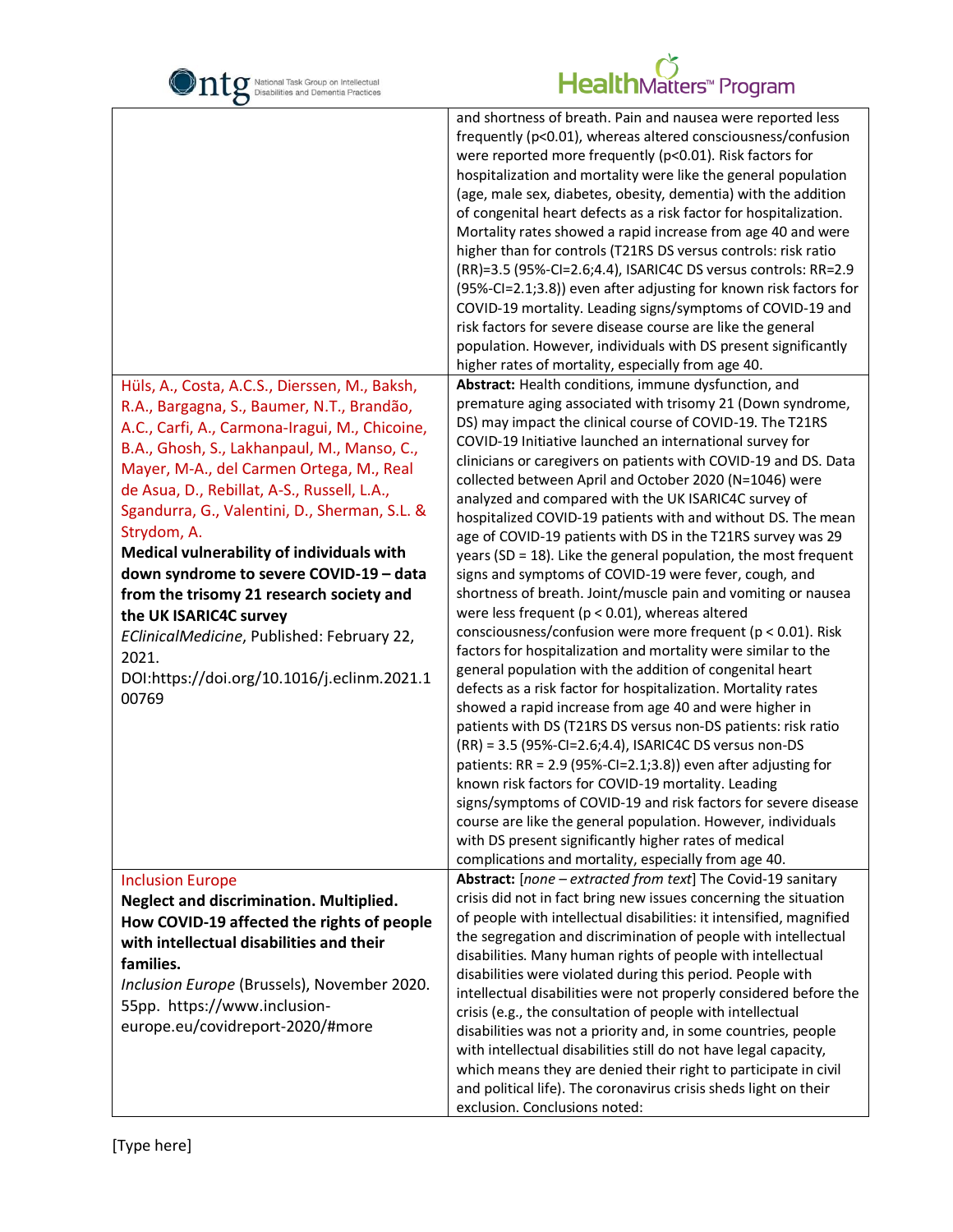

| http://www.inclusion-europe.eu/wp-<br>content/uploads/2020/11/COVID-report-<br>Final.pdf<br>Inclusion Europe, Avenue des Arts 3, 1210<br>Brussels, Belgium<br>secretariat@inclusion-europe.org<br>[Authors: Helen Portal, Gerlinde Schmidt,<br>Rita Crespo Fernández, Bárbara Marcondes,<br>Milan Šveřepa, Valentina Dragičević, David<br>Lysaght] | Discrimination in access to health care: For people with<br>$\bullet$<br>intellectual disabilities who contracted Covid-19, access to<br>healthcare and treatment in hospitals was not guaranteed<br>in many EU countries.<br>Lack of protective equipment: Protective equipment took<br>٠<br>time to arrive and was not given to care workers and<br>workers coming into residential institutions. Even as supply<br>of protective equipment started to improve, services for<br>people with disabilities and families supporting them were<br>overlooked.<br>Living conditions: Life quality of people living in residential<br>٠<br>institutions during the Covid-19 was overall bad. At the<br>beginning of lockdown, social isolation and prohibition to<br>see family members was the norm. People were isolated in<br>their rooms, there were restrictions to the mobility and |
|----------------------------------------------------------------------------------------------------------------------------------------------------------------------------------------------------------------------------------------------------------------------------------------------------------------------------------------------------|---------------------------------------------------------------------------------------------------------------------------------------------------------------------------------------------------------------------------------------------------------------------------------------------------------------------------------------------------------------------------------------------------------------------------------------------------------------------------------------------------------------------------------------------------------------------------------------------------------------------------------------------------------------------------------------------------------------------------------------------------------------------------------------------------------------------------------------------------------------------------------------|
|                                                                                                                                                                                                                                                                                                                                                    | prohibitions to go see family members and friends.                                                                                                                                                                                                                                                                                                                                                                                                                                                                                                                                                                                                                                                                                                                                                                                                                                    |
|                                                                                                                                                                                                                                                                                                                                                    | Death rates in institutions: Collecting accurate information<br>$\bullet$                                                                                                                                                                                                                                                                                                                                                                                                                                                                                                                                                                                                                                                                                                                                                                                                             |
|                                                                                                                                                                                                                                                                                                                                                    | on death rates in institutions is still difficult, as countries                                                                                                                                                                                                                                                                                                                                                                                                                                                                                                                                                                                                                                                                                                                                                                                                                       |
|                                                                                                                                                                                                                                                                                                                                                    | throughout the European Union collect and publish data in<br>a different manner and the death rates of people with                                                                                                                                                                                                                                                                                                                                                                                                                                                                                                                                                                                                                                                                                                                                                                    |
|                                                                                                                                                                                                                                                                                                                                                    | intellectual disabilities in institutions are nearly never                                                                                                                                                                                                                                                                                                                                                                                                                                                                                                                                                                                                                                                                                                                                                                                                                            |
|                                                                                                                                                                                                                                                                                                                                                    | reported.                                                                                                                                                                                                                                                                                                                                                                                                                                                                                                                                                                                                                                                                                                                                                                                                                                                                             |
|                                                                                                                                                                                                                                                                                                                                                    | Access to support: As there were some strict lockdown<br>$\bullet$                                                                                                                                                                                                                                                                                                                                                                                                                                                                                                                                                                                                                                                                                                                                                                                                                    |
|                                                                                                                                                                                                                                                                                                                                                    | measures, a lot of community-based care and support had                                                                                                                                                                                                                                                                                                                                                                                                                                                                                                                                                                                                                                                                                                                                                                                                                               |
|                                                                                                                                                                                                                                                                                                                                                    | to stop during the coronavirus emergency, and this led                                                                                                                                                                                                                                                                                                                                                                                                                                                                                                                                                                                                                                                                                                                                                                                                                                |
|                                                                                                                                                                                                                                                                                                                                                    | people living independently to very problematic situations.<br>Some people with intellectual disabilities had to go live                                                                                                                                                                                                                                                                                                                                                                                                                                                                                                                                                                                                                                                                                                                                                              |
|                                                                                                                                                                                                                                                                                                                                                    | with their families during the lockdown, and families had                                                                                                                                                                                                                                                                                                                                                                                                                                                                                                                                                                                                                                                                                                                                                                                                                             |
|                                                                                                                                                                                                                                                                                                                                                    | to care for them as there was no access to support of any                                                                                                                                                                                                                                                                                                                                                                                                                                                                                                                                                                                                                                                                                                                                                                                                                             |
|                                                                                                                                                                                                                                                                                                                                                    | kind.                                                                                                                                                                                                                                                                                                                                                                                                                                                                                                                                                                                                                                                                                                                                                                                                                                                                                 |
|                                                                                                                                                                                                                                                                                                                                                    | Family carers: The coronavirus crisis is having immediate<br>impact on the lives of persons with disabilities, and families<br>also feel the burden of this crisis.                                                                                                                                                                                                                                                                                                                                                                                                                                                                                                                                                                                                                                                                                                                   |
|                                                                                                                                                                                                                                                                                                                                                    | Access to information and consultation: At the beginning of<br>٠                                                                                                                                                                                                                                                                                                                                                                                                                                                                                                                                                                                                                                                                                                                                                                                                                      |
|                                                                                                                                                                                                                                                                                                                                                    | the Coronavirus emergency, people with intellectual                                                                                                                                                                                                                                                                                                                                                                                                                                                                                                                                                                                                                                                                                                                                                                                                                                   |
|                                                                                                                                                                                                                                                                                                                                                    | disabilities were not given accessible information (i.e., it                                                                                                                                                                                                                                                                                                                                                                                                                                                                                                                                                                                                                                                                                                                                                                                                                          |
|                                                                                                                                                                                                                                                                                                                                                    | was not provided in easy-to-read and understand<br>language), which is problematic for people with intellectual                                                                                                                                                                                                                                                                                                                                                                                                                                                                                                                                                                                                                                                                                                                                                                       |
|                                                                                                                                                                                                                                                                                                                                                    | disabilities because some cannot access the internet                                                                                                                                                                                                                                                                                                                                                                                                                                                                                                                                                                                                                                                                                                                                                                                                                                  |
|                                                                                                                                                                                                                                                                                                                                                    | without support to find the information, some have                                                                                                                                                                                                                                                                                                                                                                                                                                                                                                                                                                                                                                                                                                                                                                                                                                    |
|                                                                                                                                                                                                                                                                                                                                                    | difficulties reading, and some need support to understand                                                                                                                                                                                                                                                                                                                                                                                                                                                                                                                                                                                                                                                                                                                                                                                                                             |
| Jeste, S., Hyde, C., Distefano, C., Halladay, A.,                                                                                                                                                                                                                                                                                                  | the guidelines.<br>Abstract: COVID-19 restrictions have significantly limited                                                                                                                                                                                                                                                                                                                                                                                                                                                                                                                                                                                                                                                                                                                                                                                                         |
| Ray, S., Porath, M., Wilson, R. B. & Thurm, A.                                                                                                                                                                                                                                                                                                     | access to in-person educational and healthcare services for all,                                                                                                                                                                                                                                                                                                                                                                                                                                                                                                                                                                                                                                                                                                                                                                                                                      |
| Changes in access to educational and                                                                                                                                                                                                                                                                                                               | including individuals with intellectual and developmental                                                                                                                                                                                                                                                                                                                                                                                                                                                                                                                                                                                                                                                                                                                                                                                                                             |
| healthcare services for individuals with                                                                                                                                                                                                                                                                                                           | disabilities (IDDs). The objectives of this online survey that                                                                                                                                                                                                                                                                                                                                                                                                                                                                                                                                                                                                                                                                                                                                                                                                                        |
| intellectual and developmental disabilities                                                                                                                                                                                                                                                                                                        | included both national and international families were to                                                                                                                                                                                                                                                                                                                                                                                                                                                                                                                                                                                                                                                                                                                                                                                                                             |
| during COVID-19 restrictions.                                                                                                                                                                                                                                                                                                                      | capture changes in access to healthcare and educational<br>services for individuals with IDDs that occurred shortly after                                                                                                                                                                                                                                                                                                                                                                                                                                                                                                                                                                                                                                                                                                                                                             |
| Journal of Intellectual Disability                                                                                                                                                                                                                                                                                                                 | restrictions were initiated and to survey families on resources                                                                                                                                                                                                                                                                                                                                                                                                                                                                                                                                                                                                                                                                                                                                                                                                                       |
| Research, 2020, 64(11), 825-833. https://                                                                                                                                                                                                                                                                                                          | that could improve services for these individuals. Authors used                                                                                                                                                                                                                                                                                                                                                                                                                                                                                                                                                                                                                                                                                                                                                                                                                       |
| doi.org/10.1111/jir.12776                                                                                                                                                                                                                                                                                                                          | an online survey of caregivers of individuals with (1) a genetic                                                                                                                                                                                                                                                                                                                                                                                                                                                                                                                                                                                                                                                                                                                                                                                                                      |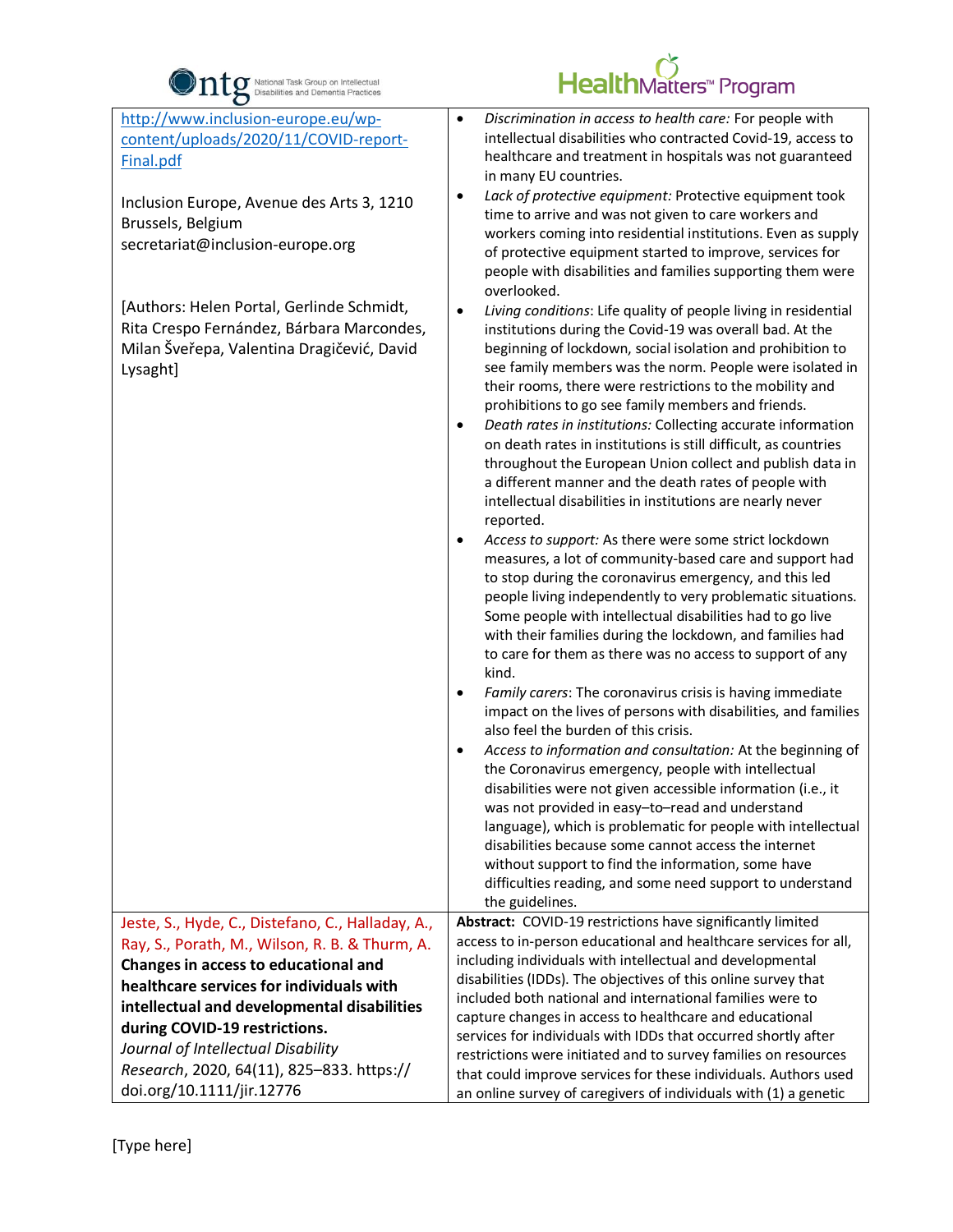

|                                               | diagnosis and (2) a neurodevelopmental diagnosis, including                                                                     |
|-----------------------------------------------|---------------------------------------------------------------------------------------------------------------------------------|
|                                               | developmental delay, intellectual disability, autism spectrum                                                                   |
|                                               | disorder or epilepsy. The survey assessed (1) demographics, (2)                                                                 |
|                                               | changes in access to educational and healthcare services and                                                                    |
|                                               | (3) available and preferred resources to help families navigate                                                                 |
|                                               | the changes in service allocation. Of the 818 responses (669                                                                    |
|                                               | within the USA and 149 outside of the USA), most families                                                                       |
|                                               | reported a loss of at least some educational or healthcare                                                                      |
|                                               | services. Seventy-four per cent of parents reported that their                                                                  |
|                                               | child lost access to at least one therapy or education service,<br>and 36% of respondents lost access to a healthcare provider. |
|                                               | Only 56% reported that their child received at least some                                                                       |
|                                               | continued services through tele-education. Those that needed                                                                    |
|                                               | to access healthcare providers did so primarily through                                                                         |
|                                               | telemedicine. Telehealth (both tele-education and                                                                               |
|                                               | telemedicine) was reported to be helpful when available, and                                                                    |
|                                               | caregivers most often endorsed a need for an augmentation of                                                                    |
|                                               | these remote delivery services, such as 1:1 videoconference                                                                     |
|                                               | session, as well as increased access to 1:1 aides in the home.                                                                  |
|                                               | COVID-19 restrictions have greatly affected access to services                                                                  |
|                                               | for individuals with syndromic IDDs. Telehealth may provide                                                                     |
|                                               | opportunities for delivery of care and education in a                                                                           |
|                                               | sustainable way, not only as restrictions endure but also after                                                                 |
|                                               | they have been lifted.                                                                                                          |
| Kantar, A., Mazza, A., Bonanomi, E., Odoni,   | Abstract: Down syndrome (DS) is characterized by a series of                                                                    |
| M., Seminara, M., Dalla Verde, I., Lovati C., | immune dysregulations, of which interferon hyperreactivity is                                                                   |
| Bolognini, s., & D'Antiga, L.                 | important, as it is responsible for surging antiviral responses                                                                 |
| <b>COVID-19 and children with Down</b>        | and the possible initiation of an amplified cytokine storm. This                                                                |
| syndrome: is there any real reason to         | biological condition is attributed to immune regulators<br>encoded in chromosome 21. Moreover, DS is also characterized         |
| worry? Two case reports with severe           | by the coexistence of obesity and cardiovascular and                                                                            |
| course.                                       | respiratory anomalies, which are risk factors for coronavirus                                                                   |
| BMC Pediatrics, 2020, Dec 18, 20(1), 561.     | disease (COVID-19) caused by severe acute respiratory                                                                           |
| doi: 10.1186/s12887-020-02471-5.              | syndrome coronavirus 2 (SARS-CoV-2). A total of 55 children                                                                     |
|                                               | were admitted to the pediatric ward in Bergamo, between                                                                         |
|                                               | February and May 2020 for COVID-19. Here, we describe the                                                                       |
|                                               | cases of two children with DS and a confirmed COVID-19                                                                          |
|                                               | diagnosis who had a severe course. In addition, both cases                                                                      |
|                                               | involved one or more comorbidities, including cardiovascular                                                                    |
|                                               | anomalies, obesity, and/or obstructive sleep apnea. Our                                                                         |
|                                               | observations indicate that children with DS are at risk for                                                                     |
|                                               | severe COVID-19 disease course.                                                                                                 |
| Kavanagh, A., Dickinson, H., Carey, G.        | Abstract: COVID-19 has exacerbated pre-existing difficulties                                                                    |
| Llewellyn, G. Emerson, E., Disney, G. &       | children and adults with disability face accessing quality health                                                               |
| Hatton, C.                                    | care. Some people with disability (including intellectual<br>disability) are at greater risk of contracting COVID-19 because    |
| Improving health care for disabled people     | they require support for personal care and are unable to                                                                        |
| in COVID-19 and beyond: Lessons from          | physically distance (e.g., those living in congregate settings).                                                                |
| <b>Australia and England.</b>                 | Additionally, some people with disability have health                                                                           |
| Disability and Health Journal, 2021, 14(2),   | conditions that put them at higher risk of poor outcomes if they                                                                |
| 101050. [Advance online publication,          | become infected. Despite this, governments have been slow to                                                                    |
| December 5, 2020]                             | recognize, and respond to, the unique and diverse health care                                                                   |
| https://doi.org/10.1016/j.dhjo.2020.101050    | needs of people with disability during COVID-19. While some                                                                     |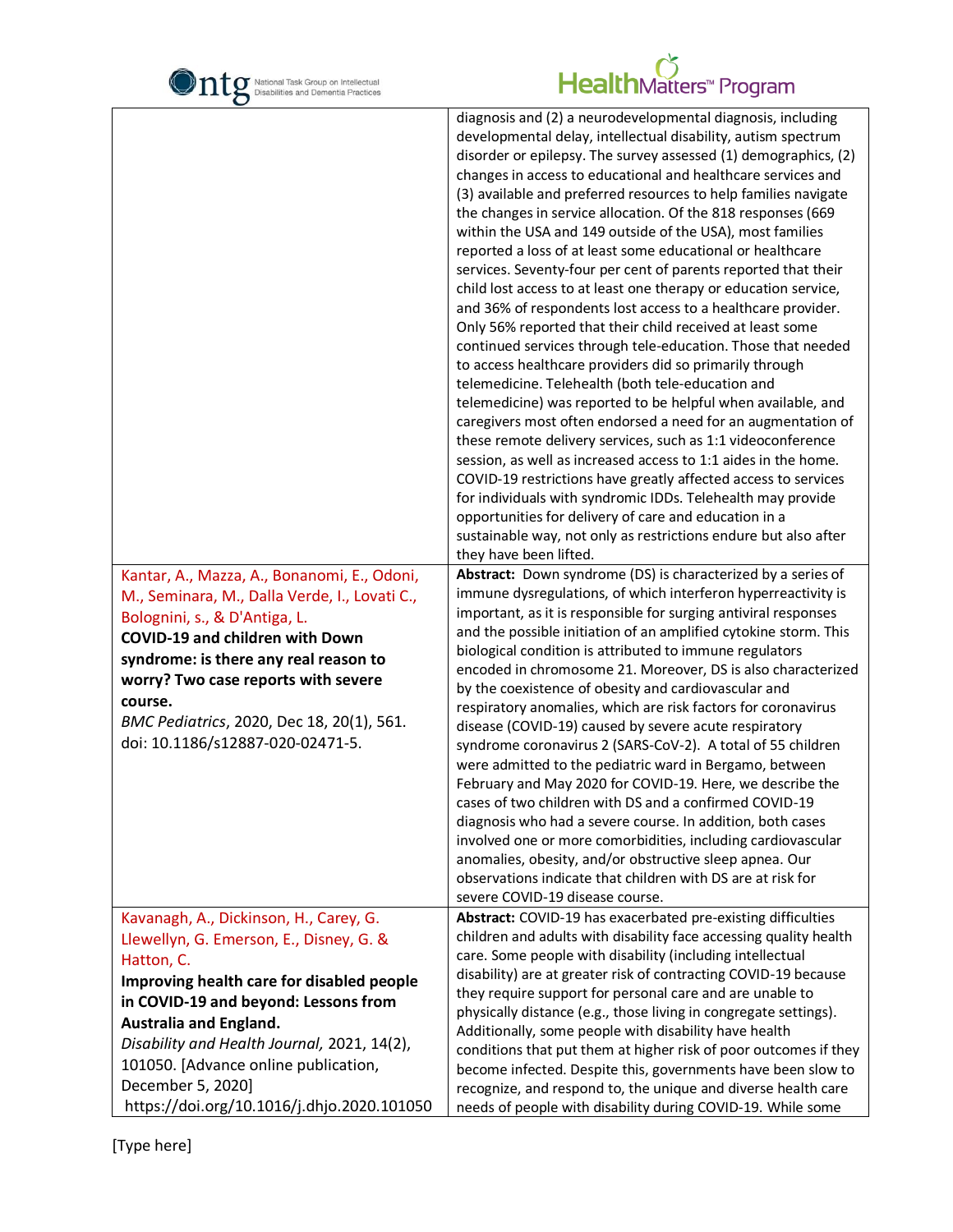

| O                                                                                                                                                                                                                                                                                                                                                                                                                                         |                                                                                                                                                                                                                                                                                                                                                                                                                                                                                                                                                                                                                                                                                                                                                                                                                                                                                                                                                                                                                                                                                                                                                                                                                                                                                                |
|-------------------------------------------------------------------------------------------------------------------------------------------------------------------------------------------------------------------------------------------------------------------------------------------------------------------------------------------------------------------------------------------------------------------------------------------|------------------------------------------------------------------------------------------------------------------------------------------------------------------------------------------------------------------------------------------------------------------------------------------------------------------------------------------------------------------------------------------------------------------------------------------------------------------------------------------------------------------------------------------------------------------------------------------------------------------------------------------------------------------------------------------------------------------------------------------------------------------------------------------------------------------------------------------------------------------------------------------------------------------------------------------------------------------------------------------------------------------------------------------------------------------------------------------------------------------------------------------------------------------------------------------------------------------------------------------------------------------------------------------------|
| Kim, M.A., Yi, J., Jung, S.M., Hwang, S., &<br>Sung, J.<br>A qualitative study on parents' concerns<br>about adult children with intellectual<br>disabilities amid the COVID-19 pandemic in<br><b>South Korea</b><br>Journal of Applied Research in Intellectual<br>Disabilities, 2021, 34(4), 1145-1155.<br>https://doi.org/10.1111/jar.12875                                                                                            | countries, including Australia, have improved access to high-<br>quality health care for people with disability others, like<br>England, have failed to support their citizens with disability. In<br>this Commentary, the authors address the health care<br>responses of England and Australia and make<br>recommendations for rapidly improving health care for people<br>with disability in the pandemic and beyond.<br>Abstract: This study aimed to understand parents' concerns<br>about their adult child with intellectual disabilities due to the<br>restriction of community-based services amid the COVID-19<br>pandemic in South Korea. In-depth interviews were conducted<br>face-to-face or by telephone with 19 parents of adult children<br>with intellectual disabilities who had to stop using community-<br>based services. Participants worried that their adult child was<br>not aware of the seriousness of COVID-19, was more<br>susceptible to the COVID-19 virus, could not recognize self-<br>infection and could have fatal consequences of getting infected<br>with COVID-19. They expected challenges in their adult child's<br>life (losing a daily routine, being isolated, regression in skills,<br>becoming bored, lacking physical activities and increased |
|                                                                                                                                                                                                                                                                                                                                                                                                                                           | behavioral challenges) but also experienced adjustments and<br>hopes. The study demonstrated parents' worry about their<br>adult child becoming infected with COVID-19, highlighting the<br>urgent need for community-based services to address<br>psychosocial challenges during the pandemic.                                                                                                                                                                                                                                                                                                                                                                                                                                                                                                                                                                                                                                                                                                                                                                                                                                                                                                                                                                                                |
| Krishnan, U.S., Krishnan, S.S., Jain, S.,<br>Chavolla-Calderon, M.B., Lewis, M., Chung,<br>W.K., & Rosenzweig, E.B.<br><b>SARS-CoV-2 Infection in Patients with Down</b><br>Syndrome, Congenital Heart Disease, and<br><b>Pulmonary Hypertension: Is Down</b><br><b>Syndrome a Risk Factor?</b><br>The Journal of Pediatrics, 2020 (Oct), 225,<br>246-248.<br>https://www.sciencedirect.com/science/arti<br>cle/abs/pii/S0022347620308301 | Abstract: With increasing information available about the<br>epidemiology, pathophysiology, and management of patients<br>affected with severe acute respiratory syndrome corona virus-2<br>infection, patients with Down syndrome, congenital heart<br>disease, airway obstruction, and pulmonary hypertension<br>present a unique challenge. This case series describes 3<br>patients with Down syndrome and respiratory failure<br>secondary to coronavirus infection.                                                                                                                                                                                                                                                                                                                                                                                                                                                                                                                                                                                                                                                                                                                                                                                                                      |
| Kumar, S., Veldhuis, A., & Malhotra, T.<br>Neuropsychiatric and cognitive sequelae of<br>COVID-19<br>Frontiers in Psychology, 02 March 2021;<br>https://doi.org/10.3389/fpsyg.2021.577529<br><b>NOTE: This report does not directly focus on</b><br>intellectual disability but is of value as it                                                                                                                                         | Abstract: Coronavirus disease 2019 (COVID-19) is likely to have<br>long-term mental health effects on individuals who have<br>recovered from COVID-19. Rightly, there is a global response<br>for recognition and planning on how to deal with mental health<br>problems for everyone impacted by the global pandemic. This<br>does not just include COVID-19 patients but the public and<br>health care workers as well. There is also a need to understand<br>the role of the virus itself in the pathophysiology of mental<br>health disorders and longer-term mental health sequelae.<br>Emerging evidence suggests that COVID-19 patients develop<br>neurological symptoms such as headache, altered                                                                                                                                                                                                                                                                                                                                                                                                                                                                                                                                                                                      |
| refers to the residual effects of COVID-19<br>and can be applied to adults with<br>intellectual disability.                                                                                                                                                                                                                                                                                                                               | consciousness, and paranesthesia. Brain tissue oedema and<br>partial neurodegeneration have also been observed in an<br>autopsy. In addition, there are reports that the virus has the                                                                                                                                                                                                                                                                                                                                                                                                                                                                                                                                                                                                                                                                                                                                                                                                                                                                                                                                                                                                                                                                                                         |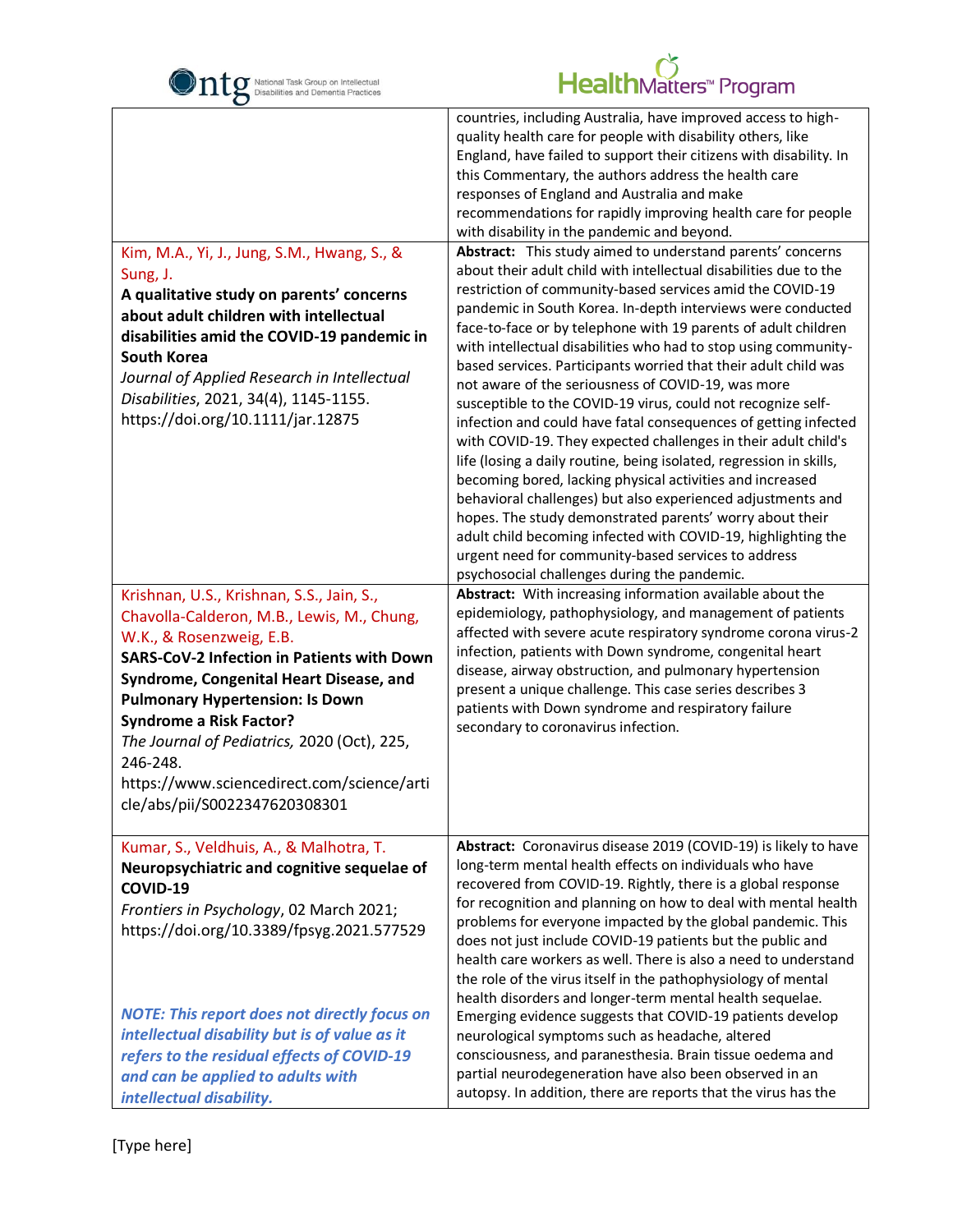

| O                                                                                                                                                                                                  |                                                                                                                                                                                                                                                                                                                                                                                                                                                                                                                                                                                                                                                                                                                                                                                                                                                                                                                                                                                                                                                                                                                                                                                                                                                                                                                                                                                                                                                                                                                                                                                                                                                                  |
|----------------------------------------------------------------------------------------------------------------------------------------------------------------------------------------------------|------------------------------------------------------------------------------------------------------------------------------------------------------------------------------------------------------------------------------------------------------------------------------------------------------------------------------------------------------------------------------------------------------------------------------------------------------------------------------------------------------------------------------------------------------------------------------------------------------------------------------------------------------------------------------------------------------------------------------------------------------------------------------------------------------------------------------------------------------------------------------------------------------------------------------------------------------------------------------------------------------------------------------------------------------------------------------------------------------------------------------------------------------------------------------------------------------------------------------------------------------------------------------------------------------------------------------------------------------------------------------------------------------------------------------------------------------------------------------------------------------------------------------------------------------------------------------------------------------------------------------------------------------------------|
|                                                                                                                                                                                                    | potential to cause nervous system damage. Together, these<br>findings point to a possible role of the virus in the development<br>of acute psychiatric symptoms and long-term neuropsychiatric<br>sequelae of COVID-19. The brain pathologies associated with<br>COVID-19 infection is likely to have a long-term impact on<br>cognitive processes. Evidence from other viral respiratory<br>infections, such as severe acute respiratory syndrome (SARS),<br>suggests a potential development of psychiatric disorders, long-<br>term neuropsychiatric disorders, and cognitive problems. The<br>short-term neuropsychiatric and cognitive complications<br>following COVID-19 are varied and affect a large proportion of<br>COVID-19 survivors. In the medium- and long-term period,<br>there is going to be an influx of patients with psychiatric and<br>cognitive problems who were otherwise healthy prior to<br>COVID-19 infection. Increased neuropsychiatric manifestations<br>could be observed in the form of an increase in cases of<br>depression, anxiety, PTSD, and in certain cases severe mental<br>illnesses. Cognitive sequelae are also likely to be varied and a<br>detailed cognitive evaluation should be considered for such<br>individuals to monitor the emergence of new neurological<br>cases. Robust neuropsychiatric and cognitive monitoring will<br>enable health care providers to plan adequate health care<br>delivery and allocate resources adequately. Early intervention<br>for emerging cognitive problems will be critical for independent<br>functioning and improved quality of life for many<br>COVID-19 survivors. |
| Landes, S.D., Turk, M.A., Damiani, M.R.,<br>Proctor, P., & Baier, S.                                                                                                                               | Abstract: Although there is evidence of more severe COVID-19<br>outcomes, there is no information describing the risk factors                                                                                                                                                                                                                                                                                                                                                                                                                                                                                                                                                                                                                                                                                                                                                                                                                                                                                                                                                                                                                                                                                                                                                                                                                                                                                                                                                                                                                                                                                                                                    |
| Outcomes among people with intellectual<br>and developmental disabilities receiving<br>residential services.<br>JAMA Network Open, 2021, 4(6), e2112862.<br>doi:10.1001/jamanetworkopen.2021.12862 | for COVID-19 diagnosis and/or mortality among people with<br>intellectual and developmental disabilities (IDD) receiving<br>residential support services in the US. The authors sought to o<br>identify associations between demographic characteristics,<br>residential characteristics, and/or preexisting health conditions<br>and COVID-19 diagnosis and mortality for people with IDD<br>receiving residential support services. This cohort study<br>tracked COVID-19 outcomes for 543 individuals with IDD who<br>were receiving support services from a single organization<br>providing residential services in the 5 boroughs of New York<br>City from March 1 to October 1, 2020. Statistical analysis was<br>performed from December 2020 to February 2021. Resident-<br>level characteristics, including age, sex, race/ethnicity, disability<br>status, residential characteristics, and preexisting medical<br>conditions. COVID-19 diagnosis was confirmed by laboratory<br>test. COVID-19 mortality indicated that the individual died from<br>COVID-19 during the study. Logistic regression models were<br>used to evaluate associations between demographic                                                                                                                                                                                                                                                                                                                                                                                                                                                                                  |
|                                                                                                                                                                                                    | characteristics, residential characteristics, and preexisting<br>health conditions and COVID-19 diagnosis and mortality.<br>Among the 543 individuals with IDD in the study, the median<br>(interquartile range) age was 57.0 (45-65) years; 217 (40.0%)<br>were female, and 274 (50.5%) were Black, Asian/Pacific<br>Islander, American Indian or Alaskan Native, or Hispanic. The<br>case rate was 16 759 (95% CI, 13 853-20 131) per 100 000; the                                                                                                                                                                                                                                                                                                                                                                                                                                                                                                                                                                                                                                                                                                                                                                                                                                                                                                                                                                                                                                                                                                                                                                                                             |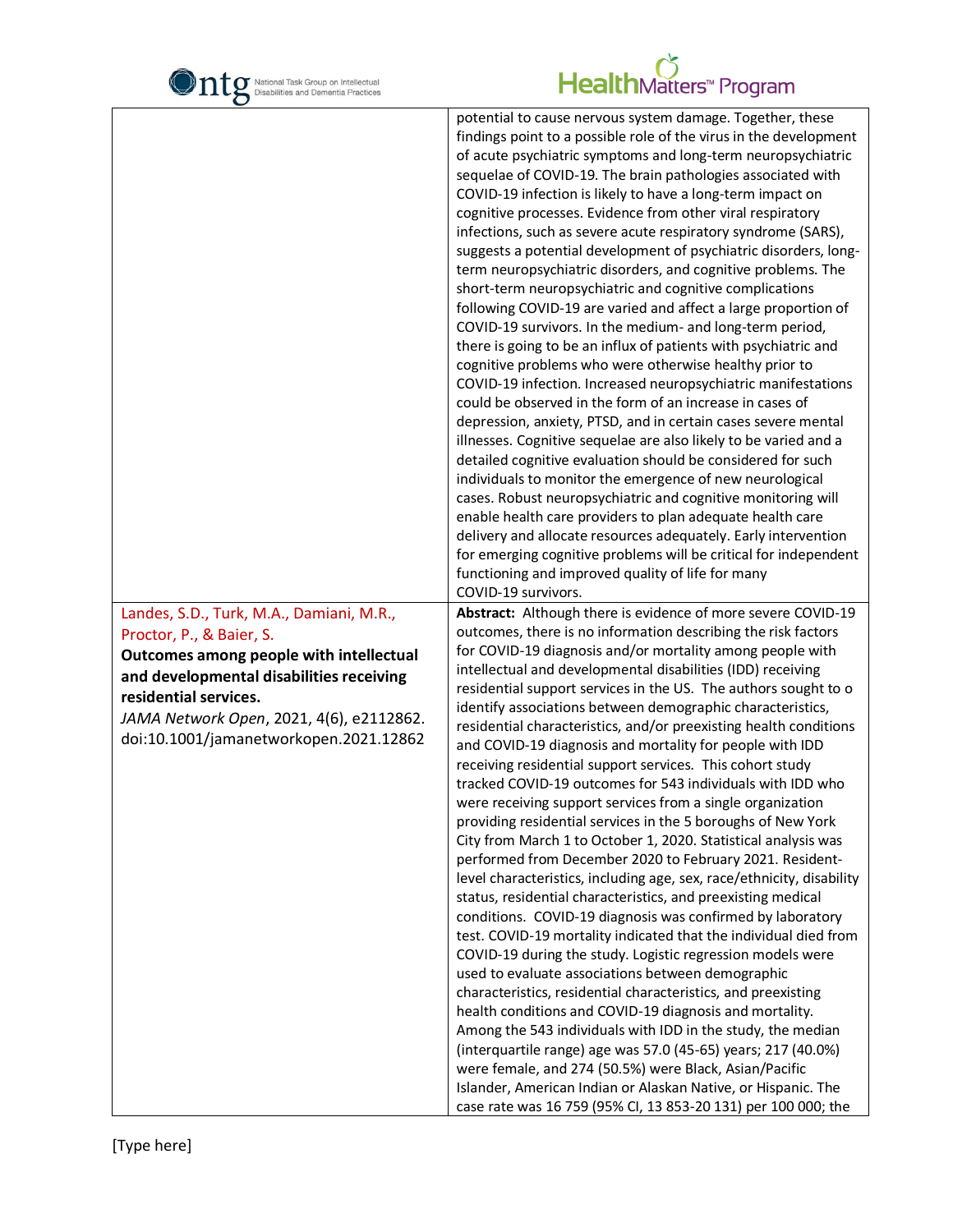| National Task Group on Intellectual<br>Disabilities and Dementia Practices                                                                                                                                                                                                                                                                                        | HealthMatters <sup>*</sup> Program                                                                                                                                                                                                                                                                                                                                                                                                                                                                                                                                                                                                                                                                                                                                                                                                                                                                                                                                                                                                                                                                                                                                                                                                                                                                                                                                                                                                                                                                                                                                                                                                                                                                                 |
|-------------------------------------------------------------------------------------------------------------------------------------------------------------------------------------------------------------------------------------------------------------------------------------------------------------------------------------------------------------------|--------------------------------------------------------------------------------------------------------------------------------------------------------------------------------------------------------------------------------------------------------------------------------------------------------------------------------------------------------------------------------------------------------------------------------------------------------------------------------------------------------------------------------------------------------------------------------------------------------------------------------------------------------------------------------------------------------------------------------------------------------------------------------------------------------------------------------------------------------------------------------------------------------------------------------------------------------------------------------------------------------------------------------------------------------------------------------------------------------------------------------------------------------------------------------------------------------------------------------------------------------------------------------------------------------------------------------------------------------------------------------------------------------------------------------------------------------------------------------------------------------------------------------------------------------------------------------------------------------------------------------------------------------------------------------------------------------------------|
|                                                                                                                                                                                                                                                                                                                                                                   | mortality rate was 6446 (95% CI, 4671-8832) per 100 000; and<br>the case-fatality rate was 38.5% (95% CI, 29.1%-48.7%).<br>Increased age (odds ratio [OR], 1.04; 95% CI, 1.02-1.06), Down<br>syndrome (OR, 2.91; 95% CI, 1.49-5.69), an increased number<br>of residents (OR, 1.07; 95% CI, 1.00-1.14), and chronic kidney<br>disease (OR, 4.17; 95% CI, 1.90-9.15) were associated with<br>COVID-19 diagnosis. Heart disease (OR, 10.60; 95% CI, 2.68-<br>41.90) was associated with COVID-19 mortality. This study<br>found that, like the general population, increased age and<br>preexisting health conditions were associated with COVID-19<br>outcomes for people with IDD receiving residential support<br>services in New York City. As with older adults living in nursing<br>homes, number of residents was also associated with more<br>severe COVID-19 outcomes. Unique to people with IDD was an<br>increased risk of COVID-19 diagnosis for people with Down<br>syndrome                                                                                                                                                                                                                                                                                                                                                                                                                                                                                                                                                                                                                                                                                                                            |
| Landes, S.D., Turk, M.A., & Wong, A.W.W.A.<br><b>COVID-19 Outcomes among people with</b><br>intellectual and developmental disability in<br>California: The importance of type of<br>residence and skilled nursing care needs.<br>Disability and Health Journal, 2021, 14(2),<br>101051.<br>[Published 5 Dec 2020],<br>https://doi.org/10.1016/j.dhjo.2020.101051 | Abstract: People with intellectual and developmental<br>disabilities (IDD) appear to be at greater risk for severe<br>outcomes from COVID-19. The roles of congregate living and<br>skilled nursing care needs is unclear. To determine the impact<br>of residential setting and level of skilled nursing care on COVID-<br>19 outcomes for people receiving IDD services, compared to<br>those not receiving IDD services. Utilizing publicly available<br>California data on COVID-19 outcomes for people receiving IDD<br>services (early May through October 2, 2020), we determined<br>outcomes based on seven types of residence, differentiated by<br>number of residents and level of skilled nursing care provided.<br>We compared these results to the larger California published<br>outcomes. Compared to Californians not receiving IDD services,<br>in general, those receiving IDD services had a 60% lower case<br>rate, but 2.8 times higher case-fatality rate. COVID-19<br>outcomes varied significantly among Californians receiving IDD<br>services by type of residence and skilled nursing care needs:<br>higher rates of diagnosis in settings with larger number of<br>residents, higher case-fatality and mortality rates in settings<br>that provided 24-hour skilled nursing care. Diagnosis with<br>COVID-19 among Californians receiving IDD services appears to<br>be related to number of individuals within the residence, while<br>adverse COVID-19 outcomes were associated with level of<br>skilled nursing care. When data are available, future research<br>should examine whether these relationships persist even when<br>controlling for age and pre-existing conditions. |
| Landes, S.D, Turk, M.A., Formica, M.K.,<br>McDonald, K.E., & Stevens, D.<br>COVID-19 outcomes among people with<br>intellectual and developmental disability<br>living in residential group homes in New<br>York State.<br>Disability and Health Journal. 2020, 13(4),<br>October 2020 100969<br>https://doi.org/10.1016/j.dhjo.2020.100969                       | Abstract: People with intellectual and developmental<br>disabilities (IDD) may be at higher risk of severe outcomes from<br>COVID-19. To describe COVID-19 outcomes among people with<br>IDD living in residential groups homes in the state of New York<br>and the general population of New York State. Data for people<br>with IDD are from a coalition of organizations providing over<br>half of the residential services for the state of New York, and<br>from the New York State Department of Health. Analysis<br>describes COVID-19 case rates, case-fatality, and mortality<br>among people with IDD living in residential group homes and                                                                                                                                                                                                                                                                                                                                                                                                                                                                                                                                                                                                                                                                                                                                                                                                                                                                                                                                                                                                                                                              |
|                                                                                                                                                                                                                                                                                                                                                                   | New York State through May 28, 2020. People with IDD living in                                                                                                                                                                                                                                                                                                                                                                                                                                                                                                                                                                                                                                                                                                                                                                                                                                                                                                                                                                                                                                                                                                                                                                                                                                                                                                                                                                                                                                                                                                                                                                                                                                                     |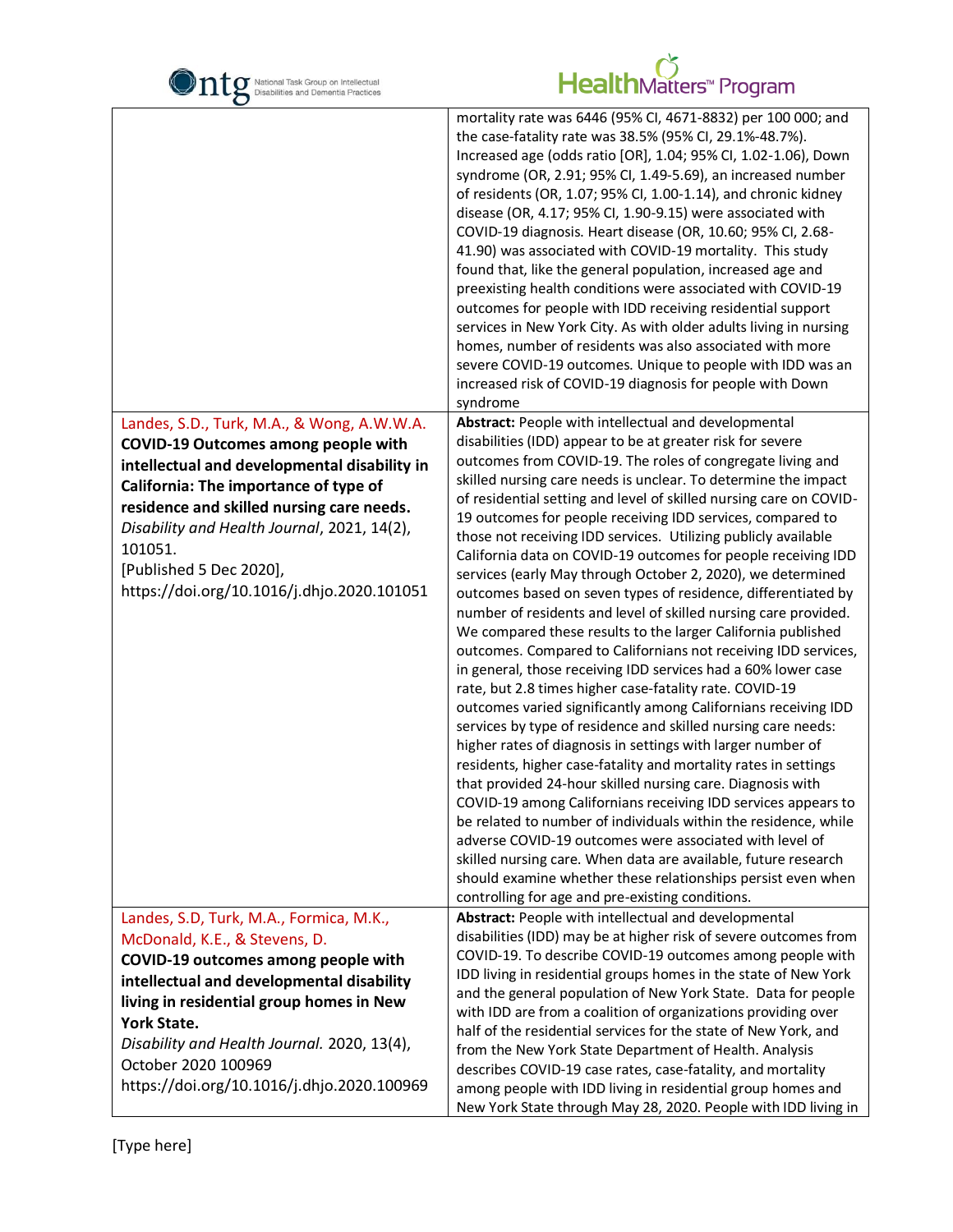| National Task Group on Intellectual<br>Disabilities and Dementia Practices                                                                                                                                                                                                                                                                                                                           | HealthMatters <sup>*</sup> Program                                                                                                                                                                                                                                                                                                                                                                                                                                                                                                                                                                                                                                                                                                                                                                                                                                                                                                                                                                                                                                                                                                                                                                                                                                                                                                                                                                                                                                                                                                                                                                                              |
|------------------------------------------------------------------------------------------------------------------------------------------------------------------------------------------------------------------------------------------------------------------------------------------------------------------------------------------------------------------------------------------------------|---------------------------------------------------------------------------------------------------------------------------------------------------------------------------------------------------------------------------------------------------------------------------------------------------------------------------------------------------------------------------------------------------------------------------------------------------------------------------------------------------------------------------------------------------------------------------------------------------------------------------------------------------------------------------------------------------------------------------------------------------------------------------------------------------------------------------------------------------------------------------------------------------------------------------------------------------------------------------------------------------------------------------------------------------------------------------------------------------------------------------------------------------------------------------------------------------------------------------------------------------------------------------------------------------------------------------------------------------------------------------------------------------------------------------------------------------------------------------------------------------------------------------------------------------------------------------------------------------------------------------------|
|                                                                                                                                                                                                                                                                                                                                                                                                      | residential group homes were at greater risk of severe COVID-<br>19 outcomes: case rates 7,841 per 100,000 for people with IDD<br>compared to 1,910 for New York State; case-fatality 15.0% for<br>people with IDD compared to 7.9% for New York State; and<br>mortality rate 1,175 per 100,000 for people with IDD compared<br>to 151 per 100,000 for New York State. Differences in cases and<br>mortality rate were confirmed across regions of the state, but<br>case-fatality rate was only higher for people with IDD in and<br>around the New York City region. COVID-19 appears to present<br>a greater risk to people with IDD, especially those living in<br>congregate settings. A full understanding of the severity of this<br>risk will not be possible until US states begin publicly sharing all<br>relevant data, they have on COVID-19 outcomes among this<br>population.                                                                                                                                                                                                                                                                                                                                                                                                                                                                                                                                                                                                                                                                                                                                     |
| Landes, S.D., Stevens, D. & Turk, M.A.<br><b>COVID-19 and pneumonia: increased risk</b><br>for individuals with intellectual and<br>developmental disabilities during the<br>pandemic<br>RESEARCH BRIEF #21 - April 27, 2020. Lerner<br>Center for Public Health Promotion,<br><b>Syracuse University</b><br>https://lernercenter.syr.edu/wp-<br>content/uploads/2020/04/Landes.Stevens.T<br>urk_pdf | Abstract: [none - taken from Key Findings]. COVID-19 death<br>rates are higher among adults with intellectual and<br>developmental disabilities (IDD). Adults with IDD are more<br>likely to develop pneumonia (a severe complication of COVID-<br>19) than adults without IDD. Medical personnel must take<br>extra precautions in treating COVID-19 symptoms in adults with<br>IDD. Those certifying death certificates need to accurately<br>record IDD on the death certificate.                                                                                                                                                                                                                                                                                                                                                                                                                                                                                                                                                                                                                                                                                                                                                                                                                                                                                                                                                                                                                                                                                                                                            |
| LaClaire, H.<br>For those with intellectual disabilities,<br><b>COVID presents unique risks</b><br>Portland (ME) Press Herald, November 19,<br>2020<br>pressherald.com/2020/11/19/for-those-<br>with-intellectual-disabilities-covid-presents-<br>unique-risks/                                                                                                                                      | Abstract: [none - Extracted from text] Newspaper article<br>describing situation faced by persons with ID during the COVID-<br>19 pandemic involved with Independence Association, a<br>provider organization in Brunswick, Maine. The article speaks<br>to the impact of the suspension of on-site program activities<br>and notes the financial impact on the provider and the effects<br>of social isolation on the agency's clientele. Author writes that<br>"Independence Association helps nearly 450 children and<br>adults with intellectual and developmental disabilities in the<br>Midcoast and throughout Maine to live inclusively in their<br>communities. Four of the most popular adult day programs<br>supporting 145 adults, are closed, limiting clients' ability to be<br>out and about in said community. Staff and clients alike are<br>struggling to keep spirits high." Further, she quoted the<br>agency's director a saying "The COVID fatigue affects our<br>population differently; when we're under these types of<br>restrictions, the people we support are more apt to have<br>behavioral issues and more apt to be depressed Being limited<br>to the house, you get that natural sense of boredom, you<br>remember that you're separated from your family." Noted also<br>was that "Independence Association has about 40 clients in<br>group homes and another 35 to 40 in apartments in the<br>community living program, and while they're receiving<br>excellent care, the risks are still disproportionately high. Many<br>live in group homes, require care that involves close proximity |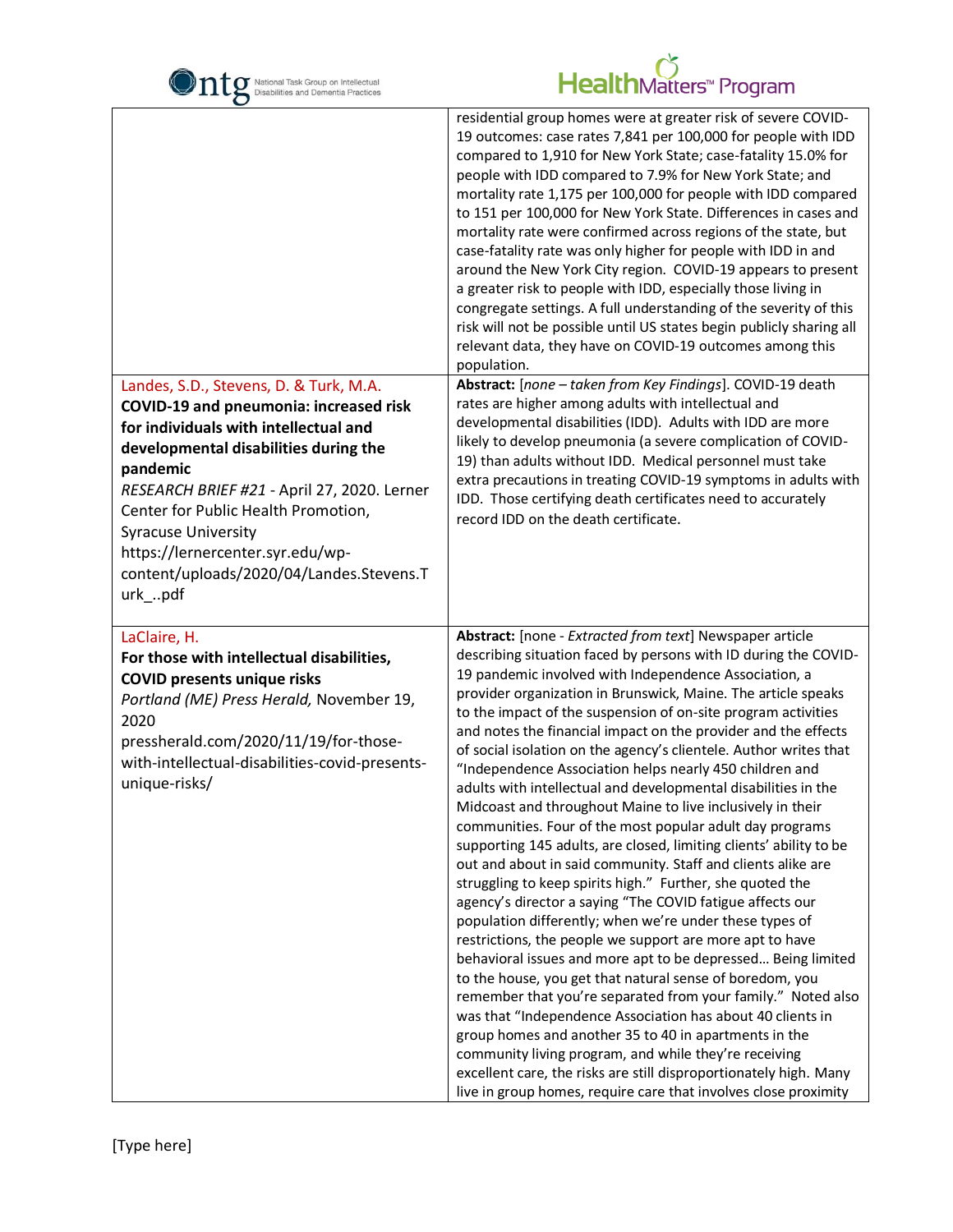

|                                                                                                                                                                                                                                                                                                                                                      | to others, and are medically fragile to begin with, with higher<br>rates of underlying health conditions, especially lung and heart<br>problems which make them especially susceptible to the virus."<br>The director was quoted as saying ", there's a generalized<br>malaise about the entire situation; they don't see any light at<br>the end of the tunnel." The issue is compounded by<br>significantly reduced staffing levels, a problem for<br>Independence Association long before but certainly<br>exacerbated by the pandemic. To be fully operational, the<br>organization needs 240 employees. Right now, there are about<br>170. In March, The Times Record reported that officials at the<br>nonprofit closed three group homes last year and expect to<br>close another three this year as they struggle to retain and<br>recruit staff. Through MaineCare, the Independence<br>Association is reimbursed for \$11.22 an hour for a direct<br>support professional. In Maine, the minimum wage is \$12 per<br>hour, and Independence Association pays a \$13 starting wage<br>for direct support professionals, paying the additional \$1.78<br>out of pocket. In the last fiscal year, the organization lost<br>roughly \$550,000 in revenue. The director noted that the<br>organization has been able to stay solvent partly based on<br>previous smart decisions and assets officials have been able to<br>save over the years, but primarily because of the employees<br>who have stepped up the plate.                                                                                                                                                                                            |
|------------------------------------------------------------------------------------------------------------------------------------------------------------------------------------------------------------------------------------------------------------------------------------------------------------------------------------------------------|--------------------------------------------------------------------------------------------------------------------------------------------------------------------------------------------------------------------------------------------------------------------------------------------------------------------------------------------------------------------------------------------------------------------------------------------------------------------------------------------------------------------------------------------------------------------------------------------------------------------------------------------------------------------------------------------------------------------------------------------------------------------------------------------------------------------------------------------------------------------------------------------------------------------------------------------------------------------------------------------------------------------------------------------------------------------------------------------------------------------------------------------------------------------------------------------------------------------------------------------------------------------------------------------------------------------------------------------------------------------------------------------------------------------------------------------------------------------------------------------------------------------------------------------------------------------------------------------------------------------------------------------------------------------------------------------------------------------------|
| Lexchin, J.<br>Controversial Alzheimer's drug highlights<br>concerns about Health Canada approval<br>process<br>The Conversation.<br>https://theconversation.com/controversial-<br>alzheimers-drug-highlights-concerns-about-<br>health-canada-approval-process-164845<br>[Note – not referencing ID, but of interest as<br>to the approval process] | Abstract: The possible approval of aducanumab by Health<br>Canada highlights a series of debates and concerns about how<br>we approve new drugs. The Fraser Institute, a free-market<br>think tank, would like Health Canada to dispense with its own<br>reviews and automatically accept any drug approved by either<br>the FDA or the European Medicines Agency. Read more: FDA<br>approval of controversial Alzheimer's drug could delay<br>discovery of more promising treatments. Given the contortions<br>that the FDA went through to allow aducanumab on the U.S.<br>market, that might not be such a good idea. The recent report<br>from the House of Commons Standing Committee on<br>Transport, Infrastructure and Communities on Boeing's 737<br>Max also highlights the dangers of abandoning regulatory<br>oversight to other governments, in this case Transport<br>Canada's reliance on the U.S. Federal Aviation Authority. The<br>FDA Advisory Committee, composed of outside experts, almost<br>unanimously recommended rejecting Biogen's application to<br>market aducanumab. Health Canada also uses expert advisory<br>panels and committees for policy issues and technical advice,<br>but not for opinions about whether to approve a new drug.<br>That means that Health Canada will not be getting any outside<br>expert advice about aducanumab. After the disappointing<br>results of trials on the drug in 2019, Biogen initially decided to<br>abandon work on aducanumab. Subsequently, there are<br>allegations that FDA officials held almost daily back-channel<br>meetings with Biogen throughout the summer of 2019 to<br>determine if there was a way to reinterpret the data and |
|                                                                                                                                                                                                                                                                                                                                                      | resuscitate the drug. The acting head of the FDA is requesting<br>an investigation by the inspector general for the Department of                                                                                                                                                                                                                                                                                                                                                                                                                                                                                                                                                                                                                                                                                                                                                                                                                                                                                                                                                                                                                                                                                                                                                                                                                                                                                                                                                                                                                                                                                                                                                                                        |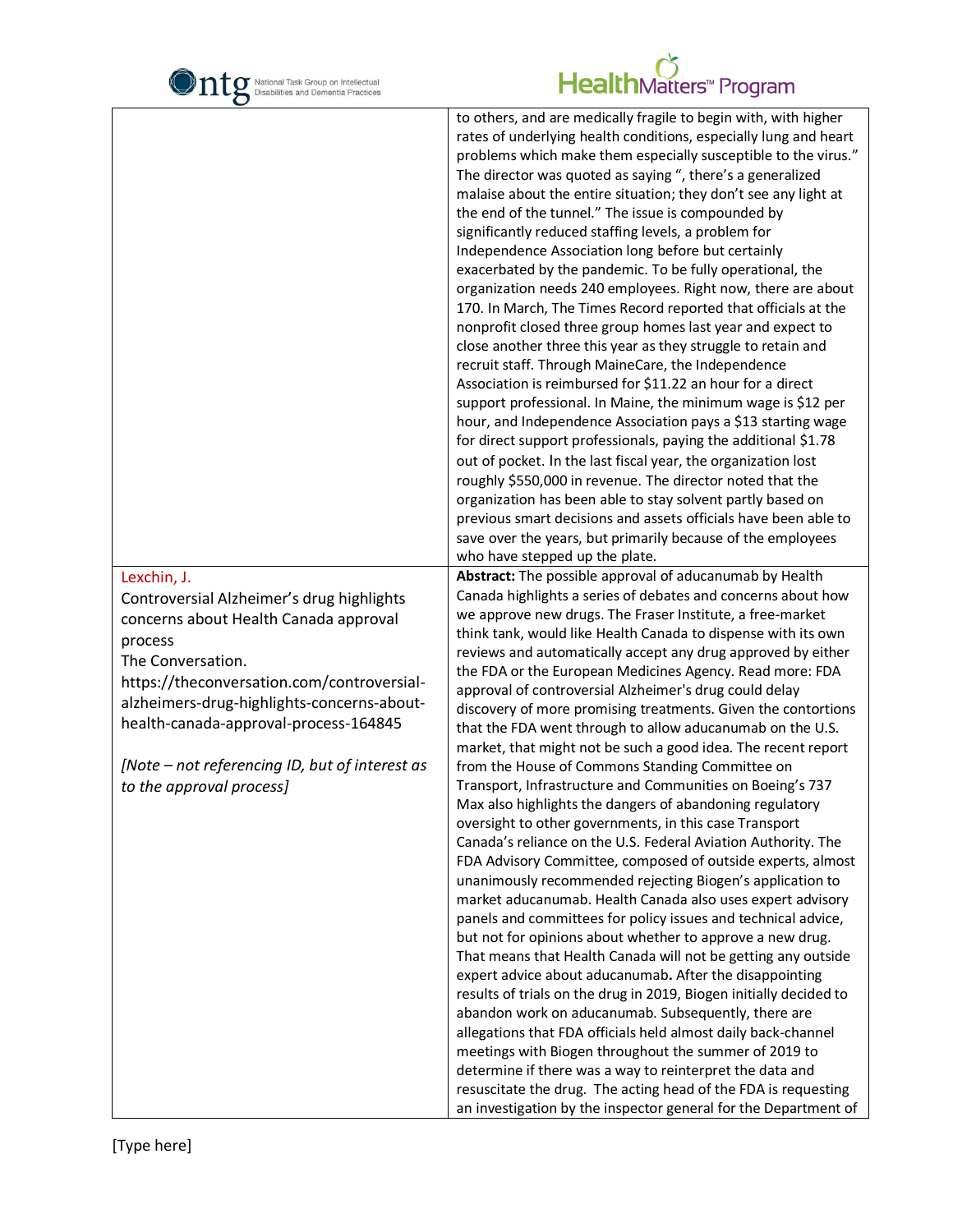| National Task Group on Intellectual<br>Disabilities and Dementia Practices                                                                                                                                                                                                                                                                                                                                          | HealthMatters <sup>*</sup> Program                                                                                                                                                                                                                                                                                                                                                                                                                                                                                                                                                                                                                                                                                                                                                                                                                                                                                                                                                                                                                                                                                                                                                                                                                                                                                                                                                                                                                                                                                                                                                           |
|---------------------------------------------------------------------------------------------------------------------------------------------------------------------------------------------------------------------------------------------------------------------------------------------------------------------------------------------------------------------------------------------------------------------|----------------------------------------------------------------------------------------------------------------------------------------------------------------------------------------------------------------------------------------------------------------------------------------------------------------------------------------------------------------------------------------------------------------------------------------------------------------------------------------------------------------------------------------------------------------------------------------------------------------------------------------------------------------------------------------------------------------------------------------------------------------------------------------------------------------------------------------------------------------------------------------------------------------------------------------------------------------------------------------------------------------------------------------------------------------------------------------------------------------------------------------------------------------------------------------------------------------------------------------------------------------------------------------------------------------------------------------------------------------------------------------------------------------------------------------------------------------------------------------------------------------------------------------------------------------------------------------------|
|                                                                                                                                                                                                                                                                                                                                                                                                                     | Health and Human Services into whether these meetings were<br>inconsistent with the FDA's policies and procedures. Health<br>Canada also meets with companies before they submit drugs<br>for approval so that sponsors can outline the evidence of<br>effectiveness. If meetings have taken place with Biogen there<br>will not be any public record of what was said in them or even<br>if they occurred. Finally, regardless of whether Health Canada<br>approves or rejects Biogen's application, we will never see<br>what sort of debate went on inside the agency about the safety<br>and effectiveness of the drug. Health Canada will eventually<br>release virtually all of the data that Biogen submitted, but any<br>internal discussions will remain a secret.                                                                                                                                                                                                                                                                                                                                                                                                                                                                                                                                                                                                                                                                                                                                                                                                                  |
| Lobato Pontes, G.C., Rego Lobato, A.C., da<br>Silva, S.M., Alves da Silva, D.F., Ferreira da<br>Silva, A., Barbosa, Rocha, R.S., Duarte de<br>Oliveira, B., Calvinho Martins, T.O., Gomes<br>Chermont, A., & da Costa Cunha, K.<br>COVID-19 in a Down syndrome newborn<br>International Journal of Clinical Pediatrics,<br>2020, Dec, 9(4), 116-119.<br>https://theijcp.org/index.php/ijcp/article/vie<br>w/396/345 | Abstract: A 36-week premature newborn with trisomy 21, had<br>a fever, runny nose, and mild dyspnea at 27 days old. Parents<br>had flu-like symptoms. He was admitted to intensive care unit<br>(ICU), in isolation with support therapy. His reverse<br>transcription-polymerase chain reaction (RT-PCR) test for<br>coronavirus disease 2019 (COVID-19) was positive. He had<br>leukopenia and lymphopenia and increased C-reactive protein<br>(CRP) levels, associated with mixed and interstitial opacities on<br>chest radiography. Antibiotic therapy was performed with<br>ampicillin and gentamicin for 10 days. He had improvement of<br>symptoms, with worsening of CRP levels. On the 11th day of<br>hospitalization antibiotic therapy was replaced by<br>clarithromycin, which was performed for 5 days, with<br>laboratory improvement after introduction. Chest computed<br>tomography (CT) showed bilateral ground-glass lesions. He had<br>a good recovery and was discharged from hospital with 17 days<br>of hospitalization.                                                                                                                                                                                                                                                                                                                                                                                                                                                                                                                                             |
| Lund, E.M., Forber-Pratt, A.J., Wilson, C., &<br>Mona, L.R.<br>The COVID-19 pandemic, stress, and trauma<br>in the disability community: A call to action<br>Rehabilitation Psychology, 2020, 65(4), 313-<br>322. http://dx.doi.org/10.1037/rep0000368                                                                                                                                                              | Abstract: To inform the field of rehabilitation psychology<br>about the impacts of the 2019 novel coronavirus (COVID-19) on<br>the disability community in the United States and the<br>additional sources of stress and trauma disabled people face<br>during these times. A review of the literature on disability and<br>COVID-19 is provided [authors use an inclusive definition of<br>"disability" that includes physical, psychiatric, learning, sensory,<br>and developmental disabilities], with an emphasis on sources<br>of trauma and stress that disproportionately impact the<br>disability community and the ways in which disability intersects<br>with other marginalized identities in the context of trauma and<br>the pandemic. We also reflect on the potential impacts on the<br>field of psychology and the ways in which psychologists, led by<br>rehabilitation psychologists, can support disabled clients and<br>the broader disability community at both the individual client<br>and systemic levels. The COVID-19 pandemic introduces unique<br>potential sources of trauma and stress within the disability<br>community, including concerns about health care rationing and<br>ableism in health care, isolation, and the deaths and illnesses of<br>loved ones and community members. Rehabilitation<br>psychologists and other professionals should be aware of the<br>potential for trauma and stress among disabled clients and<br>work with them to mitigate its effects. Additionally,<br>psychologists should also work with the disability community |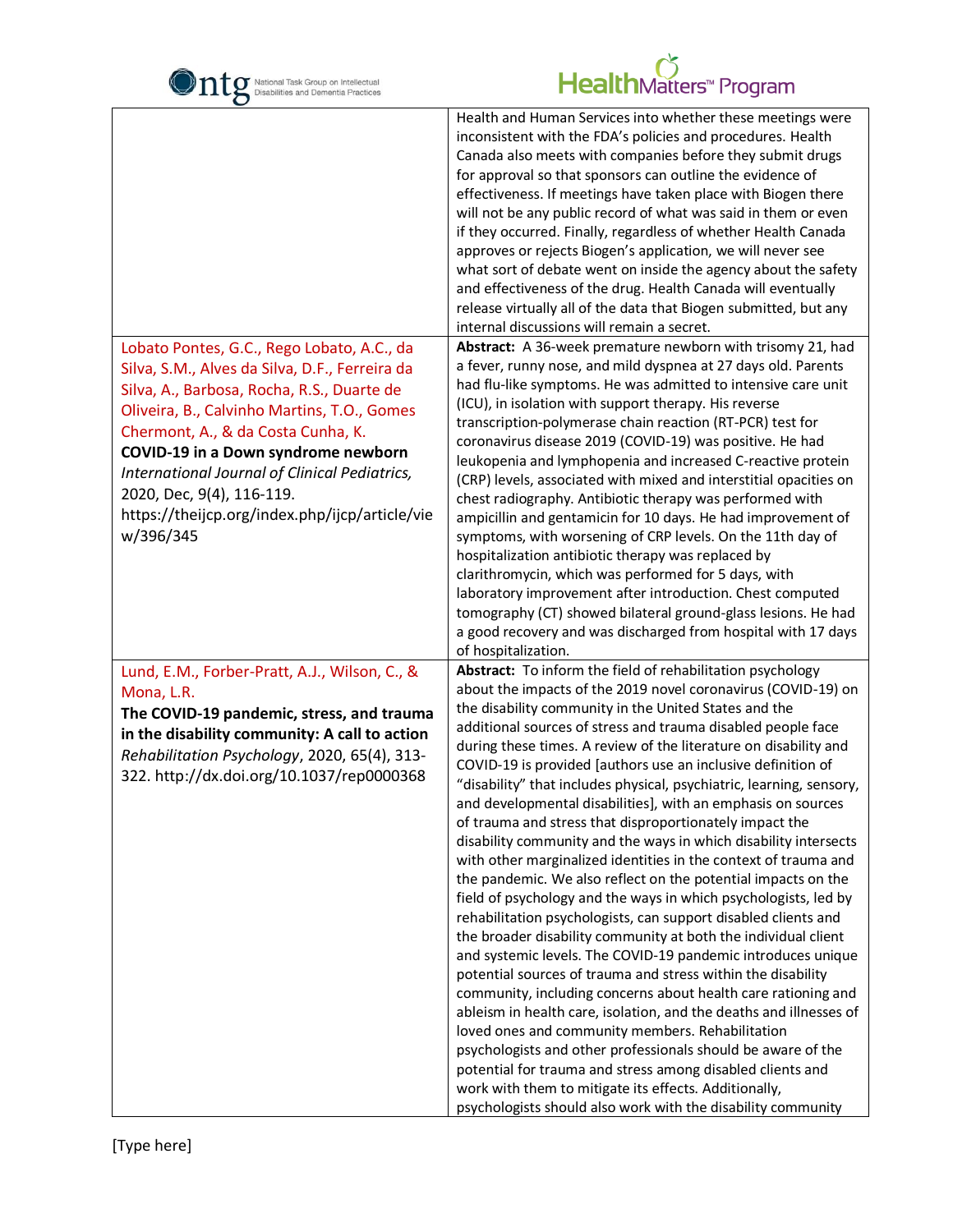

| $\bullet$                                                                                                                                                                                                                                                                                                                                                                       |                                                                                                                                                                                                                                                                                                                                                                                                                                                                                                                                                                                                                                                                                                                                                                                                                                                                                                                                                                                                                                                                                                                                                                                                                                                                                                                                                                                                                                                                                                                                                                                                                                                                                                             |
|---------------------------------------------------------------------------------------------------------------------------------------------------------------------------------------------------------------------------------------------------------------------------------------------------------------------------------------------------------------------------------|-------------------------------------------------------------------------------------------------------------------------------------------------------------------------------------------------------------------------------------------------------------------------------------------------------------------------------------------------------------------------------------------------------------------------------------------------------------------------------------------------------------------------------------------------------------------------------------------------------------------------------------------------------------------------------------------------------------------------------------------------------------------------------------------------------------------------------------------------------------------------------------------------------------------------------------------------------------------------------------------------------------------------------------------------------------------------------------------------------------------------------------------------------------------------------------------------------------------------------------------------------------------------------------------------------------------------------------------------------------------------------------------------------------------------------------------------------------------------------------------------------------------------------------------------------------------------------------------------------------------------------------------------------------------------------------------------------------|
|                                                                                                                                                                                                                                                                                                                                                                                 | and disabled colleagues to address systemic and institutional<br>ableism and its intersections with other forms of oppression.                                                                                                                                                                                                                                                                                                                                                                                                                                                                                                                                                                                                                                                                                                                                                                                                                                                                                                                                                                                                                                                                                                                                                                                                                                                                                                                                                                                                                                                                                                                                                                              |
| Lunsky, Y., Kithulegoda, N., Thai, K., Benham,<br>J.L., Lang, R., Desveaux, L., & Ivers, N.M.<br><b>Beliefs regarding COVID-19 vaccines among</b><br>Canadian workers in the intellectual<br>disability sector prior to vaccine<br>implementation.<br>Journal of Intellectual Disability Research,<br>2021 [First published 31 March 2021]<br>https://doi.org/10.1111/jir.12838 | Abstract: Workers supporting adults with intellectual<br>disabilities (ID) experience significant stress in their essential<br>role during COVID-19 due to the high risk of their clients<br>contracting COVID-19 and having adverse outcomes. The<br>purpose of the current study was to describe the attitudes of<br>workers towards COVID-19 vaccination prior to vaccination<br>rollout, with a view to informing strategies to promote vaccine<br>uptake within this high-risk sector. An online survey was sent<br>via email to workers supporting adults with ID in Ontario,<br>Canada, between January 21 and February 3, 2021 by agency<br>leadership and union representatives. Three thousand and<br>three hundred and seventy-one workers, representing<br>approximately 11.2% of Ontario workers supporting adults with<br>ID completed an online survey. Most reported that they were<br>very likely (62%) or likely (20%) to get a COVID-19 vaccine<br>(vaccination intent) although 18% reported they were less likely<br>to do so (vaccination nonintent). Workers with vaccination<br>nonintent were younger and were more likely to endorse the<br>beliefs that (1) it will not benefit them or those around them,<br>(2) it was not part of their job, (3) rapid development confers<br>uncertainties and risks, and (4) they feared potential vaccine<br>side effects. There is a need to address common<br>misconceptions among workers supporting adults with ID to<br>help activate them as vaccine advocates in the communities<br>they serve. Partnered efforts between workers, unions, and<br>agency leadership with public health experts to address<br>concerns are required. |
| Malle, L., Gao, C., Bouvier, N.M., Percha, B.,<br>& Bogunovic, D.<br><b>COVID-19 hospitalization is more frequent</b><br>and severe in Down syndrome and affects<br>patients a decade younger.<br>medRxiv, 2020, doi:<br>https://doi.org/10.1101/2020.05.26.201127<br>48                                                                                                        | Abstract: Individuals with rare disorders, like Down syndrome<br>(DS) are historically understudied. Currently, it is not known<br>how COVID-19 pandemic affects individuals with DS. Herein,<br>we report an analysis of individuals with DS who were<br>hospitalized with COVID-19 in the Mount Sinai Health System in<br>New York City, USA. In this retrospective, single-center study of<br>4,615 patients hospitalized with COVID-19, we analyzed all<br>patients with DS admitted in the Mount Sinai Health System.<br>Hospitalization rates, clinical and outcomes were assessed.<br>Contrary to an expected number of one, we identified six<br>patients with DS. We found that patients with DS are at an 8.9-<br>fold higher risk of hospitalization with COVID-19 when<br>compared to non-DS patients. Hospitalized DS individuals are<br>on average 10 years younger than non-DS patients with COVID-<br>19. Moreover, type 2 diabetes mellitus appears to be an<br>important driver of this susceptibility to COVID-19. Finally,<br>patients with DS have more severe outcomes than controls,<br>and are more likely to progress to sepsis. We demonstrate that<br>individuals with DS represent a higher risk population for<br>COVID-19 compared to the general population and conclude<br>that particular care should be taken for both the prevention<br>and treatment of COVID-19 in these patients. [Text extracted<br>from article] We compared the hospitalization rates of DS<br>patients to over 4,500 individuals without DS, and we assessed                                                                                                                                      |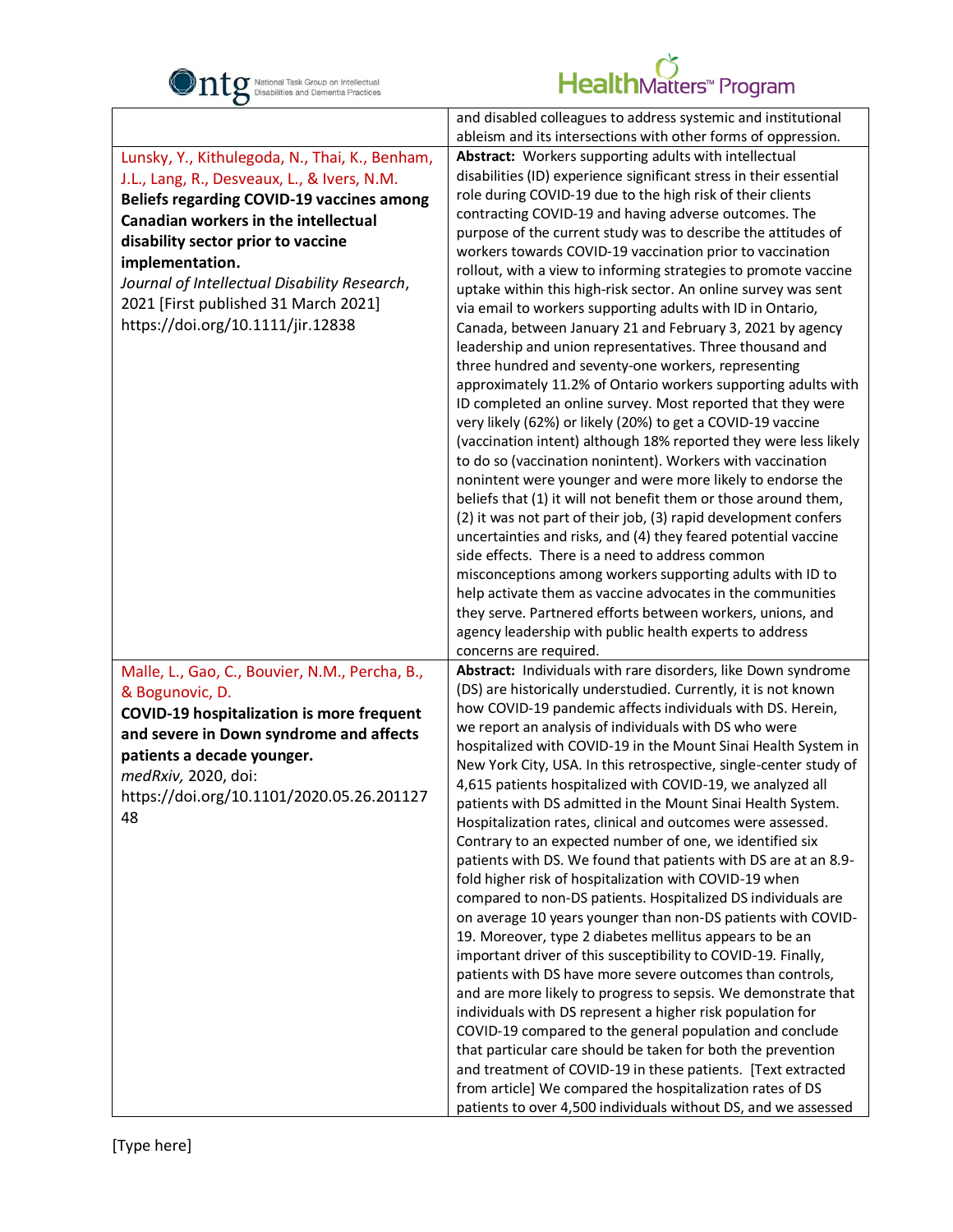

| $\mathbf C$                                                                                                                                                                                                                                                                                                                                                                                                                                                                                             |                                                                                                                                                                                                                                                                                                                                                                                                                                                                                                                                                                                                                                                                                                                                                                                                                                                                                                                                                                                                                                                                                                                                                                                                                                                                                            |
|---------------------------------------------------------------------------------------------------------------------------------------------------------------------------------------------------------------------------------------------------------------------------------------------------------------------------------------------------------------------------------------------------------------------------------------------------------------------------------------------------------|--------------------------------------------------------------------------------------------------------------------------------------------------------------------------------------------------------------------------------------------------------------------------------------------------------------------------------------------------------------------------------------------------------------------------------------------------------------------------------------------------------------------------------------------------------------------------------------------------------------------------------------------------------------------------------------------------------------------------------------------------------------------------------------------------------------------------------------------------------------------------------------------------------------------------------------------------------------------------------------------------------------------------------------------------------------------------------------------------------------------------------------------------------------------------------------------------------------------------------------------------------------------------------------------|
| Malle, L., Gao, C., Hur, C., Truong, H.Q.,                                                                                                                                                                                                                                                                                                                                                                                                                                                              | comorbidities and outcomes of individuals with DS compared<br>to age, race, and sex-matched controls hospitalized with<br>COVID-19. To the best of our knowledge, we provide the first<br>evidence that patients with DS with are at higher risk of<br>hospitalization with COVID-19 and more severe disease<br>progression than non-DS patients. We demonstrated that<br>individuals with DS are a high-risk population for COVID-19 and<br>suggest appropriate measures should be taken for both the<br>prevention and treatment of COVID-19 in these patients.<br>Abstract: Rare genetic conditions like Down syndrome (DS) are                                                                                                                                                                                                                                                                                                                                                                                                                                                                                                                                                                                                                                                         |
| Bouvier, N.M., Percha, B., Kong, X-F., &<br>Bogunovic, D.<br><b>Individuals with Down syndrome</b><br>hospitalized with COVID-19 have more<br>severe disease<br>Genetics in Medicine, 2020, e-print on<br>October 16, 2020, 1-5.<br>https://www.nature.com/articles/s41436-<br>020-01004-w.pdf?origin=ppub                                                                                                                                                                                              | historically understudied. Infection is a leading cause of<br>mortality in DS, along with cardiac anomalies. Currently, it is<br>unknown how the COVID-19 pandemic affects individuals with<br>DS. The authors report on an analysis of individuals with DS<br>who were hospitalized with COVID-19 in New York, New York,<br>USA. In this retrospective, dual-center study of 7246 patients<br>hospitalized with COVID-19, we analyzed all patients with DS<br>admitted in the Mount Sinai Health System and Columbia<br>University Irving Medical Center. We assessed hospitalization<br>rates, clinical characteristics, and outcomes. Authors identified<br>12 patients with DS. Hospitalized individuals with DS are on<br>average ten years younger than patients without DS. Patients<br>with DS have more severe disease than controls, particularly an<br>increased incidence of sepsis and mechanical ventilation.<br>Authors report that they demonstrated that individuals with DS<br>who are hospitalized with COVID-19 are younger than their<br>non-DS counterparts, and that they have more severe disease<br>than age-matched controls. We conclude that particular care<br>should be considered for both the prevention and treatment of<br>COVID-19 in these patients.   |
| Martin-Khan, M., Bail, K., Yates, M.W.,<br>Thompson, J., Graham, & Cognitive<br>Impairment and COVID-19, Hospital Care<br><b>Guidance Committee</b><br>Interim guidance for health-care<br>professionals and administrators providing<br>hospital care to adult patients with<br>cognitive impairment, in the context of<br>COVID-19 pandemic.<br>Australasian Journal on Ageing, 2020, 39(3),<br>Sept, 283-286.<br>https://doi.org/10.1111/ajag.12831<br>Masi, A., Mendoza, D., Tully, L., Azim, S.I., | Abstract: We developed interim guidance for the care of<br>patients with cognitive impairment (including those with<br>dementia or intellectual disability) in hospital during the<br>COVID-19 pandemic. A Guidance Committee and Readers<br>Group were recruited. The content was identified by the<br>Committee and content-specific subgroups, resulting in a draft<br>document, which was sent to the Readers for review. People<br>with dementia or intellectual disability and care partners were<br>involved in all aspects of the process. Infection control<br>measures can lead to an escalation of distress. In an<br>environment where visiting bans are applied to care<br>partners/advocates, hospitals need to ensure care partners can<br>continue to provide decision-making support. Health-care<br>professionals can proactively engage care partners using<br>videoconferencing technologies. Developing models of care<br>that proactively support best practice can minimize the risk of<br>delirium, mitigate escalating symptoms, and guide the use of<br>non-pharmacological, pharmacological (start low, go slow) or<br>physical restraint in managing behavioral and psychological<br>symptoms.<br>Abstract: Authors undertook a study to examine the impact of |
|                                                                                                                                                                                                                                                                                                                                                                                                                                                                                                         | COVID-19 pandemic on child mental health and socio-<br>emotional and physical well-being (including sleep, diet,                                                                                                                                                                                                                                                                                                                                                                                                                                                                                                                                                                                                                                                                                                                                                                                                                                                                                                                                                                                                                                                                                                                                                                           |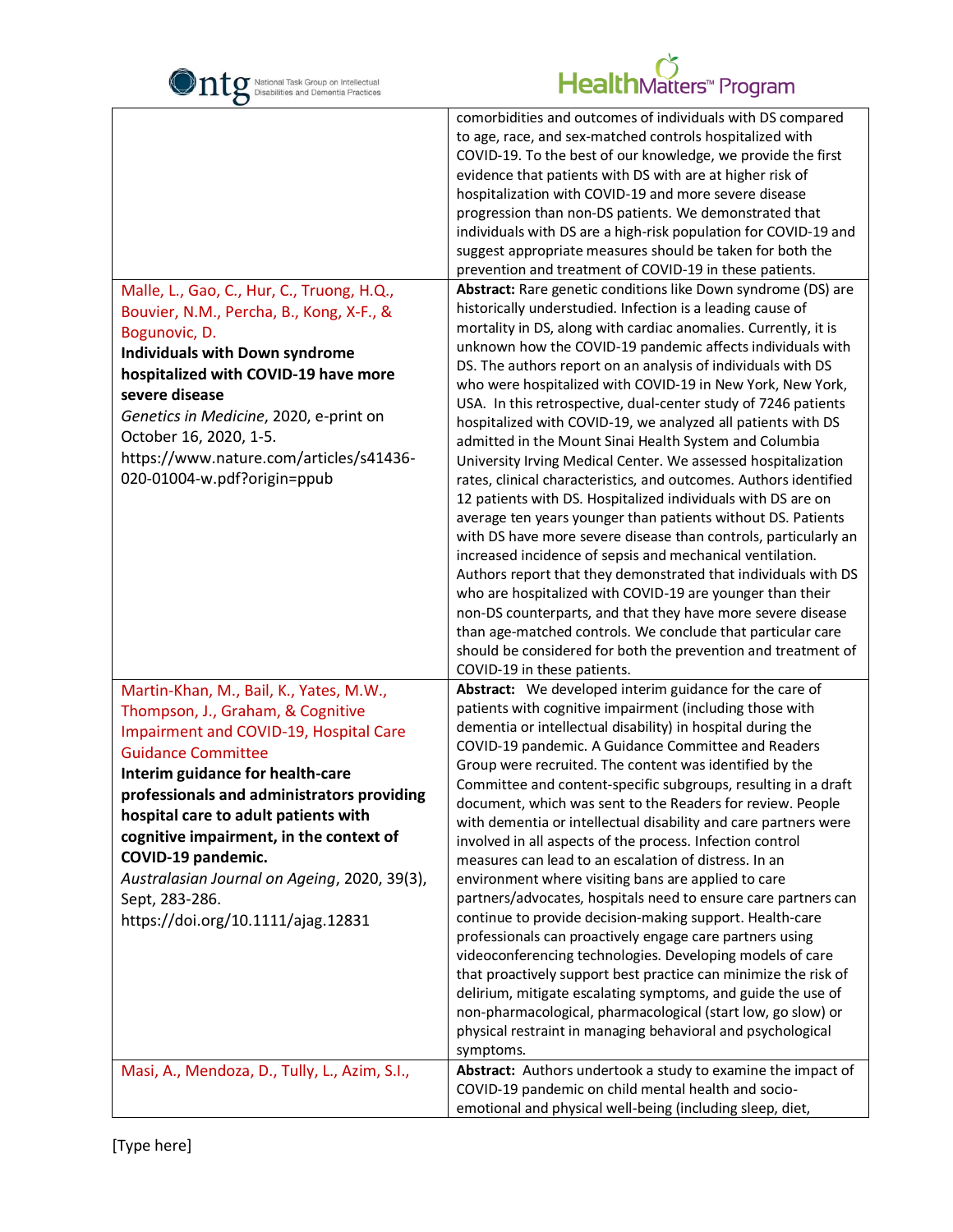

| $\bullet$                                                             |                                                                                                                                    |
|-----------------------------------------------------------------------|------------------------------------------------------------------------------------------------------------------------------------|
| Impact of the COVID-19 pandemic on the<br>well-being of children with | exercise, use of electronic media; care giver perceptions of<br>symptoms of child neurodevelopmental disability [NDD] and          |
| neurodevelopmental disabilities and their                             | comorbidities), and care giver mental health and well-being,                                                                       |
|                                                                       | social support and service use. An online cross-sectional self-                                                                    |
| parents                                                               | report survey was distributed via disability service providers                                                                     |
| Journal of Pediatrics and Child Health, 2021,                         | and support groups. Care givers of children aged 2-17 years                                                                        |
| 57(5), 631-636.                                                       | with a NDD were invited to respond to questions on child                                                                           |
| https://doi.org/10.1111/jpc.15285                                     | symptom severity and well-being, parent well-being and                                                                             |
|                                                                       | service access and satisfaction. Overall, 302 care givers (94.7%                                                                   |
|                                                                       | female) completed the survey. Average child age was 9.7 years                                                                      |
|                                                                       | and 66.9% were male. Worsening of any child NDD or comorbid                                                                        |
|                                                                       |                                                                                                                                    |
|                                                                       | mental health symptom was reported by 64.5% of respondents<br>and 76.9% reported child health and well-being was impacted          |
|                                                                       |                                                                                                                                    |
|                                                                       | by COVID-19. Children were viewing more television and digital                                                                     |
|                                                                       | media (81.6%), exercising less (68.0%), experiencing reduced                                                                       |
|                                                                       | sleep quality (43.6%) and had a poorer diet (32.4%). Almost                                                                        |
|                                                                       | one fifth (18.8%) of families reported an increase in the dosage                                                                   |
|                                                                       | of medication administered to their child. Parents reported                                                                        |
|                                                                       | COVID-19 had impacted their own well-being (76.1%). Over half                                                                      |
|                                                                       | of respondents were not satisfied with services received during                                                                    |
|                                                                       | COVID-19 (54.8%) and just 30% reported that telehealth works                                                                       |
|                                                                       | well for their child. Targeted interventions are required to                                                                       |
|                                                                       | address worsening child neurodevelopmental disability, mental                                                                      |
|                                                                       | health symptoms and poor diet, sleep and exercise patterns.                                                                        |
|                                                                       | Improved access to telehealth services is indicated, as is further                                                                 |
|                                                                       | research on barriers and enablers of effective telehealth                                                                          |
|                                                                       | services. Authors note that children with NDDs are struggling as<br>a result of the COVID-19 restrictions, with adverse impacts on |
|                                                                       | NDD symptoms, stress, health and well-being                                                                                        |
| McCarron, M., McCausland, D., Luus, R.,                               | Abstract: People with intellectual disability have increased risk                                                                  |
|                                                                       | of exposure to and adverse outcomes from coronavirus disease                                                                       |
| Allen, A., Sheerin, F., Burke, E., McGlinchy,                         | 2019 (COVID-19). They also face challenges to mental health                                                                        |
| E., Flannery, F., & McCallion. P.                                     | and well-being from COVID-19-related social restrictions and                                                                       |
| The impact of coronavirus disease 2019                                | service closures. Data from a supplemental COVID-19 survey                                                                         |
| (COVID-19) on older adults with an                                    | from the Intellectual Disability Supplement to the Irish                                                                           |
| intellectual disability during the first wave                         | Longitudinal Study on Ageing (IDS-TILDA) (n=710) was used to                                                                       |
| of the pandemic in Ireland                                            | assess outcomes from the first infection wave of COVID-19                                                                          |
| HRB Open Research, 2021, 4:93 (August 19)                             | among adults with intellectual disability aged 40+ years in                                                                        |
| https://doi.org/10.12688/hrbopenres.13238                             | Ireland. Data was gathered on testing, for symptoms and                                                                            |
| $\cdot$ 1                                                             | outcomes; procedures to manage COVID-19; and both                                                                                  |
|                                                                       | stress/anxiety and positive experiences during the pandemic.                                                                       |
|                                                                       | Demographic and health-related data from the main IDS-TILDA                                                                        |
|                                                                       | dataset was included in analyses. High rates were identified of                                                                    |
|                                                                       | health conditions associated with poorer COVID-19 outcomes,                                                                        |
|                                                                       | including overweight/obesity (66.6%, n=365), high cholesterol                                                                      |
|                                                                       | (38.6%, n=274) and cardiovascular disease (33.7%, n=239).                                                                          |
|                                                                       | Over half (53.5%, n=380) reported emotional, nervous, or                                                                           |
|                                                                       | psychiatric disorders. Almost two-thirds (62.4%, n=443) were                                                                       |
|                                                                       | tested for COVID-19, with 10% (n=71) reporting symptoms and                                                                        |
|                                                                       | 2.5% (n=11) testing positive. There were no instances of COVID-                                                                    |
|                                                                       | 19 related mortality. Common symptoms included fatigue,                                                                            |
|                                                                       | fever, and cough. Some participants (7.8%, n=55) moved from                                                                        |
|                                                                       | their usual home to isolate, most often (n=31) or relocate to a                                                                    |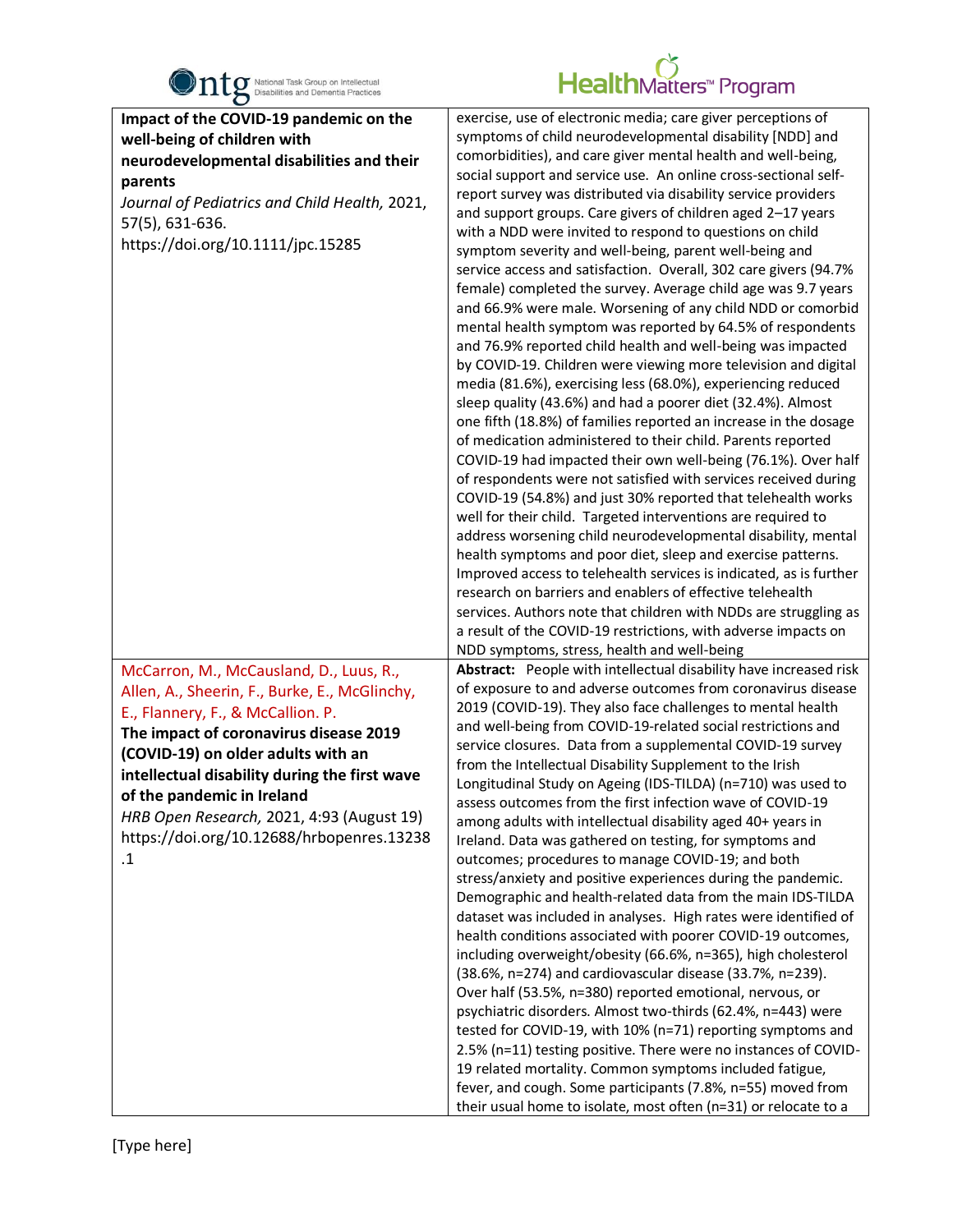| National Task Group on Intellectual<br>Disabilities and Dementia Practices                                                                                                                                                                                                                                                               | HealthMatters <sup>*</sup> Program                                                                                                                                                                                                                                                                                                                                                                                                                                                                                                                                                                                                                                                                                                                                                                                                                                                                                                                                                                                                                                                                                                                                                                                                                                                                                                                                                                                                                                                                                                                                                                         |
|------------------------------------------------------------------------------------------------------------------------------------------------------------------------------------------------------------------------------------------------------------------------------------------------------------------------------------------|------------------------------------------------------------------------------------------------------------------------------------------------------------------------------------------------------------------------------------------------------------------------------------------------------------------------------------------------------------------------------------------------------------------------------------------------------------------------------------------------------------------------------------------------------------------------------------------------------------------------------------------------------------------------------------------------------------------------------------------------------------------------------------------------------------------------------------------------------------------------------------------------------------------------------------------------------------------------------------------------------------------------------------------------------------------------------------------------------------------------------------------------------------------------------------------------------------------------------------------------------------------------------------------------------------------------------------------------------------------------------------------------------------------------------------------------------------------------------------------------------------------------------------------------------------------------------------------------------------|
|                                                                                                                                                                                                                                                                                                                                          | family home (n=11). Three-quarters (78.7%) of those who were<br>symptomatic or who tested positive had plans to manage self-<br>isolation and two-thirds were able to comply with guidelines.<br>Over half (55%, n=383) reported some COVID-19 related<br>stress/anxiety; and a similar proportion reported positive<br>aspects during this period (58%, n=381). Our data suggests that<br>people with intellectual disability avoided the worst impacts of<br>COVID-19 during the first infection wave in Ireland.<br>Nevertheless, participants' health profiles suggest that this<br>population remains at high risk for adverse infection outcomes.<br>Repeated measures are needed to track health and well-being<br>outcomes across multiple infection waves.                                                                                                                                                                                                                                                                                                                                                                                                                                                                                                                                                                                                                                                                                                                                                                                                                                        |
| McCausland, D. Luis, R., & McCallion, P.,<br>Murphy, E., McCarron, M.<br>The impact of COVID-19 on the social<br>inclusion of older adults with an intellectual<br>disability during the first wave of the<br>pandemic in Ireland<br>Journal of Intellectual Disability Research,<br>2021, 24 June,<br>https://doi.org/10.1111/jir.12862 | Abstract: Social restrictions and service closures from COVID-<br>19 have negatively impacted social inclusion and well-being for<br>some people with intellectual disabilities (IDs). The fourth wave<br>of a national longitudinal study on ageing in people with ID in<br>Ireland was interrupted during the COVID-19 outbreak. Social<br>inclusion data for pre-existing participants interviewed before<br>COVID-19 ( $n = 444$ ) were compared with data for pre-existing<br>participants interviewed during/after lockdown (n = 62). More<br>people interviewed after lockdown reported frequent family<br>contact. Significantly greater numbers in the post-lockdown<br>group reported access to and use of technology than the pre-<br>lockdown group. Technology use was higher among those living<br>in grouped residences supported by services compared with<br>individuals living independently or with family. During the early<br>stages of the COVID-19 pandemic in Ireland, many older adults<br>with ID stayed connected with family and reported rates of<br>contact higher than were reported by others before COVID-19.<br>This connection may have been supported by a significant<br>increase in technology use during the pandemic. However,<br>uneven use of technology may disadvantage some including<br>individuals living with family or independently. Given that<br>COVID-19 restrictions are likely to continue to restrict social<br>opportunities, increased digital support may assist more people<br>with ID to use technology to maintain their social connections. |
| McGonigal, M.<br>Providing quality care to the intellectually<br>disadvantaged patient population during<br>the Covid-19 pandemic<br>Critical Care Nursing Quarterly, 2020<br>(October/December), 43(4), 480-483.<br>doi: 10.1097/CNQ.0000000000000331                                                                                   | Abstract: The coronavirus pandemic has impacted global<br>health care delivery within a short period of time and has<br>spotlighted the needs of vulnerable patient populations. The<br>recommended initiatives to prevent the viral spread have<br>included strategies such as social distancing, hand hygiene, and<br>wearing protective personal equipment. These activities are<br>community-wide focused, however, may be difficult to achieve<br>for those individuals with intellectual disabilities, thus making<br>this population susceptible to viral spread of infection. This<br>article discusses the experience at a large urban teaching<br>hospital regarding the care of intellectually disadvantaged<br>patients with COVID-19 infection.                                                                                                                                                                                                                                                                                                                                                                                                                                                                                                                                                                                                                                                                                                                                                                                                                                               |
| McMahon, M., Hatton, C., Stansfield, J., &<br>Cockayne, G.                                                                                                                                                                                                                                                                               | Abstract: The severe acute respiratory syndrome coronavirus-2<br>(SARS-CoV-2) has infected millions of people worldwide.<br>Individuals with intellectual disability are at a disproportionate<br>risk of mortality, given the health inequalities they experience.<br>This puts a significant burden of responsibility on staff who                                                                                                                                                                                                                                                                                                                                                                                                                                                                                                                                                                                                                                                                                                                                                                                                                                                                                                                                                                                                                                                                                                                                                                                                                                                                       |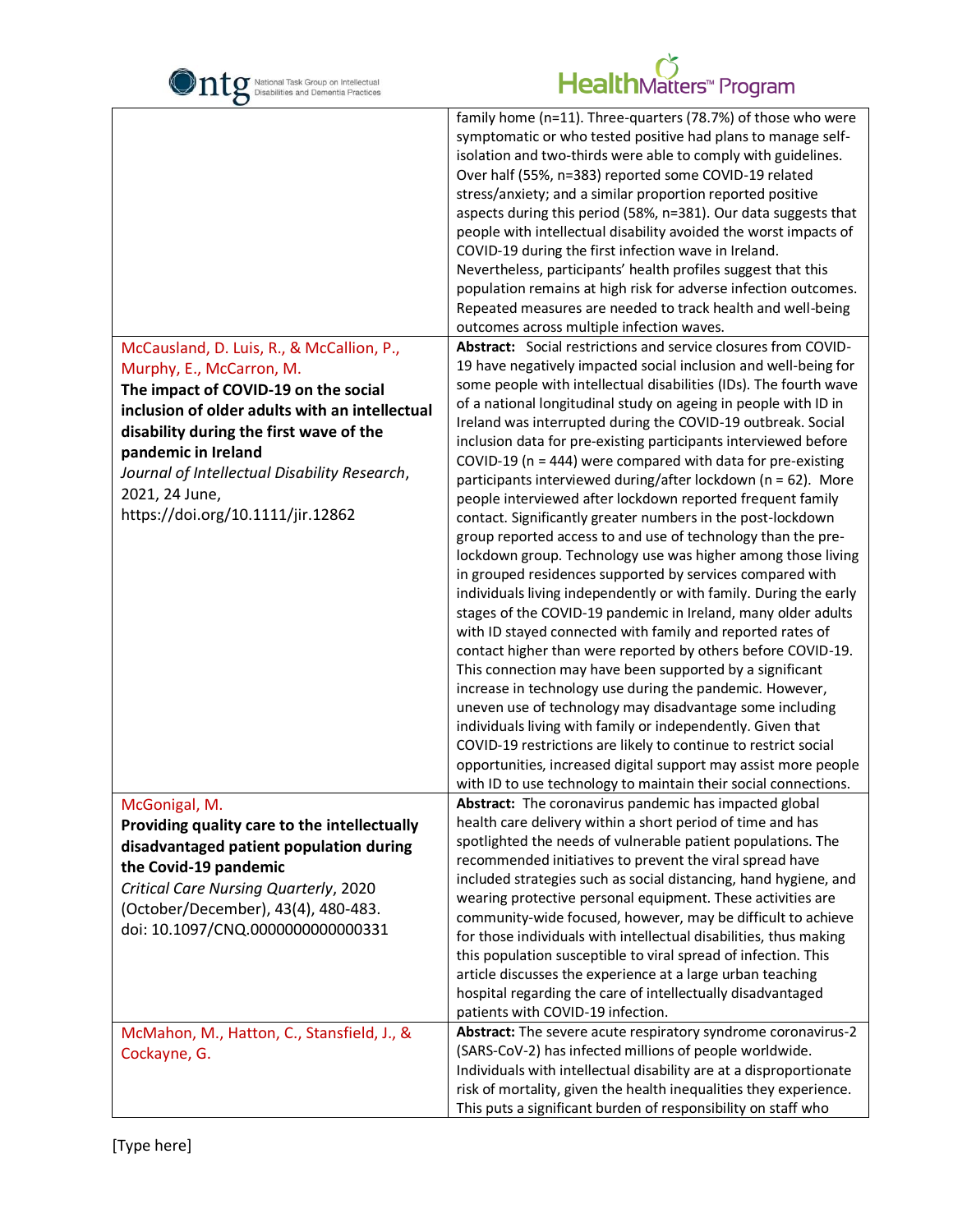

| $\bullet$                                                                                                                                                                                                                                                                                                                                                                                                                        |                                                                                                                                                                                                                                                                                                                                                                                                                                                                                                                                                                                                                                                                                                                                                                                                                                                                                                                                                                                                                                                                                                                                                                                                                                                                                                                                                                                                                                                                                                                                                                                                                                                                                                                                                                                                                                                                                                                                                                                                                                                                                                                                                                                                                                                                                                                                                                                                                                                                                                                                                                                                                       |
|----------------------------------------------------------------------------------------------------------------------------------------------------------------------------------------------------------------------------------------------------------------------------------------------------------------------------------------------------------------------------------------------------------------------------------|-----------------------------------------------------------------------------------------------------------------------------------------------------------------------------------------------------------------------------------------------------------------------------------------------------------------------------------------------------------------------------------------------------------------------------------------------------------------------------------------------------------------------------------------------------------------------------------------------------------------------------------------------------------------------------------------------------------------------------------------------------------------------------------------------------------------------------------------------------------------------------------------------------------------------------------------------------------------------------------------------------------------------------------------------------------------------------------------------------------------------------------------------------------------------------------------------------------------------------------------------------------------------------------------------------------------------------------------------------------------------------------------------------------------------------------------------------------------------------------------------------------------------------------------------------------------------------------------------------------------------------------------------------------------------------------------------------------------------------------------------------------------------------------------------------------------------------------------------------------------------------------------------------------------------------------------------------------------------------------------------------------------------------------------------------------------------------------------------------------------------------------------------------------------------------------------------------------------------------------------------------------------------------------------------------------------------------------------------------------------------------------------------------------------------------------------------------------------------------------------------------------------------------------------------------------------------------------------------------------------------|
| An audit of the well-being of staff working<br>in intellectual disability settings in Ireland<br>during the COVID-19 pandemic<br>Tizard Learning Disability Review, 2020,<br>25(4). 237-246.<br>https://doi.org/10.1108/TLDR-09-2020-0027                                                                                                                                                                                        | support these individuals. Consequently, the aim was to<br>establish a baseline of the well-being of staff working in<br>intellectual disability services in Ireland during the COVID-19<br>pandemic. An online survey was carried out using the<br>Copenhagen Burnout Inventory, a brief measure of depression<br>(Patient Health Questionnaire-9) and a brief measure of anxiety<br>(General Anxiety Disorder-7). In total, 285 staff in the Republic<br>of Ireland completed the survey. These staff reported<br>moderate levels of personal and work-related burnout and mild<br>levels of anxiety and depression. Higher mean scores were<br>recorded across scales from staff who worked in independent<br>living settings and from staff who supported individuals with<br>challenging behavior.                                                                                                                                                                                                                                                                                                                                                                                                                                                                                                                                                                                                                                                                                                                                                                                                                                                                                                                                                                                                                                                                                                                                                                                                                                                                                                                                                                                                                                                                                                                                                                                                                                                                                                                                                                                                               |
| Mills, W.R., Sender, S., Lichtefeld, J.,<br>Romano, N., Reynolds, K., Price, M., Phipps,<br>J., White, L., Howard, S., Poltavski, D., &<br>Barnes, R.<br>Supporting individuals with intellectual and<br>developmental disability during the first<br>100 days of the COVID-19 outbreak in the<br>USA.<br>Journal of Intellectual Disability Research,<br>2020, Jul, 64(7), 489-496. doi:<br>10.1111/jir.12740. Epub 2020 Jun 3. | Abstract: [Abstract and extract from article text] It is unknown<br>how the novel Coronavirus SARS-CoV-2, the cause of the<br>current acute respiratory illness COVID-19 pandemic that has<br>infected millions of people, affects people with intellectual and<br>developmental disability (IDD). The aim of this study is to<br>describe how individuals with IDD have been affected in the<br>first 100 days of the COVID-19 pandemic.<br>Shortly after the first COVID-19 case was reported in the USA,<br>our organization [Bright Spring Health Services, Louisville, KY,<br>USA.; University of North Dakota, Grand Forks, ND, USA], which<br>provides continuous support for over 11 000 individuals with<br>IDD, assembled an outbreak committee composed of senior<br>leaders from across the health care organization. The<br>committee led the development and deployment of a<br>comprehensive COVID-19 prevention and suppression strategy,<br>utilizing current evidence-based practice, while surveilling the<br>global and local situation daily. We implemented enhanced<br>infection control procedures across 2400 homes, which were<br>communicated to our employees using multi-faceted channels<br>including an electronic resource library, mobile and web<br>applications, paper postings in locations, live webinars, and<br>direct mail. Using custom-built software applications enabling<br>us to track patient, client and employee cases and exposures,<br>we leveraged current public health recommendations to<br>identify cases and to suppress transmission, which included the<br>use of personal protective equipment. A COVID-19 case was<br>defined as a positive nucleic acid test for SARS-CoV-2 RNA. In<br>the 100-day period between 20 January 2020 and 30 April<br>2020, we provided continuous support for 11 540 individuals<br>with IDD. Sixty-four per cent of the individuals were in<br>residential, community settings, and 36% were in intermediate<br>care facilities. The average age of the cohort was $46 \pm 12$ years,<br>and 60% were male. One hundred twenty-two individuals with<br>IDD were placed in quarantine for exhibiting symptoms and<br>signs of acute infection such as fever or cough. Sixty-six<br>individuals tested positive for SARS-CoV-2, and their average<br>age was 50. The positive individuals were in 30 different homes<br>(1.3% of total) across 14 states. Fifteen homes have had single<br>cases, and 15 have had more than one case. Fifteen COVID-19-<br>positive individuals were hospitalized. As of 30 April, seven of |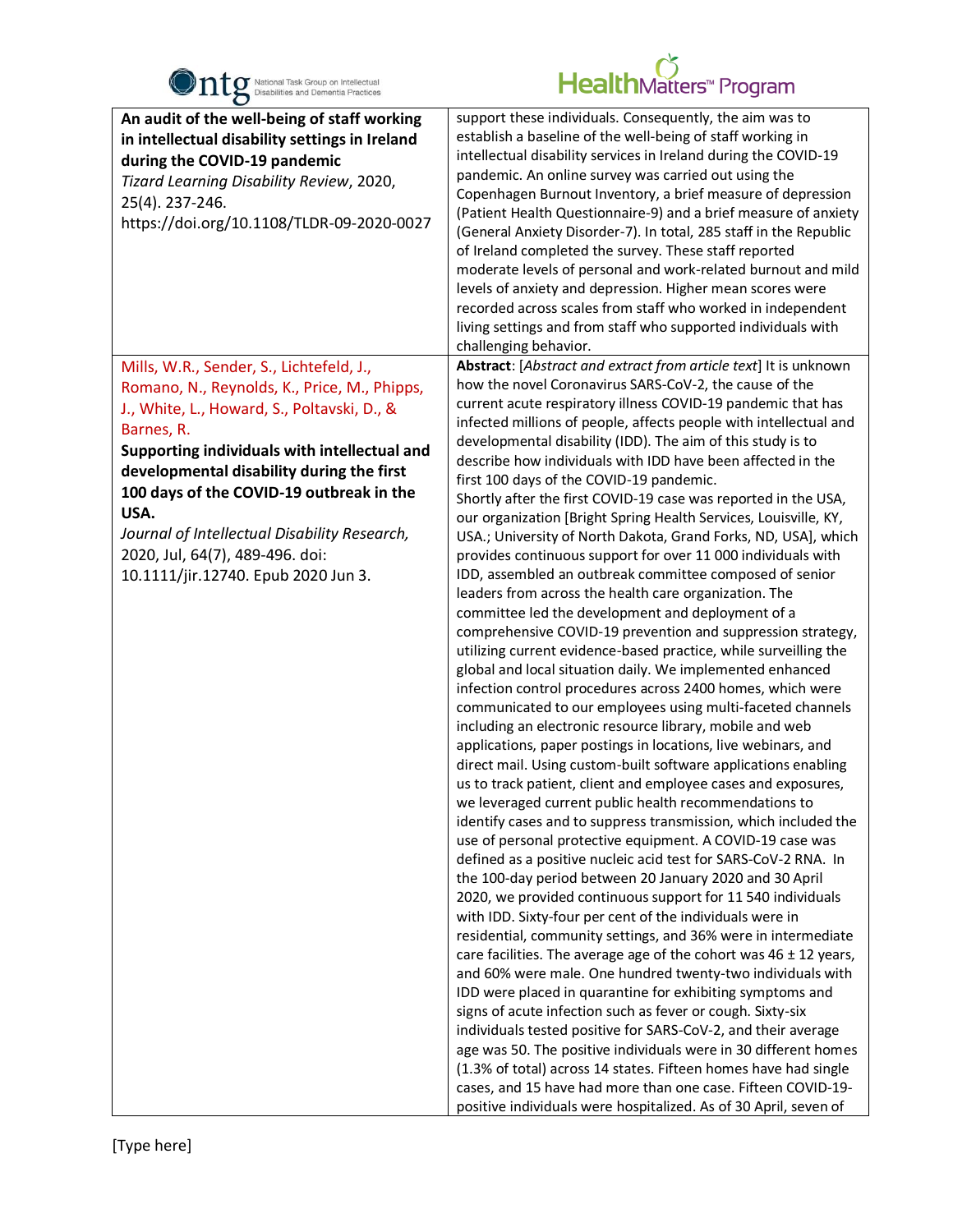

#### latters<sup>™</sup> Program

the individuals hospitalized have been discharged back to home

| Mozes, A.<br>Intellectual disability raises COVID-19 death<br>risk.<br>WebMD, (2020.<br>https://www.webmd.com/lung/news/20200<br>608/intellectual-disability-raises-covid19-<br>death-risk#1<br>See also: People with intellectual<br>disabilities are being hit hard by COVID-19<br>Medical Press, June 8, 2020<br>https://medicalxpress.com/news/2020-06-<br>people-intellectual-disabilities-hard-covid-<br>.html | and are recovering. Five remain hospitalized, with three<br>improving and two remaining in intensive care and on<br>mechanical ventilation. There have been three deaths. We<br>found that among COVID-19-positive individuals with IDD, a<br>higher number of chronic medical conditions and male sex<br>were characteristics associated with a greater likelihood of<br>hospitalization. In the first 100 days of the COVID-19 outbreak<br>in the USA, we observed that people with IDD living in<br>congregate care settings can benefit from a coordinated<br>approach to infection control, case identification and cohorting,<br>as evidenced by the low relative case rate reported. Male<br>individuals with higher numbers of chronic medical conditions<br>were more likely to be hospitalized, while younger, less<br>chronically ill individuals recovered spontaneously at home.<br>Abstract: [none - extracted from text]. New research is shining<br>a light on a group particularly vulnerable to the new<br>coronavirus: People with an intellectual or developmental<br>disability (IDD), cared for either by family at home or in group<br>homes. People with these types of disabilities include those<br>with Down syndrome, cerebral palsy and other conditions, and<br>the data shows they are significantly more likely to die after<br>contracting COVID-19 than the general public. According to the<br>database used in the study, the virus claimed the lives of just<br>under 3% of COVID-19 patients between the ages of 18 and 74<br>who did not have an IDD. But among COVID-19 patients who do<br>have an IDD, that figure rose by half, to 4.5%. IDD patients<br>under the age of 18 are also more likely to die from COVID-19<br>than their young non-IDD peers, the study found. Group homes<br>may be especially hazardous, said one expert unconnected to<br>the new study. "People with IDD living in residential settings<br>experienced what I would qualify as the 'perfect storm' for<br>COVID-19," said Michelle Ballan. She is associate dean of<br>research in the school of social welfare at Stony Brook<br>University in Stony Brook, N.Y. "People with IDD frequently rely<br>on hands-on assistance from other people with daily self-care<br>tasks, making social distancing particularly challenging and<br>further increasing risk of disease transmission," Ballan<br>explained. "Not only are people with IDD who do not live<br>independently at risk," she added, "but their caregivers may<br>also find themselves facing competing obligations: To stay<br>home if they are feeling sick, and to help the individuals who<br>rely on them for daily functioning." Higher risk in young -- The<br>new study was led by Dr. Margaret Turk, a professor of physical<br>medicine and rehabilitation at SUNY Upstate Medical<br>University at Syracuse, N.Y. Her team tracked the experience of<br>more than 30,000 COVID-19 patients, including just under 500<br>who were characterized as having an IDD. All were diagnosed<br>with COVID-19 at some point between Jan. 20 and May 14, |
|----------------------------------------------------------------------------------------------------------------------------------------------------------------------------------------------------------------------------------------------------------------------------------------------------------------------------------------------------------------------------------------------------------------------|--------------------------------------------------------------------------------------------------------------------------------------------------------------------------------------------------------------------------------------------------------------------------------------------------------------------------------------------------------------------------------------------------------------------------------------------------------------------------------------------------------------------------------------------------------------------------------------------------------------------------------------------------------------------------------------------------------------------------------------------------------------------------------------------------------------------------------------------------------------------------------------------------------------------------------------------------------------------------------------------------------------------------------------------------------------------------------------------------------------------------------------------------------------------------------------------------------------------------------------------------------------------------------------------------------------------------------------------------------------------------------------------------------------------------------------------------------------------------------------------------------------------------------------------------------------------------------------------------------------------------------------------------------------------------------------------------------------------------------------------------------------------------------------------------------------------------------------------------------------------------------------------------------------------------------------------------------------------------------------------------------------------------------------------------------------------------------------------------------------------------------------------------------------------------------------------------------------------------------------------------------------------------------------------------------------------------------------------------------------------------------------------------------------------------------------------------------------------------------------------------------------------------------------------------------------------------------------------------------------------------------------------------------------------------------------------------------------------------------------------------------------------------------------------------------------------------------------------------------------------------------------------------------------------------------------------------------------------------------------------------------------------------------------------------------------------------------------------------------------------------------------------------|
| Musumeci, MB., & Chidambaram, P.                                                                                                                                                                                                                                                                                                                                                                                     | 2020.<br>Abstract: [none - abstracted from text] The COVID-19                                                                                                                                                                                                                                                                                                                                                                                                                                                                                                                                                                                                                                                                                                                                                                                                                                                                                                                                                                                                                                                                                                                                                                                                                                                                                                                                                                                                                                                                                                                                                                                                                                                                                                                                                                                                                                                                                                                                                                                                                                                                                                                                                                                                                                                                                                                                                                                                                                                                                                                                                                                                                                                                                                                                                                                                                                                                                                                                                                                                                                                                                    |
|                                                                                                                                                                                                                                                                                                                                                                                                                      | pandemic has taken a heavy toll on people in nursing homes,<br>with those in long-term care facilities accounting for a                                                                                                                                                                                                                                                                                                                                                                                                                                                                                                                                                                                                                                                                                                                                                                                                                                                                                                                                                                                                                                                                                                                                                                                                                                                                                                                                                                                                                                                                                                                                                                                                                                                                                                                                                                                                                                                                                                                                                                                                                                                                                                                                                                                                                                                                                                                                                                                                                                                                                                                                                                                                                                                                                                                                                                                                                                                                                                                                                                                                                          |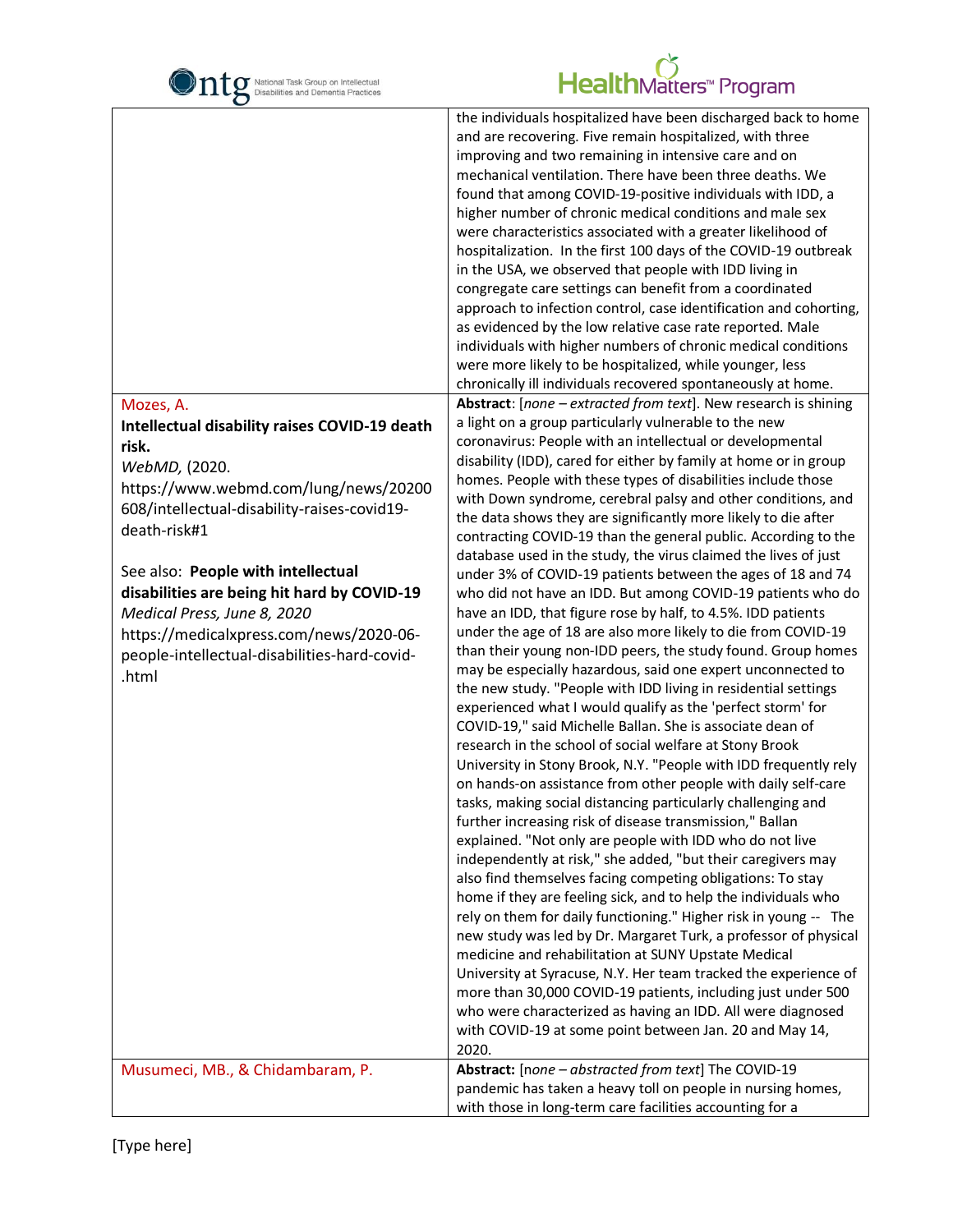

#### **1Matters™ Program**

**COVID-19 vaccine access for people with disabilities**

*KFF Issue Brief*, March 1, 2021. https://www.kff.org/medicaid/issuebrief/covid-19-vaccine-access-for-peoplewith-disabilities/

disproportionate share of all deaths attributable to COVID-19 to date. However, less attention has been paid to nonelderly people with disabilities who use long-term services and supports (LTSS) but live outside of nursing homes. This population includes people with a range of disabilities, such as people with autism or Down syndrome who live in group homes, people with physical disabilities who receive personal care services at home, and people who are receiving behavioral health treatment in residential facilities. Some nonelderly people with disabilities receive LTSS in a variety of communitybased settings such as group homes, adult day health programs, and/or their own homes. Other nonelderly people with disabilities receive LTSS in institutional settings such as intermediate care facilities for people with intellectual or developmental disabilities (ICF/IDDs) or behavioral health treatment centers for people with mental illness or substance use disorder. As of February 11, 2021, 31 states report at least some data on COVID-19 cases and deaths in LTSS settings that primarily serve nonelderly people with disabilities. These settings include both home and community-based settings such as group homes, personal care homes, adult day programs, and other community-based settings; and institutional settings such as intermediate care facilities and psychiatric institutions. The wide variety in state reporting makes it difficult to compare between states or have a complete understanding of how people with disabilities have been impacted by the pandemic. Among states reporting data, there were 111,000 cases and over 6,500 deaths across these settings as of February 11, 2021. Of the 31 states reporting data, 8 states report data only for institutional settings, 8 states report data only for home and community-based settings, and 15 states report data for both settings. Data from a limited number of states suggest that LTSS residents in institutions other than nursing and assisted living facilities, as well as those in some community-based settings, face an elevated risk of COVID-19 infection. Overall, limited data on the number of people in HCBS and institutional settings other than nursing and assisted living facilities makes calculating case or death rates difficult. Direct care workers who provide LTSS to people with disabilities outside of nursing homes also face increased risks from COVID-19, similar to their nursing home counterparts. Few state vaccination plans explicitly mention people with disabilities (other than people with "high risk medical conditions"). Prioritizing certain high risk medical conditions may include some but not all people with disabilities. People with disabilities who receive services in the community or in non-nursing facility institutions may face accessibility barriers at vaccine distribution sites. In many cases, people with disabilities will need to travel to a distribution site to receive their vaccines. People with disabilities and their direct care providers may benefit from focused messaging as part of general vaccine outreach and public education efforts. Outreach efforts targeted to people with disabilities could be part of broader public education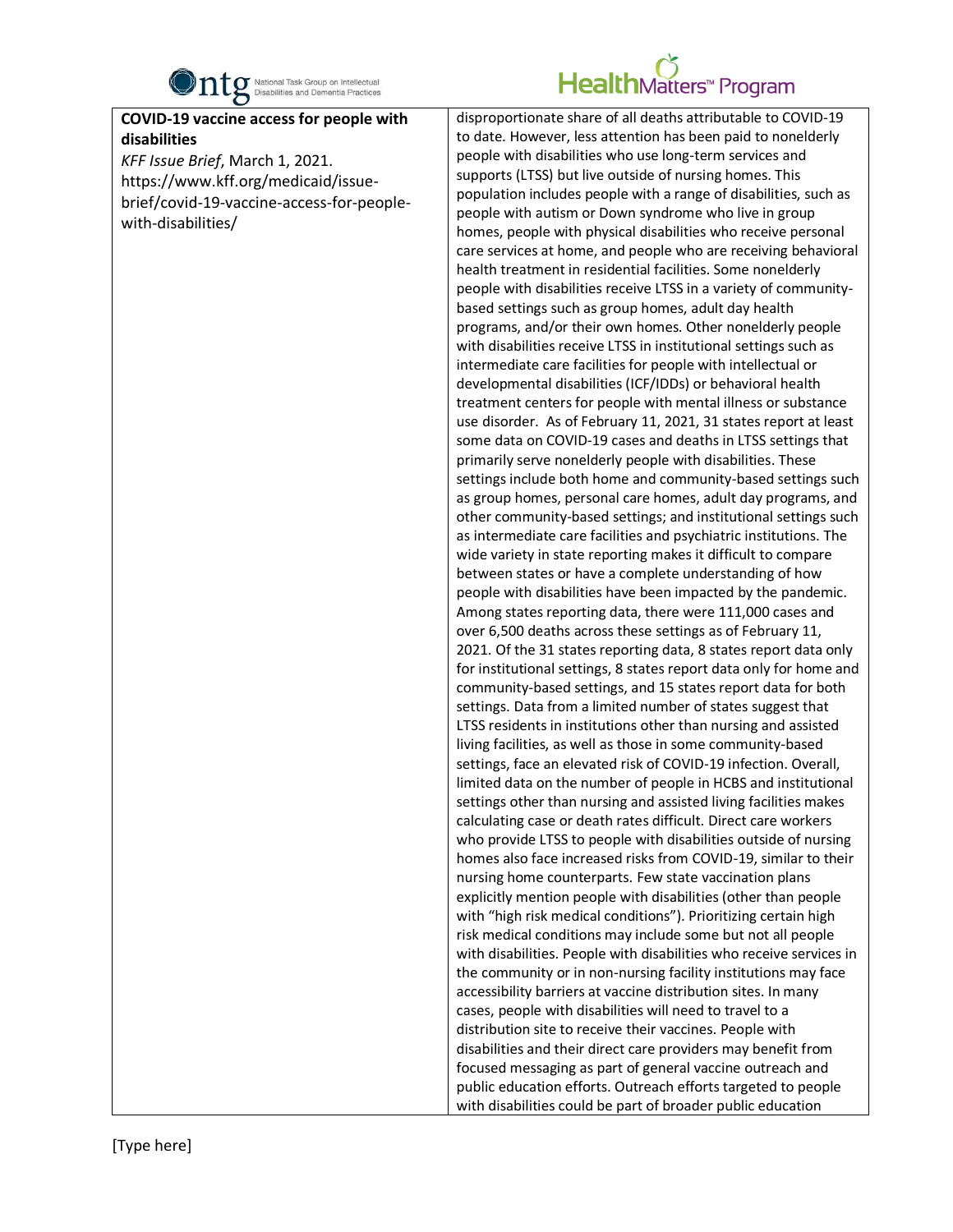

|                                                                                                                                                                                                                                                                                                                    | strategies related to vaccine distribution. Making information<br>available in plain language and in accessible formats (such as<br>for people with vision, hearing, or cognitive disabilities) can<br>help ensure that it is useful to people with disabilities                                                                                                                                                                                                                                                                                                                                                                                                                                                                                                                                                                                                                                                                                                                                                                                                                                                                                                                                                                                                                                                                                                                                                                |
|--------------------------------------------------------------------------------------------------------------------------------------------------------------------------------------------------------------------------------------------------------------------------------------------------------------------|---------------------------------------------------------------------------------------------------------------------------------------------------------------------------------------------------------------------------------------------------------------------------------------------------------------------------------------------------------------------------------------------------------------------------------------------------------------------------------------------------------------------------------------------------------------------------------------------------------------------------------------------------------------------------------------------------------------------------------------------------------------------------------------------------------------------------------------------------------------------------------------------------------------------------------------------------------------------------------------------------------------------------------------------------------------------------------------------------------------------------------------------------------------------------------------------------------------------------------------------------------------------------------------------------------------------------------------------------------------------------------------------------------------------------------|
| Navas, P., Amor, A.M., Crespo, M.,<br>Wolowiec, Z., & Verdugo, M.A.<br>Supports for people with intellectual and<br>developmental disabilities during the COVID-<br>19 pandemic from their own perspective<br>Research in Developmental Disabilities,<br>2021, 108, 103813.<br>doi.org/10.1016/j.ridd.2020.103813. | Abstract: Individuals with intellectual and developmental<br>disabilities (IDD) represent a particularly vulnerable group to<br>the threats posed by COVID-19. However, they have not yet<br>been given a voice on how their living conditions have been<br>affected by COVID-19. This study aimed to report the impact<br>on people with IDD of COVID-19 and the response measures<br>applied in Spain during the lockdown. Data on 582 individuals<br>with IDD were collected through a survey. Seven open<br>questions were included to capture the perspectives of people<br>with IDD on COVID-19 and its consequences. Content analysis<br>was performed to identify themes and categories across<br>participant responses. Chi-square tests were used to analyze<br>the relationship between reporting a specific category and<br>participants' characteristics. Supports have been conditioned<br>by the living context. People living in specific settings had fewer<br>natural supports, while those living with their family relied<br>heavily on it. Participants also lacked supports considered<br>necessary. It is worth stressing that persons with IDD have also<br>provided support to others. Although people with IDD have<br>generally received the assistance they need during the<br>lockdown, it must be ensured that appropriate supports are<br>provided regardless of the context in which they live. |
| Neece, C., McIntyre, L. L., & Fenning, R.<br><b>Examining the impact of COVID-19 in</b><br>ethnically diverse families with young<br>children with intellectual and<br>developmental disabilities.<br>Journal of Intellectual Disability Research,<br>2020, 64(10), 739-749. https://<br>doi.org/10.1111/jir.12769 | Abstract: The COVID-19 pandemic introduced challenges to<br>families with young children with developmental delays.<br>Beyond the widespread concerns surrounding illness, loss of<br>employment and social isolation, caregivers are responsible for<br>overseeing their children's educational and therapeutic<br>programs at home often without the much-needed support of<br>professionals. The authors examined the impact of COVID-19 in<br>77 ethnically, linguistically, and socioeconomically diverse<br>families with young children with intellectual and<br>developmental disabilities (IDDs) in California and Oregon<br>(USA), who were participating in larger intervention studies.<br>Parents responded to five interview questions about the<br>impact of the pandemic, services for their child, silver linings, or<br>positive aspects, coping and their concerns about the long-term<br>impact of the pandemic.<br>Results suggest that parents of young children with IDD report<br>significant challenges at home during the pandemic.<br>Professional support, especially during the reopening phases,<br>will be critical to support family well-being and child<br>developmental outcomes.                                                                                                                                                                                                            |
| Newman, A.M., Jhaveri, R., Patel, A.B., Tan,<br>T.Q., Toia, J.M., & Arshad, M.<br>Trisomy 21 and coronavirus disease 2019 in<br>pediatric patients<br>Journal of Pediatrics, 2021, Jan, 228, 294-<br>296. doi: 10.1016/j.jpeds.2020.08.067                                                                         | Abstract: We present 4 pediatric patients with trisomy 21<br>(T21) and associated comorbidities who developed coronavirus<br>disease 2019 requiring hospitalization. A review of the<br>literature revealed that comorbidities associated with T21 may<br>predispose patients to severe disease. Children with T21 should<br>be considered high risk and monitored carefully if infected with<br>severe acute respiratory syndrome coronavirus 2.                                                                                                                                                                                                                                                                                                                                                                                                                                                                                                                                                                                                                                                                                                                                                                                                                                                                                                                                                                               |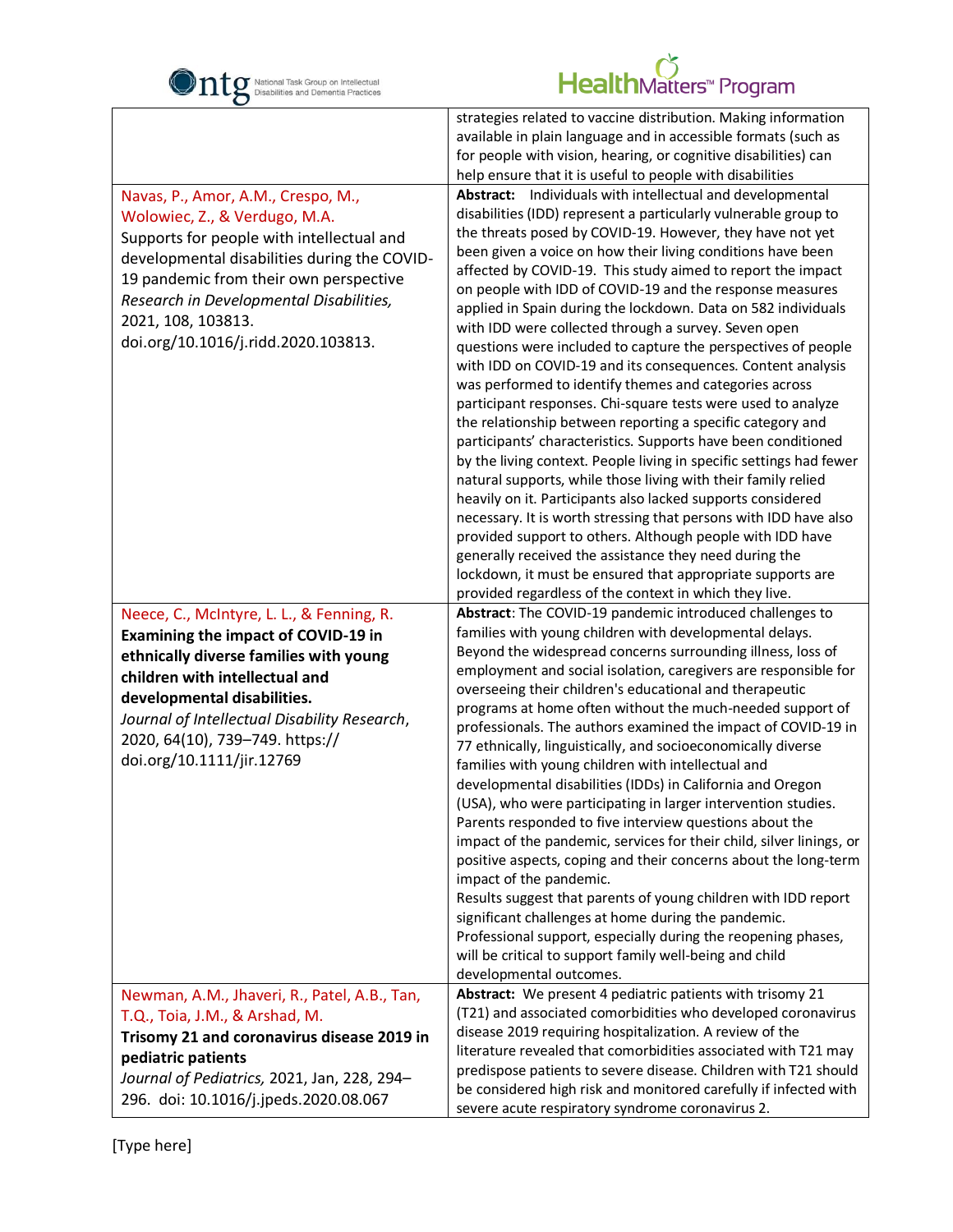

| $\bullet$                                                                                                                                                                                                                                                                                                                                                                                   |                                                                                                                                                                                                                                                                                                                                                                                                                                                                                                                                                                                                                                                                                                                                                                                                                                                                                                                                                                                                                                                                                                                                                                                                                                                                                                                                                                                                                                                                                                                                                                                                                                                                                                                                                                                                                                                                                                                                                                                                                                                                                                                                                                                              |
|---------------------------------------------------------------------------------------------------------------------------------------------------------------------------------------------------------------------------------------------------------------------------------------------------------------------------------------------------------------------------------------------|----------------------------------------------------------------------------------------------------------------------------------------------------------------------------------------------------------------------------------------------------------------------------------------------------------------------------------------------------------------------------------------------------------------------------------------------------------------------------------------------------------------------------------------------------------------------------------------------------------------------------------------------------------------------------------------------------------------------------------------------------------------------------------------------------------------------------------------------------------------------------------------------------------------------------------------------------------------------------------------------------------------------------------------------------------------------------------------------------------------------------------------------------------------------------------------------------------------------------------------------------------------------------------------------------------------------------------------------------------------------------------------------------------------------------------------------------------------------------------------------------------------------------------------------------------------------------------------------------------------------------------------------------------------------------------------------------------------------------------------------------------------------------------------------------------------------------------------------------------------------------------------------------------------------------------------------------------------------------------------------------------------------------------------------------------------------------------------------------------------------------------------------------------------------------------------------|
| Nygren, M.A. & Lulinski, A.<br>State of the science on COVID-19 and<br>people with IDD [Research brief].<br>(December 17, 2020). American Association<br>on Intellectual and Developmental<br>Disabilities (Washington, DC USA).<br>https://www.aaidd.org/docs/default-<br>source/publication/state-of-the-science-on-<br>covid-19-and-people-with-idd---dec-<br>2020.pdf?sfvrsn=25893421 0 | Abstract: This brief provides an overview of what the<br>research to date reveals about people with intellectual and<br>developmental disabilities (IDD), COVID-19, and vaccination.<br>The research to date indicates that people with IDD (a) are<br>more likely to be exposed to COVID-19 and have poorer COVID-<br>19-related health outcomes than the general public; (b) are as<br>likely as the general population to engage in preventive health<br>strategies; and (c) have experienced massive disruption in<br>health, home, and community services, exacerbating existing<br>inequities in health care, and putting additional pressure on<br>already over-taxed formal and informal support networks.<br>Further the research to date underscores that people with IDD<br>are (a) at higher risk for poor outcomes and have a higher<br>incidence of COVID-19-related deaths than the general<br>population, (b) just as likely as the general public to get<br>childhood and adult vaccinations, and (c) undergoing<br>substantial disruptions in crucial services which exacerbate<br>existing inequities in health care and other supports and are<br>further straining already overburdened paid and unpaid<br>caregivers.                                                                                                                                                                                                                                                                                                                                                                                                                                                                                                                                                                                                                                                                                                                                                                                                                                                                                                                                                  |
| Pacheco, F.L., Noll, M., & Rodrigues<br>Mendonça, C<br>Challenges in teaching human anatomy to<br>students with intellectual disabilities during<br>the Covid-19 pandemic<br>Anatomical Sciences Education, 2020<br>(Sept/Oct), 13(5), 556-557<br>[Letter to the Editor]                                                                                                                    | Abstract: [none - Extracted from text] Understanding the<br>current state of inclusion in a higher education institution is<br>essential for the development of opportunities for young adults<br>with special educational needs (SEN). Accordingly, we seek to<br>report the pandemic's positive and negative impacts on higher<br>education based on our experience as anatomy teachers in<br>Brazil. Discussed are the possible implications of the absence of<br>face-to-face human anatomy classes on the teaching-learning<br>process, especially for students with intellectual disabilities<br>who are studying physical education. The challenges and<br>difficulties faced by students with intellectual disabilities in<br>higher education are well known. Therefore, there is a need to<br>pay continued attention to inclusive education for students<br>with SEN worldwide, considering that physical inclusion alone is<br>not enough to promote inclusion. In our state public institution,<br>in mid-western Brazil, anatomy is taught to physical education<br>students through theoretical classes (approximately, 30<br>students, 3 with diagnosed intellectual disability) and practical<br>classes in the anatomy laboratory (approximately 15 students<br>per class), but without dissection. However, after government<br>decrees imposed social isolation and closed schools, the<br>university adopted the system of remote classes. we used the<br>Zoom platform to teach anatomy classes. This proved to be an<br>excellent tool, as it was possible to interact with students in a<br>direct and quality manner. We were able to easily share videos<br>and content while viewing the students. However, the free<br>version of this feature allows conferences of only up to 40<br>minutes, after which we had make a new video call. This<br>discouraged students and sometimes wasted a lot of time until<br>everyone was able to rejoin. Subsequently, we chose to use<br>Google Meet, a free communication and video chat platform<br>with does not limited conference time. To verify the students'<br>performance, weekly assessments were made through |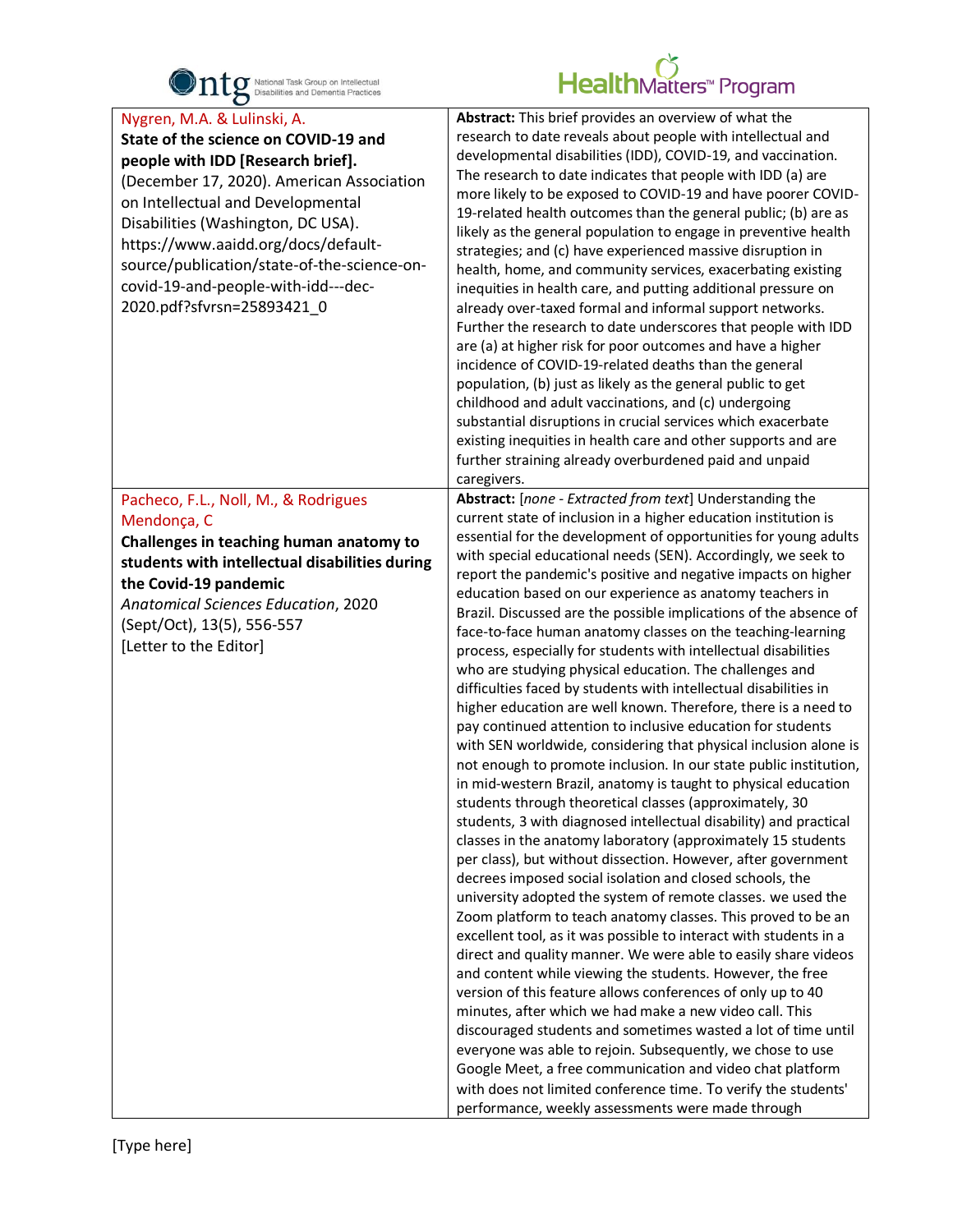

| O                                                                                                                                                                                                                                                                                                                                                                                                                                                          |                                                                                                                                                                                                                                                                                                                                                                                                                                                                                                                                                                                                                                                                                                                                                                                                                                                                                                                                                                                                                                                                                                                                                                                                                                                                                                                                                                                                                                                                                                                                                                                                                                                                                                                                                                                                                                                                                                                                                                                                                                                                                                                                                                                                                                                                                                                                                                                                                                                                                                                                                                                                                                                 |
|------------------------------------------------------------------------------------------------------------------------------------------------------------------------------------------------------------------------------------------------------------------------------------------------------------------------------------------------------------------------------------------------------------------------------------------------------------|-------------------------------------------------------------------------------------------------------------------------------------------------------------------------------------------------------------------------------------------------------------------------------------------------------------------------------------------------------------------------------------------------------------------------------------------------------------------------------------------------------------------------------------------------------------------------------------------------------------------------------------------------------------------------------------------------------------------------------------------------------------------------------------------------------------------------------------------------------------------------------------------------------------------------------------------------------------------------------------------------------------------------------------------------------------------------------------------------------------------------------------------------------------------------------------------------------------------------------------------------------------------------------------------------------------------------------------------------------------------------------------------------------------------------------------------------------------------------------------------------------------------------------------------------------------------------------------------------------------------------------------------------------------------------------------------------------------------------------------------------------------------------------------------------------------------------------------------------------------------------------------------------------------------------------------------------------------------------------------------------------------------------------------------------------------------------------------------------------------------------------------------------------------------------------------------------------------------------------------------------------------------------------------------------------------------------------------------------------------------------------------------------------------------------------------------------------------------------------------------------------------------------------------------------------------------------------------------------------------------------------------------------|
| Perera, B., Laugharne, R., Henley, W., Zabel,<br>A., Lamb, K., Branford, D., Courtanay, K.,<br>Alexander, A., Purandare, K., Wijeratne, A.,<br>Radhakrishnan, V., McNamara, E.,<br>Daureeawoo, Y., Sawhney, I., Scheepers, M.,<br>Taylor, G., & Shankar, R.<br>COVID-19 deaths in people with intellectual<br>disability in the UK and Ireland: descriptive<br>study.<br>BJPsych Open, 2020, 6(5), 1-6, e123. DOI:<br>https://doi.org/10.1192/bjo.2020.102 | WhatsApp video calls. The calls were made between the<br>student, special education teacher (support professor), and the<br>full professor of the discipline. Despite the use of new and<br>excellent technological options, we maintain that face-to-face<br>teaching is still the safest and most effective method to<br>guarantee student success in the teaching-learning process.<br>Abstract: Rapid spread of coronavirus disease 2019 (COVID-19)<br>has affected people with intellectual disability<br>disproportionately. Existing data does not provide enough<br>information to understand factors associated with increased<br>deaths in those with intellectual disability. Establishing who is<br>at high risk is important in developing prevention strategies,<br>given risk factors or comorbidities in people with intellectual<br>disability may be different to those in the general population.<br>The aim was to identify comorbidities, demographic and clinical<br>factors of those individuals with intellectual disability who have<br>died from COVID-19. The method was an observational<br>descriptive case series looking at deaths because of COVID-19<br>in people with intellectual disability was conducted. Along with<br>established risk factors observed in the general population,<br>possible specific risk factors and comorbidities in people with<br>intellectual disability for deaths related to COVID-19 were<br>examined. Comparisons between mild and moderate-to-<br>profound intellectual disability sub-cohorts were undertaken.<br>Data on 66 deaths in individuals with intellectual disability were<br>analyzed. Findings revealed that this group was younger (mean<br>age 64 years) compared with the age of death in the general<br>population because of COVID-19. High rates of moderate-to-<br>profound intellectual disability ( $n = 43$ ), epilepsy ( $n = 29$ ),<br>mental illness (n = 29), dysphagia (n = 23), Down syndrome (n =<br>20) and dementia ( $n = 15$ ) were observed. This is the first study<br>exploring associations between possible risk factors and<br>comorbidities found in COVID-19 deaths in people with<br>intellectual disability. Our data provides insight into possible<br>factors for deaths in people with intellectual disability. Some of<br>the factors varied between the mild and moderate-to-profound<br>intellectual disability groups. This highlights an urgent need for<br>further systemic inquiry and study of the possible cumulative<br>impact of these factors and comorbidities given the possibility<br>of COVID-19 resurgence. |
| Provenzi, L., Grumi, S., Gardani, A., Aramini,<br>A., Dargenio, E., Naboni, C., Vacchini, V., &<br>Borgatti, R.<br>Italian parents welcomed a telehealth<br>family-centred rehabilitation programme<br>for children with disability during COVID-19<br>lockdown<br>Acta Oaediatrica (Oslo, Norway), 2020,<br>2020, Nov, 110(1), 194-196. DOI:<br>10.1111/apa.15636                                                                                         | Abstract: [none - text taken from report]. The Child Neurology<br>and Psychiatry Unit of the IRCCS Mondino Foundation in Pavia,<br>Italy, developed the Engaging with Families in Online<br>Rehabilitation of Children during the Epidemic (EnFORCE)<br>telehealth program. This provided families with uninterrupted<br>care and rehabilitation during the COVID-19 lockdown. The<br>program comprised case-specific tailored telehealth sessions<br>that include parental support and child rehabilitation sessions.<br>The sessions were conducted by the same therapists and<br>psychologists that were working with the children before<br>lockdown. This paper reports the parents' perceptions of the<br>effectiveness of the EnFORCE program after 6 weeks. They<br>consecutively enrolled 36 parents of children with pediatric                                                                                                                                                                                                                                                                                                                                                                                                                                                                                                                                                                                                                                                                                                                                                                                                                                                                                                                                                                                                                                                                                                                                                                                                                                                                                                                                                                                                                                                                                                                                                                                                                                                                                                                                                                                                        |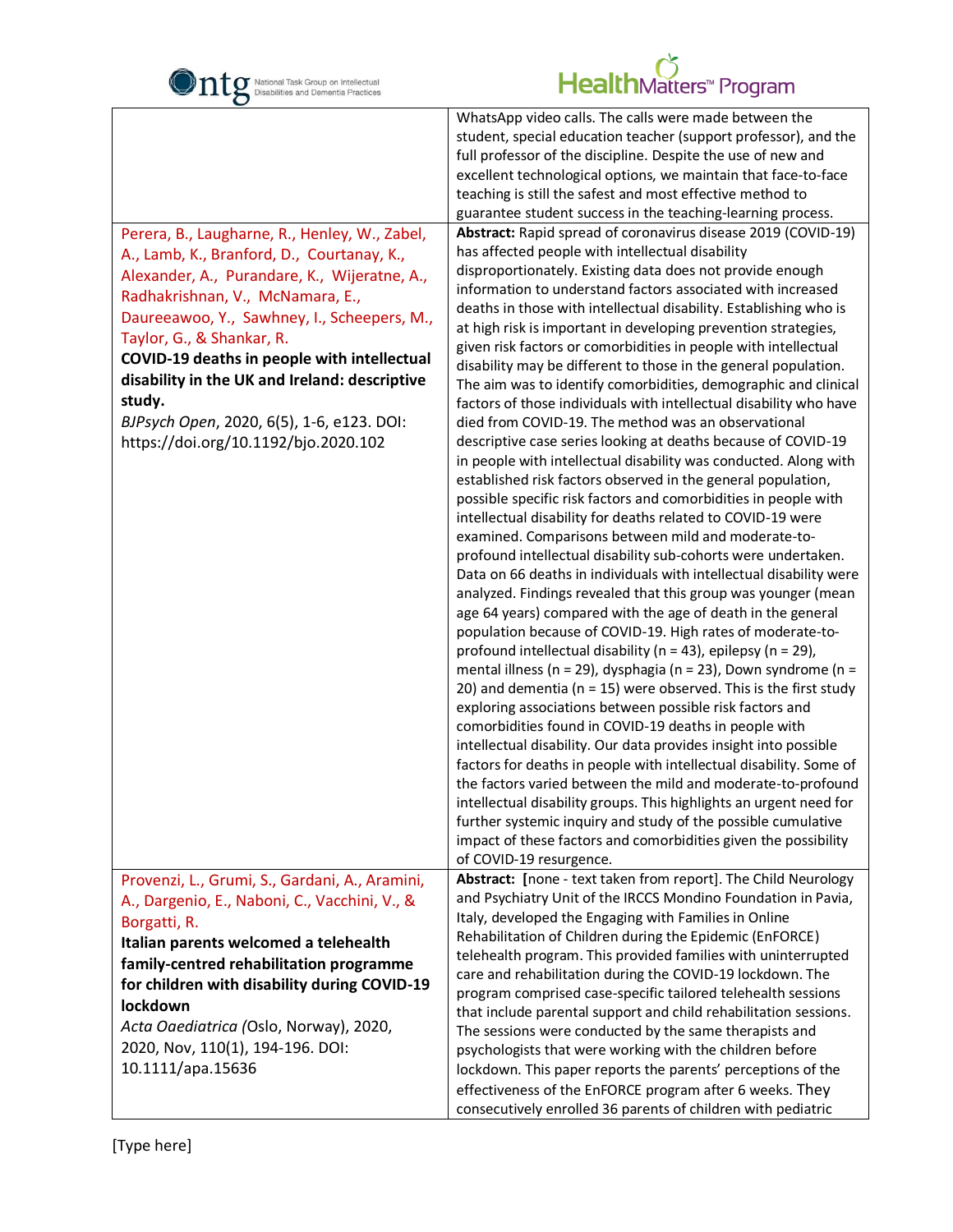

| O                                                                                                                                                                                                                                                                                                                                     |                                                                                                                                                                                                                                                                                                                                                                                                                                                                                                                                                                                                                                                                                                                                                                                                                                                                                                                                                                                                                                                                                                                                                                                                                                                                                                                                                                                                                                                                                                                                                                                                                                                                                                                                                                                                                   |
|---------------------------------------------------------------------------------------------------------------------------------------------------------------------------------------------------------------------------------------------------------------------------------------------------------------------------------------|-------------------------------------------------------------------------------------------------------------------------------------------------------------------------------------------------------------------------------------------------------------------------------------------------------------------------------------------------------------------------------------------------------------------------------------------------------------------------------------------------------------------------------------------------------------------------------------------------------------------------------------------------------------------------------------------------------------------------------------------------------------------------------------------------------------------------------------------------------------------------------------------------------------------------------------------------------------------------------------------------------------------------------------------------------------------------------------------------------------------------------------------------------------------------------------------------------------------------------------------------------------------------------------------------------------------------------------------------------------------------------------------------------------------------------------------------------------------------------------------------------------------------------------------------------------------------------------------------------------------------------------------------------------------------------------------------------------------------------------------------------------------------------------------------------------------|
|                                                                                                                                                                                                                                                                                                                                       | neurological conditions. The parents were at least 18 years old,<br>able to understand Italian and provided written, informed<br>consent. More than 80% of the parents reported child growth<br>and development benefits and up to 40% rated the online<br>program as effective or more effective than the usual care<br>provided. The majority reported increased feelings of<br>engagement, self-relevance, perceived support and recognition<br>of their role in childcare, with percentages ranging from 86%-<br>95%. The reported challenges with the program were Internet<br>connection issues (19%), web literacy gaps (17%) and<br>difficulties in following the instructions given by the therapist<br>(22%). The emotional burden faced by parents during lockdown<br>mainly involved fears about being alone and caring for children<br>with special healthcare needs without specialist support. These<br>preliminary findings suggest that an emergency program that<br>provides continuity of care and support with remote<br>rehabilitation interventions may be beneficial for both child<br>and parental well-being, with limited practical challenges. The<br>benefits of telehealth programs appear to be more relevant for<br>continuity of care, rather than achieving better outcomes than<br>face-to-face sessions. At the same time, practical challenges,<br>such as Internet connections and web literacy, were obstacles<br>for up to a quarter of our sample, suggesting that educational<br>and policy investments are needed to optimize the benefits of<br>telehealth programs for the general population. Investing in<br>telehealth programs should be a priority during the COVID-19<br>pandemic and appropriate policy measures are needed to cope<br>with future emergencies |
| <b>Public Health England</b><br>Deaths of people identified as having<br>learning disabilities with COVID-19 in<br><b>England in the Spring of 2020</b><br>https://assets.publishing.service.gov.uk/gov<br>ernment/uploads/system/uploads/attachme<br>nt_data/file/933612/COVID-<br>19_learning_disabilities_mortality_report.p<br>df | Abstract: [none - text taken from summary of report] The<br>Department of Health and Social Care reviewed available data<br>on the deaths of people with intellectual [learning] disabilities<br>(ID) in England during the COVID-19 pandemic. The review<br>looked at: deaths from COVID-19 of people with ID, factors<br>impacting the risk of death from COVID-19 of people with ID,<br>and deaths in care settings of people with ID. Received were<br>623 reports of deaths of people with ID considered definitely or<br>possibly COVID-19 related occurring between February and<br>June 2020, suggesting an estimated national total of 956<br>deaths (a crude rate of 240 deaths per 100,000 adults with ID --<br>2.3 times the rate in the general population for the same<br>period). The estimated rate, adjusting for the likely level of<br>under-notification, was 369 per 100,000 adults with ID, 3.6<br>times the rate in the general population. If people dying with ID<br>status 'not known' are included the same proportion with ID as<br>those for whom a status was recorded, there would have been<br>651 deaths of adults with ID, giving a rate of 254 per 100,000<br>population, 4 times the rate for adults without ID. In 2018 and<br>2019, 60% of deaths of people with ID occurred in hospital<br>settings. In 2020, 82% of COVID-19 deaths, and 45% of deaths<br>from other causes occurred in hospitals. In the general<br>population a smaller proportion of COVID-19 deaths (63%)<br>occurred in hospital. During the peak 3 weeks, number of<br>deaths from all causes for people with ID was 3 times the                                                                                                                                                                    |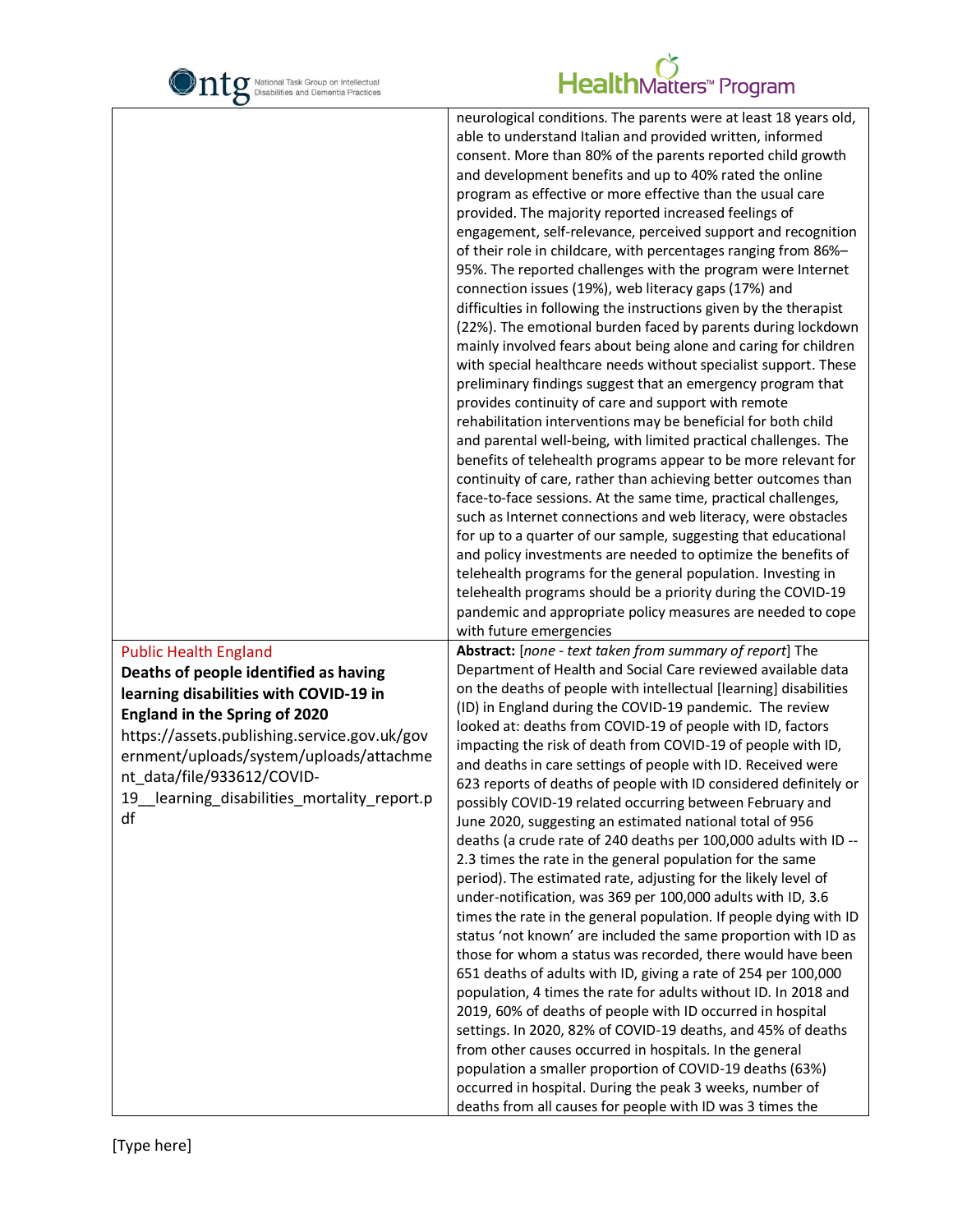| National Task Group on Intellectual<br>Disabilities and Dementia Practices                                                                                                                                                        | HealthMatters <sup>™</sup> Program                                                                                                                                                                                                                                                                                                                                                                                                                                                                                                                                                                                                                                                                                                                                                                                                                                                                                                                                                                                                              |
|-----------------------------------------------------------------------------------------------------------------------------------------------------------------------------------------------------------------------------------|-------------------------------------------------------------------------------------------------------------------------------------------------------------------------------------------------------------------------------------------------------------------------------------------------------------------------------------------------------------------------------------------------------------------------------------------------------------------------------------------------------------------------------------------------------------------------------------------------------------------------------------------------------------------------------------------------------------------------------------------------------------------------------------------------------------------------------------------------------------------------------------------------------------------------------------------------------------------------------------------------------------------------------------------------|
|                                                                                                                                                                                                                                   | average reported for the corresponding period in the 2<br>previous years. For the general population in the same weeks,<br>the number was 2 times the average for the 2 previous years.<br>COVID-19 deaths in people with ID were spread more widely<br>across the adult age groups than in the general population. The<br>10-year age band with the largest number of deaths was 55 to<br>64 years for people with ID but over 75 for the general<br>population. COVID-19 accounted for 54% of deaths of adults<br>with ID in residential care in this period, slightly less than for<br>people with ID generally, but still much more than in the<br>general population. Data indicates that care homes looking<br>after adults with ID were less likely than other care homes to<br>have had COVID-19 outbreaks. This was likely to be related to<br>the ID homes having fewer beds.                                                                                                                                                         |
| Rauf, B., Sheikh, H., Majid, H., Roy, A.,<br>Pathania, R.<br>COVID-19-related prescribing challenge in<br>intellectual disability<br>BJPsychiatry Open, 2021, March 19, 7(2),<br>e66. doi:<br>https://doi.org/10.1192/bjo.2021.26 | Abstract: The COVID-19 pandemic and associated restrictions<br>are expected to affect the mental health of the population,<br>especially people with intellectual disability and/or autism<br>spectrum disorder, because of a variety of biological and<br>psychosocial reasons. The authors aimed to estimate if COVID-<br>19 restrictions are associated with a change in number of total<br>consultations carried out by psychiatrists and prescription of<br>psychotropic medication in people with intellectual disability<br>and/or autism spectrum disorder, within a community<br>intellectual disability service. A quantitative observational study<br>was conducted, involving retrospective and prospective data<br>collection before and during lockdown. Data were collected on<br>a spreadsheet and emailed to all psychiatrists working within                                                                                                                                                                                  |
|                                                                                                                                                                                                                                   | the Coventry and Warwickshire Partnership NHS Trust-wide<br>community intellectual disability service. Variables included<br>total consultations, medication interventions, types of<br>medications used, multidisciplinary team input and clinical<br>reasons for medication interventions. Data were analyzed<br>separately for child and adolescent mental health services<br>(CAMHS) and adult intellectual disability teams, and for the<br>whole service. During the lockdown period, total consultations<br>in the community intellectual disability service increased by 19<br>per week and medication interventions increased by two per<br>week. Multidisciplinary team input increased in CAMHS from<br>0.17 to 0.71 per week and in adult intellectual disability from<br>5.7 to 6.5 per week. Hypnotics and benzodiazepines were the<br>most commonly prescribed psychotropic medications during<br>the lockdown period. COVID-19-related lockdown resulted in<br>an increase in medication interventions, total consultations and |
| Redquest, B. K., Tint, A., Ries, H., & Lunsky,                                                                                                                                                                                    | involvement of multidisciplinary teams to manage mental<br>health and behavioral issues in people with intellectual<br>disability and/or autism spectrum disorder<br>Abstract: The COVID-19 pandemic has caused many adults                                                                                                                                                                                                                                                                                                                                                                                                                                                                                                                                                                                                                                                                                                                                                                                                                     |
| Υ.<br><b>Exploring the experiences of siblings of</b><br>adults with intellectual/developmental<br>disabilities during the COVID-19 pandemic.                                                                                     | with intellectual/developmental disabilities (IDD) to lose their<br>daily routines and social support, and as a result, many adults<br>with IDD are increasingly reliant on their family caregivers.<br>Siblings often play a crucial support role for their brothers and<br>sisters with IDD. As such, this study aimed to describe the<br>experiences of adult siblings of people with IDD during the                                                                                                                                                                                                                                                                                                                                                                                                                                                                                                                                                                                                                                         |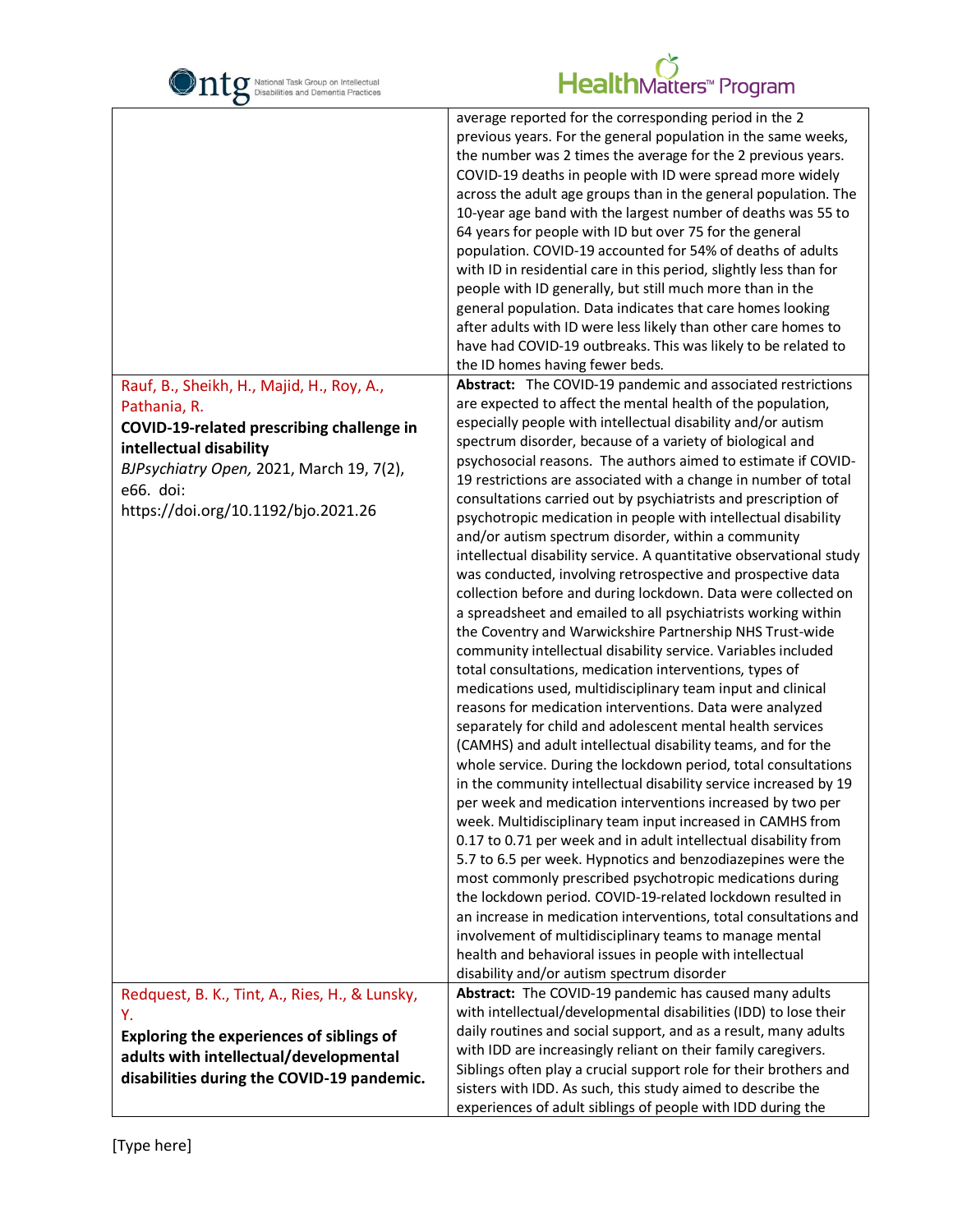

| O                                                                                                                                                                                                                                                                                                                                                                                                                                                                                                                                                                  |                                                                                                                                                                                                                                                                                                                                                                                                                                                                                                                                                                                                                                                                                                                                                                                                                                                                                                                                                                                                                                                                                                                                                                                                                                                                                                                                                                                                                                                                                                                                                                                                                                                                                                                                                                                                                                                                                                                                                                                                                                                                                                                                                                                                                                                                                                                                                                                                                                                                                                                                                                                                                              |
|--------------------------------------------------------------------------------------------------------------------------------------------------------------------------------------------------------------------------------------------------------------------------------------------------------------------------------------------------------------------------------------------------------------------------------------------------------------------------------------------------------------------------------------------------------------------|------------------------------------------------------------------------------------------------------------------------------------------------------------------------------------------------------------------------------------------------------------------------------------------------------------------------------------------------------------------------------------------------------------------------------------------------------------------------------------------------------------------------------------------------------------------------------------------------------------------------------------------------------------------------------------------------------------------------------------------------------------------------------------------------------------------------------------------------------------------------------------------------------------------------------------------------------------------------------------------------------------------------------------------------------------------------------------------------------------------------------------------------------------------------------------------------------------------------------------------------------------------------------------------------------------------------------------------------------------------------------------------------------------------------------------------------------------------------------------------------------------------------------------------------------------------------------------------------------------------------------------------------------------------------------------------------------------------------------------------------------------------------------------------------------------------------------------------------------------------------------------------------------------------------------------------------------------------------------------------------------------------------------------------------------------------------------------------------------------------------------------------------------------------------------------------------------------------------------------------------------------------------------------------------------------------------------------------------------------------------------------------------------------------------------------------------------------------------------------------------------------------------------------------------------------------------------------------------------------------------------|
| Journal of Intellectual Disability Research,<br>2021, 65(1), 1-10. Epub Oct 30, 2020,<br>https://doi.org/10.1111/jir.12793<br>Rogers G, Perez-Olivas G, Stenfert Kroese B,<br>Patel V, Murphy G, Rose J, Cooper V,<br>Langdon PE, Hiles S, Clifford C, Willner P.<br>The experiences of mothers of children and<br>young people with intellectual disabilities<br>during the first COVID-19 lockdown period.<br>Journal of Applied Research in Intellectual<br>Disabilities, 2021, Mar,<br>23:10.1111/jar.12884. doi,<br>10.1111/jar.12884. Online ahead of print. | COVID-19 pandemic. The Sibling Collaborative worked with<br>researchers to codesign an online survey, completed by 91<br>people, exploring sibling supports and concerns during the<br>COVID-19 pandemic. The survey also aimed to identify helpful<br>resources for siblings during this time. The results showed that<br>most siblings are supporting their brother or sister with IDD<br>during the COVID-19 pandemic and are concerned about the<br>health and well-being of their brother/sister. The most<br>common concern related to disruption of their brother's or<br>sister's routine and activities. Although responses of older and<br>younger siblings did not differ from each other, siblings whose<br>brother or sister with IDD lived with family had some unique<br>concerns relative to those whose siblings no longer lived with<br>family. Siblings described how their own self-care and<br>relationships with others, as well as support for their brother/<br>sister, were particularly helpful during the COVID-19 pandemic.<br>Siblings are providing key support to their brother or sister with<br>IDD during the COVID-19 pandemic, and they too must be<br>supported. Siblings should be included in efforts to disseminate<br>resources targeting people with IDD and their feedback and<br>input must be obtained. It is also important to include sibling<br>mental wellness as caregiver supports are created and<br>implemented. More research is needed to further understand<br>how to support sibling caregivers.<br>Abstract: Recent COVID-19 lockdown restrictions resulted in<br>reduced access to educational, professional, and social support<br>systems for children with intellectual disabilities and their<br>carers. The aim of this study was to gain insight into the ways<br>mothers of children with intellectual disabilities coped during<br>the first 2020 lockdown period. Eight mothers of children with<br>intellectual disabilities were interviewed. The recordings of<br>these interviews were subjected to a thematic analysis. Three<br>main themes were identified: carrying the burden; a time of<br>stress; and embracing change and looking to the future. All<br>mothers experienced increased burden and stress. However,<br>some also described some positive impact of lockdown<br>conditions on them as well as on their child's well-being and<br>behaviour. These findings are discussed in the light of the<br>(Journal of Applied Research in Intellectual Disabilities, 33,<br>2020, 1523) survey results on parental coping and suggestions |
|                                                                                                                                                                                                                                                                                                                                                                                                                                                                                                                                                                    | for future service provision during pandemic conditions are<br>proposed.                                                                                                                                                                                                                                                                                                                                                                                                                                                                                                                                                                                                                                                                                                                                                                                                                                                                                                                                                                                                                                                                                                                                                                                                                                                                                                                                                                                                                                                                                                                                                                                                                                                                                                                                                                                                                                                                                                                                                                                                                                                                                                                                                                                                                                                                                                                                                                                                                                                                                                                                                     |
| Rose, J., Willner, P., Cooper, V., Langdon, P.<br>E., Murphy, G. H., & Stenfert Kroese, B.<br>The effect on and experience of families<br>with a member who has intellectual and<br>developmental disabilities of the COVID-19<br>pandemic in the UK: Developing an<br>investigation.<br>International Journal of Developmental<br>Disabilities, 2020. (on-line)                                                                                                                                                                                                   | Abstract: [none - extracted from text] The COVID 19 pandemic<br>is having an added and unprecedented impact upon families<br>through the imposition of social distancing and isolation<br>measures. It is most likely that these measures will impair the<br>mental health of many people; this is of particular concern for<br>family carers as many with a relative who has IDD are likely to<br>have many additional burdens. Initial reports from clinical<br>services and families about the impact of the pandemic are<br>mixed. Some clinicians are reporting less challenging behavior<br>in people with IDD, possibly as the result of fewer demands and<br>a quieter lifestyle due to social isolation). Some families are                                                                                                                                                                                                                                                                                                                                                                                                                                                                                                                                                                                                                                                                                                                                                                                                                                                                                                                                                                                                                                                                                                                                                                                                                                                                                                                                                                                                                                                                                                                                                                                                                                                                                                                                                                                                                                                                                         |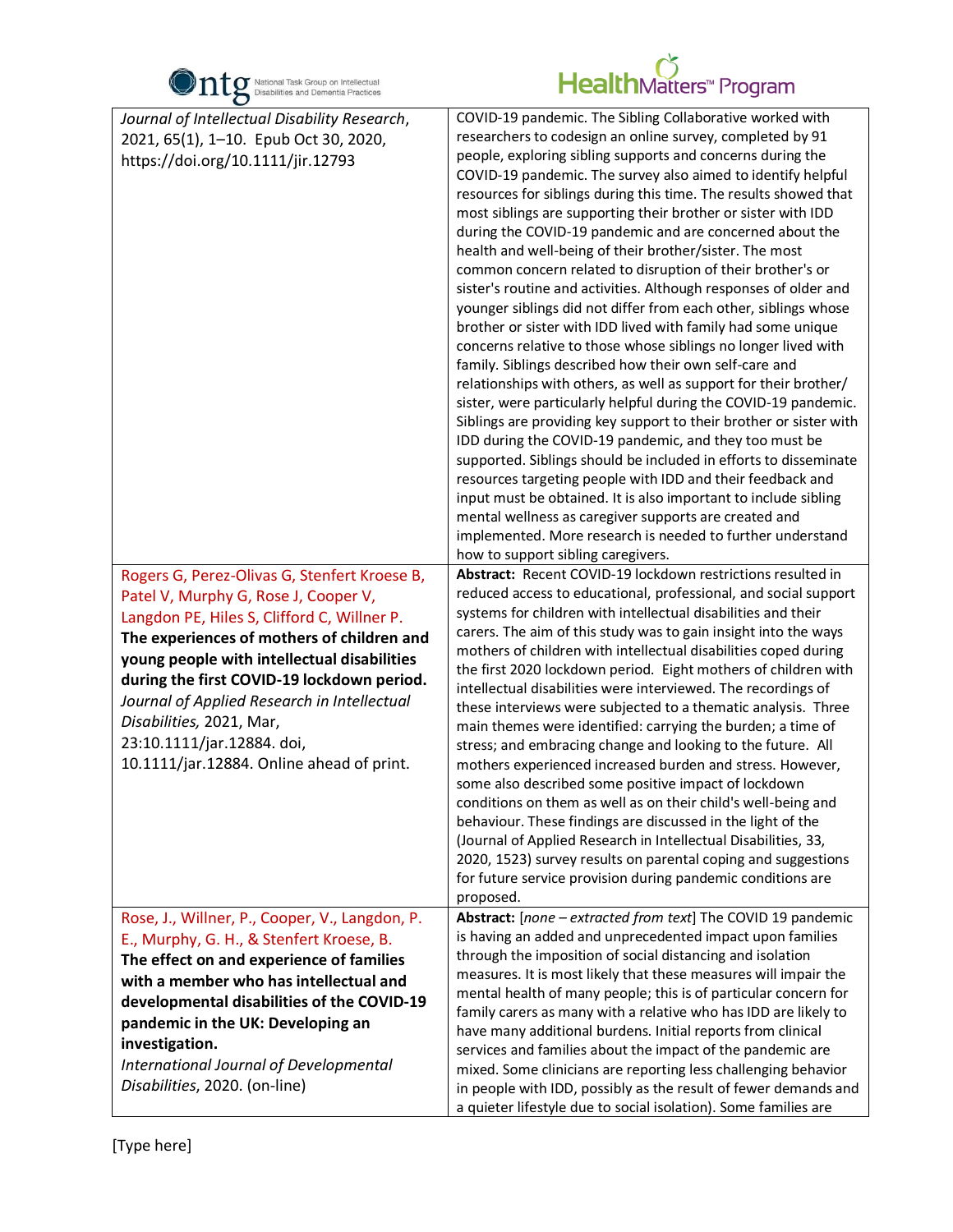

| $\bullet$                                         |                                                                                                                                                                                                                                                                                                                                                                                                                                                                                                                                                                                                                                                                                                                                                                                                                                                                                                                                                                                                                                                                                                                                                                                                                         |
|---------------------------------------------------|-------------------------------------------------------------------------------------------------------------------------------------------------------------------------------------------------------------------------------------------------------------------------------------------------------------------------------------------------------------------------------------------------------------------------------------------------------------------------------------------------------------------------------------------------------------------------------------------------------------------------------------------------------------------------------------------------------------------------------------------------------------------------------------------------------------------------------------------------------------------------------------------------------------------------------------------------------------------------------------------------------------------------------------------------------------------------------------------------------------------------------------------------------------------------------------------------------------------------|
| https://doi.org/10.1080/20473869.2020.176<br>4257 | also reporting that there can be benefits to living a less<br>complex lifestyle, with more opportunities for positive<br>interaction with their offspring. However, these benefits can<br>quickly be offset by the intensity of the demands of continual<br>caring, often with work commitments being managed alongside<br>the support of their offspring require in the home. If<br>restrictions are maintained with services and support reduced,<br>it will be important to try to understand the impact of this on<br>families over the course of the pandemic. Trying to understand<br>how people adapt (or not) will provide valuable information as<br>to how their needs can be both understood and responded to<br>dynamically. If appropriate support can be provided it is likely<br>to have a significant economic benefit by reducing the<br>breakdown of family support which could lead to more out-of-<br>home residential placements. It is imperative that we devote<br>resources and research effort to find out what is going on in<br>families where there is a member with IDD over the course of<br>the COVID 19 pandemic and how adaptations can be made to<br>provide the most effective help. |
|                                                   |                                                                                                                                                                                                                                                                                                                                                                                                                                                                                                                                                                                                                                                                                                                                                                                                                                                                                                                                                                                                                                                                                                                                                                                                                         |
| Sabatello, M. (moderator)                         | Abstract: [none - Extracted from text on PowerPoints] Clear and                                                                                                                                                                                                                                                                                                                                                                                                                                                                                                                                                                                                                                                                                                                                                                                                                                                                                                                                                                                                                                                                                                                                                         |
| <b>Best practices for patient-clinician</b>       | consistent communication is foundational to the delivery of<br>high-quality, patient-centered health care. The COVID-19                                                                                                                                                                                                                                                                                                                                                                                                                                                                                                                                                                                                                                                                                                                                                                                                                                                                                                                                                                                                                                                                                                 |
| communication for people with disabilities        | pandemic presents challenges to communication between                                                                                                                                                                                                                                                                                                                                                                                                                                                                                                                                                                                                                                                                                                                                                                                                                                                                                                                                                                                                                                                                                                                                                                   |
| in the era of COVID-19: A Webinar.                | clinicians and their patients due to the need for information to                                                                                                                                                                                                                                                                                                                                                                                                                                                                                                                                                                                                                                                                                                                                                                                                                                                                                                                                                                                                                                                                                                                                                        |
| Webinar hosted by the National Academies          | not only be accurate and understandable, but also to be timely.                                                                                                                                                                                                                                                                                                                                                                                                                                                                                                                                                                                                                                                                                                                                                                                                                                                                                                                                                                                                                                                                                                                                                         |
| of Sciences, Engineering, and Medicine, June      | These challenges are further compounded when patients have                                                                                                                                                                                                                                                                                                                                                                                                                                                                                                                                                                                                                                                                                                                                                                                                                                                                                                                                                                                                                                                                                                                                                              |
| 19, 2020.                                         | conditions such as hearing loss, dementia, intellectual and                                                                                                                                                                                                                                                                                                                                                                                                                                                                                                                                                                                                                                                                                                                                                                                                                                                                                                                                                                                                                                                                                                                                                             |
| https://www.nationalacademies.org/event/          | developmental disabilities, or a range of physical disabilities.                                                                                                                                                                                                                                                                                                                                                                                                                                                                                                                                                                                                                                                                                                                                                                                                                                                                                                                                                                                                                                                                                                                                                        |
| 06-19-2020/best-practices-for-patient-            | For example, the pervasive use of masks precludes people with                                                                                                                                                                                                                                                                                                                                                                                                                                                                                                                                                                                                                                                                                                                                                                                                                                                                                                                                                                                                                                                                                                                                                           |
| clinician-communication-for-people-with-          | hearing loss from reading lips. People with dementia or                                                                                                                                                                                                                                                                                                                                                                                                                                                                                                                                                                                                                                                                                                                                                                                                                                                                                                                                                                                                                                                                                                                                                                 |
| disabilities-in-the-era-of-covid-19-a-webinar     | intellectual and developmental disabilities may not understand                                                                                                                                                                                                                                                                                                                                                                                                                                                                                                                                                                                                                                                                                                                                                                                                                                                                                                                                                                                                                                                                                                                                                          |
| [Presentations Archived]                          | disruptions in their routines, or the need to observe public                                                                                                                                                                                                                                                                                                                                                                                                                                                                                                                                                                                                                                                                                                                                                                                                                                                                                                                                                                                                                                                                                                                                                            |
|                                                   | health guidance. People with certain physical disabilities may                                                                                                                                                                                                                                                                                                                                                                                                                                                                                                                                                                                                                                                                                                                                                                                                                                                                                                                                                                                                                                                                                                                                                          |
|                                                   | be unable to wear masks, or have difficulty communicating<br>with their clinicians. This poor communication may have                                                                                                                                                                                                                                                                                                                                                                                                                                                                                                                                                                                                                                                                                                                                                                                                                                                                                                                                                                                                                                                                                                    |
|                                                   | significant health impacts, including increased risk for infection,                                                                                                                                                                                                                                                                                                                                                                                                                                                                                                                                                                                                                                                                                                                                                                                                                                                                                                                                                                                                                                                                                                                                                     |
|                                                   | challenges in accessing treatment, and overall inequitable                                                                                                                                                                                                                                                                                                                                                                                                                                                                                                                                                                                                                                                                                                                                                                                                                                                                                                                                                                                                                                                                                                                                                              |
|                                                   | health care. This webinar featured an overview of key patient-                                                                                                                                                                                                                                                                                                                                                                                                                                                                                                                                                                                                                                                                                                                                                                                                                                                                                                                                                                                                                                                                                                                                                          |
|                                                   | clinician communication challenges and disability law and                                                                                                                                                                                                                                                                                                                                                                                                                                                                                                                                                                                                                                                                                                                                                                                                                                                                                                                                                                                                                                                                                                                                                               |
|                                                   | policies applicable for accessible and effective communication                                                                                                                                                                                                                                                                                                                                                                                                                                                                                                                                                                                                                                                                                                                                                                                                                                                                                                                                                                                                                                                                                                                                                          |
|                                                   | during the COVID-19 pandemic, identified techniques to                                                                                                                                                                                                                                                                                                                                                                                                                                                                                                                                                                                                                                                                                                                                                                                                                                                                                                                                                                                                                                                                                                                                                                  |
|                                                   | facilitate health care communication with people with                                                                                                                                                                                                                                                                                                                                                                                                                                                                                                                                                                                                                                                                                                                                                                                                                                                                                                                                                                                                                                                                                                                                                                   |
|                                                   | disabilities, and provided tools and resources to consider for                                                                                                                                                                                                                                                                                                                                                                                                                                                                                                                                                                                                                                                                                                                                                                                                                                                                                                                                                                                                                                                                                                                                                          |
|                                                   | better communication in the COVID world.                                                                                                                                                                                                                                                                                                                                                                                                                                                                                                                                                                                                                                                                                                                                                                                                                                                                                                                                                                                                                                                                                                                                                                                |
| Sabatello, M., Blankmeyer Burke, T.,              | Abstract: This article considers key ethical, legal, and medical                                                                                                                                                                                                                                                                                                                                                                                                                                                                                                                                                                                                                                                                                                                                                                                                                                                                                                                                                                                                                                                                                                                                                        |
| McDonald, K.E., & Appelbaum, P.S.                 | dilemmas arising for people with disabilities in the COVID-19                                                                                                                                                                                                                                                                                                                                                                                                                                                                                                                                                                                                                                                                                                                                                                                                                                                                                                                                                                                                                                                                                                                                                           |
| Disability, ethics, and health care in the        | pandemic. The authors highlight the limited application of                                                                                                                                                                                                                                                                                                                                                                                                                                                                                                                                                                                                                                                                                                                                                                                                                                                                                                                                                                                                                                                                                                                                                              |
| <b>COVID-19 pandemic</b>                          | existing frameworks of emergency planning with and for<br>people with disabilities in the COVID-19 pandemic, explore key                                                                                                                                                                                                                                                                                                                                                                                                                                                                                                                                                                                                                                                                                                                                                                                                                                                                                                                                                                                                                                                                                                |
| American Journal of Public Health, 2020,          | concerns and issues affecting the health care of people with                                                                                                                                                                                                                                                                                                                                                                                                                                                                                                                                                                                                                                                                                                                                                                                                                                                                                                                                                                                                                                                                                                                                                            |
| 110(10) (October 1, 2020), 1523-1527.             | disabilities (i.e., access to information and clinician-patient                                                                                                                                                                                                                                                                                                                                                                                                                                                                                                                                                                                                                                                                                                                                                                                                                                                                                                                                                                                                                                                                                                                                                         |
| https://doi.org/10.2105/AJPH.2020.305837          | communication, nondiscrimination, and reasonable                                                                                                                                                                                                                                                                                                                                                                                                                                                                                                                                                                                                                                                                                                                                                                                                                                                                                                                                                                                                                                                                                                                                                                        |
|                                                   | accommodations, and rationing of medical goods), and indicate                                                                                                                                                                                                                                                                                                                                                                                                                                                                                                                                                                                                                                                                                                                                                                                                                                                                                                                                                                                                                                                                                                                                                           |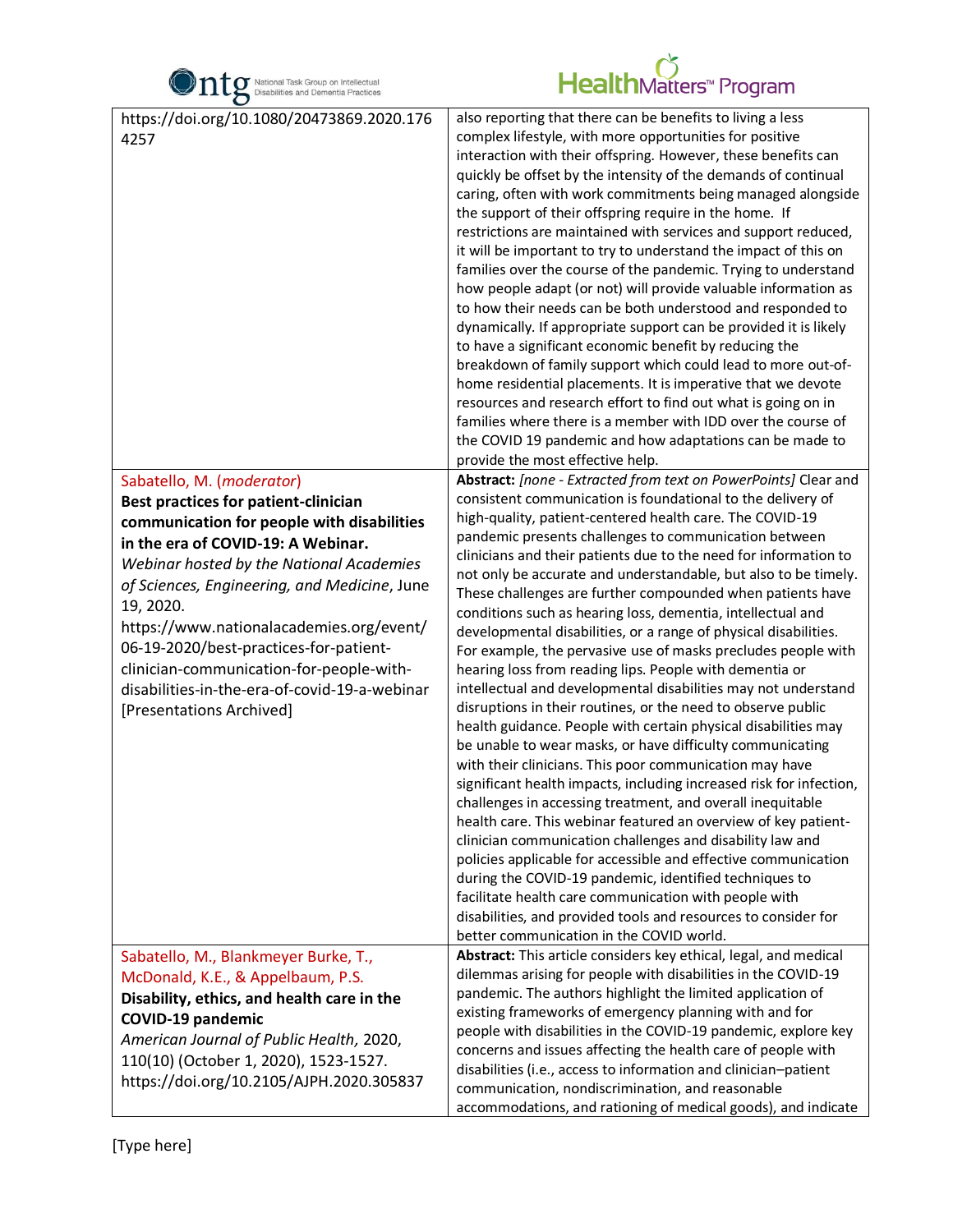| National Task Group on Intellectual<br>Disabilities and Dementia Practices                                                                                                                                | HealthMatters <sup>*</sup> Program                                                                                                                                                                                                                                                                                                                                                                                                                                                                                                                                                                                                                                                                                                                                                                                                                                                                                                                                                                                                                                                                                                                                                                                                                                                                                                                                                                                                                                                                                                                                      |
|-----------------------------------------------------------------------------------------------------------------------------------------------------------------------------------------------------------|-------------------------------------------------------------------------------------------------------------------------------------------------------------------------------------------------------------------------------------------------------------------------------------------------------------------------------------------------------------------------------------------------------------------------------------------------------------------------------------------------------------------------------------------------------------------------------------------------------------------------------------------------------------------------------------------------------------------------------------------------------------------------------------------------------------------------------------------------------------------------------------------------------------------------------------------------------------------------------------------------------------------------------------------------------------------------------------------------------------------------------------------------------------------------------------------------------------------------------------------------------------------------------------------------------------------------------------------------------------------------------------------------------------------------------------------------------------------------------------------------------------------------------------------------------------------------|
|                                                                                                                                                                                                           | possible solutions. Finally, we suggest clinical and public health<br>policy measures to ensure that people with disabilities,<br>including those with intellectual disability, are included in the<br>planning of future pandemic-related efforts. The devastation<br>evoked by the COVID-19 pandemic raises challenging dilemmas<br>in bioethics. It also speaks to social justice issues that have<br>plagued historically marginalized communities in the United<br>States. Responses to the pandemic must be bound by legal<br>standards, principles of distributive justice, and societal norms<br>of protecting vulnerable populations-core commitments of<br>public health-to ensure that inequities are not exacerbated<br>and should provide a pathway for improvements to ensure<br>equitable access and treatment in the future.                                                                                                                                                                                                                                                                                                                                                                                                                                                                                                                                                                                                                                                                                                                            |
| Sabatello, M., Landes, S.D., & McDonald, K.E.                                                                                                                                                             | Abstract: [none - text abridged from article] While the COVID-                                                                                                                                                                                                                                                                                                                                                                                                                                                                                                                                                                                                                                                                                                                                                                                                                                                                                                                                                                                                                                                                                                                                                                                                                                                                                                                                                                                                                                                                                                          |
| People with disabilities in COVID-19: Fixing<br>our priorities.<br>American Journal of Bioethics, 2020, 20(7),<br>187-190. Published online July 27.<br>https://doi.org/10.1080/15265161.2020.177<br>9396 | 19 pandemic has wreaked disproportionate havoc in<br>marginalized racial/ethnic communities, little attention has<br>been given to people with disabilities First, we describe the<br>most relevant and unique disadvantages that people with<br>disabilities experience in health care and community living that<br>place them at greater risk for disparate COVID-19 outcomes.<br>Second, we highlight the need to ensure accurate data<br>collection to better understand COVID19 disparities and<br>improve prevention and treatment of, and preparedness for,<br>current and future infectious disease pandemics among people<br>with disabilities. The COVID-19 pandemic has highlighted how<br>deadly congregate care is and should provoke urgency for<br>systems reform. Emerging reports indicate that residents in<br>institutions, group homes, and nursing and other large, long-<br>term residential care facilities are at far higher risk for infection<br>and death. As more than 330,000 people with intellectual and<br>developmental disabilities (IDD) alone are estimated to live in<br>congregate settings, proper monitoring, and transparent<br>reporting of COVID-19 trends among people with disabilities<br>are necessary to improve future preparedness for a second or<br>even multiple cycles of the pandemic. A problem is a lack of<br>public health surveillance of people with IDD and that COVID-<br>19 outcomes may be more severe for persons with IDD, likely<br>due to a combination of risks associated with congregate living |
|                                                                                                                                                                                                           | and health factors. Systemic and holistic changes are clearly<br>needed to address the factors leading to poorer social<br>determinants of health among people with disabilities. These<br>include access to affordable and high-quality care, disability<br>competency training among health care providers, and<br>development of community-living opportunities that promote<br>independence and social inclusion.                                                                                                                                                                                                                                                                                                                                                                                                                                                                                                                                                                                                                                                                                                                                                                                                                                                                                                                                                                                                                                                                                                                                                   |
| Scheffers, F., & Moonen, X.                                                                                                                                                                               | Abstract: During COVID-19 interactions using face-to-face                                                                                                                                                                                                                                                                                                                                                                                                                                                                                                                                                                                                                                                                                                                                                                                                                                                                                                                                                                                                                                                                                                                                                                                                                                                                                                                                                                                                                                                                                                               |
| Assessing the quality of support and                                                                                                                                                                      | contact is limited and professional carers must find other ways                                                                                                                                                                                                                                                                                                                                                                                                                                                                                                                                                                                                                                                                                                                                                                                                                                                                                                                                                                                                                                                                                                                                                                                                                                                                                                                                                                                                                                                                                                         |
| discovering sources of resilience during                                                                                                                                                                  | to support people with intellectual disabilities. COVID-19                                                                                                                                                                                                                                                                                                                                                                                                                                                                                                                                                                                                                                                                                                                                                                                                                                                                                                                                                                                                                                                                                                                                                                                                                                                                                                                                                                                                                                                                                                              |
| COVID-19 measures in people with                                                                                                                                                                          | measures can increase stress in people with intellectual                                                                                                                                                                                                                                                                                                                                                                                                                                                                                                                                                                                                                                                                                                                                                                                                                                                                                                                                                                                                                                                                                                                                                                                                                                                                                                                                                                                                                                                                                                                |
| intellectual disabilities by professional                                                                                                                                                                 | disabilities, although some people may adapt to or grow from<br>these uncertain situations. Resilience is the process of                                                                                                                                                                                                                                                                                                                                                                                                                                                                                                                                                                                                                                                                                                                                                                                                                                                                                                                                                                                                                                                                                                                                                                                                                                                                                                                                                                                                                                                |
| carers.                                                                                                                                                                                                   | effectively negotiating, adapting to, or managing significant                                                                                                                                                                                                                                                                                                                                                                                                                                                                                                                                                                                                                                                                                                                                                                                                                                                                                                                                                                                                                                                                                                                                                                                                                                                                                                                                                                                                                                                                                                           |
|                                                                                                                                                                                                           | sources of stress and trauma. The current study aims to provide                                                                                                                                                                                                                                                                                                                                                                                                                                                                                                                                                                                                                                                                                                                                                                                                                                                                                                                                                                                                                                                                                                                                                                                                                                                                                                                                                                                                                                                                                                         |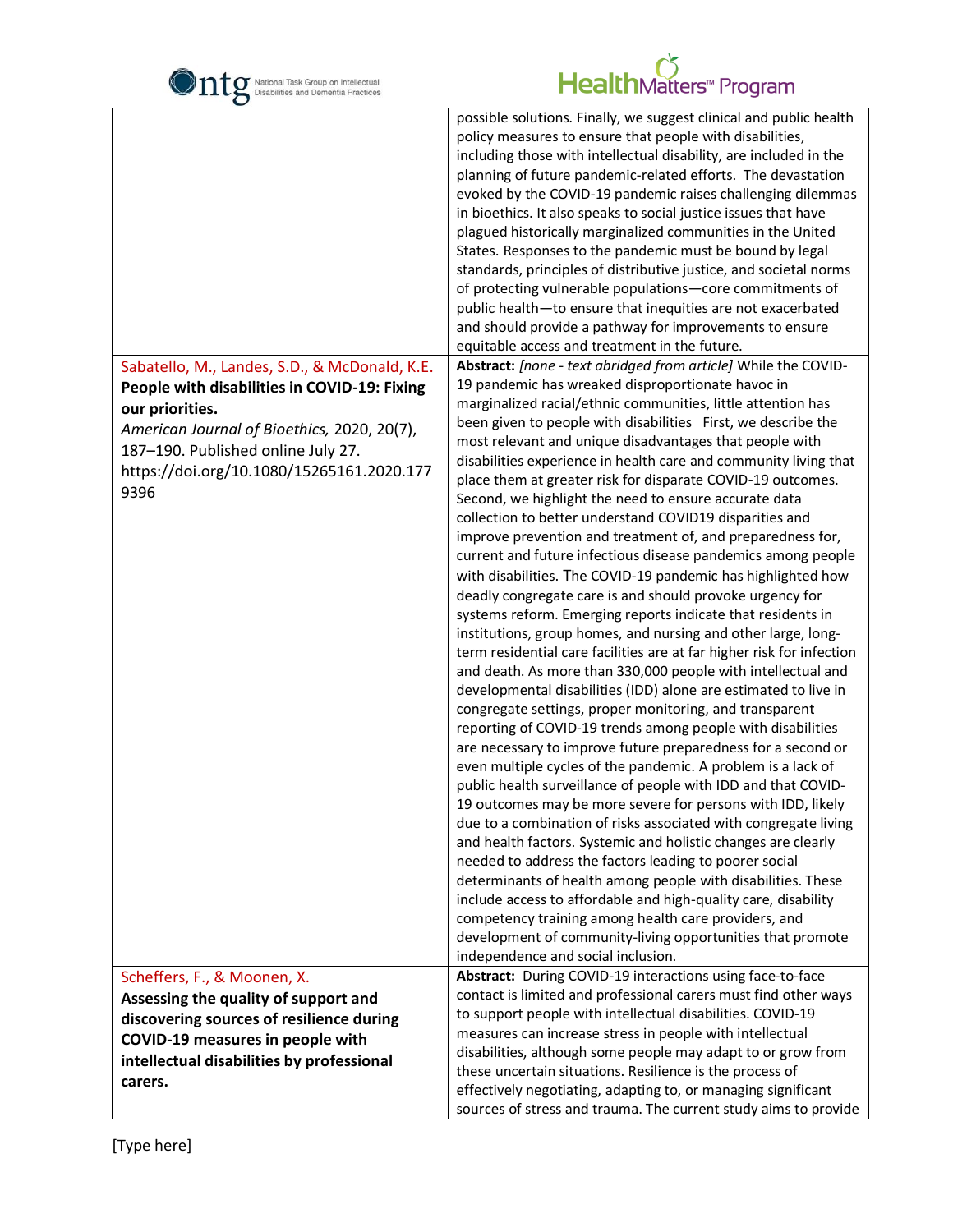

| O                                                                                                                                                                                                                                                                                                                                                                                                                                                                                                                                 |                                                                                                                                                                                                                                                                                                                                                                                                                                                                                                                                                                                                                                                                                                                                                                                                                                                                                                                                                                                                                                                                                                                                                                                                                                                                                                                                                                                                                                                                                                                                                                                                                                                                                                                                                                                                                                                                                                                                                                                                                                                                                                                                                                                                                                                                                                                                                                                                                                                                                                                                                                                                                                                                                                                                                                                                                                                                                                          |
|-----------------------------------------------------------------------------------------------------------------------------------------------------------------------------------------------------------------------------------------------------------------------------------------------------------------------------------------------------------------------------------------------------------------------------------------------------------------------------------------------------------------------------------|----------------------------------------------------------------------------------------------------------------------------------------------------------------------------------------------------------------------------------------------------------------------------------------------------------------------------------------------------------------------------------------------------------------------------------------------------------------------------------------------------------------------------------------------------------------------------------------------------------------------------------------------------------------------------------------------------------------------------------------------------------------------------------------------------------------------------------------------------------------------------------------------------------------------------------------------------------------------------------------------------------------------------------------------------------------------------------------------------------------------------------------------------------------------------------------------------------------------------------------------------------------------------------------------------------------------------------------------------------------------------------------------------------------------------------------------------------------------------------------------------------------------------------------------------------------------------------------------------------------------------------------------------------------------------------------------------------------------------------------------------------------------------------------------------------------------------------------------------------------------------------------------------------------------------------------------------------------------------------------------------------------------------------------------------------------------------------------------------------------------------------------------------------------------------------------------------------------------------------------------------------------------------------------------------------------------------------------------------------------------------------------------------------------------------------------------------------------------------------------------------------------------------------------------------------------------------------------------------------------------------------------------------------------------------------------------------------------------------------------------------------------------------------------------------------------------------------------------------------------------------------------------------------|
| Research in Developmental Disabilities, (In<br>Press), Available online 28 January 2021,<br>103889<br>https://doi.org/10.1016/j.ridd.2021.103889<br>Schuengel, C., Tummers, J., Embregts,<br>P.J.C.M, & Leusink, G.L.<br>Impact of the initial response to COVID-19<br>on long-term care for people with<br>intellectual disability: an interrupted time<br>series analysis of incident reports.<br>Journal of Intellectual Disability Research,<br>2020, 64(11), 817-824. 21 September 2020<br>https://doi.org/10.1111/jir.12778 | professional carers with new insights into how they can<br>support people with intellectual disabilities. An online survey<br>was shared through the social media and organizational<br>newsletters of MEE ZHN (a non-governmental organization for<br>people with disabilities). The resilience framework by Ungar<br>(2019) was adapted to fit to people with intellectual disabilities<br>during COVID-19 measures. Statistical analyses were performed<br>in SPSS statistics version 26. Results show that professional<br>carers applied diverse and distal methods to maintain contact<br>with people with intellectual disabilities during the COVID-19<br>measures. Professional carers reported a significant decrease in<br>the quality of contact with clients with intellectual disabilities,<br>but overall high levels of resilience in the same clients. Online<br>methods of communication are possibly insufficient for<br>professionals to cover all needs of people with intellectual<br>disabilities. During this pandemic, professionals should be<br>aware of stress but also of resilience in people with intellectual<br>disabilities. Key findings include: (1) During COVID-19 measures<br>professional caregivers used more diverse and distal methods<br>to maintain contact with people with ID, (2) professionals<br>reported that the quality of the contact with people with ID<br>had significantly decreased during COVID-19 measures, and (3)<br>people with ID seem to have access to multiple sources of<br>resilience during COVID-19 measures.<br>Abstract: The lockdown-measures in response to COVID-19<br>taken by long-term care organizations might have impacted<br>problem behavior and behavioral functioning of people with<br>intellectual disability. This study tested changes in reported<br>incidents, particularly regarding aggression, unexplained<br>absence and, for contrast, medication errors. Metadata on<br>weekly incident and near-incident reports from 2016 to June<br>2020 involving over 14 000 clients with mild to serious<br>intellectual disability of 's Heeren Loo, a long-term care<br>organization for people with intellectual disability, were<br>subjected to interrupted time series analysis, comparing the<br>COVID-19 with the pre-COVID-19 period. The imposition of<br>lockdown-measures coincided with a significant drop in<br>incidents (total, $P < .001$ ; aggression, $P = .008$ ; unexplained<br>absences, $P = .008$ ; and medication errors, $P < .001$ ). Incidents<br>in total (P = .001) and with aggression (P < .001) then climbed<br>from this initial low level, while medication errors remained<br>stably low ( $P = .94$ ). The rise in incidents involving aggression,<br>against the background of generally lowered reporting,<br>underlines the need for pandemic control measures that are |
|                                                                                                                                                                                                                                                                                                                                                                                                                                                                                                                                   | suitable for people with intellectual disability in long-term care.                                                                                                                                                                                                                                                                                                                                                                                                                                                                                                                                                                                                                                                                                                                                                                                                                                                                                                                                                                                                                                                                                                                                                                                                                                                                                                                                                                                                                                                                                                                                                                                                                                                                                                                                                                                                                                                                                                                                                                                                                                                                                                                                                                                                                                                                                                                                                                                                                                                                                                                                                                                                                                                                                                                                                                                                                                      |
| Scottish Commission for Learning Disability.<br>The impact of coronavirus on people with<br>learning disabilities and their parents,<br>carers and supporters.<br>The Scottish Commission for People with<br>Learning Disabilities (Glasgow), 2020 (June).                                                                                                                                                                                                                                                                        | Abstract: SCLD, wanting to explore the impact of the crisis on<br>people with learning/intellectual disabilities and their parents,<br>carers and supporters, undertook two surveys (one for people<br>with learning/intellectual disabilities and one for their parents,<br>carers and supporters). The survey ran from April 14 to May 5,<br>2020. In total, 350 responses were received: 127 from people<br>with learning/intellectual disabilities and 223 from their<br>parents, carers and supporters. Our survey findings show that                                                                                                                                                                                                                                                                                                                                                                                                                                                                                                                                                                                                                                                                                                                                                                                                                                                                                                                                                                                                                                                                                                                                                                                                                                                                                                                                                                                                                                                                                                                                                                                                                                                                                                                                                                                                                                                                                                                                                                                                                                                                                                                                                                                                                                                                                                                                                               |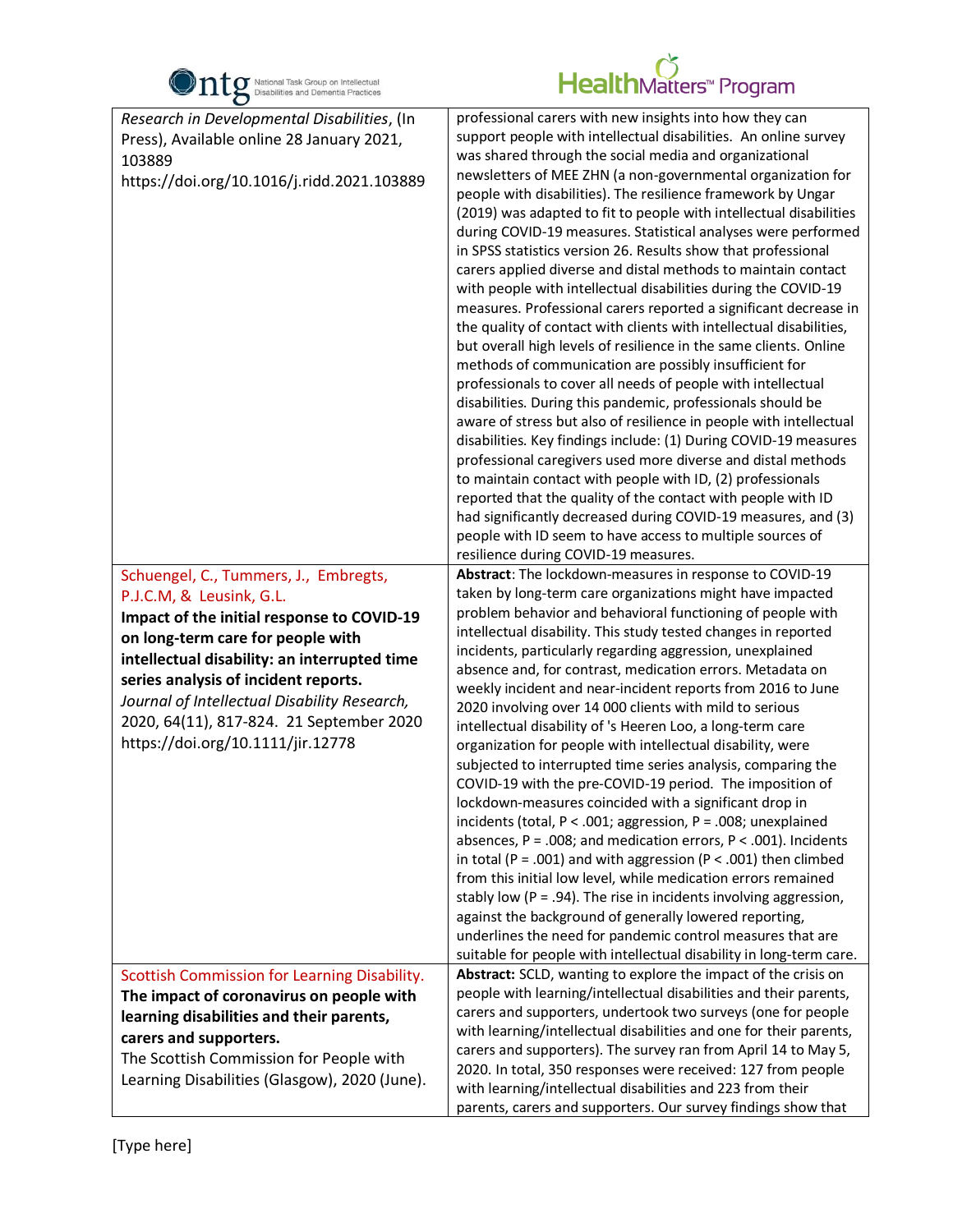

| $\bullet$                                                                                                                                                                                                                                     |                                                                                                                                                                                                                                                                                                                                                                                                                                                                                                                                                                                                                                                                                                                                                                                                                                                                                                                                                                                                                                                                                                                                                                                                                                                                                                                                                                                                                                                                                                                                                                                                                                                                                                                                                                                                                                                                                                                                                   |
|-----------------------------------------------------------------------------------------------------------------------------------------------------------------------------------------------------------------------------------------------|---------------------------------------------------------------------------------------------------------------------------------------------------------------------------------------------------------------------------------------------------------------------------------------------------------------------------------------------------------------------------------------------------------------------------------------------------------------------------------------------------------------------------------------------------------------------------------------------------------------------------------------------------------------------------------------------------------------------------------------------------------------------------------------------------------------------------------------------------------------------------------------------------------------------------------------------------------------------------------------------------------------------------------------------------------------------------------------------------------------------------------------------------------------------------------------------------------------------------------------------------------------------------------------------------------------------------------------------------------------------------------------------------------------------------------------------------------------------------------------------------------------------------------------------------------------------------------------------------------------------------------------------------------------------------------------------------------------------------------------------------------------------------------------------------------------------------------------------------------------------------------------------------------------------------------------------------|
| Retrieved from https://www.scld.org.uk/wp-<br>content/uploads/2020/06/SCLD-<br>Coronavirus-Report-FINAL.pdf. Published<br>June 2020.                                                                                                          | people with learning/intellectual disabilities and their parents,<br>carers, and supporters are feeling the impact of the<br>Coronavirus emergency. By far the most common concerns<br>raised across two surveys were (1) the reduction or removal of<br>support, increased social isolation, compounded by digital<br>exclusion, and (2) the mental health impact this is having on<br>people with learning/intellectual disabilities. Increased<br>pressure on family carers, because of reductions in support<br>from care providers or fears of accepting support due to the<br>risks of Coronavirus; and pressure on paid carers, due to staff<br>shortages, and changes to how support Is given were also key<br>issues. While a small majority felt information about the<br>Coronavirus emergency was relatively clear. Many carers felt<br>there was a lack of clear guidance on specific issues. such as<br>whether the person they were supporting should 'shield' and<br>how often they could leave the house. The survey also found<br>that people with learning/intellectual disabilities were very<br>worried about the health implications of Coronavirus on them<br>and their loved ones. People also expressed feelings of anxiety<br>and uncertainty about how long measures would last, and<br>whether their usual support and activities would return once<br>measures were lifted. Several less common, but no less<br>important, issues were also uncovered, including: (a)<br>insufficient Personal Protective Equipment and inconsistency of<br>use, (b) concerns over medical decision making and access to<br>routine health appointments, (c) difficulties accessing food<br>supplies, and (d) lack of access to school hubs and/or<br>Inadequate support available for children with<br>learning/intellectual disabilities. Notable is that the survey<br>findings are limited due to small sample size and that the |
| Scully, J.L.<br>Disability, disablism, and COVID-19<br>pandemic triage<br>Journal of Bioethical Inquiry, 2020, 17, 601-<br>605. https://doi.org/10.1007/s11673-020-<br>$10005-y$                                                              | survey was online.<br>Abstract: Pandemics such as COVID-19 place everyone at risk,<br>but certain kinds of risk are differentially severe for groups<br>already made vulnerable by pre-existing forms of social<br>injustice and discrimination. For people with disability,<br>persisting and ubiquitous disablism is played out in a variety of<br>ways in clinical and public health contexts. This paper examines<br>the impact of disablism on pandemic triage guidance for<br>allocation of critical care. It identifies three underlying disablist<br>assumptions about disability and health status, quality of life,<br>and social utility, that unjustly and potentially catastrophically<br>disadvantage people with disability in COVID-19 and other<br>global health emergencies.                                                                                                                                                                                                                                                                                                                                                                                                                                                                                                                                                                                                                                                                                                                                                                                                                                                                                                                                                                                                                                                                                                                                                    |
| Shakespeare, T., Ndagire, F., & Seketi, Q.E.<br>Triple jeopardy: disabled people and the<br><b>COVID-19 pandemic</b><br>The Lancet, March 16, 2021<br>https://www.thelancet.com/journals/lancet<br>/article/PIIS0140-6736(21)00625-5/fulltext | Abstract: [none - extracted from text] People with disabilities<br>have been differentially affected by COVID-19 because of three<br>factors: the increased risk of poor outcomes from the disease<br>itself, reduced access to routine health care and rehabilitation,<br>and the adverse social impacts of efforts to mitigate the<br>pandemic. Cancellation or postponement of regular health care<br>or rehabilitation will differentially impact those with additional<br>health needs. When assistive technology is not prescribed,<br>maintained, or repaired, people with disabilities are rendered<br>dependent. When social care is put on hold, cancelled, or                                                                                                                                                                                                                                                                                                                                                                                                                                                                                                                                                                                                                                                                                                                                                                                                                                                                                                                                                                                                                                                                                                                                                                                                                                                                          |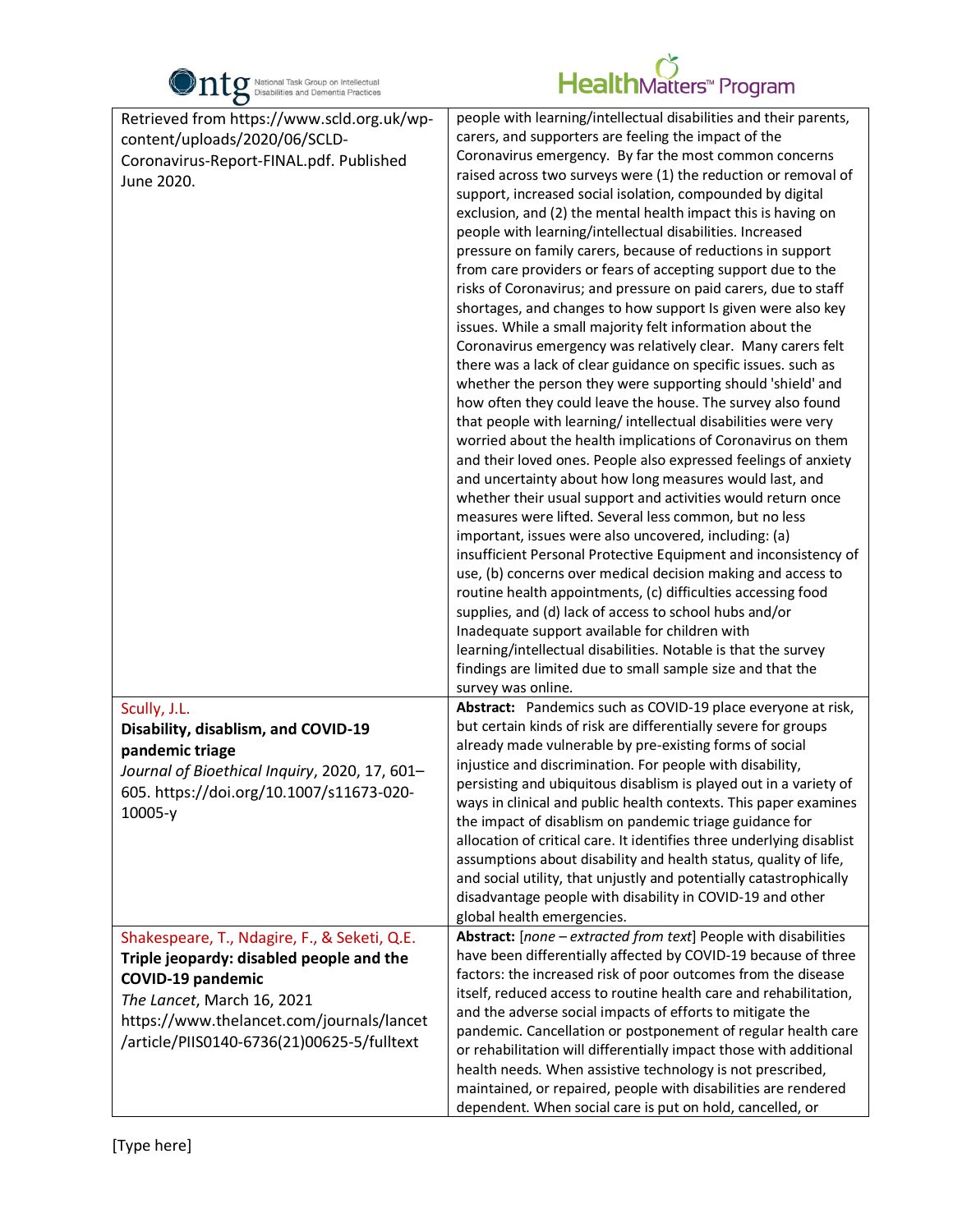

|                                                                                                                                                                                                                                                                                                                                                                                                | reduced, people with disabilities are thrown back on the<br>support of families if they have them. When it is not possible to<br>attend day centers or voluntary projects, people with<br>disabilities may be left with no one to meet. When individuals<br>are expected to use face masks and physically distance, people<br>with hearing loss who cannot lip read or people with visual<br>impairment who use guide dogs can find it difficult to follow<br>these rules and as a result they might be stigmatized.<br>Additionally, confinement in homes increases the risk of<br>physical or sexual violence and abuse, to which children and<br>adults with disabilities are additionally vulnerable. In a public<br>health crisis such as the COVID-19 pandemic, clear information<br>becomes more important than ever. In the UK, messages have<br>been confused or complicated, which has been difficult for<br>people with intellectual disabilities to understand. In other<br>countries, there can be low confidence in public health<br>messaging. Increased isolation and uncertainty or fear about<br>the pandemic have also impacted the mental health of people<br>with disabilities. People with mental illness can find isolation<br>and fear particularly debilitating. People with physical<br>impairments are also disproportionately at risk of mental<br>health conditions.20 For many people, this pandemic has<br>generally been bad for mental health. The COVID-19 pandemic<br>has increased risks, compounded unmet health needs, and<br>disproportionately affected the socioeconomic lives of people<br>with disabilities around the world. As evidence evolves,<br>strategic thinking is needed about how society, social inclusion,<br>and public health can better reach the 15% of the global |
|------------------------------------------------------------------------------------------------------------------------------------------------------------------------------------------------------------------------------------------------------------------------------------------------------------------------------------------------------------------------------------------------|--------------------------------------------------------------------------------------------------------------------------------------------------------------------------------------------------------------------------------------------------------------------------------------------------------------------------------------------------------------------------------------------------------------------------------------------------------------------------------------------------------------------------------------------------------------------------------------------------------------------------------------------------------------------------------------------------------------------------------------------------------------------------------------------------------------------------------------------------------------------------------------------------------------------------------------------------------------------------------------------------------------------------------------------------------------------------------------------------------------------------------------------------------------------------------------------------------------------------------------------------------------------------------------------------------------------------------------------------------------------------------------------------------------------------------------------------------------------------------------------------------------------------------------------------------------------------------------------------------------------------------------------------------------------------------------------------------------------------------------------------------------------------------------------------------------------------------|
| Sharpe, D., Rajabi, M., Chileshe, C., Joseph,<br>S.M., Sesay, I., Williams, J., & Sait, S.<br><b>Mental health and wellbeing implications</b><br>of the COVID-19 quarantine for disabled<br>and disadvantaged children and young<br>people: evidence from a cross-cultural<br>study in Zambia and Sierra Leone.<br>BMC Psychology, 2021, May 15, 9(1), 79. doi:<br>10.1186/s40359-021-00583-w. | population1 who are disabled.<br>Abstract: The mental health impact of the COVID-19<br>pandemic and quarantining on children and young people (CYP)<br>living in low- and middle-income countries (LMICs) has yet to<br>be fully comprehended. CYP in LMICs are at utmost risk, given<br>the COVID-19-related restrictions and social distancing<br>measures, resulting in reduced access to school-based services<br>for nutritional and mental health needs. This study examined<br>mental health of CYP during the first COVID-19 lockdown in<br>Zambia and Sierra Leone. A total of 468 disabled and<br>disadvantaged CYP aged 12 to 25 completed a planning tool<br>that comprised the short Warwick-Edinburgh Mental Wellbeing<br>Scale (SWEMWBS), as well as open-ended questions covering<br>social connectedness, physical distancing, and educational<br>challenges during the lockdown. The community coaches<br>screened individuals and families who could be eligible to<br>receive emergency aid and based on a convenience sample<br>following distribution of aid, recipients were invited to<br>complete the planning tool. The data showed that participants<br>in the global south have increasing anxieties and fears centered<br>on accessing offline educational resources and income loss in<br>the family effecting food security and their ability to return to<br>education. Mean (SD) SWEMWBS scores for all participants in<br>Zambia and Sierra Leone, were 19.61 (3.45) and 21.65 (2.84),<br>respectively. Mental well-being scores were lower in females,                                                                                                                                                                                                                                      |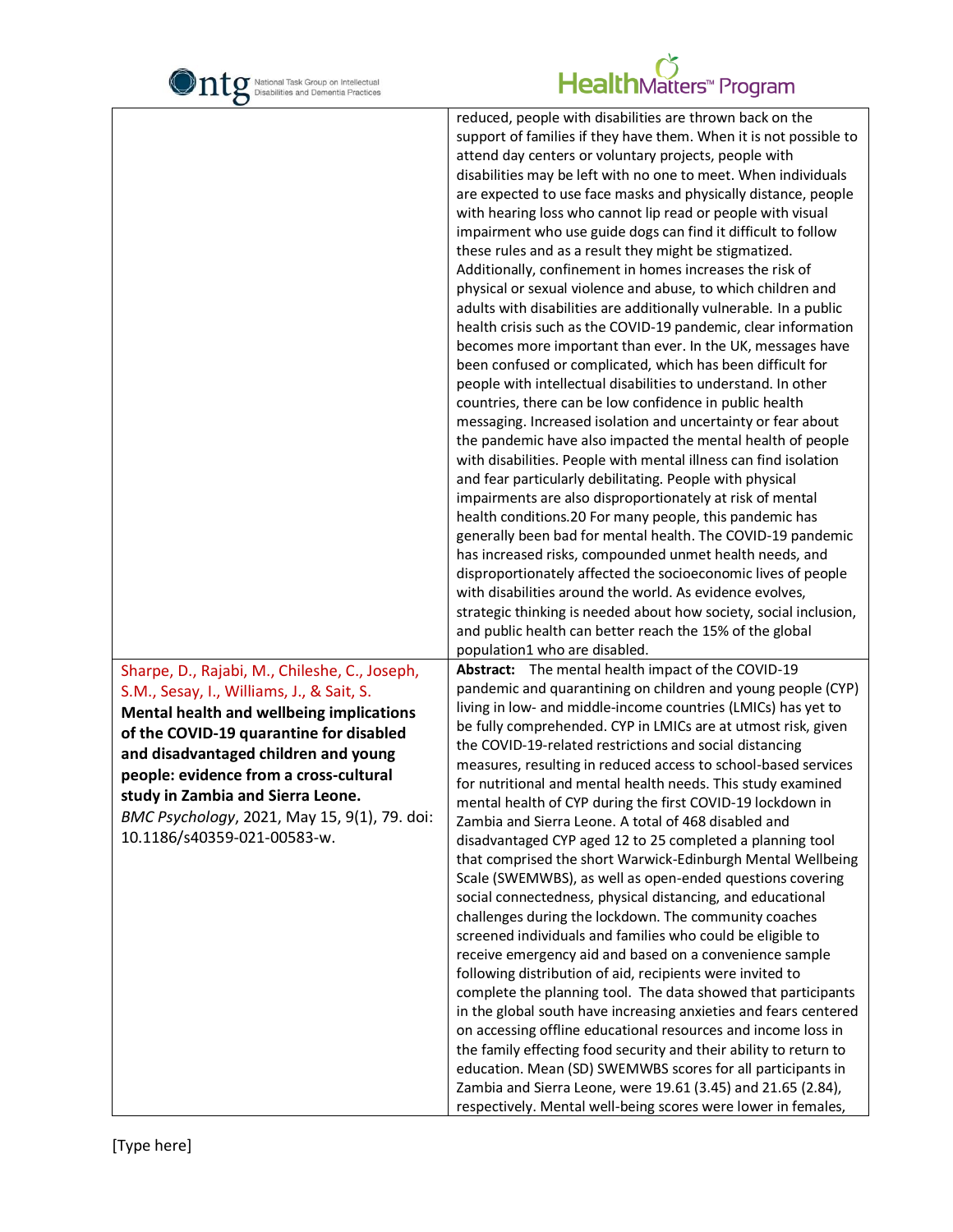| National Task Group on Intellectual<br>Disabilities and Dementia Practices                                                                                                                                                                                                                                                                                                 | HealthMatters <sup>*</sup> Program                                                                                                                                                                                                                                                                                                                                                                                                                                                                                                                                                                                                                                                                                                                                                                                                                                                                                                                                                                                                                                                                                                                                                                                                                                                                                                                                                                                                                                                                                                                                                                                                                                                                                                                                                                                                                                                                                                                                                                                                                                                                                                                                                                         |
|----------------------------------------------------------------------------------------------------------------------------------------------------------------------------------------------------------------------------------------------------------------------------------------------------------------------------------------------------------------------------|------------------------------------------------------------------------------------------------------------------------------------------------------------------------------------------------------------------------------------------------------------------------------------------------------------------------------------------------------------------------------------------------------------------------------------------------------------------------------------------------------------------------------------------------------------------------------------------------------------------------------------------------------------------------------------------------------------------------------------------------------------------------------------------------------------------------------------------------------------------------------------------------------------------------------------------------------------------------------------------------------------------------------------------------------------------------------------------------------------------------------------------------------------------------------------------------------------------------------------------------------------------------------------------------------------------------------------------------------------------------------------------------------------------------------------------------------------------------------------------------------------------------------------------------------------------------------------------------------------------------------------------------------------------------------------------------------------------------------------------------------------------------------------------------------------------------------------------------------------------------------------------------------------------------------------------------------------------------------------------------------------------------------------------------------------------------------------------------------------------------------------------------------------------------------------------------------------|
|                                                                                                                                                                                                                                                                                                                                                                            | children aged 12-14 and participants with two or more<br>disabilities. Factors significantly associated with poor mental<br>wellbeing in the sample were: type of disability, nationality,<br>peer relationships, connection to others during the pandemic,<br>knowledge about COVID-19, worry about the long-term impact<br>of COVID-19, and the types of self-isolating. The study shows<br>that participants who self-reported low levels of COVID-19<br>health literacy also scored low on the mental wellbeing self-<br>assessment. Yet, despite undoubted limited resources, these<br>CYP are doing well in identifying their needs and maintaining<br>hope in the face of the problems associated with COVID-19 in<br>countries where stigma persists around mental ill-health.                                                                                                                                                                                                                                                                                                                                                                                                                                                                                                                                                                                                                                                                                                                                                                                                                                                                                                                                                                                                                                                                                                                                                                                                                                                                                                                                                                                                                     |
| Sheehan, R., Dalton-Locke, C., Ali, A.,<br>Totsika, V., San Juan, N. V., & Hassiotis, A.<br>Mental healthcare and service user impact<br>of the COVID-19-pandemic: Results of a UK<br>survey of staff working with people with<br>intellectual disability and developmental<br>disorders.<br>medRxiv, September 2, 2020<br>https://doi.org/10.1101/2020.09.01.201788<br>48 | Abstract: Very little is known about the impact of previous<br>epidemics on the care of people with intellectual and<br>developmental disabilities, particularly in terms of mental<br>health services. The COVID-19 pandemic has the potential to<br>exacerbate existing health inequalities as well as expose gaps in<br>service provision for this vulnerable population group. We<br>investigated the responses of 648 staff working in mental<br>healthcare with people with intellectual disabilities and/or<br>developmental disabilities. Participants contributed to a UK-<br>wide online survey undertaken by the National Institute for<br>Health Research Mental Health Policy Research Unit between<br>22nd April and 12th May 2020. Recruitment was via<br>professional networks, social media and third sector<br>organizations. Quantitative data describing staff experience<br>over three domains (challenges at work, service user and carer<br>problems, sources of help at work) were summarized and<br>differences between groups explored using Chi square tests.<br>Content analysis was used to organize qualitative data focusing<br>on service changes in response to the pandemic. Most survey<br>respondents worked in the NHS and in community mental<br>health services. One third had managerial responsibility. Major<br>concerns expressed by mental healthcare staff were: (1)<br>difficulties for service users due to lack of access to usual<br>support networks and health and social care services during the<br>pandemic; and (2) difficulties maintaining adequate levels of<br>support secondary to increased service user need. Staff<br>reported having to quickly adopt new digital ways of working<br>was challenging; nevertheless, free text responses identified<br>remote working as the innovation that staff would most like to<br>retain after the pandemic subsides. Understanding the<br>experiences of staff working across different settings in mental<br>healthcare for people with intellectual and developmental<br>disabilities during the COVID-19 pandemic is essential in<br>guiding contingency planning and fostering service develop- |
|                                                                                                                                                                                                                                                                                                                                                                            | ments to ensure the health of this vulnerable group is<br>protected in any future disease outbreaks.                                                                                                                                                                                                                                                                                                                                                                                                                                                                                                                                                                                                                                                                                                                                                                                                                                                                                                                                                                                                                                                                                                                                                                                                                                                                                                                                                                                                                                                                                                                                                                                                                                                                                                                                                                                                                                                                                                                                                                                                                                                                                                       |
| Sisrak, J., Janicki, M.P., Murphy, R., Marks,<br>B., Buckley, T.                                                                                                                                                                                                                                                                                                           | Abstract: The current coronavirus pandemic created an urgent<br>need to examine the impact of COVID-19 within community-<br>based organizations (CBOs), mostly agencies serving people<br>with intellectual and other disabilities who are at increased risk<br>of infection and inappropriate or inadequate care and                                                                                                                                                                                                                                                                                                                                                                                                                                                                                                                                                                                                                                                                                                                                                                                                                                                                                                                                                                                                                                                                                                                                                                                                                                                                                                                                                                                                                                                                                                                                                                                                                                                                                                                                                                                                                                                                                      |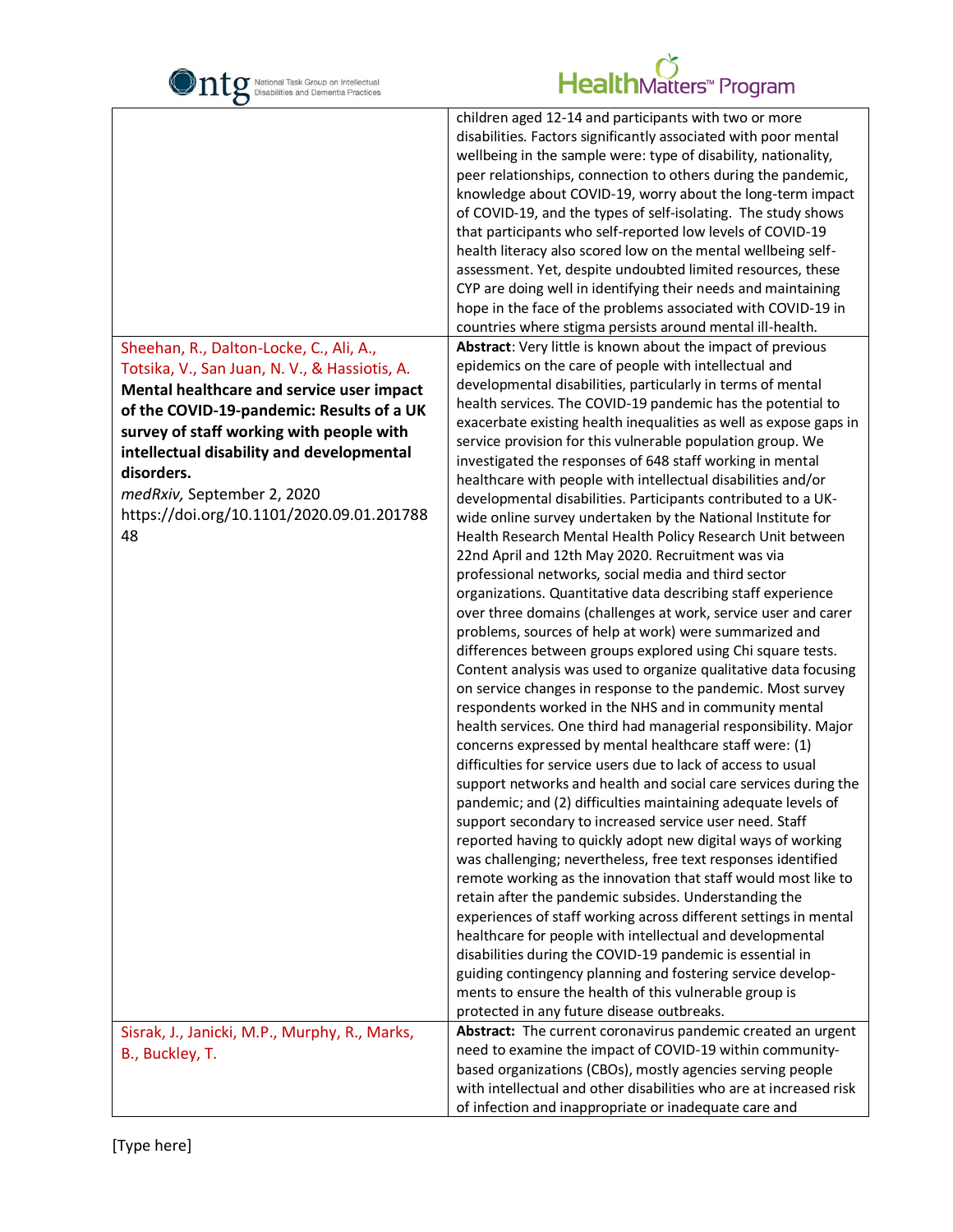

| O                                                                                                                                                                                                      |                                                                                                                                                                                                                                                                                                                                                                                                                                                                                                                                                                                                                                                                                                                                                                                                                                                                                                                                                                                                                                                                                                                                                                                                                                                                                                                                                                                                                                                                                                                                                                                                                                                                                                                                                                                                                                                                                                                                                                                                                                                                                                                                                                                                                                                        |
|--------------------------------------------------------------------------------------------------------------------------------------------------------------------------------------------------------|--------------------------------------------------------------------------------------------------------------------------------------------------------------------------------------------------------------------------------------------------------------------------------------------------------------------------------------------------------------------------------------------------------------------------------------------------------------------------------------------------------------------------------------------------------------------------------------------------------------------------------------------------------------------------------------------------------------------------------------------------------------------------------------------------------------------------------------------------------------------------------------------------------------------------------------------------------------------------------------------------------------------------------------------------------------------------------------------------------------------------------------------------------------------------------------------------------------------------------------------------------------------------------------------------------------------------------------------------------------------------------------------------------------------------------------------------------------------------------------------------------------------------------------------------------------------------------------------------------------------------------------------------------------------------------------------------------------------------------------------------------------------------------------------------------------------------------------------------------------------------------------------------------------------------------------------------------------------------------------------------------------------------------------------------------------------------------------------------------------------------------------------------------------------------------------------------------------------------------------------------------|
| Impact of COVID-19 on provider<br>organizations serving adults with<br>intellectual and other disabilities.<br>ACCSES, Washington DC, September 8, 2020.<br>https://www.the-ntg.org/covid-19-resources | treatment. An internet-based survey was undertaken of CBOs<br>affiliated with ACCSES, a national provider association, to<br>identify what key issues they faced and with what they were<br>dealing. Many people with ID have high-risk health conditions<br>and are at risk of contagion, especially when living on their own<br>or in congregate-care settings. CBOs providing direct services<br>noted experiencing contagion, lockdowns, loss of staff,<br>challenges in obtaining PPEs, and lack of state or federal<br>guidance. Maintaining safe living environments and coping with<br>infected staff and clientele were urgent concerns. CBOs<br>reported financial and clinical support challenges, as well as<br>staffing problems. As the survey was undertaken in July 2020,<br>following the period of stringent lockdowns and agency<br>closures and during a period of re-openings, the data indicated<br>that CBOs were re-emerging as providers and working hard to<br>cope with conflicting advice and a lack of aid and clear<br>guidelines from the national government.                                                                                                                                                                                                                                                                                                                                                                                                                                                                                                                                                                                                                                                                                                                                                                                                                                                                                                                                                                                                                                                                                                                                                          |
| Smile, S.C.                                                                                                                                                                                            | Abstract: [no abstract - article text included] The call for                                                                                                                                                                                                                                                                                                                                                                                                                                                                                                                                                                                                                                                                                                                                                                                                                                                                                                                                                                                                                                                                                                                                                                                                                                                                                                                                                                                                                                                                                                                                                                                                                                                                                                                                                                                                                                                                                                                                                                                                                                                                                                                                                                                           |
| Supporting children with autism spectrum<br>disorder in the face of the COVID-19<br>pandemic<br>CMAJ, 2020, May 25, 192(21) E587; DOI:<br>https://doi.org/10.1503/cmaj.75399                           | innovative approaches and the need to ensure continuity of<br>care for those with chronic health issues during the pandemic<br>cannot be overemphasized. A specific response is needed to<br>address the mental distress of children who are quarantined.<br>There needs to be greater emphasis on designing diverse,<br>socioculturally appropriate programs to address mental<br>distress and provide mental health care and psychosocial<br>supports to mitigate the effects of prolonged isolation in<br>children. Children and youth with autism spectrum disorder are<br>vulnerable to the effects of prolonged isolation or quarantine,<br>and may have difficulty adapting to this new norm, especially<br>as inflexibility and insistence on sameness are hallmark<br>characteristics of this disorder. The consequences of a<br>pandemic and the measures put in place to decrease<br>transmission of coronavirus disease 2019 (COVID-19) have the<br>potential to adversely affect children and youth with autism<br>spectrum disorder and their families, including siblings.<br>Parental anxiety around job loss, economic uncertainty, lack of<br>access to health care facilities and treatment centers, and<br>extension of waitlists for early intervention programs may<br>cripple a caregiver's or parent's ability to cope with the COVID-<br>19 pandemic. Integration of varied levels of intervention<br>cocreated within a pandemic response program specific to<br>children and families is needed. Such programs may not require<br>new initiatives and funding; the current pandemic instead<br>challenges health care providers and institutions to reimagine<br>service delivery using virtual care platforms. Delivery of<br>programs that are easily implemented and meet the needs of<br>children and their families is needed. Creation of a virtual<br>helpline within pre-existing health communities, such as<br>hospitals and treatment centers, supported by a<br>multidisciplinary team to provide real-time supports and<br>intermittent ongoing medical and behavioral support should be<br>considered. The COVID-19 pandemic has given us the<br>opportunity to expand and rethink service delivery to one of |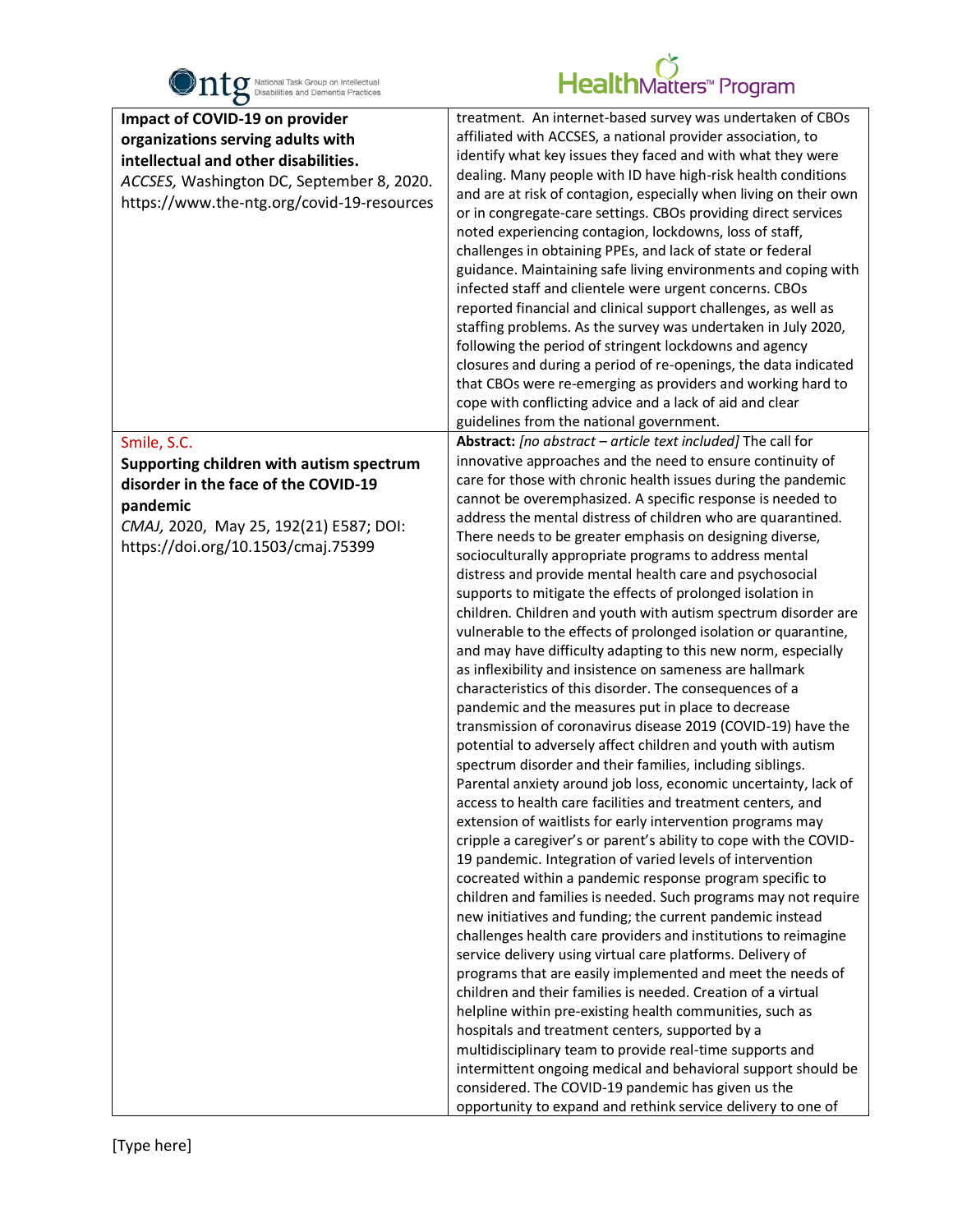

| $\mathbf C$                                 |                                                                                                     |
|---------------------------------------------|-----------------------------------------------------------------------------------------------------|
|                                             | the most vulnerable populations, children and youth living with<br>a disability and their families. |
| Spreat, S., Cox, R., & Davis, M.            | Abstract: COVID-19 data from eight states through May 31,                                           |
|                                             |                                                                                                     |
| COVID-19 case & mortality report -          | 2020 analyzed in this report suggest that although the                                              |
| intellectual or developmental disabilities  | likelihood of an individual with I/DD being diagnosed was                                           |
| New York Alliance for Inclusion and         | roughly equivalent to that of a member of the public, they are                                      |
|                                             | substantially more likely to die from a COVID-19 infection.                                         |
| Innovation, 2020.                           | Executives from state I/DD provider associations                                                    |
| https://www.ancor.org/sites/default/files/c | requested data from their state for individuals with an I/DD                                        |
| ovid-19_case_and_mortality_report.pdf       | diagnosis who are on Medicaid and served by either an                                               |
|                                             |                                                                                                     |
|                                             | I/DD HCBS waiver or an ICF/ID as of May 31, 2020: the total                                         |
|                                             | number of confirmed diagnoses, total number of deaths, and                                          |
|                                             | total number of individuals served. While state data regarding                                      |
|                                             | COVID-19 incidence within the public are readily available, not                                     |
|                                             | all states appear to be tracking and maintaining data on                                            |
|                                             | incidence of infection and death specifically among individuals                                     |
|                                             | who have I/DD. Out of the states that were contacted, eight                                         |
|                                             |                                                                                                     |
|                                             | states included in this report provided the level of data                                           |
|                                             | required for a comparative analysis of COVID-19 incidence                                           |
|                                             | among individuals who have I/DD. Given their findings, the                                          |
|                                             | authors made the following recommendations:                                                         |
|                                             | 1. Given the higher risk factors associated with I/DD, service                                      |
|                                             | provider organizations need to receive enhanced                                                     |
|                                             | reimbursement to provide increased compensation to the                                              |
|                                             | Direct Support Professionals (DSPs) who provide support to                                          |
|                                             | individuals who have I/DD and enhanced training.                                                    |
|                                             |                                                                                                     |
|                                             | 2. Given the substantially higher death rate for individuals with                                   |
|                                             | I/DD, persons with I/DD and DSPs must be prioritized for                                            |
|                                             | receipt of any approved vaccine for COVID-19.                                                       |
|                                             | 3. In anticipation of the continuation of COVID-19 infections                                       |
|                                             | (with the number of infections in some states rising lately),                                       |
|                                             | adequate Personal Protective Equipment (PPE) must be made                                           |
|                                             | available to organizations that support individuals with I/DD to                                    |
|                                             | ensure that both staff and individuals are protected; and the                                       |
|                                             |                                                                                                     |
|                                             | availability and funding for COVID-19 rapid testing for persons                                     |
|                                             | with I/DD and staff with direct contact with persons with I/DD.                                     |
|                                             | 4. Because of the volatility of these data, additional research                                     |
|                                             | would be beneficial to attempt to ascertain causal mechanisms                                       |
|                                             | for the apparent discrepancy in fatality rate. Caution should be                                    |
|                                             | exercised in attributing causation at this time                                                     |
| Rabin, R.C.                                 | Abstract: (none - Extracted from text] Newspaper story on                                           |
| Developmental disabilities heighten risk of | findings about the impact of COVID-19 on persons with                                               |
| <b>Covid death</b>                          | developmental disabilities. Reporter notes that such findings                                       |
|                                             | raise complex questions about how to allocate new vaccines as                                       |
| New York Times, November 11, 2020.          | they become available in limited supplies. She notes that "So                                       |
| https://www.nytimes.com/2020/11/10/heal     |                                                                                                     |
| th/covid-developmental-                     | far, guidelines for distributing vaccines have recommended                                          |
| disabilities.html?action=click&module=Top%  | prioritizing emergency workers, health care providers and                                           |
|                                             | other essential workers, as well as people at heightened risk for                                   |
| 20Stories&pgtype=Homepage                   | severe disease, including some older adults and those with                                          |
|                                             | certain chronic illnesses. The guidelines, which are still                                          |
|                                             | evolving, have not specifically emphasized the importance of                                        |
|                                             | prioritizing the vaccination of children and adults with                                            |
|                                             | intellectual disabilities like Down syndrome and developmental                                      |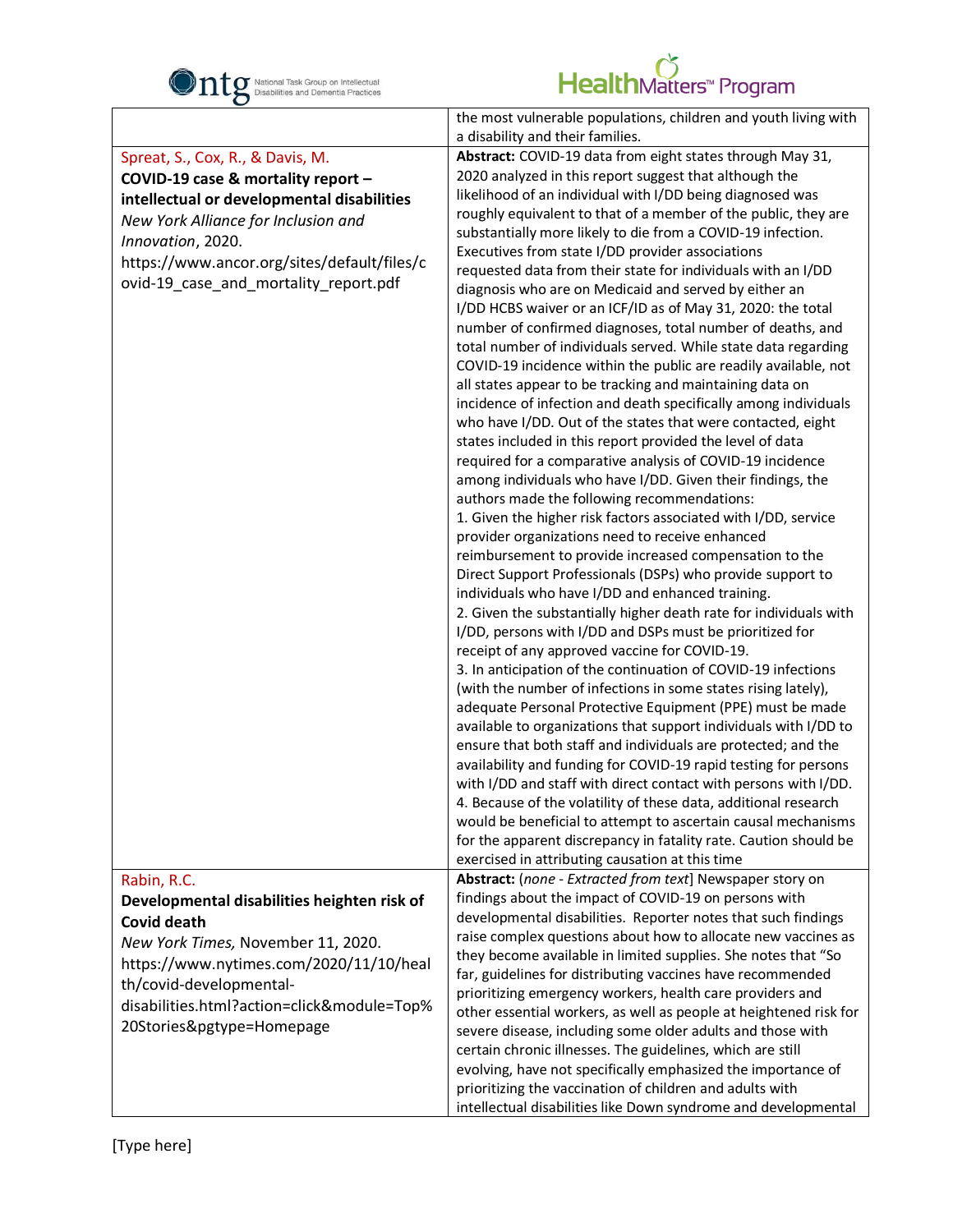

| O                                                                                                                                                                                                                                                                                                        |                                                                                                                                                                                                                                                                                                                                                                                                                                                                                                                                                                                                                                                                                                                                                                                                                                                                                                                                                                                                                                                                                                                                                                                                                                                                                                                                                                                                                                                                                                                                                                                                                                                                                                                                                                                                                                                                                                                                                                                                                                                                                |
|----------------------------------------------------------------------------------------------------------------------------------------------------------------------------------------------------------------------------------------------------------------------------------------------------------|--------------------------------------------------------------------------------------------------------------------------------------------------------------------------------------------------------------------------------------------------------------------------------------------------------------------------------------------------------------------------------------------------------------------------------------------------------------------------------------------------------------------------------------------------------------------------------------------------------------------------------------------------------------------------------------------------------------------------------------------------------------------------------------------------------------------------------------------------------------------------------------------------------------------------------------------------------------------------------------------------------------------------------------------------------------------------------------------------------------------------------------------------------------------------------------------------------------------------------------------------------------------------------------------------------------------------------------------------------------------------------------------------------------------------------------------------------------------------------------------------------------------------------------------------------------------------------------------------------------------------------------------------------------------------------------------------------------------------------------------------------------------------------------------------------------------------------------------------------------------------------------------------------------------------------------------------------------------------------------------------------------------------------------------------------------------------------|
|                                                                                                                                                                                                                                                                                                          | disorders." She cites a report from FAIR Health, an<br>organization that hosts "the nation's largest private health<br>insurance claims database" and reports that "FAIR Health set<br>out to identify who is at greatest risk for dying of Covid-19 by<br>reviewing health claims from nearly half a million Americans of<br>all ages filed from April 1 through Aug. 31, and quoted a FAIR<br>Health executive as noting that "What we find particularly new<br>is the identification of developmental disorders and intellectual<br>disabilities really surfacing to the top in terms of linkages<br>between these categories of comorbidities and the risk of<br>death," The executive further was quoted as saying, "As we<br>move toward approval of a vaccine, we're identifying at-risk<br>populations where you could either prioritize vaccine<br>distribution or, prior to that, begin to give special attention to<br>the care and treatment of these individuals knowing that<br>they're particularly vulnerable. The reported noted also that as<br>"Vaccination will play a broader role beyond preventing<br>infections. It will be critical to resuming education and the full<br>array of treatments and other services for those with<br>intellectual disabilities and developmental disorders, whose<br>lives have been disrupted by the pandemic."                                                                                                                                                                                                                                                                                                                                                                                                                                                                                                                                                                                                                                                                                                        |
| Tapper, J.<br>Fury at 'do not resuscitate' notices given to<br>Covid patients with learning disabilities<br>The Guardian (London), February 13, 2021.<br>https://www.theguardian.com/world/2021/<br>feb/13/new-do-not-resuscitate-orders-<br>imposed-on-covid-19-patients-with-learning-<br>difficulties | Abstract: [none - Extracted from text] Newspaper report on a<br>story that people with learning [intellectual] disabilities have<br>been given do not resuscitate orders during the second wave of<br>the pandemic, in spite of widespread condemnation of the<br>practice last year and an urgent investigation by the care<br>watchdog. Mencap (an UK advocacy organization) said it had<br>received reports in January 2021 from people with [intellectual]<br>disabilities that they had been told they would not be<br>resuscitated if they were taken ill with Covid-19. The Care<br>Quality Commission said in December that inappropriate Do<br>Not Attempt Cardiopulmonary Resuscitation (DNACPR) notices<br>had caused potentially avoidable deaths last year. The<br>disclosure comes as campaigners put growing pressure on<br>ministers to reconsider a decision not to give people with<br>[intellectual] disabilities priority for vaccinations. There is<br>growing evidence that even those with a mild disability are<br>more likely to die if they contract the coronavirus. Although<br>some people with [intellectual] disabilities such as Down<br>syndrome were in one of four groups set by the Joint<br>Committee on Vaccination and Immunization (JCVI) which the<br>government promised would be offered the vaccine by<br>tomorrow, many were classified lower categories of need and<br>are still waiting. Dr Keri-Michèle Lodge, a consultant in learning<br>disability psychiatry in Leeds. Was quoted as saying: "A lack of<br>badgering is part of the reason why people with learning<br>disabilities may be more likely to die from Covid-19 than the<br>rest of the population Doctors often don't understand that<br>someone with learning disabilities may not be able to<br>communicate their symptoms Carers are sometimes not<br>listened to - you might notice something is wrong, but that is<br>often written off as part of their behavior." An analysis by the<br>Office for National Statistics last week showed that six in 10 |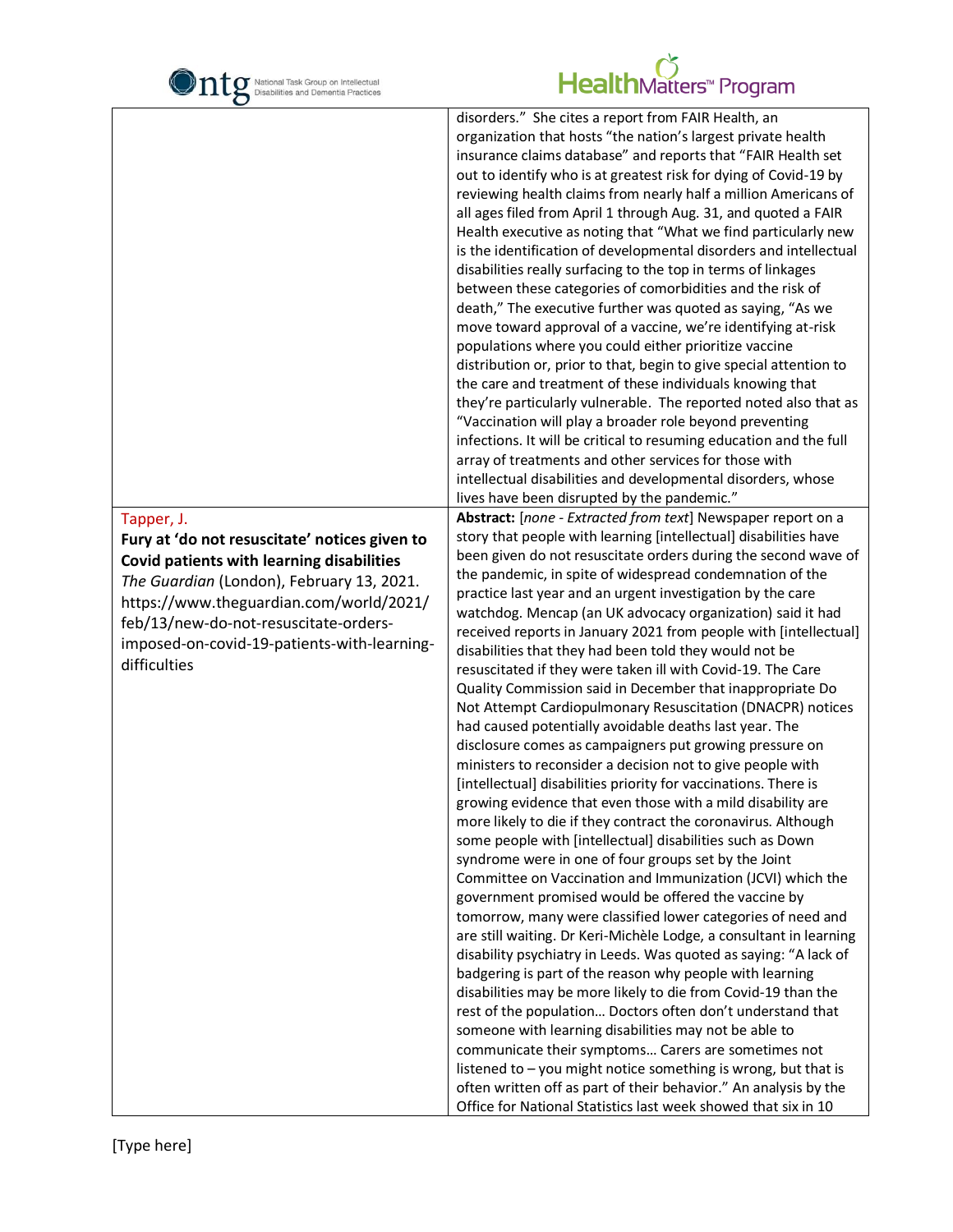

| Covid deaths were of people with a disability. NHS figures<br>released last week show that in the five weeks since the third<br>lockdown began, Covid-19 accounted for 65% of deaths of<br>people with [intellectual] disabilities. Figures from the Office |  |
|-------------------------------------------------------------------------------------------------------------------------------------------------------------------------------------------------------------------------------------------------------------|--|
|                                                                                                                                                                                                                                                             |  |
|                                                                                                                                                                                                                                                             |  |
|                                                                                                                                                                                                                                                             |  |
|                                                                                                                                                                                                                                                             |  |
| for National Statistics show that the rate for the general                                                                                                                                                                                                  |  |
| population was 39%, although the two statistics are drawn                                                                                                                                                                                                   |  |
| from different measurements. Younger people with                                                                                                                                                                                                            |  |
| [intellectual] disabilities aged 18 to 34 are 30 times more likely                                                                                                                                                                                          |  |
| to die of Covid than others the same age, according to Public                                                                                                                                                                                               |  |
| Health England. Professor Martin Green, Care England's chief                                                                                                                                                                                                |  |
| executive, said: "As the largest representative body for                                                                                                                                                                                                    |  |
|                                                                                                                                                                                                                                                             |  |
| independent providers for adult social care, Care England                                                                                                                                                                                                   |  |
| remains concerned that the government has not given                                                                                                                                                                                                         |  |
| individuals with a learning disability a higher level of priority for                                                                                                                                                                                       |  |
| the Covid vaccine We urge the government to remove the                                                                                                                                                                                                      |  |
| arbitrary distinction between prioritizing those with a severe or                                                                                                                                                                                           |  |
| profound learning disability and those with a mild or moderate                                                                                                                                                                                              |  |
| learning disability and prioritize all those with a learning                                                                                                                                                                                                |  |
| disability in priority group four People with learning                                                                                                                                                                                                      |  |
| disabilities must not be overlooked at any time." A spokes-                                                                                                                                                                                                 |  |
| person from the Department of Health and Social Care said: "It                                                                                                                                                                                              |  |
| is completely unacceptable for 'do not attempt CPR' decisions                                                                                                                                                                                               |  |
|                                                                                                                                                                                                                                                             |  |
|                                                                                                                                                                                                                                                             |  |
| to be applied in a blanket fashion to any group of people. This                                                                                                                                                                                             |  |
| has never been policy and we have taken action to prevent this                                                                                                                                                                                              |  |
| from happening."                                                                                                                                                                                                                                            |  |
| Abstract: Adverse mental health consequences of COVID-19,<br>Taquet, M., Luciano, S., Geddes, J.R.,                                                                                                                                                         |  |
| including anxiety and depression, have been widely predicted<br>Harrison, P.J.                                                                                                                                                                              |  |
| but not yet accurately measured. There are a range of physical<br><b>Bidirectional associations between COVID-</b>                                                                                                                                          |  |
| health risk factors for COVID-19, but it is not known if there are<br>19 and psychiatric disorder: Retrospective                                                                                                                                            |  |
| also psychiatric risk factors. In this electronic health record<br>cohort studies of 62 354 COVID-19 cases in                                                                                                                                               |  |
| network cohort study using data from 69 million individuals,<br>the USA                                                                                                                                                                                     |  |
| 62 354 of whom had a diagnosis of COVID-19, we assessed                                                                                                                                                                                                     |  |
| The Lancet Psychiatry, 2021, 8(2), 130-140.<br>whether a diagnosis of COVID-19 (compared with other health                                                                                                                                                  |  |
| Published November 9,2020;<br>events) was associated with increased rates of subsequent                                                                                                                                                                     |  |
| DOI:https://doi.org/10.1016/S2215-<br>psychiatric diagnoses, and whether patients with a history of                                                                                                                                                         |  |
| 0366(20)30462-4<br>psychiatric illness are at a higher risk of being diagnosed with                                                                                                                                                                         |  |
| COVID-19. We used the TriNetX Analytics Network, a global                                                                                                                                                                                                   |  |
| federated network that captures anonymized data from<br><b>NOTE: This report does not directly focus on</b>                                                                                                                                                 |  |
| electronic health records in 54 health-care organizations in the<br>intellectual disability but is of value as it                                                                                                                                           |  |
| USA, totaling 69.8 million patients. TriNetX included 62 354                                                                                                                                                                                                |  |
| refers to the residual effects of COVID-19<br>patients diagnosed with COVID-19 between Jan 20, and Aug 1,                                                                                                                                                   |  |
| and can be applied to adults with<br>2020. We created cohorts of patients who had been diagnosed                                                                                                                                                            |  |
| intellectual disability.<br>with COVID-19 or a range of other health events. We used                                                                                                                                                                        |  |
| propensity score matching to control for confounding by risk                                                                                                                                                                                                |  |
| factors for COVID-19 and for severity of illness. We measured                                                                                                                                                                                               |  |
| the incidence of and hazard ratios (HRs) for psychiatric                                                                                                                                                                                                    |  |
| disorders, dementia, and insomnia, during the first 14 to 90                                                                                                                                                                                                |  |
| days after a diagnosis of COVID-19. In patients with no previous                                                                                                                                                                                            |  |
| psychiatric history, a diagnosis of COVID-19 was associated                                                                                                                                                                                                 |  |
|                                                                                                                                                                                                                                                             |  |
| with increased incidence of a first psychiatric diagnosis in the                                                                                                                                                                                            |  |
| following 14 to 90 days compared with six other health events<br>(HR 2.1, 95% CI 1.8-2.5 vs influenza; 1.7, 1.5-1.9 vs other                                                                                                                                |  |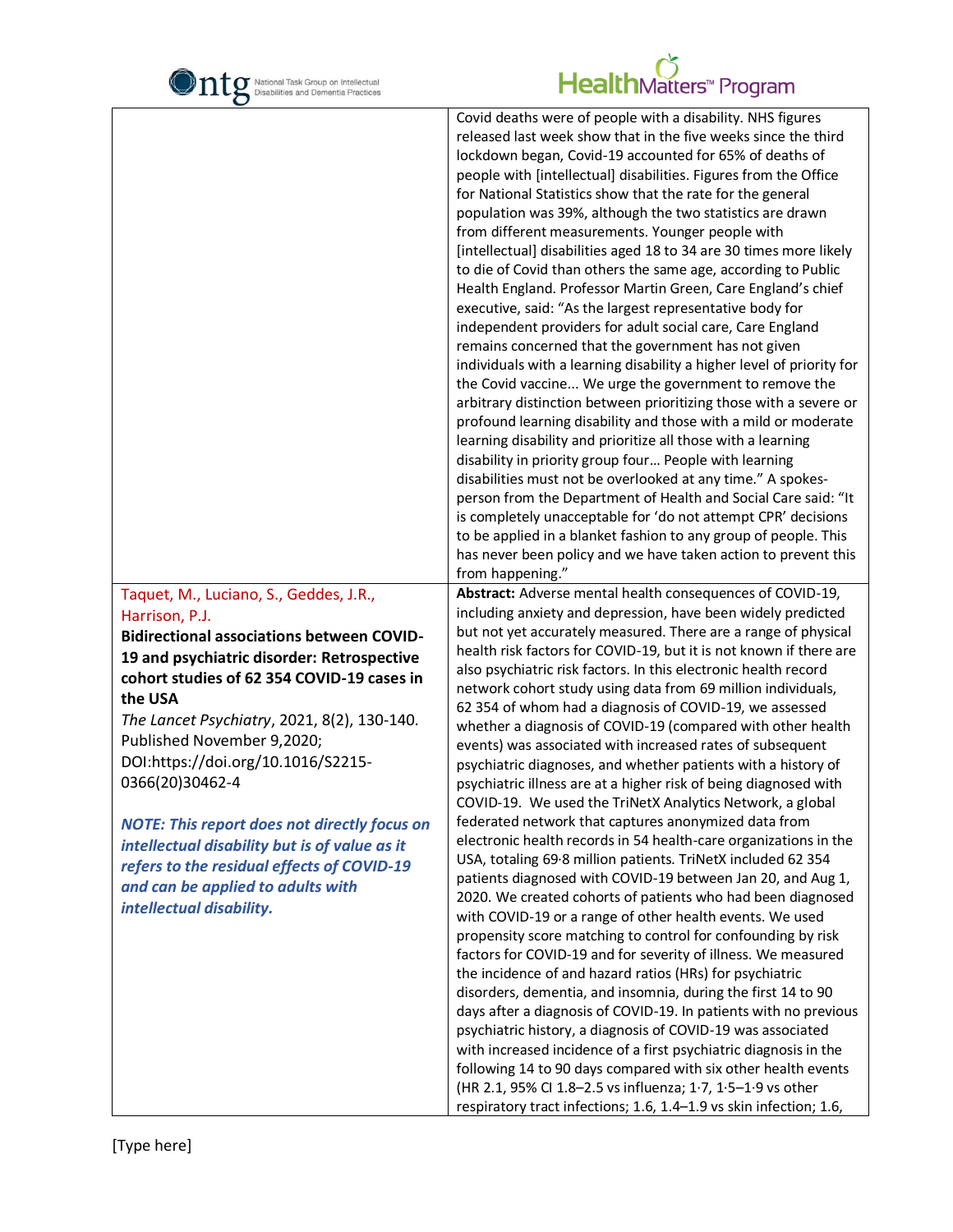

| $\mathbf C$                                         |                                                                                                                                                                                                                                                                                                                                                                                                                                                                                                                                                                                                                                                                                                                                                                                                                                                                                                                                                                                                                                                                                                                                                                                                                                                                                                              |
|-----------------------------------------------------|--------------------------------------------------------------------------------------------------------------------------------------------------------------------------------------------------------------------------------------------------------------------------------------------------------------------------------------------------------------------------------------------------------------------------------------------------------------------------------------------------------------------------------------------------------------------------------------------------------------------------------------------------------------------------------------------------------------------------------------------------------------------------------------------------------------------------------------------------------------------------------------------------------------------------------------------------------------------------------------------------------------------------------------------------------------------------------------------------------------------------------------------------------------------------------------------------------------------------------------------------------------------------------------------------------------|
|                                                     | 1.3-1.9 vs cholelithiasis; 2.2, 1.9-2.6 vs urolithiasis, and 2.1,<br>1.9-2.5 vs fracture of a large bone; all p<0.0001). The HR was<br>greatest for anxiety disorders, insomnia, and dementia. We<br>observed similar findings, although with smaller HRs, when<br>relapses and new diagnoses were measured. The incidence of<br>any psychiatric diagnosis in the 14 to 90 days after COVID-19<br>diagnosis was 18.1% (95% CI 17.6-18.6), including 5.8% (5.2-<br>6.4) that were a first diagnosis. The incidence of a first<br>diagnosis of dementia in the 14 to 90 days after COVID-19<br>diagnosis was 1.6% (95% CI 1.2-2.1) in people older than 65<br>years. A psychiatric diagnosis in the previous year was<br>associated with a higher incidence of COVID-19 diagnosis<br>(relative risk 1.65, 95% CI 1.59-1.71; p<0.0001). This risk was<br>independent of known physical health risk factors for COVID-<br>19, but we cannot exclude possible residual confounding by<br>socioeconomic factors. Survivors of COVID-19 appear to be at<br>increased risk of psychiatric sequelae, and a psychiatric<br>diagnosis might be an independent risk factor for COVID-19.<br>Although preliminary, our findings have implications for clinical<br>services, and prospective cohort studies are warranted. |
| Taquet, M., Geddes, J.R., Husian, M.,               | Abstract: Neurological and psychiatric sequelae of COVID-19                                                                                                                                                                                                                                                                                                                                                                                                                                                                                                                                                                                                                                                                                                                                                                                                                                                                                                                                                                                                                                                                                                                                                                                                                                                  |
| Luciano, S., & Harrison, P.J.                       | have been reported, but more data are needed to adequately                                                                                                                                                                                                                                                                                                                                                                                                                                                                                                                                                                                                                                                                                                                                                                                                                                                                                                                                                                                                                                                                                                                                                                                                                                                   |
| 6-month neurological and psychiatric                | assess the effects of COVID-19 on brain health. We aimed to                                                                                                                                                                                                                                                                                                                                                                                                                                                                                                                                                                                                                                                                                                                                                                                                                                                                                                                                                                                                                                                                                                                                                                                                                                                  |
| outcomes in 236 379 survivors of COVID-19:          | provide robust estimates of incidence rates and relative risks of                                                                                                                                                                                                                                                                                                                                                                                                                                                                                                                                                                                                                                                                                                                                                                                                                                                                                                                                                                                                                                                                                                                                                                                                                                            |
| A retrospective cohort study using                  | neurological and psychiatric diagnoses in patients in the 6                                                                                                                                                                                                                                                                                                                                                                                                                                                                                                                                                                                                                                                                                                                                                                                                                                                                                                                                                                                                                                                                                                                                                                                                                                                  |
| electronic health records                           | months following a COVID-19 diagnosis. For this retrospective                                                                                                                                                                                                                                                                                                                                                                                                                                                                                                                                                                                                                                                                                                                                                                                                                                                                                                                                                                                                                                                                                                                                                                                                                                                |
| The Lancet Psychiatry, 2021, 8(5), 416-427.         | cohort study and time-to-event analysis, we used data                                                                                                                                                                                                                                                                                                                                                                                                                                                                                                                                                                                                                                                                                                                                                                                                                                                                                                                                                                                                                                                                                                                                                                                                                                                        |
| Published:April 06,                                 | obtained from the TriNetX electronic health records network                                                                                                                                                                                                                                                                                                                                                                                                                                                                                                                                                                                                                                                                                                                                                                                                                                                                                                                                                                                                                                                                                                                                                                                                                                                  |
| 2021DOI:https://doi.org/10.1016/S2215-              | (with over 81 million patients). Our primary cohort comprised                                                                                                                                                                                                                                                                                                                                                                                                                                                                                                                                                                                                                                                                                                                                                                                                                                                                                                                                                                                                                                                                                                                                                                                                                                                |
| 0366(21)00084-5                                     | patients who had a COVID-19 diagnosis; one matched control<br>cohort included patients diagnosed with influenza, and the                                                                                                                                                                                                                                                                                                                                                                                                                                                                                                                                                                                                                                                                                                                                                                                                                                                                                                                                                                                                                                                                                                                                                                                     |
|                                                     | other matched control cohort included patients diagnosed with                                                                                                                                                                                                                                                                                                                                                                                                                                                                                                                                                                                                                                                                                                                                                                                                                                                                                                                                                                                                                                                                                                                                                                                                                                                |
|                                                     | any respiratory tract infection including influenza in the same                                                                                                                                                                                                                                                                                                                                                                                                                                                                                                                                                                                                                                                                                                                                                                                                                                                                                                                                                                                                                                                                                                                                                                                                                                              |
|                                                     | period. Patients with a diagnosis of COVID-19 or a positive test                                                                                                                                                                                                                                                                                                                                                                                                                                                                                                                                                                                                                                                                                                                                                                                                                                                                                                                                                                                                                                                                                                                                                                                                                                             |
| <b>NOTE: This report does not directly focus on</b> | for SARS-CoV-2 were excluded from the control cohorts. All                                                                                                                                                                                                                                                                                                                                                                                                                                                                                                                                                                                                                                                                                                                                                                                                                                                                                                                                                                                                                                                                                                                                                                                                                                                   |
| intellectual disability but is of value as it       | cohorts included patients older than 10 years who had an index                                                                                                                                                                                                                                                                                                                                                                                                                                                                                                                                                                                                                                                                                                                                                                                                                                                                                                                                                                                                                                                                                                                                                                                                                                               |
| refers to the residual effects of COVID-19          | event on or after Jan 20, 2020, and who were still alive on Dec                                                                                                                                                                                                                                                                                                                                                                                                                                                                                                                                                                                                                                                                                                                                                                                                                                                                                                                                                                                                                                                                                                                                                                                                                                              |
| and can be applied to adults with                   | 13, 2020. We estimated the incidence of 14 neurological and                                                                                                                                                                                                                                                                                                                                                                                                                                                                                                                                                                                                                                                                                                                                                                                                                                                                                                                                                                                                                                                                                                                                                                                                                                                  |
| intellectual disability.                            | psychiatric outcomes in the 6 months after a confirmed                                                                                                                                                                                                                                                                                                                                                                                                                                                                                                                                                                                                                                                                                                                                                                                                                                                                                                                                                                                                                                                                                                                                                                                                                                                       |
|                                                     | diagnosis of COVID-19: intracranial hemorrhage; ischemic                                                                                                                                                                                                                                                                                                                                                                                                                                                                                                                                                                                                                                                                                                                                                                                                                                                                                                                                                                                                                                                                                                                                                                                                                                                     |
|                                                     | stroke; parkinsonism; Guillain-Barré syndrome; nerve, nerve                                                                                                                                                                                                                                                                                                                                                                                                                                                                                                                                                                                                                                                                                                                                                                                                                                                                                                                                                                                                                                                                                                                                                                                                                                                  |
|                                                     | root, and plexus disorders; myoneural junction and muscle                                                                                                                                                                                                                                                                                                                                                                                                                                                                                                                                                                                                                                                                                                                                                                                                                                                                                                                                                                                                                                                                                                                                                                                                                                                    |
|                                                     | disease; encephalitis; dementia; psychotic, mood, and anxiety<br>disorders (grouped and separately); substance use disorder;                                                                                                                                                                                                                                                                                                                                                                                                                                                                                                                                                                                                                                                                                                                                                                                                                                                                                                                                                                                                                                                                                                                                                                                 |
|                                                     | and insomnia. Using a Cox model, we compared incidences                                                                                                                                                                                                                                                                                                                                                                                                                                                                                                                                                                                                                                                                                                                                                                                                                                                                                                                                                                                                                                                                                                                                                                                                                                                      |
|                                                     | with those in propensity score-matched cohorts of patients                                                                                                                                                                                                                                                                                                                                                                                                                                                                                                                                                                                                                                                                                                                                                                                                                                                                                                                                                                                                                                                                                                                                                                                                                                                   |
|                                                     | with influenza or other respiratory tract infections. We                                                                                                                                                                                                                                                                                                                                                                                                                                                                                                                                                                                                                                                                                                                                                                                                                                                                                                                                                                                                                                                                                                                                                                                                                                                     |
|                                                     | investigated how these estimates were affected by COVID-19                                                                                                                                                                                                                                                                                                                                                                                                                                                                                                                                                                                                                                                                                                                                                                                                                                                                                                                                                                                                                                                                                                                                                                                                                                                   |
|                                                     | severity, as proxied by hospitalization, intensive therapy unit                                                                                                                                                                                                                                                                                                                                                                                                                                                                                                                                                                                                                                                                                                                                                                                                                                                                                                                                                                                                                                                                                                                                                                                                                                              |
|                                                     | (ITU) admission, and encephalopathy (delirium and related                                                                                                                                                                                                                                                                                                                                                                                                                                                                                                                                                                                                                                                                                                                                                                                                                                                                                                                                                                                                                                                                                                                                                                                                                                                    |
|                                                     | disorders). We assessed the robustness of the differences in                                                                                                                                                                                                                                                                                                                                                                                                                                                                                                                                                                                                                                                                                                                                                                                                                                                                                                                                                                                                                                                                                                                                                                                                                                                 |
|                                                     | outcomes between cohorts by repeating the analysis in                                                                                                                                                                                                                                                                                                                                                                                                                                                                                                                                                                                                                                                                                                                                                                                                                                                                                                                                                                                                                                                                                                                                                                                                                                                        |
|                                                     | different scenarios. To provide benchmarking for the incidence                                                                                                                                                                                                                                                                                                                                                                                                                                                                                                                                                                                                                                                                                                                                                                                                                                                                                                                                                                                                                                                                                                                                                                                                                                               |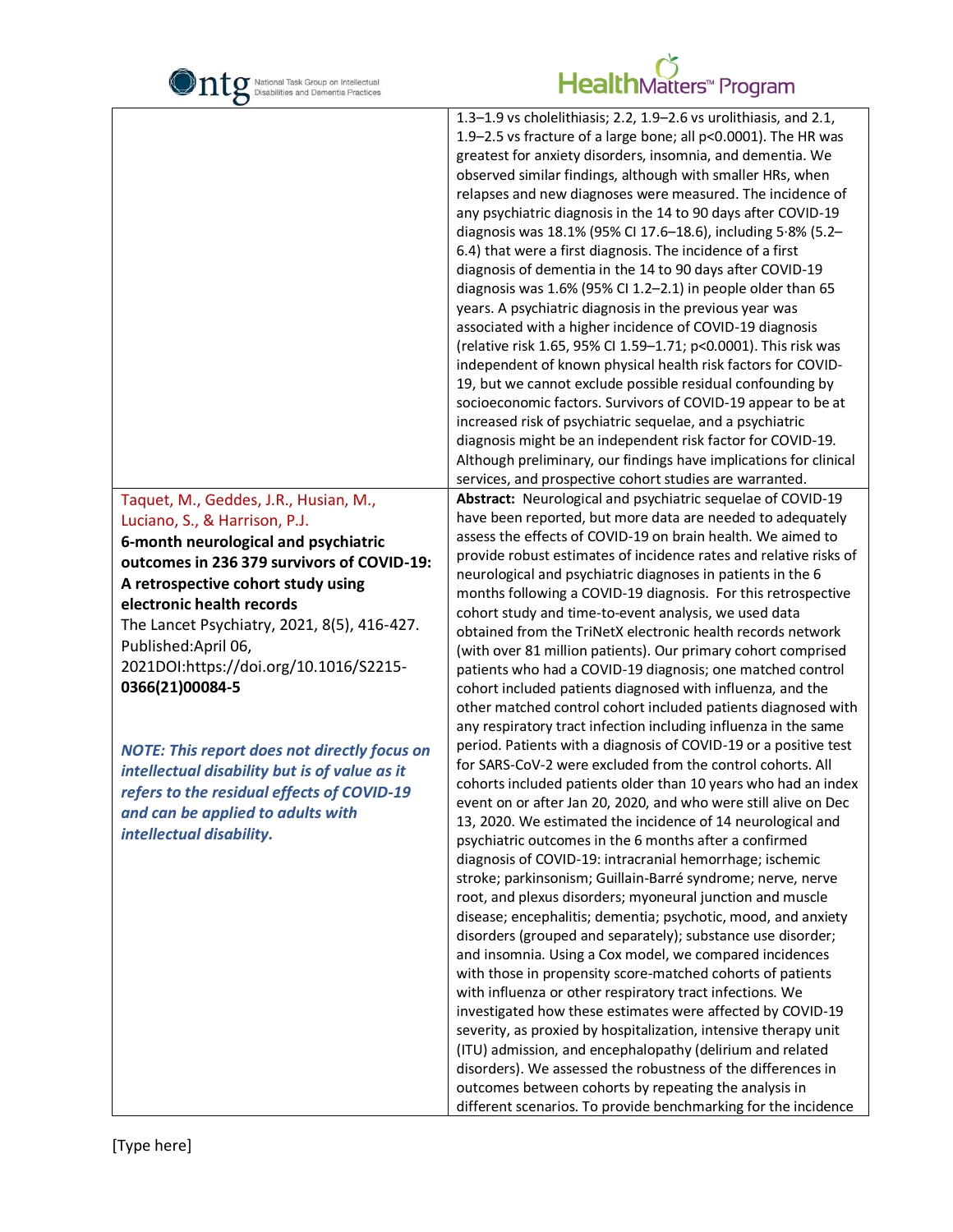

|                                                | and risk of neurological and psychiatric sequelae, we compared                                                           |
|------------------------------------------------|--------------------------------------------------------------------------------------------------------------------------|
|                                                | our primary cohort with four cohorts of patients diagnosed in                                                            |
|                                                | the same period with additional index events: skin infection,                                                            |
|                                                | urolithiasis, fracture of a large bone, and pulmonary embolism.                                                          |
|                                                | Among 236 379 patients diagnosed with COVID-19, the                                                                      |
|                                                | estimated incidence of a neurological or psychiatric diagnosis in                                                        |
|                                                | the following 6 months was 33.62% (95% CI 33.17-34.07), with                                                             |
|                                                | 12.84% (12.36-13.33) receiving their first such diagnosis. For                                                           |
|                                                | patients who had been admitted to an ITU, the estimated                                                                  |
|                                                | incidence of a diagnosis was 46.42% (44.78-48.09) and for a                                                              |
|                                                | first diagnosis was 25.79% (23.50-28.25). Regarding individual                                                           |
|                                                | diagnoses of the study outcomes, the whole COVID-19 cohort                                                               |
|                                                | had estimated incidences of 0.56% (0.50-0.63) for intracranial                                                           |
|                                                | hemorrhage, 2.10% (1.97-2.23) for ischemic stroke, 0.11%                                                                 |
|                                                | (0.08-0.14) for parkinsonism, 0.67% (0.59-0.75) for dementia,                                                            |
|                                                | 17.39% (17.04-17.74) for anxiety disorder, and 1.40% (1.30-                                                              |
|                                                | 1.51) for psychotic disorder, among others. In the group with                                                            |
|                                                | ITU admission, estimated incidences were 2.66% (2.24-3.16)                                                               |
|                                                | for intracranial hemorrhage, 6.92% (6.17-7.76) for ischemic                                                              |
|                                                | stroke, 0.26% (0.15-0.45) for parkinsonism, 1.74% (1.31-2.30)                                                            |
|                                                | for dementia, 19.15% (17.90-20.48) for anxiety disorder, and                                                             |
|                                                | 2.77% (2.31-3.33) for psychotic disorder. Most diagnostic                                                                |
|                                                | categories were more common in patients who had COVID-19                                                                 |
|                                                | than in those who had influenza (hazard ratio [HR] 1.44, 95% CI                                                          |
|                                                | 1.40-1.47, for any diagnosis; 1.78, 1.68-1.89, for any first                                                             |
|                                                | diagnosis) and those who had other respiratory tract infections                                                          |
|                                                | (1.16, 1.14-1.17, for any diagnosis; 1.32, 1.27-1.36, for any first                                                      |
|                                                | diagnosis). As with incidences, HRs were higher in patients who                                                          |
|                                                | had more severe COVID-19 (e.g., those admitted to ITU                                                                    |
|                                                | compared with those who were not: 1.58, 1.50-1.67, for any                                                               |
|                                                | diagnosis; 2.87, 2.45-3.35, for any first diagnosis). Results were                                                       |
|                                                | robust to various sensitivity analyses and benchmarking against                                                          |
|                                                | the four additional index health events. Our study provides                                                              |
|                                                | evidence for substantial neurological and psychiatric morbidity                                                          |
|                                                | in the 6 months after COVID-19 infection. Risks were greatest                                                            |
|                                                | in, but not limited to, patients who had severe COVID-19. This                                                           |
|                                                | information could help in service planning and identification of                                                         |
|                                                | research priorities. Complementary study designs, including                                                              |
|                                                | prospective cohorts, are needed to corroborate and explain                                                               |
|                                                | these findings.                                                                                                          |
| Tennebaum, A., Glasbauer, D., & Wexler, I.D.   | Abstract: The attention of the world is focused on the                                                                   |
| Coronavirus and people with intellectual       | coronavirus disease-2019 (COVID-19) pandemic. There is                                                                   |
| disability: A special perspective              | general awareness that certain groups are at greater risk.<br>However, some other populations may be transparent and may |
| Israel Medical Association Journal, 2021, Jan, |                                                                                                                          |
| 23, 5-6.                                       | not be receiving the attention they warrant. We focused on<br>those with intellectual disability explaining why they are |
|                                                | vulnerable during the current pandemic and require special                                                               |
|                                                | attention. [Extract of text from article >]: Lack of awareness                                                           |
|                                                | and fear are major considerations in this population. People                                                             |
|                                                | with IDD are exposed to news reports and social media.                                                                   |
|                                                | Unbalanced reporting, visually charged material, and even                                                                |
|                                                | random overheard conversations may generate unbridled panic                                                              |
|                                                | for which they or their caregivers are inadequately prepared to                                                          |
|                                                |                                                                                                                          |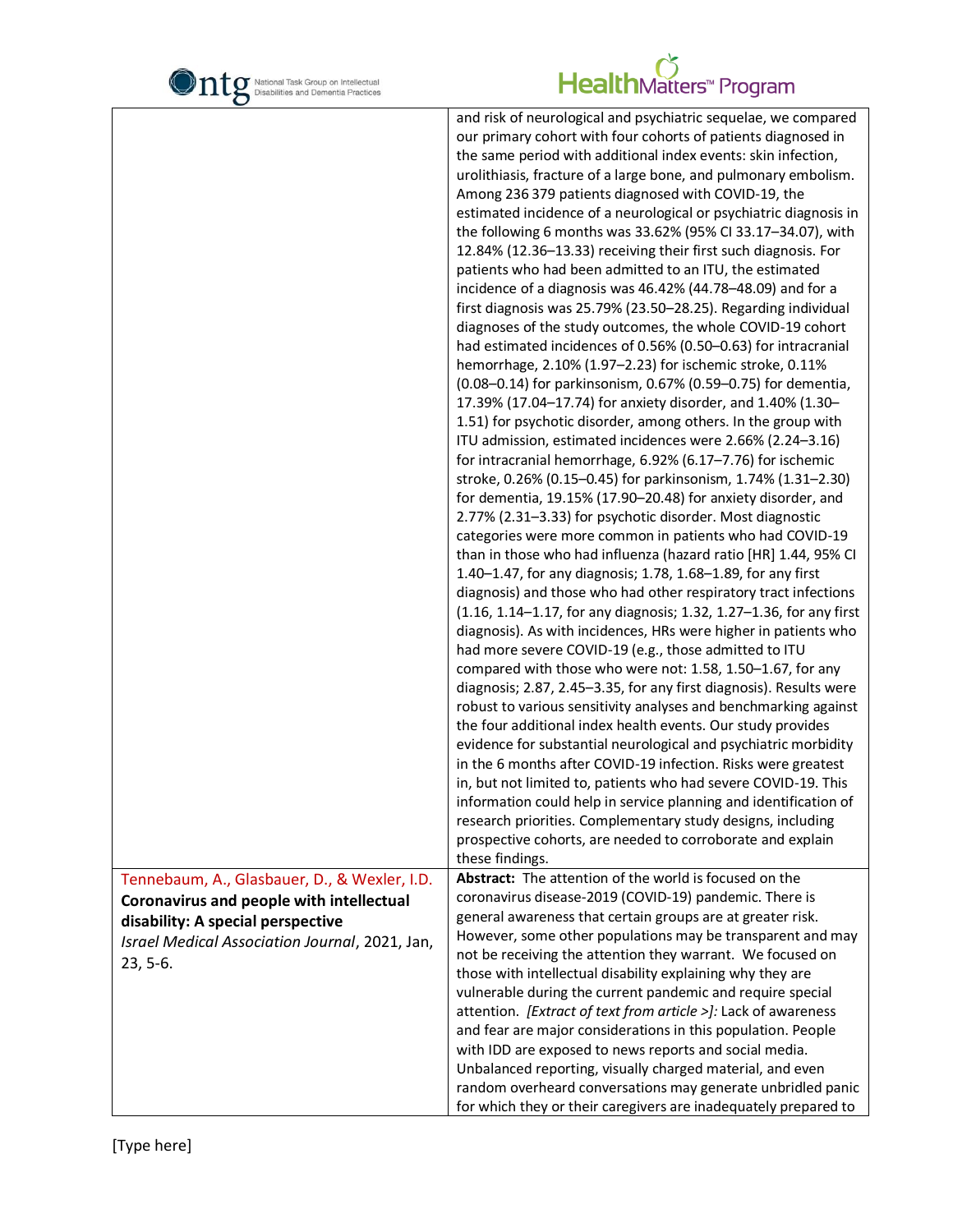

| $\mathbf C$                                                                                                                                                                                                                                                                                                                                                      |                                                                                                                                                                                                                                                                                                                                                                                                                                                                                                                                                                                                                                                                                                                                                                                                                                                                                                                                                                                                                                                                                                                                                                                                                                                                                                                                                                                                                                                                                                                                                                                                                                                                                                                                                                                                                                                                                                                                                                                                                                                                                                                                                                                                                                                                                                                                                                                                                                                                                                                                                                                                                                                                                                                                                                                                                                                                                                                                                                                                                                                                                                                                                                                                                                                                                 |
|------------------------------------------------------------------------------------------------------------------------------------------------------------------------------------------------------------------------------------------------------------------------------------------------------------------------------------------------------------------|---------------------------------------------------------------------------------------------------------------------------------------------------------------------------------------------------------------------------------------------------------------------------------------------------------------------------------------------------------------------------------------------------------------------------------------------------------------------------------------------------------------------------------------------------------------------------------------------------------------------------------------------------------------------------------------------------------------------------------------------------------------------------------------------------------------------------------------------------------------------------------------------------------------------------------------------------------------------------------------------------------------------------------------------------------------------------------------------------------------------------------------------------------------------------------------------------------------------------------------------------------------------------------------------------------------------------------------------------------------------------------------------------------------------------------------------------------------------------------------------------------------------------------------------------------------------------------------------------------------------------------------------------------------------------------------------------------------------------------------------------------------------------------------------------------------------------------------------------------------------------------------------------------------------------------------------------------------------------------------------------------------------------------------------------------------------------------------------------------------------------------------------------------------------------------------------------------------------------------------------------------------------------------------------------------------------------------------------------------------------------------------------------------------------------------------------------------------------------------------------------------------------------------------------------------------------------------------------------------------------------------------------------------------------------------------------------------------------------------------------------------------------------------------------------------------------------------------------------------------------------------------------------------------------------------------------------------------------------------------------------------------------------------------------------------------------------------------------------------------------------------------------------------------------------------------------------------------------------------------------------------------------------------|
| Theis, N., Campbell, N., De Leeuw, J., Owen,<br>M., & Schenke, K.C.<br>The effects of COVID-19 restrictions on<br>physical activity and mental health of<br>children and young adults with physical<br>and/or intellectual disabilities.<br>Disability and Health Journal, 2021,<br>published online Jan 22, 2021.<br>https://doi.org/10.1016/j.dhjo.2021.101064 | cope. What is the impact on children with IDD exposed to<br>coronavirus who see their parents in masks avoiding<br>interactions with them? Explanations that suffice for other<br>children may be insufficient for them. Individuals with IDD may<br>have difficulty expressing how they feel or discussing specific<br>symptoms. They may come to medical attention late, and even<br>when diagnosed, identification of warning signs such as<br>dyspnea may be delayed with catastrophic consequences<br>including those with rapid deterioration often characteristic of<br>COVID-19. Given the challenges for individuals with IDD during<br>the current pandemic, we recommend the following:<br>(1) When diagnostic resources are limited, those with IDD,<br>because of their increased risk, should be given priority. (2)<br>Increased efforts should be made to ensure that those with IDD<br>have expeditious access to medical care. (3) Contingency plans<br>be formulated to take care of these individuals either when<br>they are in isolation or their caregivers are unavailable, (4)<br>Ensure that there is sufficient inventory of medicines,<br>nutritional supplements, and therapeutics needed for the<br>duration of isolation. (5) Counsel individuals with IDD about the<br>importance of protective practices, such as avoiding large<br>gatherings, and hygiene measures. (6) All efforts should be<br>made to ensure that individuals with IDD are not subject to<br>discrimination based on their disability.<br>Abstract: COVID-19 has caused unprecedented restrictions,<br>significantly affecting the most vulnerable groups in society,<br>such as those with a disability. The aim of the study was to<br>investigate the effects of COVID-19 lockdown restrictions on<br>physical activity and mental health of children and young adults<br>with physical and/or intellectual disabilities. The study was a<br>cross-sectional design. Parents/carers completed an electronic<br>survey in the UK between June-July 2020 on behalf of their<br>child. Through Likert scales and free-text questions, the survey<br>asked about physical activity levels and mental health during<br>lockdown compared to before, access to specialist facilities and<br>equipment to aid with physical activity, and the short- and<br>long-term concerns around ongoing lockdown restrictions.<br>Generally, respondents reported negative effects of lockdown<br>restrictions, with 61% reporting a reduction in physical activity<br>levels and over 90% reporting a negative impact on mental<br>health (including poorer behavior, mood, fitness and social and<br>learning regression). Many respondents cited a lack of access to<br>specialist facilities, therapies and equipment as reasons for this,<br>and raised concerns about the long-term effects of this lack of<br>access on their child's mental health and physical activity<br>levels. The survey highlighted the negative impact of the<br>COVID-19 lockdown on the physical activity levels and mental<br>health of children and young adults with disabilities and<br>highlights the importance of addressing the needs of the<br>disabled community as restrictions are eased. |
| Thomas, R.                                                                                                                                                                                                                                                                                                                                                       | Abstract: (none - Extracted from text] An agency in the UK<br>which provides supported living and residential care for people                                                                                                                                                                                                                                                                                                                                                                                                                                                                                                                                                                                                                                                                                                                                                                                                                                                                                                                                                                                                                                                                                                                                                                                                                                                                                                                                                                                                                                                                                                                                                                                                                                                                                                                                                                                                                                                                                                                                                                                                                                                                                                                                                                                                                                                                                                                                                                                                                                                                                                                                                                                                                                                                                                                                                                                                                                                                                                                                                                                                                                                                                                                                                   |
|                                                                                                                                                                                                                                                                                                                                                                  | with learning [intellectual] disabilities, has raised concerns that                                                                                                                                                                                                                                                                                                                                                                                                                                                                                                                                                                                                                                                                                                                                                                                                                                                                                                                                                                                                                                                                                                                                                                                                                                                                                                                                                                                                                                                                                                                                                                                                                                                                                                                                                                                                                                                                                                                                                                                                                                                                                                                                                                                                                                                                                                                                                                                                                                                                                                                                                                                                                                                                                                                                                                                                                                                                                                                                                                                                                                                                                                                                                                                                             |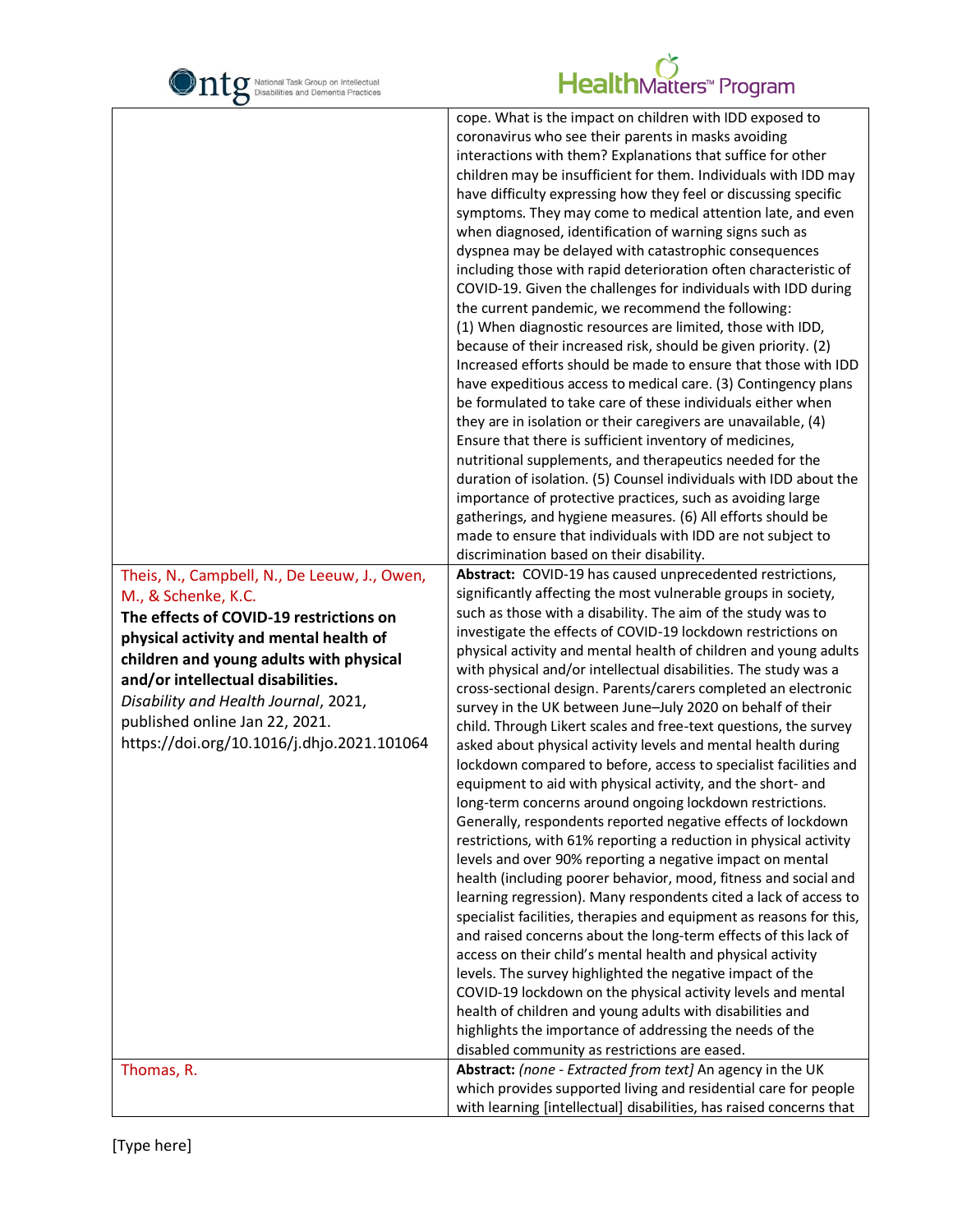

| $\bullet$                                                                                                                                                                                                                                                                                               |                                                                                                                                                                                                                                                                                                                                                                                                                                                                                                                                                                                                                                                                                                                                                                                                                                                                                                                                                                                                                                                                                                                                                                                                                                                                                                                                                                                                                                                                                                                                                                                                                                                                                                                                                                       |
|---------------------------------------------------------------------------------------------------------------------------------------------------------------------------------------------------------------------------------------------------------------------------------------------------------|-----------------------------------------------------------------------------------------------------------------------------------------------------------------------------------------------------------------------------------------------------------------------------------------------------------------------------------------------------------------------------------------------------------------------------------------------------------------------------------------------------------------------------------------------------------------------------------------------------------------------------------------------------------------------------------------------------------------------------------------------------------------------------------------------------------------------------------------------------------------------------------------------------------------------------------------------------------------------------------------------------------------------------------------------------------------------------------------------------------------------------------------------------------------------------------------------------------------------------------------------------------------------------------------------------------------------------------------------------------------------------------------------------------------------------------------------------------------------------------------------------------------------------------------------------------------------------------------------------------------------------------------------------------------------------------------------------------------------------------------------------------------------|
| 'Unprecedented number of DNR orders for<br>learning disabilities patients<br>Health Services Journal, 24 April 2020,<br>https://www.hsj.co.uk/coronavirus/unprece<br>dented-number-of-dnr-orders-for-learning-<br>disabilities-patients/7027480.article                                                 | it has received 13 "unlawful" do not attempt cardio-pulmonary<br>resuscitation or do not resuscitate orders from hospital<br>specialists and GPs since the beginning of April 2020, half of<br>which came in the last week. The provider which operates<br>facilities across the UK, plans on challenging the lawfulness of<br>the orders received this month, which it said appear to have<br>been carried out without consultation with patients or their<br>families. The orders have come despite NHS England telling all<br>primary care, community trust, and acute CEOs on 3 April that<br>any decisions on a treatment for people with learning<br>[intellectual] disability and or autism should be made on an<br>individual basis. The agency's CEO has noted that "We are<br>seeing DNR orders that have not been discussed with the<br>person themselves, the staff who support and care for them, or<br>their families. This is very concerning as it may potentially lead<br>to people being denied life-saving treatment that other<br>patients would be granted."                                                                                                                                                                                                                                                                                                                                                                                                                                                                                                                                                                                                                                                                                     |
| Thompson, J.R., & Nygren, M.A.<br>COVID-19 and the field of intellectual and<br>developmental disabilities: Where have we<br>been? Where are we? Where do we go?<br>Intellectual and Developmental Disabilities.<br>(2020), Aug 1, 58(4), 257-261. doi:<br>10.1352/1934-956-58.4.257. PMID:<br>32750709 | Abstract: The coronavirus (COVID-19) pandemic has affected,<br>and will continue to affect, every aspect of the intellectual and<br>developmental disabilities (IDD) community. We provide<br>recommendations to (a) support people with IDD and the<br>broader of field of IDD during the pandemic, and (b) place the<br>IDD community in a strong position when the health threats<br>associated with the pandemic abate and post-pandemic social<br>and policy structures are formed.                                                                                                                                                                                                                                                                                                                                                                                                                                                                                                                                                                                                                                                                                                                                                                                                                                                                                                                                                                                                                                                                                                                                                                                                                                                                              |
| Tromans, S., Chester, V., Harrison, H.,<br>Pankhania, P., Booth, H., & Chakraborty, N.<br>Patterns of use of secondary mental health<br>services before and during COVID-19<br>lockdown: observational study<br>BJPsych Open, 2020 (November), 6(6), e117<br>DOI: https://doi.org/10.1192/bjo.2020.104  | Abstract: The coronavirus disease 2019 (COVID-19) pandemic<br>has had a profound impact on both the physical and mental<br>well-being of the global population. Relatively few studies have<br>measured the impact of lockdown on utilization of secondary<br>mental health services in England. The aimed to describe<br>secondary mental health service utilization pre-lockdown and<br>during lockdown within Leicestershire, UK, and the numbers of<br>serious incidents during this time frame. Data pertaining to<br>mental health referral and hospital admissions to adult mental<br>health, child and adolescent mental health, intellectual<br>disability and mental health services for older people were<br>collated retrospectively from electronic records for both 8<br>weeks pre-lockdown and the first 8 weeks of lockdown in<br>England. Serious incidents during this time frame were also<br>analyzed. Significantly ( $P < 0.05$ ) reduced referrals to a diverse<br>range of mental health services were observed during<br>lockdown, including child and adolescent, adult, older people,<br>and intellectual disability services. Although admissions<br>remained relatively stable before and during lockdown for<br>several services, admissions to both acute adult and mental<br>health services for older people were significantly ( $P < 0.05$ )<br>reduced during lockdown. Numbers of serious incidents in the<br>pre-lockdown and lockdown periods were similar, with 23<br>incidents pre-lockdown, compared with 20 incidents in<br>lockdown. To the best of our knowledge, this is the first UK-<br>based study reporting patterns of use of mental health services<br>immediately prior to and during COVID-19 lockdown. Overall |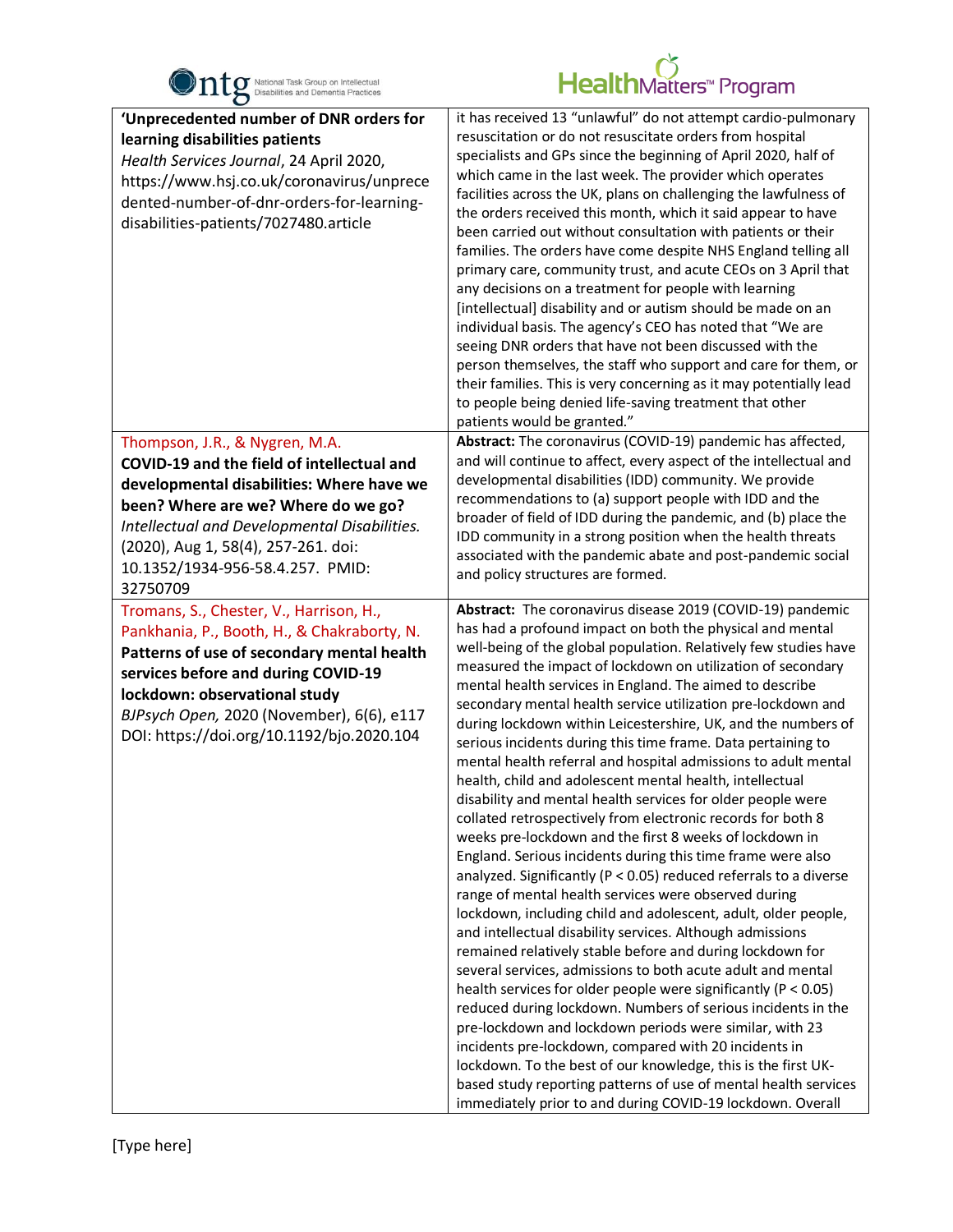

|                                                | numbers of referrals and admissions reduced following               |
|------------------------------------------------|---------------------------------------------------------------------|
|                                                | commencement of COVID-19 lockdown. Potential reasons for            |
|                                                | these observations are discussed.                                   |
| Tromans, S., Kinney, M., Chester, V.,          | Abstract: The approach taken to support individuals during the      |
| Alexander, R., Roy, A., Sander, J. W., Dudson, | coronavirus disease 2019 (COVID-19) pandemic needs to               |
|                                                | consider the requirements of people with intellectual               |
| H., & Shankar, R.                              | disabilities and/or autism, who represent a major vulnerable        |
| Priority concerns for people with              | group, with higher rates of co-occurring health conditions and a    |
| intellectual and developmental disabilities    | greater risk of dying prematurely. To date, little evidence on      |
| during the COVID-19 pandemic.                  | COVID-related concerns have been produced and no report has         |
| BJPsych Open, 2020, 6(6), e128. https://       | provided structured feedback from the point of view of people       |
| doi.org/10.1192/bjo.2020.122                   | with intellectual disabilities and/or autism or of their            |
|                                                |                                                                     |
|                                                | family/carers. Authors aimed to provide systemized evidence-        |
|                                                | based information of the priority concerns for people with          |
|                                                | intellectual disability and/or autism regarding the COVID-19        |
|                                                | pandemic. To obtain information, senior representatives of          |
|                                                | major UK-based professional and service-user representative         |
|                                                | organizations with a stake in the care of people with               |
|                                                | intellectual disability and/or autism were contacted to provide     |
|                                                | a list of concerns across three domains: 'mental health and         |
|                                                | challenging behavior', 'physical health and epilepsy' and 'social   |
|                                                | circumstances and support'. The feedback was developed into         |
|                                                | statements on frequently reported priorities. These statements      |
|                                                | were then rated independently by expert clinicians. A video-        |
|                                                | conference meeting to reconcile outliers and to generate a          |
|                                                | consensus statement list was held. Overall, 32 organizations        |
|                                                | were contacted, of which 26 (81%) replied. From the                 |
|                                                | respondent's data, 30 draft consensus statements were               |
|                                                | generated. We found that there was initially strong consensus       |
|                                                | for seven statements (23%), increasing to 27 statements (90%)       |
|                                                | following video conferencing. These recommendations                 |
|                                                | highlight the expectations of people with intellectual disability   |
|                                                | and/or autism in the current pandemic. This could support           |
|                                                | policymakers and professionals' deliver and evidence person-        |
|                                                | centered care.                                                      |
| Tummers, J., Catal, C., Tobi, H.,              | Abstract: Corona virus disease 2019 (COVID-19) has been             |
| Tekinerdogan, B., & Leusink, G.                | announced as a new coronavirus disease by the World Health          |
|                                                | Organization. At the time of writing this article (April 2020), the |
| Coronaviruses and people with intellectual     | world is drastically influenced by the COVID-19. Recently, the      |
| disability: An exploratory data analysis       | COVID-19 Open Research Dataset (CORD-19) was published.             |
| Journal of Intellectual Disability Research,   | For researchers on ID such as ourselves, it is of key interest to   |
| 2020, 64(7), 475-481.                          | learn whether this open research dataset may be used to             |
| https://onlinelibrary.wiley.com/doi/full/10.1  | investigate the virus and its consequences for people with an       |
| 111/jir.12730                                  | ID. From CORD-19, we identified full-text articles containing       |
|                                                | terms related to the ID care and applied a text mining              |
|                                                | technique, specifically the term frequency-inverse document         |
|                                                | frequency analysis in combination with K-means clustering.          |
|                                                | Two hundred fifty-nine articles contained one or more of our        |
|                                                | specified terms related to ID. We were able to cluster these        |
|                                                |                                                                     |
|                                                | articles related to ID into five clusters on different topics,      |
|                                                | namely: mental health, viral diseases, diagnoses and                |
|                                                | treatments, maternal care and pediatrics, and genetics. The         |
|                                                | CORD-19 open research dataset consists of valuable                  |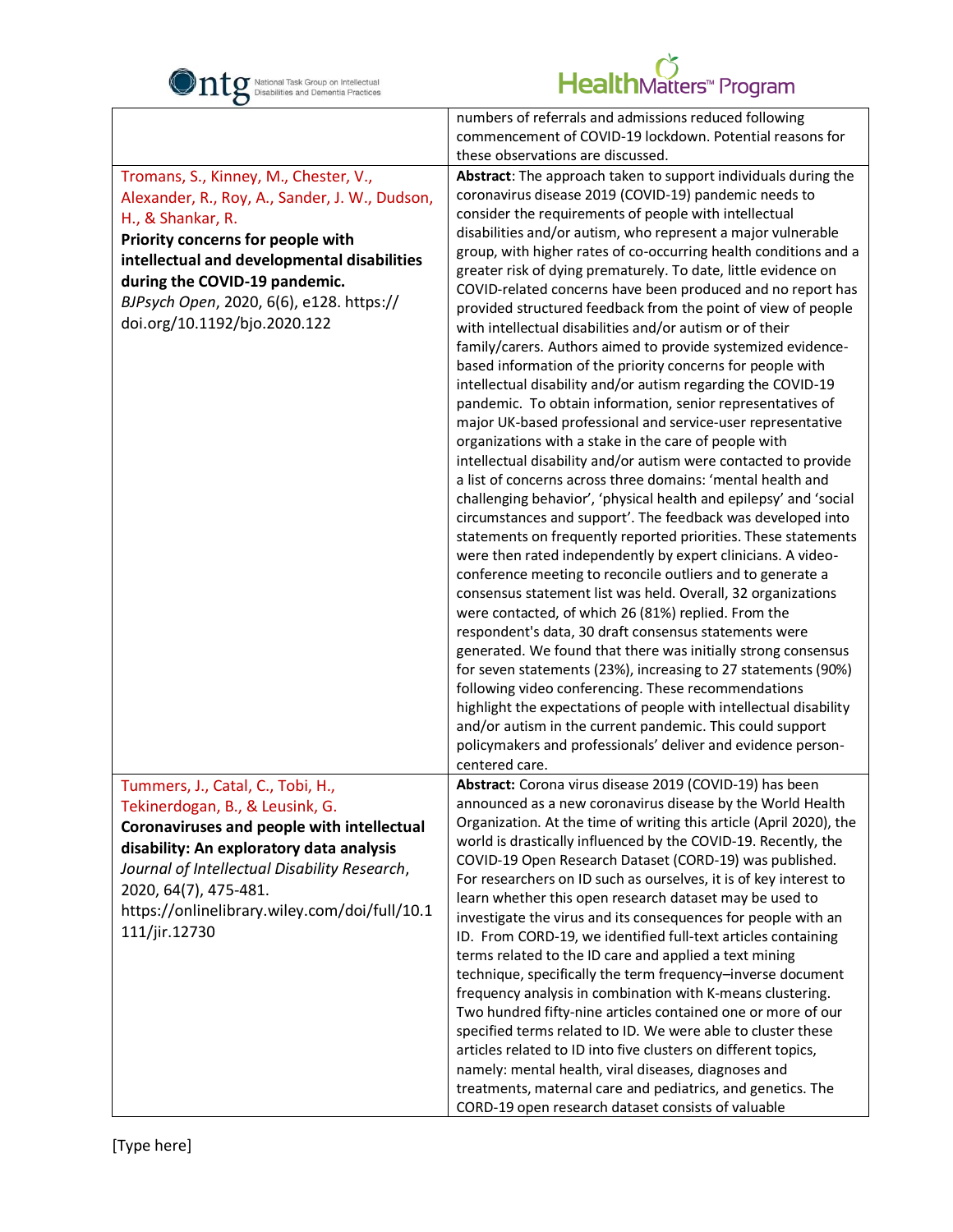

| $\mathbf C$<br>Turk, M.A., Landes, S.D., Formica, M.K., &<br>Goss, K.D.<br>Intellectual and developmental disability<br>and COVID-19 case-fatality trends: TriNetX<br>analysis.<br>Disability and Health Journal, 2020, Jul,<br>13(3), 100942.<br>doi:10.1016/j.dhjo.2020.100942. Epub 2020<br>May 24. PMID: 32473875                                     | information about not only COVID-19 disease but also ID and<br>the relationship between them. We suggest researchers<br>investigate literature-based discovery approaches on the<br>CORD-19 and develop a new dataset that addresses the<br>intersection of these two fields for further research.<br>Abstract: Despite possibly higher risk of severe outcomes from<br>COVID-19 among people with intellectual and developmental<br>disabilities (IDD), there has been limited reporting of COVID-19<br>trends for this population. Objective: To compare COVID-19<br>trends among people with and without IDD, overall and<br>stratified by age. Methods: Data from the TriNetX COVID-19<br>Research Network platform was used to identify COVID-19<br>patients. Analysis focused on trends in comorbidities, number<br>of cases, number of deaths, and case-fatality rate among<br>patients with and without IDD who had a positive diagnosis for<br>COVID-19 through May 14, 2020. Results: People with IDD had<br>higher prevalence of specific comorbidities associated with<br>poorer COVID-19 outcomes. Distinct age-related differences in<br>COVID-19 trends were present among those with IDD, with a<br>higher concentration of COVID-19 cases at younger ages. In<br>addition, while the overall case-fatality rate was similar for<br>those with IDD (5.1%) and without IDD (5.4%), these rates<br>differed by age: ages ≤17 - IDD 1.6%, without IDD <0.01%; ages<br>18-74 - IDD 4.5%, without IDD 2.7%; ages ≥75- IDD 21.1%,<br>without IDD, 20.7%. Authors note that though of concern for all |
|-----------------------------------------------------------------------------------------------------------------------------------------------------------------------------------------------------------------------------------------------------------------------------------------------------------------------------------------------------------|----------------------------------------------------------------------------------------------------------------------------------------------------------------------------------------------------------------------------------------------------------------------------------------------------------------------------------------------------------------------------------------------------------------------------------------------------------------------------------------------------------------------------------------------------------------------------------------------------------------------------------------------------------------------------------------------------------------------------------------------------------------------------------------------------------------------------------------------------------------------------------------------------------------------------------------------------------------------------------------------------------------------------------------------------------------------------------------------------------------------------------------------------------------------------------------------------------------------------------------------------------------------------------------------------------------------------------------------------------------------------------------------------------------------------------------------------------------------------------------------------------------------------------------------------------------------------------------------------------------|
|                                                                                                                                                                                                                                                                                                                                                           | individuals, COVID-19 appears to present a greater risk to<br>people with IDD, especially at younger ages. Future research                                                                                                                                                                                                                                                                                                                                                                                                                                                                                                                                                                                                                                                                                                                                                                                                                                                                                                                                                                                                                                                                                                                                                                                                                                                                                                                                                                                                                                                                                     |
|                                                                                                                                                                                                                                                                                                                                                           | should seek to document COVID-19 trends among people with                                                                                                                                                                                                                                                                                                                                                                                                                                                                                                                                                                                                                                                                                                                                                                                                                                                                                                                                                                                                                                                                                                                                                                                                                                                                                                                                                                                                                                                                                                                                                      |
|                                                                                                                                                                                                                                                                                                                                                           | IDD, with particular attention to age related trends.                                                                                                                                                                                                                                                                                                                                                                                                                                                                                                                                                                                                                                                                                                                                                                                                                                                                                                                                                                                                                                                                                                                                                                                                                                                                                                                                                                                                                                                                                                                                                          |
| <b>University of Bristol</b><br>Deaths of people with learning disabilities<br>from COVID-19<br>The Learning Disabilities Mortality Review<br>(LeDeR) Programme, University of Bristol<br>(UK), 42 pp.<br>https://www.bristol.ac.uk/media-<br>library/sites/sps/leder/Deaths%20of%20peo<br>ple%20with%20learning%20disabilities%20fr<br>om%20COVID-19.pdf | Abstract: [none - extracted from 'Summary'] This report<br>describes the circumstances leading to death for a representa-<br>tive sample of 206 adults with intellectual (learning) disabilities.<br>The majority of the 206 deaths (79%, n=163) were attributable<br>to COVID-19: 27% of the total number of COVID-19 deaths<br>notified to the LeDeR program from 2nd March 2020 - 9th June<br>2020. Forty-three (21%) of the 206 deaths were attributed to<br>other causes and are included as a comparator group $-6\%$ of<br>the total deaths from other causes occurring during this period.<br>Key findings are as follows.<br>There is a striking difference in age at death between<br>$\bullet$<br>COVID-19 deaths in the general population compared with<br>people with learning disabilities.<br>A third (35%) of those who died from COVID-19 lived in<br>$\bullet$<br>residential care homes, rising to almost half of those with<br>Down syndrome.<br>People who died from COVID-19 were more frequently<br>$\bullet$<br>reported to have respiratory conditions (72%), compared<br>to those who died from other conditions (60%).<br>Of those who died from COVID-19, 37% had all three<br>$\bullet$<br>symptoms of cough, fever or difficulty breathing; 39% had<br>two of the symptoms and 21% had one of these<br>symptoms.                                                                                                                                                                                                                                                                |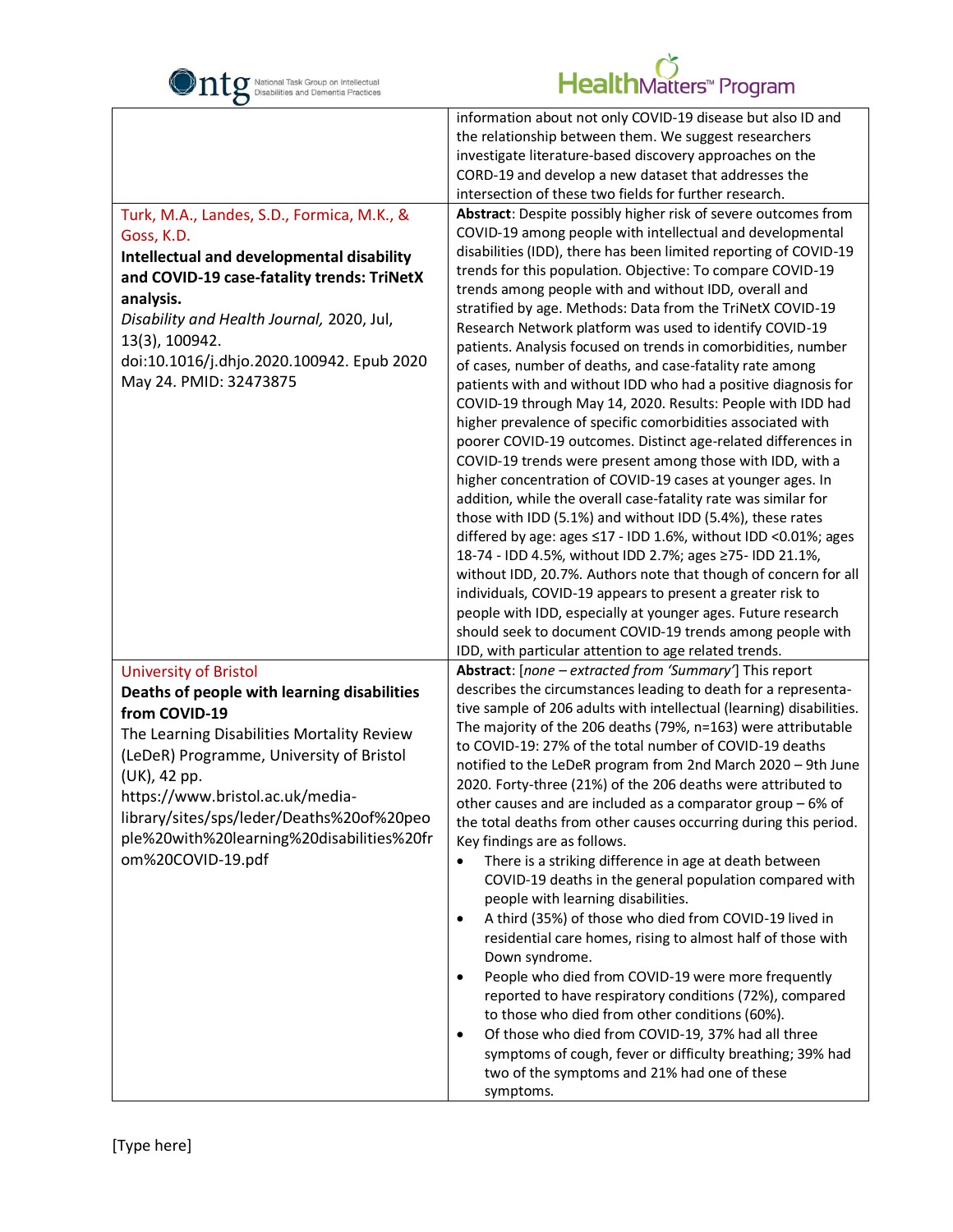

| O                                                            |                                                                                                                                                                                                                                                                                                                                                                                                                                                                                                                                                                                                                                                                                                                                                                                                                                                                                                                                                                                                                                                                                                                                                                                                                                                      |
|--------------------------------------------------------------|------------------------------------------------------------------------------------------------------------------------------------------------------------------------------------------------------------------------------------------------------------------------------------------------------------------------------------------------------------------------------------------------------------------------------------------------------------------------------------------------------------------------------------------------------------------------------------------------------------------------------------------------------------------------------------------------------------------------------------------------------------------------------------------------------------------------------------------------------------------------------------------------------------------------------------------------------------------------------------------------------------------------------------------------------------------------------------------------------------------------------------------------------------------------------------------------------------------------------------------------------|
| Van Beusekom, M.<br>Intellectual disability, obesity tied to | Access to healthcare that was problematic for some people<br>$\bullet$<br>who died from COVID-19.<br>Just over half (56%) of people who died from COVID-19<br>$\bullet$<br>received care that was graded as meeting or exceeding<br>good practice.<br>Concerns were raised about the absence of tools (and the<br>specific equipment required for these, such as oxygen<br>saturation monitors) that can be used to detect acute<br>deterioration in a person's health, particularly in primary<br>care and community settings.<br>At least seven people acquired the virus during a previous<br>٠<br>hospital admission, suggesting a need to strengthen<br>infection control and safe hospital discharges.<br>It was noted that frailty or 'learning disabilities' were given<br>$\bullet$<br>as rationales for a Do Not Attempt Cardiopulmonary<br>Resuscitation (DNACPR) decision for people who had died<br>from COVID-19, yet this was not the case for people who<br>had died from other causes.<br>Several recommendations were made in relation to<br>$\bullet$<br>preventing deaths from COVID-19.<br>Abstract: [none - extracted from text] Intellectual disability is<br>second only to old age as a risk factor for COVID-19 death, and |
| <b>COVID-19 hospitalization, death</b>                       | obesity is linked to coronavirus-related hospitalization and                                                                                                                                                                                                                                                                                                                                                                                                                                                                                                                                                                                                                                                                                                                                                                                                                                                                                                                                                                                                                                                                                                                                                                                         |
| <b>CIDRAP News, Center for Infectious Disease</b>            | death, two new studies find. Deadlier than heart, kidney, lung                                                                                                                                                                                                                                                                                                                                                                                                                                                                                                                                                                                                                                                                                                                                                                                                                                                                                                                                                                                                                                                                                                                                                                                       |
| Research and Policy, March 8, 2021,                          | disease. The first study, led by researchers from Jefferson<br>Health in Philadelphia and published late last week as a                                                                                                                                                                                                                                                                                                                                                                                                                                                                                                                                                                                                                                                                                                                                                                                                                                                                                                                                                                                                                                                                                                                              |
| https://www.cidrap.umn.edu/news-                             | commentary in the New England Journal of Medicine Catalyst,                                                                                                                                                                                                                                                                                                                                                                                                                                                                                                                                                                                                                                                                                                                                                                                                                                                                                                                                                                                                                                                                                                                                                                                          |
| perspective/2021/03/intellectual-disability-                 | involved analyzing the medical records of 558,672 US COVID-19                                                                                                                                                                                                                                                                                                                                                                                                                                                                                                                                                                                                                                                                                                                                                                                                                                                                                                                                                                                                                                                                                                                                                                                        |
| obesity-tied-covid-19-hospitalization-death                  | patients from January 2019 to November 2020. Patients with                                                                                                                                                                                                                                                                                                                                                                                                                                                                                                                                                                                                                                                                                                                                                                                                                                                                                                                                                                                                                                                                                                                                                                                           |
|                                                              | intellectual disabilities had higher rates of coronavirus infection                                                                                                                                                                                                                                                                                                                                                                                                                                                                                                                                                                                                                                                                                                                                                                                                                                                                                                                                                                                                                                                                                                                                                                                  |
|                                                              | than those without those limitations (3.1% vs 0.9%). In                                                                                                                                                                                                                                                                                                                                                                                                                                                                                                                                                                                                                                                                                                                                                                                                                                                                                                                                                                                                                                                                                                                                                                                              |
|                                                              | unadjusted analysis, compared with the 431,669 patients                                                                                                                                                                                                                                                                                                                                                                                                                                                                                                                                                                                                                                                                                                                                                                                                                                                                                                                                                                                                                                                                                                                                                                                              |
|                                                              | without intellectual disabilities, the 127,003 patients with<br>intellectual disabilities were more susceptible to hospitalization                                                                                                                                                                                                                                                                                                                                                                                                                                                                                                                                                                                                                                                                                                                                                                                                                                                                                                                                                                                                                                                                                                                   |
|                                                              | (63.1% vs. 29.1%), intensive care unit (ICU) admission (14.5%                                                                                                                                                                                                                                                                                                                                                                                                                                                                                                                                                                                                                                                                                                                                                                                                                                                                                                                                                                                                                                                                                                                                                                                        |
|                                                              | vs. 6.3%), and death (8.2% vs. 3.8%). Intellectual impairments                                                                                                                                                                                                                                                                                                                                                                                                                                                                                                                                                                                                                                                                                                                                                                                                                                                                                                                                                                                                                                                                                                                                                                                       |
|                                                              | were the strongest predictor of death other than older age.                                                                                                                                                                                                                                                                                                                                                                                                                                                                                                                                                                                                                                                                                                                                                                                                                                                                                                                                                                                                                                                                                                                                                                                          |
|                                                              | "The chances of dying from COVID-19 are higher for those with                                                                                                                                                                                                                                                                                                                                                                                                                                                                                                                                                                                                                                                                                                                                                                                                                                                                                                                                                                                                                                                                                                                                                                                        |
|                                                              | intellectual disability than they are for people with congestive                                                                                                                                                                                                                                                                                                                                                                                                                                                                                                                                                                                                                                                                                                                                                                                                                                                                                                                                                                                                                                                                                                                                                                                     |
|                                                              | heart failure, kidney disease or lung disease," lead study author                                                                                                                                                                                                                                                                                                                                                                                                                                                                                                                                                                                                                                                                                                                                                                                                                                                                                                                                                                                                                                                                                                                                                                                    |
|                                                              | Jonathan Gleason, MD, said in a Thomas Jefferson University<br>news release. COVID-19 patients with intellectual disabilities                                                                                                                                                                                                                                                                                                                                                                                                                                                                                                                                                                                                                                                                                                                                                                                                                                                                                                                                                                                                                                                                                                                        |
|                                                              | were more likely to be established patients of the health                                                                                                                                                                                                                                                                                                                                                                                                                                                                                                                                                                                                                                                                                                                                                                                                                                                                                                                                                                                                                                                                                                                                                                                            |
|                                                              | system where they sought care; 22% were new patients,                                                                                                                                                                                                                                                                                                                                                                                                                                                                                                                                                                                                                                                                                                                                                                                                                                                                                                                                                                                                                                                                                                                                                                                                |
|                                                              | compared with 44% of those without intellectual disabilities.                                                                                                                                                                                                                                                                                                                                                                                                                                                                                                                                                                                                                                                                                                                                                                                                                                                                                                                                                                                                                                                                                                                                                                                        |
|                                                              | They were also more likely to be younger than those without                                                                                                                                                                                                                                                                                                                                                                                                                                                                                                                                                                                                                                                                                                                                                                                                                                                                                                                                                                                                                                                                                                                                                                                          |
|                                                              | these limitations, with only 1% older than 80 years and 18%                                                                                                                                                                                                                                                                                                                                                                                                                                                                                                                                                                                                                                                                                                                                                                                                                                                                                                                                                                                                                                                                                                                                                                                          |
|                                                              | aged 60 to 80, versus 5% and 25%, respectively.                                                                                                                                                                                                                                                                                                                                                                                                                                                                                                                                                                                                                                                                                                                                                                                                                                                                                                                                                                                                                                                                                                                                                                                                      |
| Vetri, L., Elia, M., Aurelio Vitello, G., Greco,             | Abstract: [no abstract - text extracted] Increasing evidence<br>has shown that a holistic approach considering the well-being                                                                                                                                                                                                                                                                                                                                                                                                                                                                                                                                                                                                                                                                                                                                                                                                                                                                                                                                                                                                                                                                                                                        |
| D., Gagliano, C., Costanzo, M.C., Romeo, G.,                 | and overall life satisfaction of people with mental health issues                                                                                                                                                                                                                                                                                                                                                                                                                                                                                                                                                                                                                                                                                                                                                                                                                                                                                                                                                                                                                                                                                                                                                                                    |
| & Musumeci, S.A.                                             | is the most effective and worthwhile approach. The Oasi                                                                                                                                                                                                                                                                                                                                                                                                                                                                                                                                                                                                                                                                                                                                                                                                                                                                                                                                                                                                                                                                                                                                                                                              |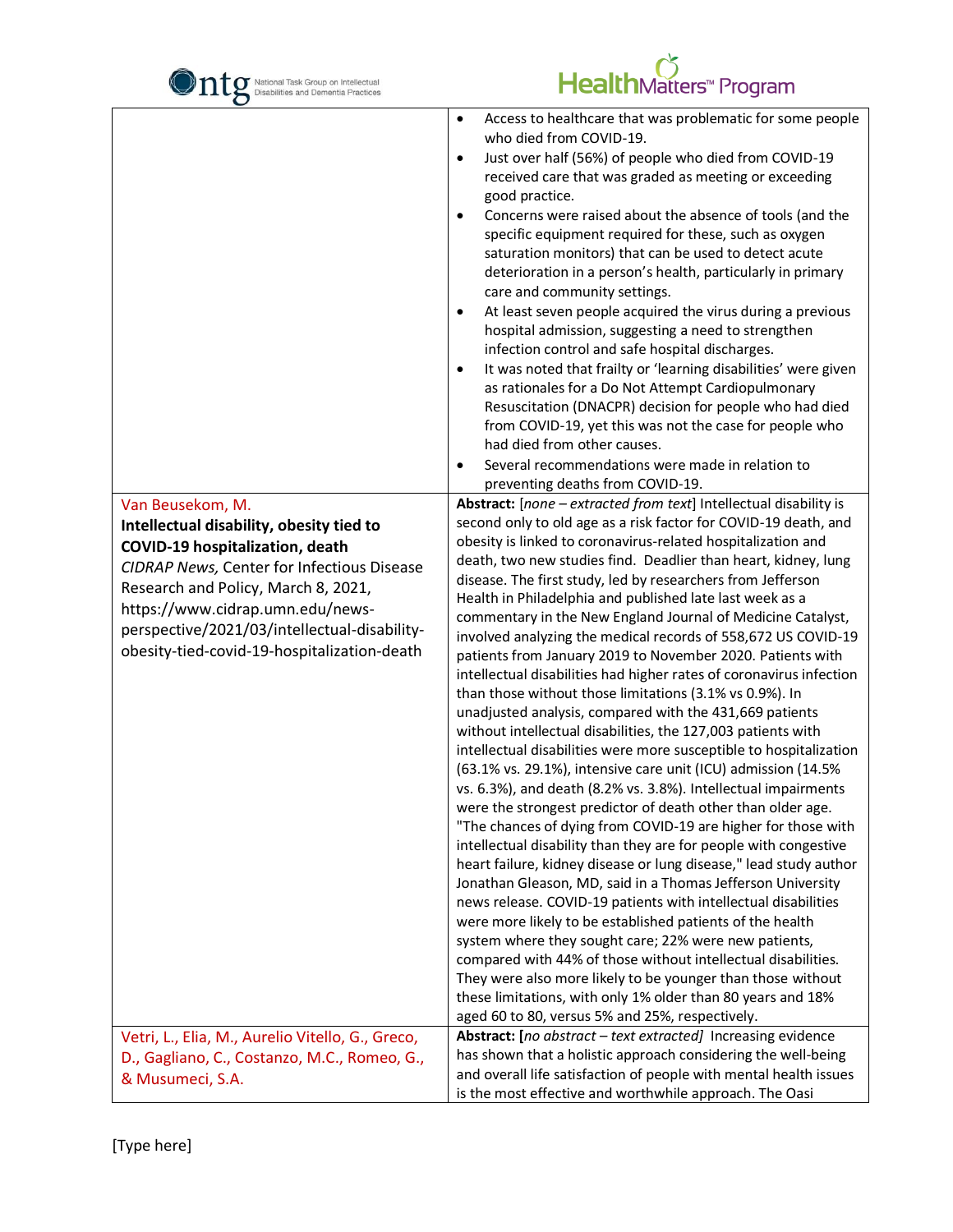

| $\bullet$<br>Impact of daytime routine modifications on<br>people with severe intellectual disability<br>amid COVID-19 pandemic<br>Perspectives of Psychiatric Care, 2021, May<br>245, doi: 10.1111/ppc.12696 | Research Institute provides specialized services including<br>diagnostic work-ups and physical and cognitive rehabilitation<br>for inpatients and outpatients with intellectual disability and its<br>comorbidities. The implications of COVID-19 infection in<br>individuals with severe intellectual disability, and the frequent<br>involvement of multiple organs and systems due to genetic or<br>acquired etiologies, are difficult to predict. The authors report<br>on three adult patients with severe intellectual disability and a<br>recent COVID-19 infection. As they were transferred to a<br>COVID-center hospital; abruptly interrupting their affective<br>relationships, treatments, and the daytime routines of their<br>long-term residential treatment program, they developed food<br>rejection behaviors. We find it compelling to underline how<br>these patients developed behavioral and adaptive disorders<br>after their COVID-19 infection-related hospitalization, similar to<br>previous literature data showing that people with intellectual<br>disability have acutely poor hospital experiences. Returning to<br>their familiar daily routine and restoring affective relationships<br>allowed them to resolve or limit these anomalies, underlining<br>the critical importance of a safe emotional and affective<br>balance for the health and well-being of people with severe<br>intellectual disability. Stress, anxiety, depression, and<br>withdrawal are triggered by routine changes, especially in<br>people with cognitive impairment and psychiatric disorders.<br>These feelings have heterogeneous effects on food intake,<br>which are often stimulatory but sometimes cause prolonged<br>cessation of eating and anorexia. Interestingly, there is<br>evidence that aversive environments often produce short-term<br>anorexia, along with freezing behaviors. Authors conclude that<br>feelings of well-being, participation in enjoyable occupational<br>activities, autonomy, and a sense of belonging are crucial<br>elements in the management of intellectual disability. Health<br>workers should never neglect these factors, especially in states |
|---------------------------------------------------------------------------------------------------------------------------------------------------------------------------------------------------------------|---------------------------------------------------------------------------------------------------------------------------------------------------------------------------------------------------------------------------------------------------------------------------------------------------------------------------------------------------------------------------------------------------------------------------------------------------------------------------------------------------------------------------------------------------------------------------------------------------------------------------------------------------------------------------------------------------------------------------------------------------------------------------------------------------------------------------------------------------------------------------------------------------------------------------------------------------------------------------------------------------------------------------------------------------------------------------------------------------------------------------------------------------------------------------------------------------------------------------------------------------------------------------------------------------------------------------------------------------------------------------------------------------------------------------------------------------------------------------------------------------------------------------------------------------------------------------------------------------------------------------------------------------------------------------------------------------------------------------------------------------------------------------------------------------------------------------------------------------------------------------------------------------------------------------------------------------------------------------------------------------------------------------------------------------------------------------------------------------------------------------------------------------------------------------------------------------------------|
| Vieta, E., & Arango, C.                                                                                                                                                                                       | Abstract: At the time of the writing of this article, a substantial                                                                                                                                                                                                                                                                                                                                                                                                                                                                                                                                                                                                                                                                                                                                                                                                                                                                                                                                                                                                                                                                                                                                                                                                                                                                                                                                                                                                                                                                                                                                                                                                                                                                                                                                                                                                                                                                                                                                                                                                                                                                                                                                           |
| Psychiatry in the aftermath of COVID-19<br>Revista de Psiquiatría y Salud Mental, 2020<br>(April-June), 13(2), 105-110                                                                                        | part of the world population is in partial or total lockdown due<br>to the pandemic caused by the SARS CoV-2 virus. This health<br>emergency, which has hit our country of Spain hard, has<br>transformed and will continue to transform our social customs,<br>our economy, and, obviously, our health care system in ways<br>that are difficult to predict. This article aims to anticipate some<br>of the changes that are coming in the field of mental health and<br>care for people with mental disorders (including autism<br>spectrum disorders or intellectual disability), as well as the<br>specialty that deals with it: psychiatry. Psychiatry, in its broad<br>sense, also includes aspects of medical psychology and<br>prevention and health promotion that are undoubtedly part of<br>the specialty's doctrine.                                                                                                                                                                                                                                                                                                                                                                                                                                                                                                                                                                                                                                                                                                                                                                                                                                                                                                                                                                                                                                                                                                                                                                                                                                                                                                                                                                              |
| Villani, E.R., Carfi, A., Di Paola, A., Palmieri,<br>L., Donfrancesco, C., Lo Noce C., Taruscio, D.,<br>Meli, P., Salerno, P., Kodra, Y., Pricci, F.,<br>Tamburo de Bella, M., Floridia, M., Onder,           | Abstract: Persons with Down syndrome (DS) are presumed to<br>be at high risk of severe CoVID-19, due to immune<br>dysregulation and often compromised cardiopulmonary<br>function. Aim of the present study is to assess epidemiological<br>and clinical characteristics of individuals with DS deceased in                                                                                                                                                                                                                                                                                                                                                                                                                                                                                                                                                                                                                                                                                                                                                                                                                                                                                                                                                                                                                                                                                                                                                                                                                                                                                                                                                                                                                                                                                                                                                                                                                                                                                                                                                                                                                                                                                                   |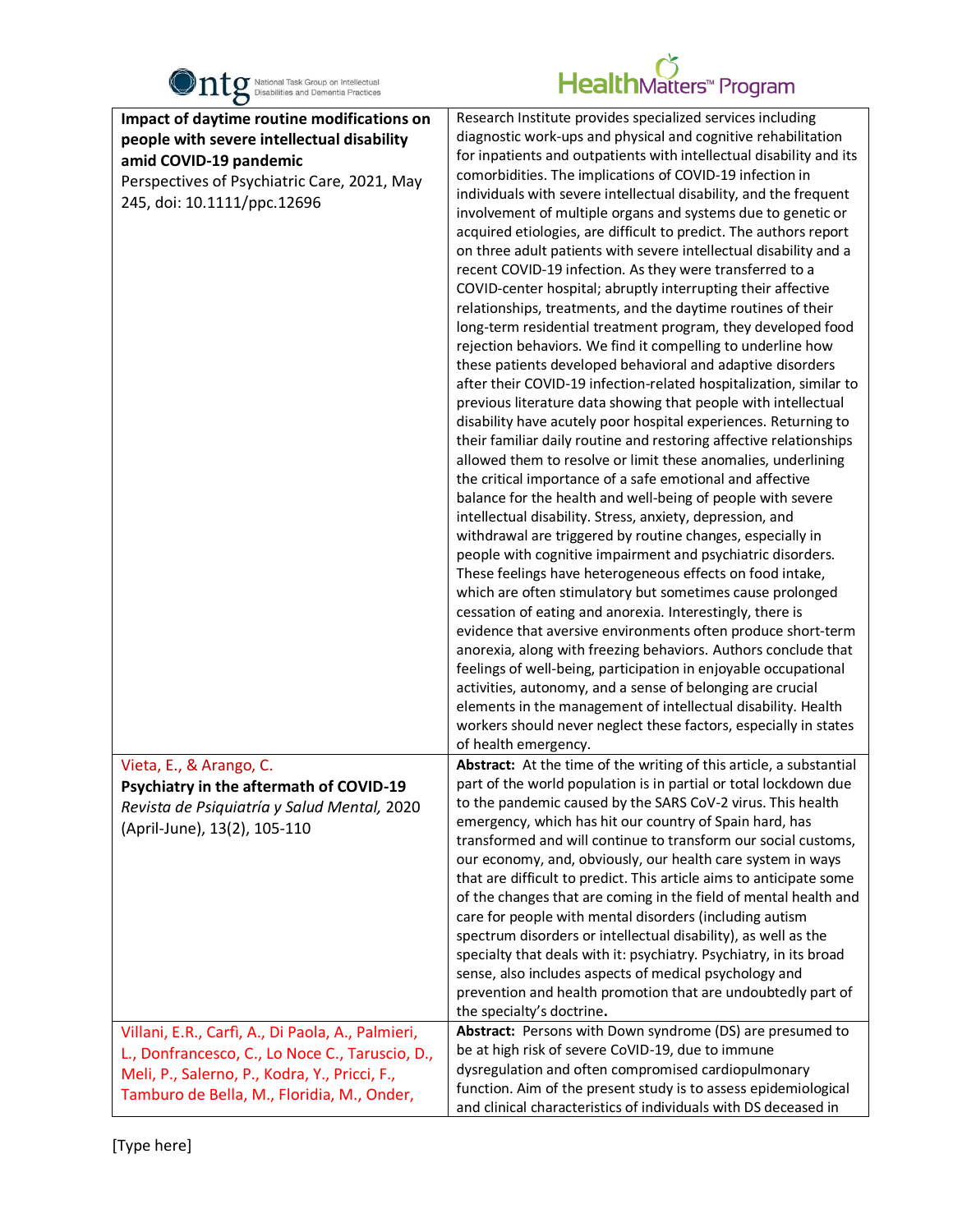

| $\bullet$                                                                                                                                                                                                                                                                                                                                                                                                    |                                                                                                                                                                                                                                                                                                                                                                                                                                                                                                                                                                                                                                                                                                                                                                                                                                                                                                                                                                                                                                                                                                                                                                                                                                                                                                                                                                                                                                                                                                                                                                                                                                                                                                                                                                                                                                                                                                                                                                                                               |
|--------------------------------------------------------------------------------------------------------------------------------------------------------------------------------------------------------------------------------------------------------------------------------------------------------------------------------------------------------------------------------------------------------------|---------------------------------------------------------------------------------------------------------------------------------------------------------------------------------------------------------------------------------------------------------------------------------------------------------------------------------------------------------------------------------------------------------------------------------------------------------------------------------------------------------------------------------------------------------------------------------------------------------------------------------------------------------------------------------------------------------------------------------------------------------------------------------------------------------------------------------------------------------------------------------------------------------------------------------------------------------------------------------------------------------------------------------------------------------------------------------------------------------------------------------------------------------------------------------------------------------------------------------------------------------------------------------------------------------------------------------------------------------------------------------------------------------------------------------------------------------------------------------------------------------------------------------------------------------------------------------------------------------------------------------------------------------------------------------------------------------------------------------------------------------------------------------------------------------------------------------------------------------------------------------------------------------------------------------------------------------------------------------------------------------------|
| G., & Italian National Institute of Health<br><b>CoVID-19 Mortality Group</b><br>Clinical characteristics of individuals with<br>Down syndrome deceased with CoVID-19 in<br>Italy - A case series.<br>American Journal of Medical Genetics Part<br>A., 2020, Dec, 182(12), 2964-2970.<br>doi: 10.1002/ajmg.a.61867. Epub 2020 Sep<br>12.                                                                     | Italian hospitals with CoVID-19. We used a nationwide<br>database of 3,438 patients deceased with RT-PCR-confirmed<br>SARS-CoV-2 infection in Italy (10.4% of all deaths with CoVID-19<br>in the country at the time of analysis). Data on demographics,<br>pre-existing comorbidities and in-hospital complications<br>leading to death were extracted from medical charts obtained<br>from hospitals. Data on individuals with DS deceased with<br>CoVID-19 were obtained from this sample. Sixteen cases of<br>death in individuals with DS (0.5% of all charts analyzed) were<br>identified. Acute respiratory distress syndrome occurred in all<br>16 cases. Compared with individuals without DS, those with DS<br>deceased with CoVID-19 were younger (52.3 $\pm$ 7.3 vs. 78.1 $\pm$<br>10.6 years, $p < .001$ ) and presented a higher incidence of<br>superinfections (31.2 vs. 13.0%, $p = .029$ ). Autoimmune<br>diseases (43.8 vs. 4%, $p < .001$ ), obesity (37.5 vs. 11%, $p = .009$ ),<br>and dementia (37.5 vs. 16.3%, $p = .012$ ) were more prevalent in<br>individuals with DS. ICU admissions was similar in both groups<br>(25 vs. 18.8%, $p = .129$ ). Individuals with DS deceased with<br>CoVID-19 are younger than individuals without DS. Comorbidity<br>burden and increased risk of complications (i.e., bacterial<br>superinfections) can influence CoVID-19 prognosis in<br>individuals with DS. Specific strategies to prevent and mitigate<br>the effects of CoVID-19 in the population with DS are needed.                                                                                                                                                                                                                                                                                                                                                                                                                                                                   |
| Villani, E.R., Vetrano, D.L., Damiano, C., Di<br>Paola, A.D., Ulgiati, A.M., Martin, L., Hirdes,<br>J.P., Fratiglioni, L., Bernabei, R., Onder, G., &<br>Carfi, A.<br>Impact of COVID-19-related lockdown on<br>psychosocial, cognitive, and functional well-<br>being in adults with Down syndrome.<br>Frontiers in Psychiatry, 2020, (Oct. 28),<br>11:578686,<br>https://doi.org/10.3389/fpsyt.2020.578686 | Abstract: People with Down syndrome (DS) have a high<br>prevalence of physical and psychiatric comorbidities and<br>experience early-onset dementia. With the outbreak of CoVID-<br>19 pandemic, strict social isolation measures have been<br>necessary to prevent the spreading of the disease. Effects of<br>this lockdown period on behavior, mood, and cognition in<br>people with DS have not been assessed so far. In the present<br>clinical study, we investigated the impact of CoVID-19-related<br>lockdown on psychosocial, cognitive, and functional well-being<br>in a sample population of 46 adults with DS. The interRAI<br>Intellectual Disability standardized assessment instrument,<br>which includes measures of social withdrawal, functional<br>impairment, aggressive behavior, and depressive symptoms,<br>was used to perform a three time-point evaluation (two pre-<br>lockdown and one post-lockdown) in 37 subjects of the study<br>sample, and a two time point evaluation (one pre- and one<br>post-lockdown) in 9 subjects. Two mixed linear regression<br>models - one before and one after the lockdown - have been<br>fitted for each scale so as to investigate the change in the time-<br>dependent variation of the scores. In the pre-lockdown period,<br>significant worsening over time (i.e., per year) was found for<br>the Depression Rating Scale score ( $\beta$ = 0.55; 95% CI 0.34; 0.76).<br>In the post-lockdown period, a significant worsening in social<br>withdrawal ( $\beta$ = 3.05, 95% CI 0.39; 5.70), instrumental activities<br>of daily living ( $\beta$ = 1.13, 95% CI 0.08; 2.18) and depression<br>rating ( $\beta$ = 1.65, 95% CI 0.33; 2.97) scales scores was observed,<br>as was a significant improvement in aggressive behavior ( $\beta$ =<br>-1.40, 95% CI-2.69; -0.10). Despite the undoubtful importance<br>of the lockdown to reduce the spreading of the CoVID-19<br>pandemic, the related social isolation measures suggest an |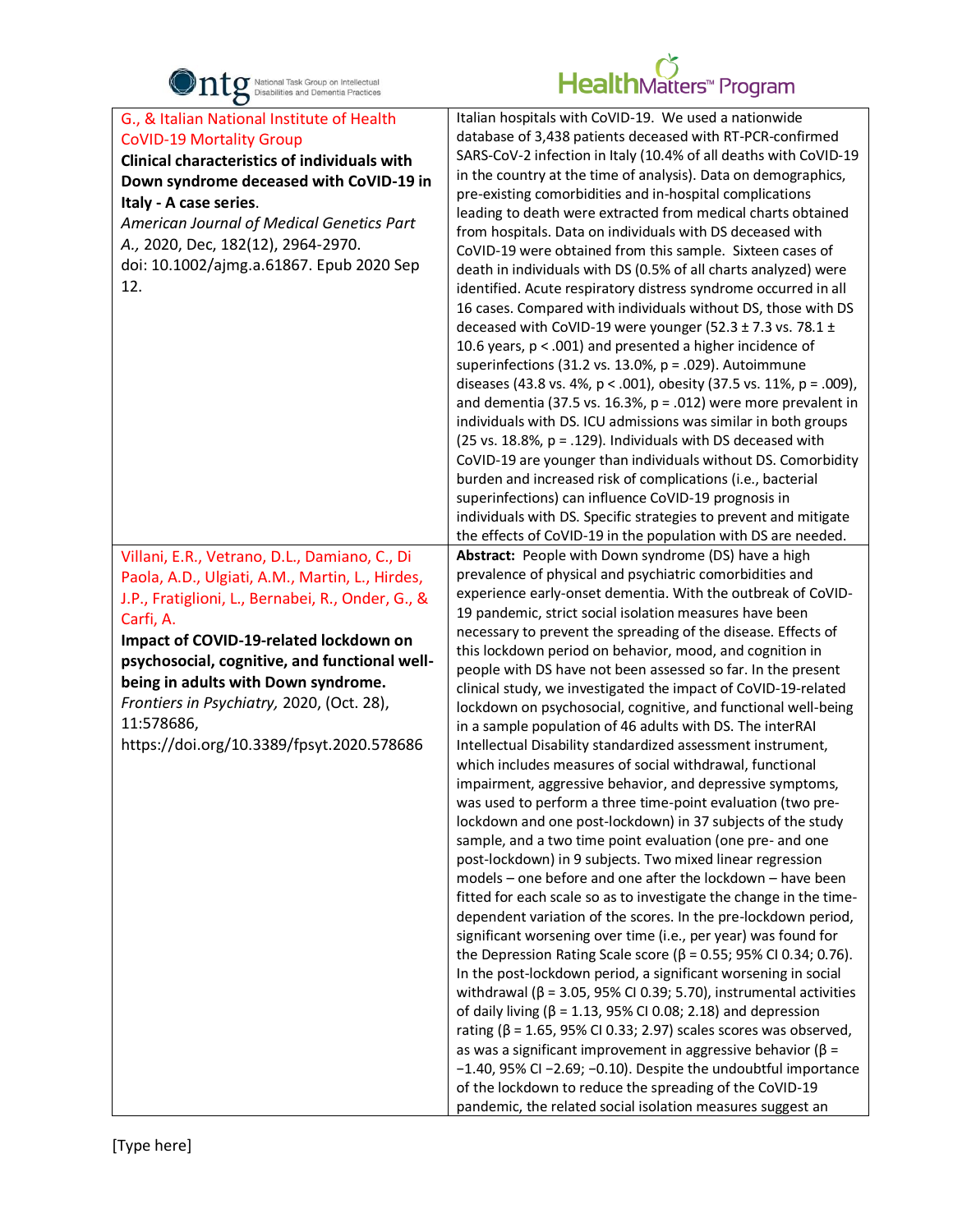

Г

|                                                  | exacerbation of depressive symptoms and a worsening in                           |
|--------------------------------------------------|----------------------------------------------------------------------------------|
|                                                  | functional status in a sample of adults with DS. At the opposite,                |
|                                                  | aggressive behavior was reduced after the lockdown period.                       |
|                                                  | Authors note that this finding could be related to the increase                  |
|                                                  | of negative and depressive symptoms in the study population.                     |
|                                                  | Studies with longer follow-up period are needed to assess                        |
|                                                  | persistence of these effects.                                                    |
| Vindegaard, N., & Benros, M.E.                   | Abstract: During the COVID-19 pandemic general medical                           |
| <b>COVID-19 pandemic and mental health</b>       | complications have received the most attention, whereas only                     |
| consequences: Systematic review of the           | few studies address the potential direct effect on mental health                 |
| current evidence                                 | of SARS-CoV-2 and the neurotropic potential. Furthermore, the                    |
|                                                  | indirect effects of the pandemic on general mental health are                    |
| Brain, Behavior, and Immunity, 2020, Oct.,       | of increasing concern, particularly since the SARS-CoV-1                         |
| 89, 531-542. Published online 2020 May 30.       | epidemic (2002-2003) was associated with psychiatric                             |
| doi: 10.1016/j.bbi.2020.05.048                   | complications. Authors systematically searched the database                      |
| https://www.ncbi.nlm.nih.gov/pmc/articles/       | PubMed including studies measuring psychiatric symptoms or                       |
| PMC7260522/                                      | morbidities associated with COVID-19 among infected patients                     |
|                                                  | and among noninfected groups the latter divided in psychiatric                   |
|                                                  | patients, health care workers and non-health care workers. A                     |
|                                                  | total of 43 studies were included. Out of these, only two                        |
|                                                  | studies evaluated patients with confirmed COVID-19 infection,                    |
|                                                  | whereas 41 evaluated the indirect effect of the pandemic (2 on                   |
|                                                  | patients with preexisting psychiatric disorders, 20 on medical                   |
|                                                  | health care workers, and 19 on the general public). 18 of the                    |
|                                                  | studies were case-control studies/compared to norm, while 25                     |
|                                                  | of the studies had no control groups. The two studies                            |
|                                                  | investigating COVID-19 patients found a high level of post-                      |
|                                                  | traumatic stress symptoms (PTSS) (96.2%) and significantly                       |
|                                                  | higher level of depressive symptoms ( $p = 0.016$ ). Patients with               |
|                                                  | preexisting psychiatric disorders reported worsening of                          |
|                                                  | psychiatric symptoms. Studies investigating health care                          |
|                                                  | workers found increased depression/depressive symptoms,                          |
|                                                  | anxiety, psychological distress, and poor sleep quality. Studies                 |
|                                                  | of the general public revealed lower psychological well-being                    |
|                                                  | and higher scores of anxiety and depression compared to                          |
|                                                  | before COVID-19, while no difference when comparing these                        |
|                                                  | symptoms in the initial phase of the outbreak to four weeks                      |
|                                                  | later. A variety of factors were associated with higher risk of                  |
|                                                  | psychiatric symptoms and/or low psychological well-being                         |
|                                                  | including female gender, poor-self-related health, and relatives                 |
|                                                  | with COVID-19. Research evaluating the direct                                    |
|                                                  | neuropsychiatric consequences and the indirect effects on                        |
|                                                  | mental health is highly needed to improve treatment, mental                      |
|                                                  | health care planning and for preventive measures during                          |
|                                                  | potential subsequent<br>Abstract: We report two cases of Corona Virus Disease-19 |
| Vita, S., Di Bari, V., Corpolongo, A., Palmieri, | (COVID-19) in patients with Down Syndrome (DS) and describe                      |
| F., Nicastri, E., on behalf of INMI COVID-19     | the identification, diagnosis, clinical course, and management                   |
| study groups                                     | of the infection. Down Syndrome, which is caused by trisomy                      |
| Down Syndrome patients with COVID-19             | 21, is characterized by immune dysregulation, anatomical                         |
| pneumonia: A high-risk category for              | differences in the upper respiratory tract and higher rate of                    |
| unfavourable outcome                             | comorbidities. All these risk factors can contribute to more                     |
|                                                  | severe clinical presentations of COVID-19 in this population. It                 |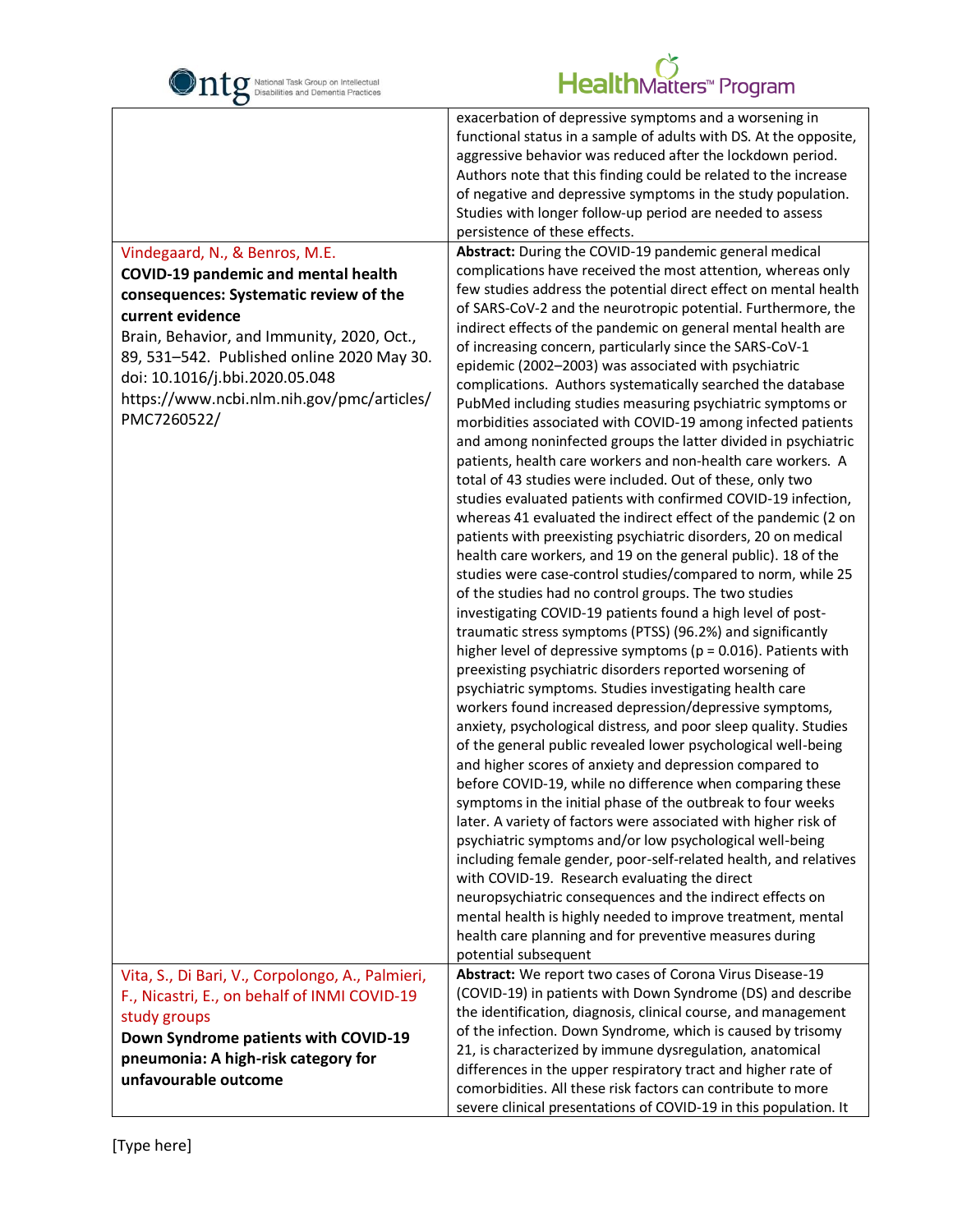

| $\bullet$                                                                                                                                                                                                                                                                                                                                                                                                                                                                                                                           |                                                                                                                                                                                                                                                                                                                                                                                                                                                                                                                                                                                                                                                                                                                                                                                                                                                                                                                                                                                                                                                                                                                                                                                                                                                                                                                                                                                                                                                                                                                                                                                                                                                                                                                                                                                                                                                                                                                               |
|-------------------------------------------------------------------------------------------------------------------------------------------------------------------------------------------------------------------------------------------------------------------------------------------------------------------------------------------------------------------------------------------------------------------------------------------------------------------------------------------------------------------------------------|-------------------------------------------------------------------------------------------------------------------------------------------------------------------------------------------------------------------------------------------------------------------------------------------------------------------------------------------------------------------------------------------------------------------------------------------------------------------------------------------------------------------------------------------------------------------------------------------------------------------------------------------------------------------------------------------------------------------------------------------------------------------------------------------------------------------------------------------------------------------------------------------------------------------------------------------------------------------------------------------------------------------------------------------------------------------------------------------------------------------------------------------------------------------------------------------------------------------------------------------------------------------------------------------------------------------------------------------------------------------------------------------------------------------------------------------------------------------------------------------------------------------------------------------------------------------------------------------------------------------------------------------------------------------------------------------------------------------------------------------------------------------------------------------------------------------------------------------------------------------------------------------------------------------------------|
| International Journal of Infectious Diseases,<br>published: November 30, 2020. DOI:<br>https://doi.org/10.1016/j.ijid.2020.11.188                                                                                                                                                                                                                                                                                                                                                                                                   | is essential to raise awareness of the clinical relevance of SARS-<br>COV-2 infection in DS patients, as well as in other most<br>vulnerable patients, to improve their management and<br>treatment and to encourage vaccinating these individuals early,<br>once a vaccination is available. Authors note that (1) pro-<br>inflammatory factors play a central role in COVID-19 severity<br>and mortality, (2) Down syndrome is characterized by immune<br>dysregulation and respiratory infections, and (3) Down<br>syndrome patients with COVID-19 are at high risk of an<br>unfavorable outcome.                                                                                                                                                                                                                                                                                                                                                                                                                                                                                                                                                                                                                                                                                                                                                                                                                                                                                                                                                                                                                                                                                                                                                                                                                                                                                                                          |
| Wadman, M.<br>COVID-19 is 10 times deadlier for people<br>with Down syndrome, raising calls for early<br>vaccination<br>ScienceMag.org, December 15, 2020.<br>https://www.sciencemag.org/news/2020/12<br>/covid-19-10-times-deadlier-people-down-<br>syndrome-raising-calls-early-vaccination<br>doi:10.1126/science.abg1795                                                                                                                                                                                                        | Abstract: [none - news article - extracted from text] Among<br>groups at higher risk of dying from COVID-19, such as people<br>with diabetes, people with DS stand out. If infected, they are<br>five times more likely to be hospitalized and 10 times more<br>likely to die than the general population, according to a large<br>U.K. study published in October. Researchers suspect<br>background immune abnormalities, combined with extra<br>copies of key genes in people with DS-who have three copies<br>of chromosome 21 rather than the usual two-make them<br>more vulnerable to severe COVID-19. On 2 December, the<br>United Kingdom's Joint Committee on Vaccination and<br>Immunization recommended prioritizing people with DS for<br>speedy vaccination. But the more than 200,000 Americans with                                                                                                                                                                                                                                                                                                                                                                                                                                                                                                                                                                                                                                                                                                                                                                                                                                                                                                                                                                                                                                                                                                           |
| Updated NOTE regarding CDC recognizing<br>Down syndrome as at-risk group. Source:<br>Diament, M, January 7, 2021, Disability<br>Scoop, "CDC Adds Down syndrome to<br>COVID-19 'Increased Risk' List,<br>https://www.disabilityscoop.com/2021/01/0<br>7/cdc-adds-down-syndrome-to-covid-19-<br>increased-risk-list/29140/<br>See also: CDC, December 29, 2020, COVID-<br>19: People with certain medical conditions.<br>https://www.cdc.gov/coronavirus/2019-<br>ncov/need-extra-precautions/people-with-<br>medical-conditions.html | DS so far are not slated for early vaccination. Nor has the U.S.<br>Centers for Disease Control and Prevention (CDC) included DS<br>in its list of conditions it says boost the risk for severe COVID-<br>19. Experts say the typical anatomy of people with trisomy 21,<br>including large tongues, small jaws, and relatively large tonsils<br>and adenoids, along with lax throat muscle tone, helps explain<br>their higher rate of respiratory infections in general. But<br>genetics may also make them particularly susceptible to SARS-<br>CoV-2, the pandemic coronavirus. They have three copies of a<br>gene on chromosome 21, TMPRSS2, which codes for an enzyme<br>that the virus hijacks to help it enter human cells. The TMPRSS2<br>enzyme cleaves the spike protein that studs the virus' surface,<br>launching a series of steps that allows the virus to invade the<br>host cell. The international Trisomy 21 Research Society has<br>issued a pointed statement strongly calling for people with DS,<br>especially those 40 and over, to be prioritized for early<br>vaccination. In the United States, however, a panel advising<br>CDC on vaccine prioritization has not yet defined the medically<br>vulnerable groups that may be included in a second wave of<br>vaccinations. Despite the new studies, a CDC spokesperson<br>said: "At this time, there is not enough evidence to determine if<br>adults with Down syndrome are at increased risk of severe<br>illness from COVID-19."<br>NOTE: Disability Scoop on January 7, 2021, reported that The<br>Centers for Disease Control and Prevention is acknowledging for<br>the first time that COVID-19 poses an especially high risk for<br>people with Down syndrome. The federal agency updated its list<br>of conditions that carry an "increased risk of severe illness from<br>the virus that causes COVID-19" in late December to include |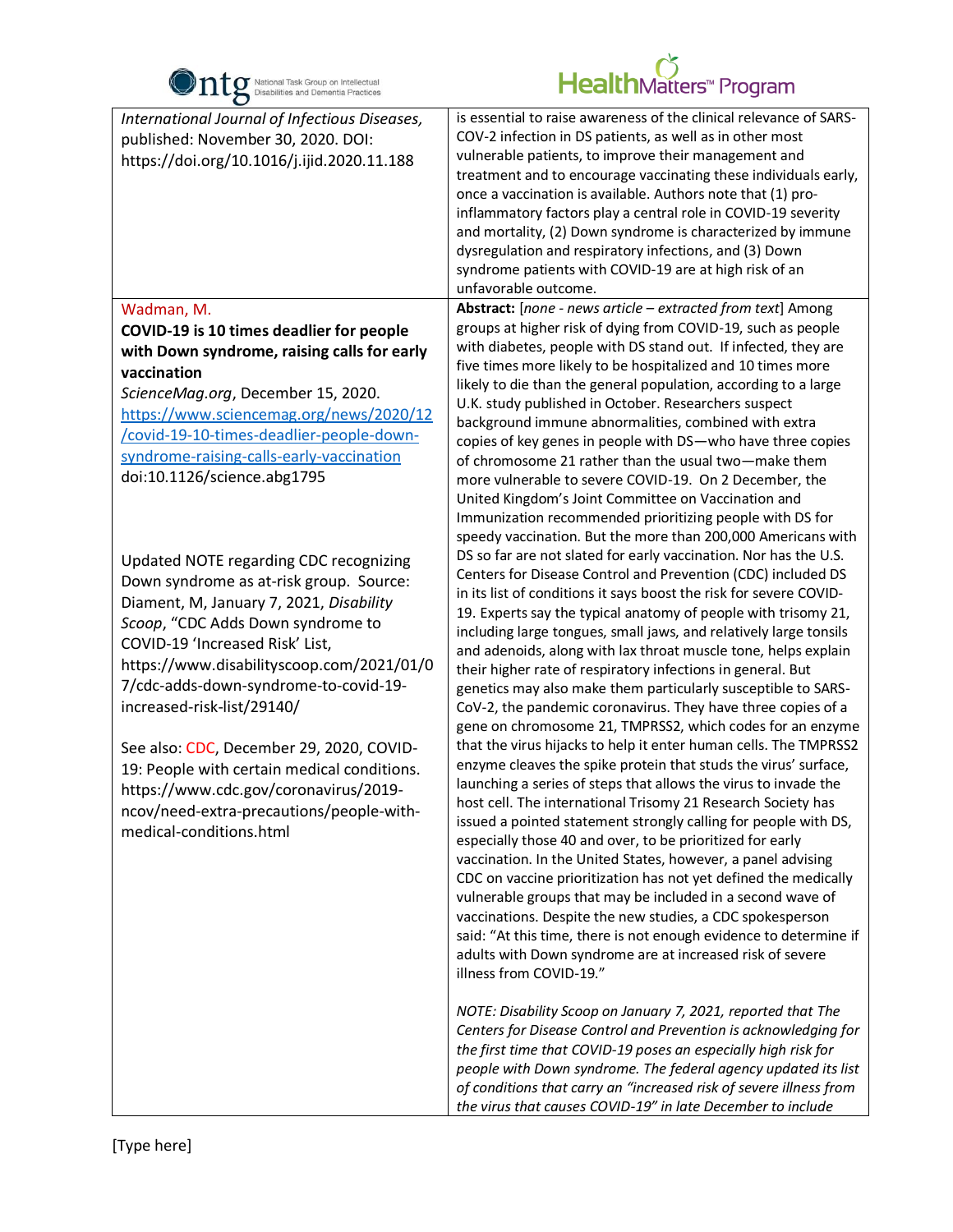

.<br>F

|                                                  | Down syndrome. "Severe illness from COVID-19 is defined as           |
|--------------------------------------------------|----------------------------------------------------------------------|
|                                                  | hospitalization, admission to the ICU, intubation or mechanical      |
|                                                  | ventilation, or death," the CDC said.                                |
| Wang, QQ., Davis, P.B., Gurney, M.E., & Xu,      | Abstract: [Note - this article does not relate specifically to       |
| R.                                               | intellectual disability but was included as it addresses dementia    |
|                                                  | and its findings have application to ID] At present, there is        |
| COVID-19 and dementia: Analyses of risk,         | limited data on the risks, disparity, and outcomes for COVID-19      |
| disparity, and outcomes from electronic          | in patients with dementia in the United States. This is a            |
| health records in the US                         | retrospective case-control analysis of patient electronic health     |
| Alzheimer's & Dementia, 2021, 17(1), 1-10.       | records (EHRs) of 61.9 million adult and senior patients (age ≥      |
| DOI: 10.1002/alz.12296                           | 18 years) in the United States up to August 21, 2020. Patients       |
|                                                  |                                                                      |
|                                                  | with dementia were at increased risk for COVID-19 compared           |
|                                                  | to patients without dementia (adjusted odds ratio [AOR]: 2.00        |
|                                                  | [95% confidence interval (CI), 1.94-2.06], P < .001), with the       |
|                                                  | strongest effect for vascular dementia (AOR: 3.17 [95% CI,           |
|                                                  | 2.97-3.37], P < .001), followed by presenile dementia (AOR:          |
|                                                  | 2.62 [95% CI, 2.28-3.00], P < .001), Alzheimer's disease (AOR:       |
|                                                  | 1.86 [95% Cl, 1.77-1.96], P < .001), senile dementia (AOR: 1.99      |
|                                                  | [95% Cl, 1.86-2.13], P < .001) and post-traumatic dementia           |
|                                                  | (AOR: 1.67 [95% CI, 1.51-1.86] P < .001). Blacks with dementia       |
|                                                  | had higher risk of COVID-19 than Whites (AOR: 2.86 [95% CI,          |
|                                                  | 2.67-3.06], $P < .001$ ). The 6-month mortality and                  |
|                                                  | hospitalization risks in patients with dementia and COVID-19         |
|                                                  | were 20.99% and 59.26%, respectively. These findings highlight       |
|                                                  | the need to protect patients with dementia as part of the            |
|                                                  | strategy to control the COVID-19 pandemic.                           |
| Wieting, J., Eberlein, C., Bleich, S., Frieling, | Abstract: Prader-Willi syndrome (PWS) is a rare genetic              |
| H., & Deest, M.                                  | disorder that in many cases is associated with intellectual          |
| Behavioural change in Prader-Willi               | disability or mental health disorders, in addition to                |
|                                                  | characteristic symptoms such as hyperphagia. The current Sars-       |
| syndrome during COVID-19 pandemic.               | CoV-2 coronavirus pandemic has led to massive restrictions in        |
| Journal of Intellectual Disability Research,     | health care and social life worldwide. People with PWS               |
| 2021 [on-line version: 22 March 2021]            | represent a particularly vulnerable population group to these        |
| https://doi.org/10.1111/jir.12831                | restrictions, with unknown impact on their mental health. We         |
|                                                  | conducted an online questionnaire to assess the impact of the        |
|                                                  | restrictions associated with the COVID-19 pandemic on the            |
|                                                  | mental health of people with PWS. One hundred and eight              |
|                                                  | caregivers completed the survey about individuals with PWS.          |
|                                                  | Individuals with PWS $> 6$ years (n = 89) were included for          |
|                                                  | evaluation about psychopathological change. Respondents              |
|                                                  | frequently reported an increase in psychopathological                |
|                                                  | symptoms associated with PWS during the lockdown, with               |
|                                                  |                                                                      |
|                                                  | 51.7% reporting increased temper outbursts, 43.8% showing            |
|                                                  | signs of sadness, 38.2% being anxious, 55.0% more irritable,         |
|                                                  | and 39.3% showing more food seeking behavior. Adjusted for           |
|                                                  | the type of accommodation food seeking behavior and                  |
|                                                  | irritability is increased to a significantly lesser extent in people |
|                                                  | with PWS accommodated in specialized care facilities                 |
|                                                  | compared with those living in their family home. No significant      |
|                                                  | difference could be found between the sexes. The COVID-19            |
|                                                  | pandemic has had a significant effect on the mental health of        |
|                                                  | individuals with PWS, evidenced by an increase in behaviors          |
|                                                  | associated with PWS, including temper outbursts, food-seeking,       |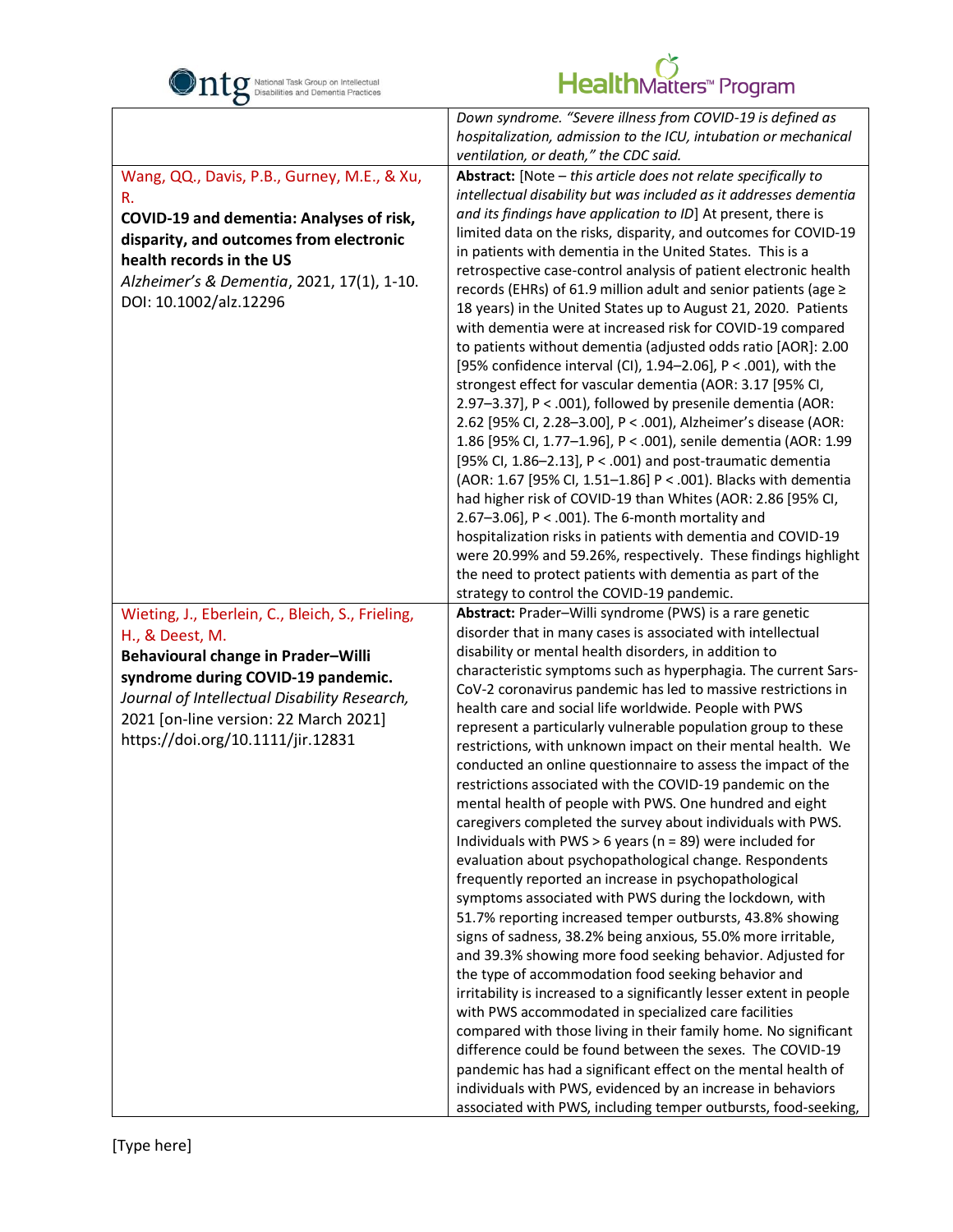

## HealthMatters<sup>w</sup> Program

#### Williams, Nicole

.<br>F

#### **Family begged to have sister with Down syndrome vaccinated sooner. Now she's on a ventilator with COVID-19**

*CBC News,* Posted: May 20, 2021 https://www.cbc.ca/news/canada/ottawa/d own-syndrome-covid-19-vaccine-1.6031801

and irritability, which again underlines their need for specialized care. Individuals living with their families were particularly vulnerable, indicating that they and their families are in special need of support.

**Abstract:** [none - news article – extracted from text] Toula Zouzoulas, 44, who has Down syndrome, has spent the last year terrified of catching COVID-19, according to her sister Olga Zouzoulas. Now, Toula is on a ventilator, fighting for her life in the ICU of Montfort Hospital in Ottawa after testing positive. Zouzoulas said she feels all this could have been avoided if her sister had been vaccinated, arguing that Toula and others with Down syndrome should have qualified sooner. Under Ontario's vaccine rollout program, those with intellectual or developmental disabilities are considered high-risk under Phase 2, but didn't become eligible until May 3 — too late for Toula who contracted COVID-19 a week earlier. "The government didn't see them as the highest risk and they failed. They failed my sister," said Zouzoulas. "She deserves to be protected ... and she wasn't." Toula lives in a COVID-19 hotspot in Ottawa with her elderly parents, one of whom is considered high-risk and requires home care services. The parents qualified for a vaccine in March, as did Olga, who is her mother's caregiver. But Toula had to wait. Given these circumstances and the fact that Toula has Down syndrome, Zouzoulas tried repeatedly to have her vaccinated as early as possible but said every request was denied by Ottawa Public Health (OPH), who told her Toula didn't yet qualify. In mid-April, Toula developed a stomach ulcer that required surgery. Complications after the surgery kept her in hospital longer. Then in late April, Toula tested positive for COVID-19 while in hospital and is now in the ICU on a ventilator. "It's horrible. She should not be in this situation. She needs to be home," Zouzoulas said. There have been campaigns across Canada, from both organizations and families, to get people with Down syndrome vaccinated sooner. Yona Lunsky, professor at the University of Toronto, who specializes in developmental disabilities and health care, says it is a good thing that Ontario named people with Down syndrome and other developmental disabilities as a priority even if vaccinations are still too late for some. Not every province in the country has done so. OPH said it couldn't comment on any particular case, but that it's "obligated to follow" the order of vaccination priority laid out by the province. In a statement, it said only "in select, rare situations where the provincial guidance is not explicit or not yet determined" does the city's taskforce provide interpretation or recommendations on eligible populations. Ontario's Ministry of Health has not replied to a request for comment from CBC News. Zouzoulas is still left wanting answers — and a change if anything like this should ever happen again in the future. "The Down syndrome population, they can't be put [in the queue] where they were this time and they need to be protected.... She may not matter to them, but she matters to us."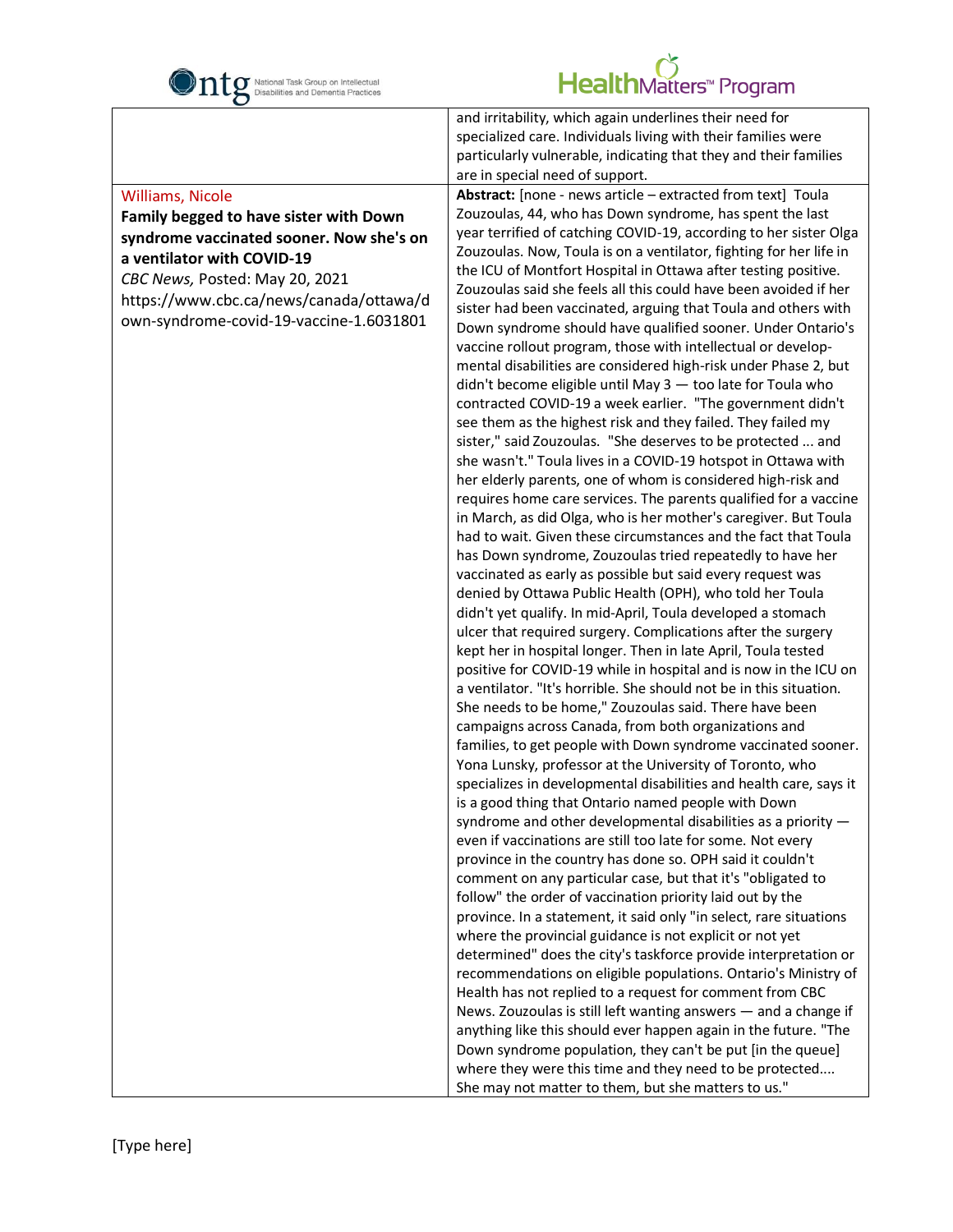

| $\bullet$                                                                                                                                                                                                                                                                                                                                                                                                    |                                                                                                                                                                                                                                                                                                                                                                                                                                                                                                                                                                                                                                                                                                                                                                                                                                                                                                                                                                                                                                                                                                                                                                                                                                                                                                                                                                                                   |
|--------------------------------------------------------------------------------------------------------------------------------------------------------------------------------------------------------------------------------------------------------------------------------------------------------------------------------------------------------------------------------------------------------------|---------------------------------------------------------------------------------------------------------------------------------------------------------------------------------------------------------------------------------------------------------------------------------------------------------------------------------------------------------------------------------------------------------------------------------------------------------------------------------------------------------------------------------------------------------------------------------------------------------------------------------------------------------------------------------------------------------------------------------------------------------------------------------------------------------------------------------------------------------------------------------------------------------------------------------------------------------------------------------------------------------------------------------------------------------------------------------------------------------------------------------------------------------------------------------------------------------------------------------------------------------------------------------------------------------------------------------------------------------------------------------------------------|
| Willner, P., Rose, J., Stenfert Kroese, B.,<br>Murphy, G.H., Langdon, P.E., Clifford, C.,<br>Hutchings, H., Watkins, A., Hiles, S., &<br>Cooper, V.<br>Effect of the COVID-19 pandemic on the<br>mental health of carers of people with<br>intellectual disabilities.<br>Journal of Applied Research in Intellectual<br>Disabilities, 2020, Nov, 33(6), 1523-1533.<br>doi: 10.1111/jar.12811. PMID: 32885897 | Abstract: The measures implemented to manage the COVID-19<br>pandemic have been shown to impair mental health. This<br>problem is likely to be exacerbated for carers. Informal carers<br>(mainly parents) of children and adults with intellectual<br>disabilities, and a comparison group of parents of children<br>without disabilities, completed an online questionnaire. Almost<br>all the data were collected while strict lockdown conditions<br>were in place. Relative to carers of children without<br>intellectual disability, carers of both children and adults with<br>intellectual disability had significantly greater levels of a wish<br>fulfilment coping style, defeat/entrapment, anxiety, and<br>depression. Differences were 2-3 times greater than reported<br>in earlier pre-pandemic studies. Positive correlations were<br>found between objective stress scores and all mental health<br>outcomes. Despite their greater mental health needs, carers of<br>those with intellectual disability received less social support<br>from a variety of sources. The greater mental health needs of<br>carers in the context of lesser social support raises serious<br>concerns.                                                                                                                                                                                            |
| Wos, K., Kamecka-Antczak, C., & Szafrański,<br>М.<br>Remote support for adults with intellectual<br>disability during COVID-19: From a<br>caregiver's perspective<br>Journal of Policy and Practice in Intellectual<br>Disabilities, 2021, June 15,<br>https://doi.org/10.1111/jppi.12385                                                                                                                    | Abstract: The reality of people with ID changed during the<br>pandemic COVID-19. Most institutions supporting people with<br>ID switched to remote work. This required some major<br>adaptation to these individuals' new realities, their immediate<br>families, and facility staff. Supporting and monitoring the<br>quality of life of individuals with disabilities and their family<br>members during a crisis is an essential topic of current<br>research. This research project undertaken in Poland aimed to<br>explore the experiences of parents of adults with ID in relation<br>to remote support provided by public support agencies. In a<br>qualitative study, the authors used semi-structured individual<br>interviews with caregivers of people with ID. Data analysis<br>distinguished the following categories: parents as therapists,<br>organization difficulties, material problems, lack of social<br>contacts, positive solutions, and difficult behavior. The results<br>show the difficulties of parents in balancing professional,<br>domestic, and supporting tasks. The study was the first in<br>Poland to report on the qualitative assessment of remote<br>support for people with ID during COVID-19. Further, more<br>extensive research is needed to search for solutions that<br>respect the rights of people with disabilities to professional<br>support. |
| World Health Organization (WHO).<br>Disability considerations during the COVID-<br>19 outbreak.<br>WHO (2020).<br>https://www.who.int/publications/i/item/W<br>HO-2019-nCoV-Disability-2020-1                                                                                                                                                                                                                | Abstract: [none - text from webpage]. Why are additional<br>considerations needed for people with disability during the<br>COVID-19 outbreak? Actions need to be taken to ensure that<br>people with disability can always access the health-care<br>services and public health information they require, including<br>during the COVID-19 outbreak. People with disability may be at<br>greater risk of contracting COVID-19 because of:<br>• Barriers to implementing basic hygiene measures, such as<br>handwashing (e.g., handbasins or sinks may be physically<br>inaccessible, or a person may have physical difficulty rubbing<br>their hands together thoroughly).                                                                                                                                                                                                                                                                                                                                                                                                                                                                                                                                                                                                                                                                                                                        |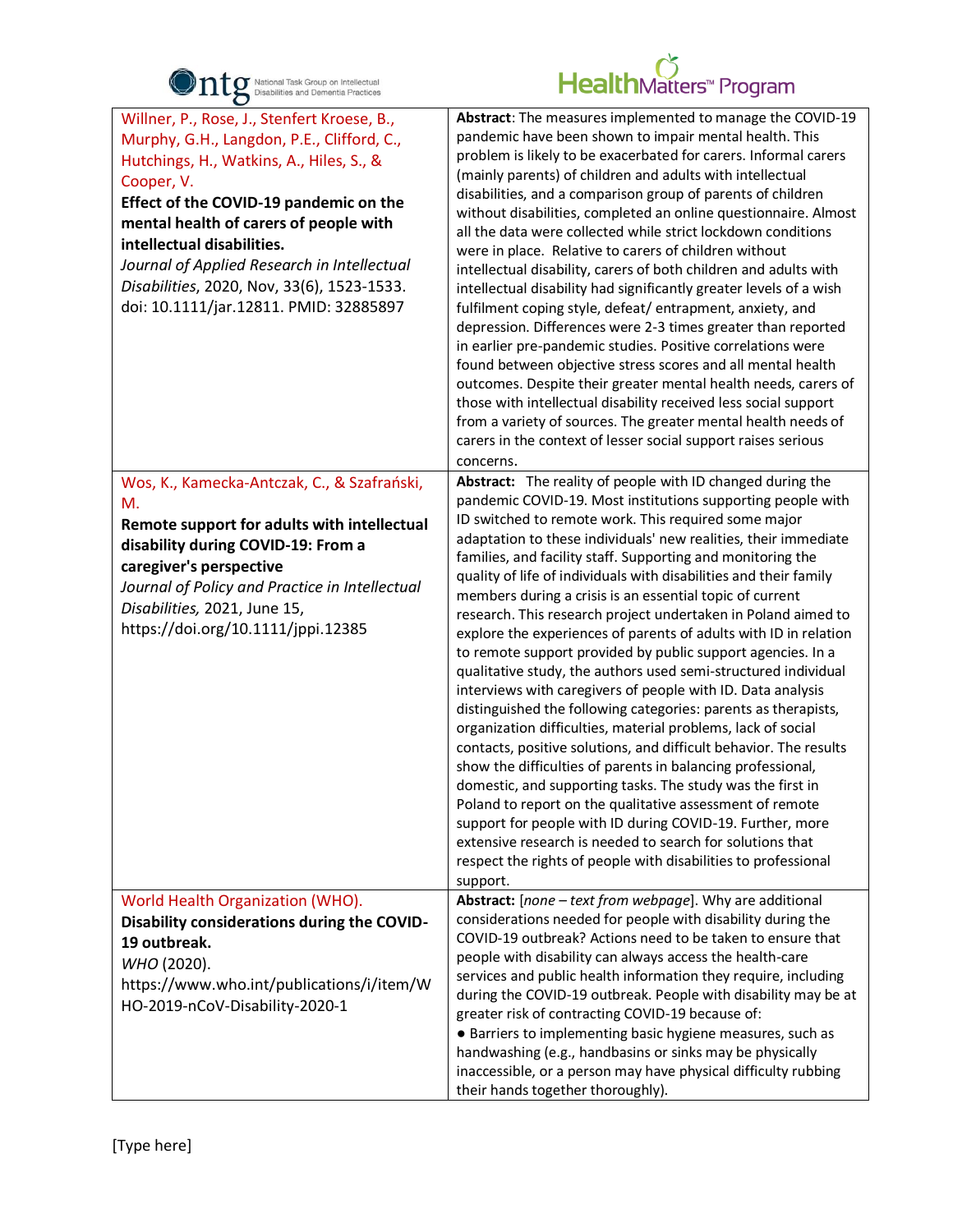| National Task Group on Intellectual<br>Disabilities and Dementia Practices                                                                                                                                                                                                         |                                                                                                                                                                                                                                                                                                                                                                                                                                                                                                                                                                                                                                                                                                                                                                                                                                                                                                                                                                                                                                                                                                                                                                                                                                                                                                                                                                                                                                                                                                                                                                                                                                                                                                                                                                                                                                                                                                                                                                                                                                                                                                                                                                                    |
|------------------------------------------------------------------------------------------------------------------------------------------------------------------------------------------------------------------------------------------------------------------------------------|------------------------------------------------------------------------------------------------------------------------------------------------------------------------------------------------------------------------------------------------------------------------------------------------------------------------------------------------------------------------------------------------------------------------------------------------------------------------------------------------------------------------------------------------------------------------------------------------------------------------------------------------------------------------------------------------------------------------------------------------------------------------------------------------------------------------------------------------------------------------------------------------------------------------------------------------------------------------------------------------------------------------------------------------------------------------------------------------------------------------------------------------------------------------------------------------------------------------------------------------------------------------------------------------------------------------------------------------------------------------------------------------------------------------------------------------------------------------------------------------------------------------------------------------------------------------------------------------------------------------------------------------------------------------------------------------------------------------------------------------------------------------------------------------------------------------------------------------------------------------------------------------------------------------------------------------------------------------------------------------------------------------------------------------------------------------------------------------------------------------------------------------------------------------------------|
|                                                                                                                                                                                                                                                                                    | HealthMatters <sup>*</sup> Program<br>• Difficulty in enacting social distancing because of additional<br>support needs or because they are institutionalized.<br>• The need to touch things to obtain information from the<br>environment or for physical support.<br>• Barriers to accessing public health information.<br>Depending on underlying health conditions, people with<br>disability may be at greater risk of developing more severe<br>cases of COVID-19 if they become infected. This may be<br>because of:<br>• COVID-19 exacerbating existing health conditions,<br>particularly those related to respiratory function, immune<br>system function, heart disease or diabetes.<br>• Barriers to accessing health care.<br>People with disability may also be disproportionately impacted<br>by the outbreak because of serious disruptions to the services<br>they rely on.<br>The barriers experienced by people with disability can be<br>reduced if key stakeholders take appropriate action.                                                                                                                                                                                                                                                                                                                                                                                                                                                                                                                                                                                                                                                                                                                                                                                                                                                                                                                                                                                                                                                                                                                                                                  |
| Wright, C., Steinway, C., & Jan, S.<br>The crisis close at hand: How COVID-19<br>challenges long-term care planning for<br>adults with intellectual disability<br>Health Equity, 2020 (Dec), 4(1), 247-248<br>Published online 9 Jun 2020<br>https://doi.org/10.1089/heq.2020.0020 | Abstract: Whether cared for in the community or in a facility,<br>adults with intellectual disability are among the most<br>vulnerable individuals in the United States. Families caring for<br>these individuals face financial, social, and emotional stress as<br>they navigate long-term care choices for their loved ones.<br>COVID-19 has stressed an already overwhelmed and disparate<br>system. Emergency placement is defined as unexpectedly<br>needing residential long-term care in a nursing home or facility.<br>Planning helps avoid this emergent need by carefully working<br>with and then supporting a family's strategy for future care.<br>This may include community or residential living and depend<br>on siblings or unrelated guardians. Widespread knowledge on<br>how to navigate these decisions simply does not exist. Add an<br>unexpected crisis such as COVID-19 and you have the perfect<br>storm of yesterday-caregivers and patients in potential<br>danger as they shelter in place, caregivers unable to work, and<br>family members with intellectual disability left alone at home<br>without any support and unable to use the myriad of virtual<br>touchpoints that allow connections between those not<br>physically together. Each state has a different way of<br>supporting these individuals and their families, and funding is<br>highly disparate across the country; so too has the response<br>been to families who live in this current crisis. And what about<br>those individuals with intellectual disability who already reside<br>in a group home or facility? They and their families are not<br>immune to a stressed system. In fact, group homes and<br>facilities began and continue to be hotbeds of COVID-19<br>infection. For several weeks, residential dwellings have limited<br>visitors, volunteers, and vendors while promoting social<br>distancing and struggling to keep an infection-free staff. In<br>Delaware, yesterday's executive order by the governor focused<br>on long-term care facilities and their ability to cohort staff and<br>patients with COVID-19 to prevent spread. As dynamic plans |
|                                                                                                                                                                                                                                                                                    | are implemented that involve potential moves of residents to a                                                                                                                                                                                                                                                                                                                                                                                                                                                                                                                                                                                                                                                                                                                                                                                                                                                                                                                                                                                                                                                                                                                                                                                                                                                                                                                                                                                                                                                                                                                                                                                                                                                                                                                                                                                                                                                                                                                                                                                                                                                                                                                     |
|                                                                                                                                                                                                                                                                                    | hospital or another facility, the inability to visit or even                                                                                                                                                                                                                                                                                                                                                                                                                                                                                                                                                                                                                                                                                                                                                                                                                                                                                                                                                                                                                                                                                                                                                                                                                                                                                                                                                                                                                                                                                                                                                                                                                                                                                                                                                                                                                                                                                                                                                                                                                                                                                                                       |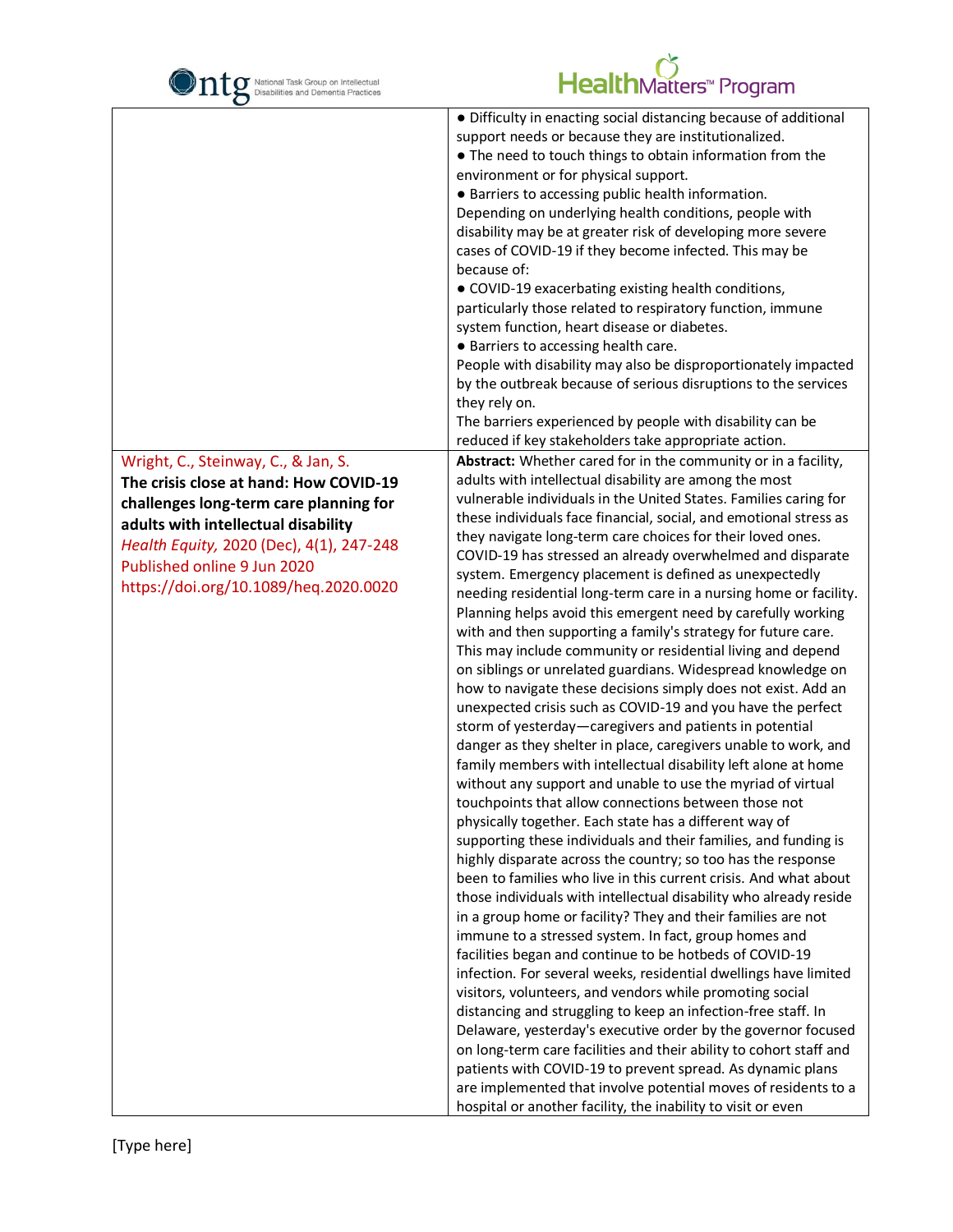

| $\mathbf C$                                                                                                                                                                                                                                                       |                                                                                                                                                                                                                                                                                                                                                                                                                                                                                                                                                                                                                                                                                                                                                                                                                                                                                                                                                                                                                                                                                                                                                                                                                                                                                                                                                                                                                                                                                                                                                                                                                                                                                                                                                                                                                                                                                                                                                                                                                     |
|-------------------------------------------------------------------------------------------------------------------------------------------------------------------------------------------------------------------------------------------------------------------|---------------------------------------------------------------------------------------------------------------------------------------------------------------------------------------------------------------------------------------------------------------------------------------------------------------------------------------------------------------------------------------------------------------------------------------------------------------------------------------------------------------------------------------------------------------------------------------------------------------------------------------------------------------------------------------------------------------------------------------------------------------------------------------------------------------------------------------------------------------------------------------------------------------------------------------------------------------------------------------------------------------------------------------------------------------------------------------------------------------------------------------------------------------------------------------------------------------------------------------------------------------------------------------------------------------------------------------------------------------------------------------------------------------------------------------------------------------------------------------------------------------------------------------------------------------------------------------------------------------------------------------------------------------------------------------------------------------------------------------------------------------------------------------------------------------------------------------------------------------------------------------------------------------------------------------------------------------------------------------------------------------------|
|                                                                                                                                                                                                                                                                   | communicate with busy staff has left many families without<br>any information on the status of their loved ones.                                                                                                                                                                                                                                                                                                                                                                                                                                                                                                                                                                                                                                                                                                                                                                                                                                                                                                                                                                                                                                                                                                                                                                                                                                                                                                                                                                                                                                                                                                                                                                                                                                                                                                                                                                                                                                                                                                    |
| Young, E., Milligan, K., Henze, M., &<br>Johnson, S.<br>Caregiver burnout, gaps in care, and COVID-<br>19 effects on families of youth with autism<br>and intellectual disability.<br>Canadian Family Physician, 2021, 67, 506-<br>508. DOI: 10.46747/cfp.6707506 | Abstract: [no abstract - text summarization] The coronavirus<br>disease 2019 pandemic is exacerbating the stresses on patients<br>with autism and intellectual disability, as well as on their<br>families and caregivers. Acknowledging and validating caregiver<br>burnout is a critical part of care for this population that needs<br>to be prioritized in routine care. Respite care should be<br>considered an essential service for this population, particularly<br>during pandemics and other types of emergencies, owing to<br>the complexity of care needs. Greater capacity needs to be<br>built into the care system to address the needs of people with<br>autism and intellectual disability as they age into the adult<br>system. Caregiver capacity and well-being must be kept at the<br>forefront of developmental care, with a continued focus on<br>family rather than only individuals. There is an urgent need for<br>family physicians, pediatricians, allied health practitioners, and<br>therapists to actively inquire about, recognize, and validate<br>burnout in caregivers of youth with autism and intellectual<br>disability. By normalizing this experience, offering support,<br>and reinforcing help-seeking, physicians and allied health<br>professionals can strengthen their relationship with caregivers<br>of children with autism and intellectual disability, providing a<br>therapeutic space for caregivers that is nonjudgmental, builds<br>trust, and promotes selfcare. Interprofessional communication<br>is critical for effective service navigation and engagement.<br>Family physicians and pediatricians can collaborate to<br>document the experiences of these families, their strengths<br>and successes, challenges faced, and strategies<br>employed. This documentation can play a critical role in<br>crisis planning and informing how best to support youth<br>and their families so that they can plan and prepare for<br>accessing emergency care |
| Zaagsma, M., Volkers, K. M., Swart, E.A.K.,<br>Schippers, A. P., & Van Hove, G.<br>The use of online support by people with<br>intellectual disabilities living independently                                                                                     | Abstract: During the COVID-19 outbreak, service providers in<br>the Netherlands had to switch towards providing remote<br>support for people with intellectual disability living<br>independently. This study aimed to provide insight into the use                                                                                                                                                                                                                                                                                                                                                                                                                                                                                                                                                                                                                                                                                                                                                                                                                                                                                                                                                                                                                                                                                                                                                                                                                                                                                                                                                                                                                                                                                                                                                                                                                                                                                                                                                                 |
| during COVID-19                                                                                                                                                                                                                                                   | of online support during the outbreak. Authors analyzed                                                                                                                                                                                                                                                                                                                                                                                                                                                                                                                                                                                                                                                                                                                                                                                                                                                                                                                                                                                                                                                                                                                                                                                                                                                                                                                                                                                                                                                                                                                                                                                                                                                                                                                                                                                                                                                                                                                                                             |
| Journal of Intellectual Disability Research,                                                                                                                                                                                                                      | quantitative data on planned and unplanned contacts between                                                                                                                                                                                                                                                                                                                                                                                                                                                                                                                                                                                                                                                                                                                                                                                                                                                                                                                                                                                                                                                                                                                                                                                                                                                                                                                                                                                                                                                                                                                                                                                                                                                                                                                                                                                                                                                                                                                                                         |
|                                                                                                                                                                                                                                                                   | the online support service DigiContact and its service users. The                                                                                                                                                                                                                                                                                                                                                                                                                                                                                                                                                                                                                                                                                                                                                                                                                                                                                                                                                                                                                                                                                                                                                                                                                                                                                                                                                                                                                                                                                                                                                                                                                                                                                                                                                                                                                                                                                                                                                   |
| 2020, 64(10), 750-756.                                                                                                                                                                                                                                            | results indicate that the COVID-19 outbreak and the related                                                                                                                                                                                                                                                                                                                                                                                                                                                                                                                                                                                                                                                                                                                                                                                                                                                                                                                                                                                                                                                                                                                                                                                                                                                                                                                                                                                                                                                                                                                                                                                                                                                                                                                                                                                                                                                                                                                                                         |
| https://doi.org/10.1111/jir.12770                                                                                                                                                                                                                                 | containment measures had a strong impact on online support<br>use, specifically on the unplanned use of online support.<br>Authors concluded that offering online support as a standard<br>component of services for independently living people with<br>intellectual disability enables service providers to be flexible<br>and responsive towards fluctuations in both support needs and<br>onsite support availability during a social crisis such as COVID-<br>19.                                                                                                                                                                                                                                                                                                                                                                                                                                                                                                                                                                                                                                                                                                                                                                                                                                                                                                                                                                                                                                                                                                                                                                                                                                                                                                                                                                                                                                                                                                                                              |